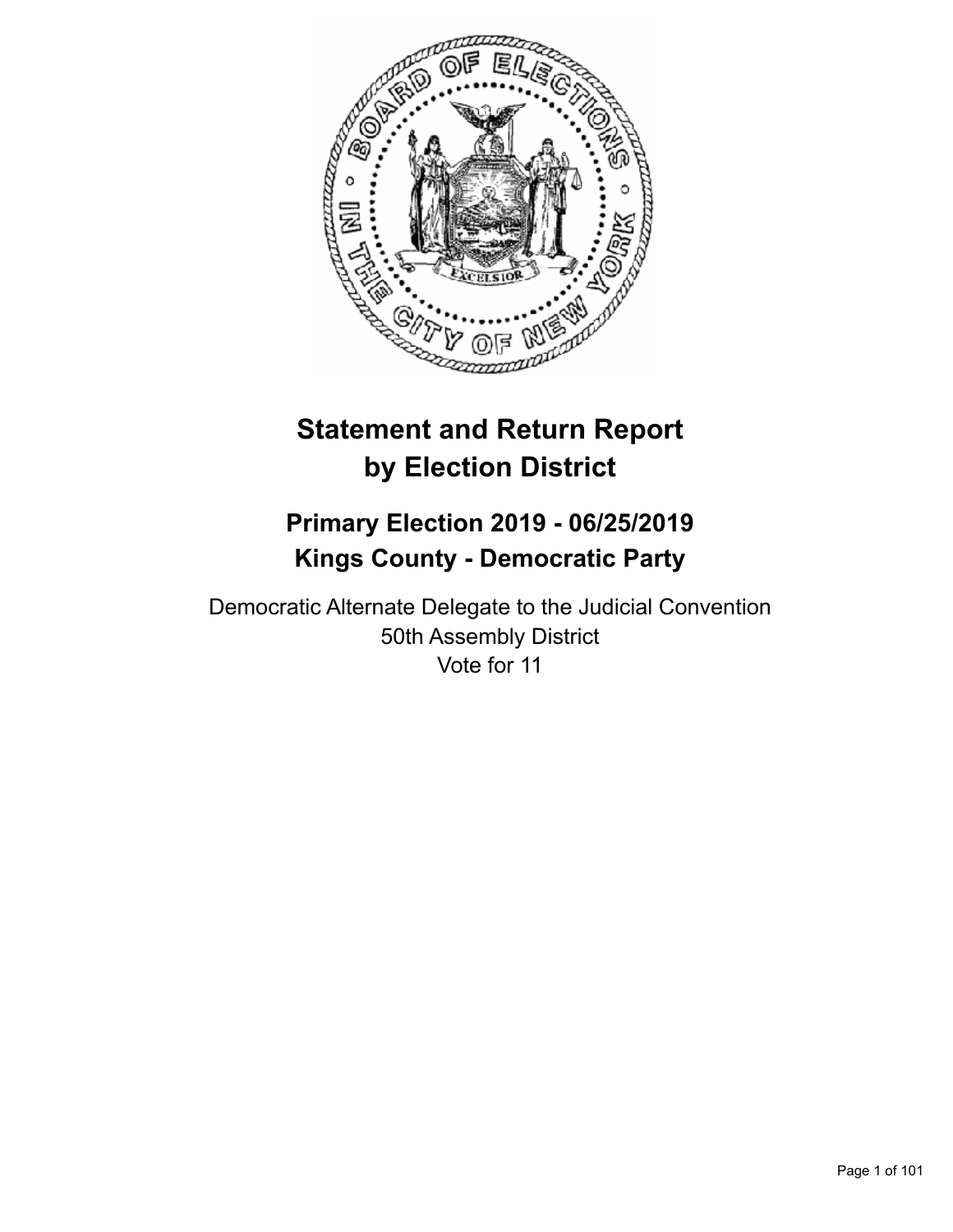

| PUBLIC COUNTER                                           | 3            |
|----------------------------------------------------------|--------------|
| MANUALLY COUNTED EMERGENCY                               | 0            |
| <b>ABSENTEE / MILITARY</b>                               | $\mathbf 0$  |
| <b>AFFIDAVIT</b>                                         | 0            |
| <b>Total Ballots</b>                                     | $\mathbf{3}$ |
| Less - Inapplicable Federal/Special Presidential Ballots | $\mathbf 0$  |
| <b>Total Applicable Ballots</b>                          | 3            |
| <b>MARTHA HOLSTEIN</b>                                   | $\mathbf 0$  |
| <b>GERALD ESPOSITO</b>                                   | $\mathbf{1}$ |
| RACHAEL BARRY                                            | $\mathbf{0}$ |
| <b>WILLIAM SALZMAN</b>                                   | $\mathbf 0$  |
| <b>FRANCIS CAVALIERE</b>                                 | 0            |
| <b>BRITTANY CABASSA</b>                                  | $\mathbf 0$  |
| <b>MARC T. SMITH</b>                                     | 0            |
| <b>JULIA A. FOSTER</b>                                   | $\mathbf 0$  |
| <b>ANTHONY DEDONA</b>                                    | $\mathbf 0$  |
| <b>NIURKA PION</b>                                       | $\mathbf 0$  |
| <b>NICK RIZZO</b>                                        | $\mathbf{0}$ |
| JESSICA DIANE BAKER VODOOR                               | $\mathbf 0$  |
| ANDANO OCANA                                             | 0            |
| MICHELE GOTTLIEB KAUFMAN                                 | $\mathbf 0$  |
| <b>EMILY GALLAGHER</b>                                   | $\mathbf 0$  |
| <b>STEVEN HASTY</b>                                      | $\mathbf 0$  |
| <b>JOANNA TILLMAN</b>                                    | $\mathbf 0$  |
| <b>JAMES MALEADY</b>                                     | $\mathbf 0$  |
| <b>JOHN T. LAADT</b>                                     | $\mathbf 0$  |
| MATTHEW PAUL WASKIEWICZ                                  | $\mathbf 0$  |
| <b>Total Votes</b>                                       | 1            |
| Unrecorded                                               | 32           |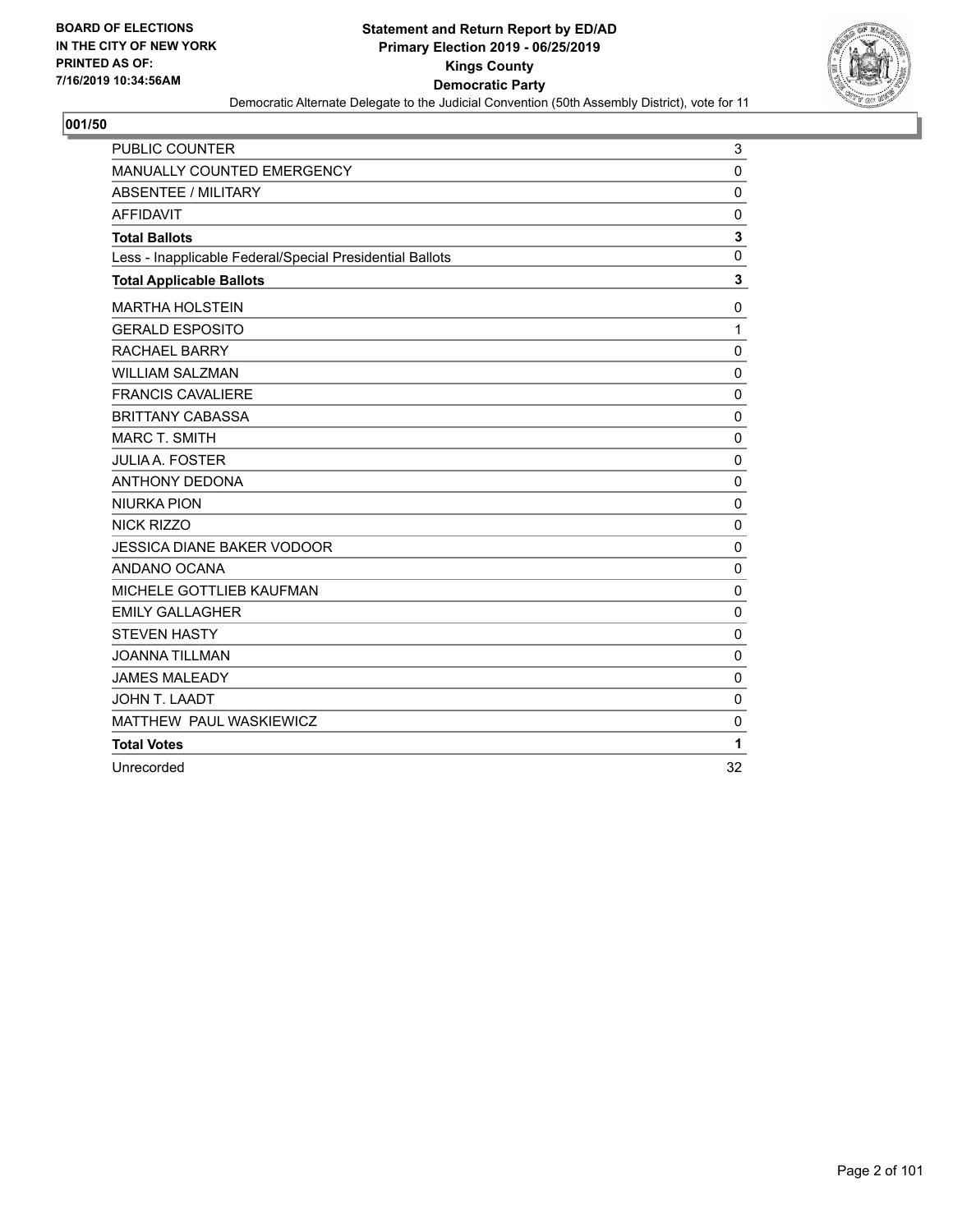

| <b>PUBLIC COUNTER</b>                                    | 8              |
|----------------------------------------------------------|----------------|
| <b>MANUALLY COUNTED EMERGENCY</b>                        | 0              |
| ABSENTEE / MILITARY                                      | 1              |
| <b>AFFIDAVIT</b>                                         | $\mathbf 0$    |
| <b>Total Ballots</b>                                     | 9              |
| Less - Inapplicable Federal/Special Presidential Ballots | $\mathbf 0$    |
| <b>Total Applicable Ballots</b>                          | 9              |
| <b>MARTHA HOLSTEIN</b>                                   | 6              |
| <b>GERALD ESPOSITO</b>                                   | 4              |
| <b>RACHAEL BARRY</b>                                     | 6              |
| <b>WILLIAM SALZMAN</b>                                   | 3              |
| <b>FRANCIS CAVALIERE</b>                                 | $\overline{4}$ |
| <b>BRITTANY CABASSA</b>                                  | 6              |
| <b>MARC T. SMITH</b>                                     | 5              |
| <b>JULIA A. FOSTER</b>                                   | 3              |
| <b>ANTHONY DEDONA</b>                                    | 4              |
| <b>NIURKA PION</b>                                       | 4              |
| <b>NICK RIZZO</b>                                        | $\mathbf 1$    |
| <b>JESSICA DIANE BAKER VODOOR</b>                        | $\overline{c}$ |
| ANDANO OCANA                                             | 1              |
| MICHELE GOTTLIEB KAUFMAN                                 | 4              |
| <b>EMILY GALLAGHER</b>                                   | 6              |
| <b>STEVEN HASTY</b>                                      | 1              |
| <b>JOANNA TILLMAN</b>                                    | $\overline{2}$ |
| <b>JAMES MALEADY</b>                                     | $\mathbf 0$    |
| JOHN T. LAADT                                            | 1              |
| MATTHEW PAUL WASKIEWICZ                                  | $\overline{c}$ |
| DEBRA FEINBERG (WRITE-IN)                                | 1              |
| <b>Total Votes</b>                                       | 66             |
| Unrecorded                                               | 33             |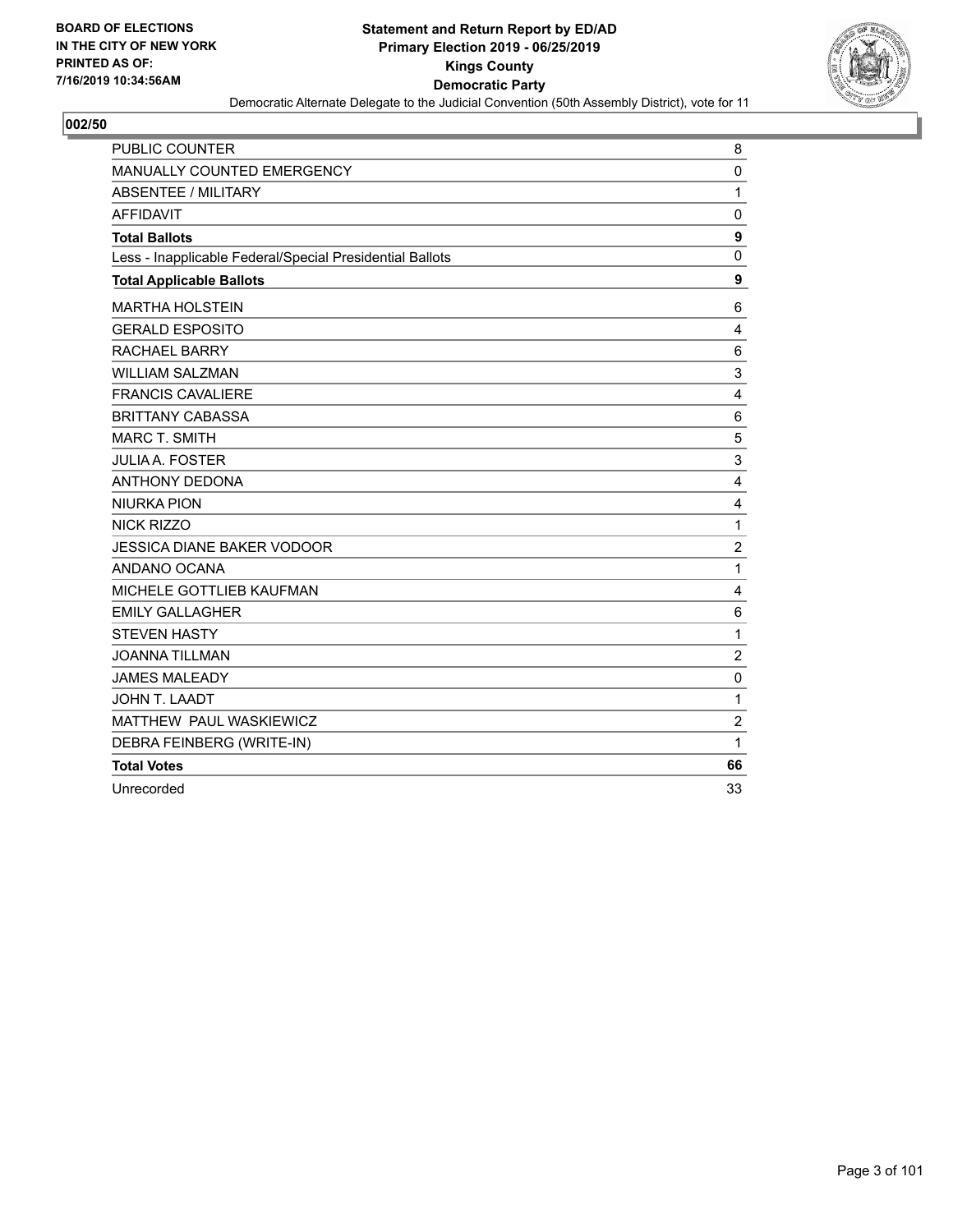

| <b>PUBLIC COUNTER</b>                                    | 43             |
|----------------------------------------------------------|----------------|
| MANUALLY COUNTED EMERGENCY                               | 0              |
| <b>ABSENTEE / MILITARY</b>                               | 1              |
| <b>AFFIDAVIT</b>                                         | $\mathbf 0$    |
| <b>Total Ballots</b>                                     | 44             |
| Less - Inapplicable Federal/Special Presidential Ballots | $\mathbf 0$    |
| <b>Total Applicable Ballots</b>                          | 44             |
| <b>MARTHA HOLSTEIN</b>                                   | 25             |
| <b>GERALD ESPOSITO</b>                                   | 12             |
| <b>RACHAEL BARRY</b>                                     | 22             |
| <b>WILLIAM SALZMAN</b>                                   | $\overline{7}$ |
| <b>FRANCIS CAVALIERE</b>                                 | 9              |
| <b>BRITTANY CABASSA</b>                                  | 22             |
| <b>MARC T. SMITH</b>                                     | 3              |
| <b>JULIA A. FOSTER</b>                                   | 23             |
| <b>ANTHONY DEDONA</b>                                    | $\overline{7}$ |
| <b>NIURKA PION</b>                                       | 11             |
| NICK RIZZO                                               | 13             |
| <b>JESSICA DIANE BAKER VODOOR</b>                        | 23             |
| ANDANO OCANA                                             | 15             |
| MICHELE GOTTLIEB KAUFMAN                                 | 22             |
| <b>EMILY GALLAGHER</b>                                   | 26             |
| <b>STEVEN HASTY</b>                                      | 9              |
| <b>JOANNA TILLMAN</b>                                    | 23             |
| <b>JAMES MALEADY</b>                                     | $\overline{7}$ |
| <b>JOHN T. LAADT</b>                                     | 6              |
| MATTHEW PAUL WASKIEWICZ                                  | 8              |
| <b>Total Votes</b>                                       | 293            |
| Unrecorded                                               | 191            |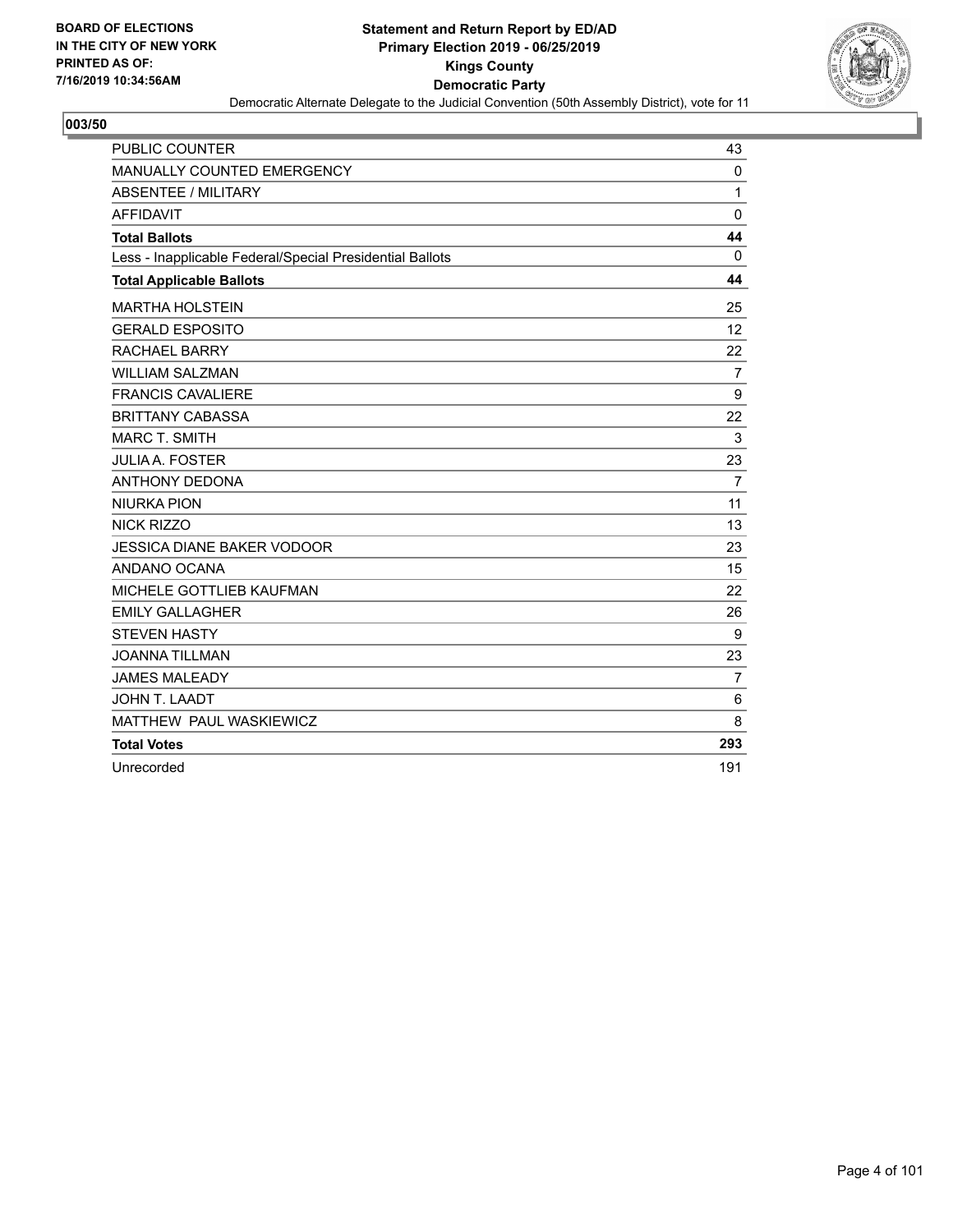

| PUBLIC COUNTER                                           | 18             |
|----------------------------------------------------------|----------------|
| <b>MANUALLY COUNTED EMERGENCY</b>                        | 0              |
| <b>ABSENTEE / MILITARY</b>                               | 3              |
| <b>AFFIDAVIT</b>                                         | $\mathbf 0$    |
| <b>Total Ballots</b>                                     | 21             |
| Less - Inapplicable Federal/Special Presidential Ballots | 0              |
| <b>Total Applicable Ballots</b>                          | 21             |
| <b>MARTHA HOLSTEIN</b>                                   | 7              |
| <b>GERALD ESPOSITO</b>                                   | 3              |
| <b>RACHAEL BARRY</b>                                     | $\overline{7}$ |
| <b>WILLIAM SALZMAN</b>                                   | 0              |
| <b>FRANCIS CAVALIERE</b>                                 | 5              |
| <b>BRITTANY CABASSA</b>                                  | 8              |
| <b>MARC T. SMITH</b>                                     | 3              |
| <b>JULIA A. FOSTER</b>                                   | 10             |
| <b>ANTHONY DEDONA</b>                                    | $\overline{c}$ |
| <b>NIURKA PION</b>                                       | $\overline{7}$ |
| NICK RIZZO                                               | 11             |
| JESSICA DIANE BAKER VODOOR                               | 16             |
| ANDANO OCANA                                             | 13             |
| MICHELE GOTTLIEB KAUFMAN                                 | 10             |
| <b>EMILY GALLAGHER</b>                                   | 16             |
| <b>STEVEN HASTY</b>                                      | 10             |
| <b>JOANNA TILLMAN</b>                                    | 15             |
| <b>JAMES MALEADY</b>                                     | 8              |
| <b>JOHN T. LAADT</b>                                     | 9              |
| MATTHEW PAUL WASKIEWICZ                                  | 11             |
| KEVIN LACHERRA (WRITE-IN)                                | 1              |
| REBECCA MARGOLIES (WRITE-IN)                             | 1              |
| <b>Total Votes</b>                                       | 173            |
| Unrecorded                                               | 58             |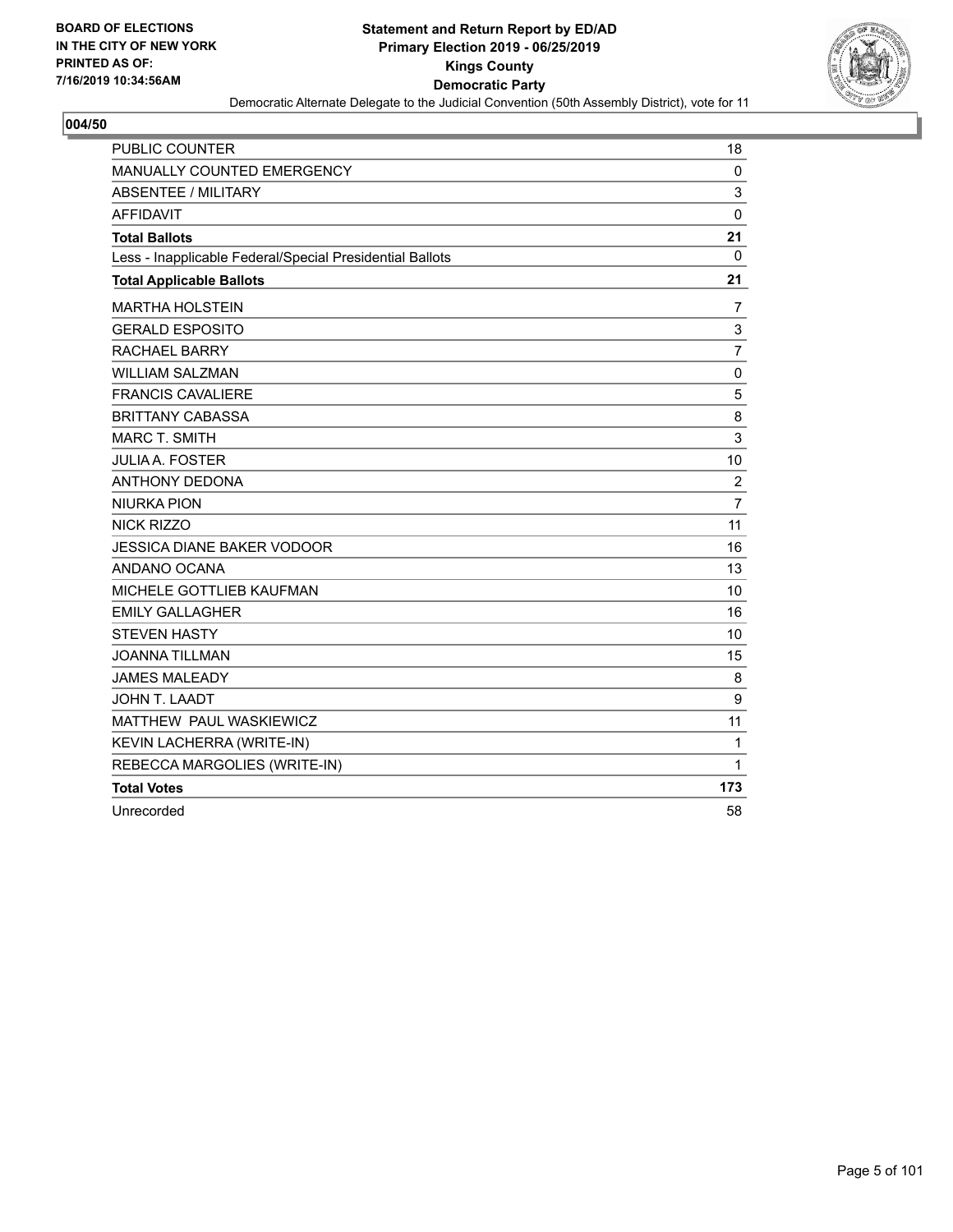

| <b>PUBLIC COUNTER</b>                                    | 57             |
|----------------------------------------------------------|----------------|
| MANUALLY COUNTED EMERGENCY                               | $\mathbf 0$    |
| <b>ABSENTEE / MILITARY</b>                               | 0              |
| <b>AFFIDAVIT</b>                                         | $\mathbf 0$    |
| <b>Total Ballots</b>                                     | 57             |
| Less - Inapplicable Federal/Special Presidential Ballots | 0              |
| <b>Total Applicable Ballots</b>                          | 57             |
| <b>MARTHA HOLSTEIN</b>                                   | 10             |
| <b>GERALD ESPOSITO</b>                                   | 8              |
| RACHAEL BARRY                                            | 11             |
| WILLIAM SALZMAN                                          | 4              |
| <b>FRANCIS CAVALIERE</b>                                 | $\overline{7}$ |
| <b>BRITTANY CABASSA</b>                                  | 10             |
| <b>MARC T. SMITH</b>                                     | $\overline{c}$ |
| <b>JULIA A. FOSTER</b>                                   | 11             |
| <b>ANTHONY DEDONA</b>                                    | 5              |
| <b>NIURKA PION</b>                                       | 9              |
| <b>NICK RIZZO</b>                                        | 22             |
| <b>JESSICA DIANE BAKER VODOOR</b>                        | 20             |
| ANDANO OCANA                                             | 20             |
| MICHELE GOTTLIEB KAUFMAN                                 | 20             |
| <b>EMILY GALLAGHER</b>                                   | 26             |
| <b>STEVEN HASTY</b>                                      | 14             |
| <b>JOANNA TILLMAN</b>                                    | 19             |
| <b>JAMES MALEADY</b>                                     | 13             |
| JOHN T. LAADT                                            | 15             |
| MATTHEW PAUL WASKIEWICZ                                  | 19             |
| JOAN LEE (WRITE-IN)                                      | 1              |
| MARCO TOMASSETTI (WRITE-IN)                              | 1              |
| UNATTRIBUTABLE WRITE-IN (WRITE-IN)                       | 1              |
| <b>Total Votes</b>                                       | 268            |
| Unrecorded                                               | 359            |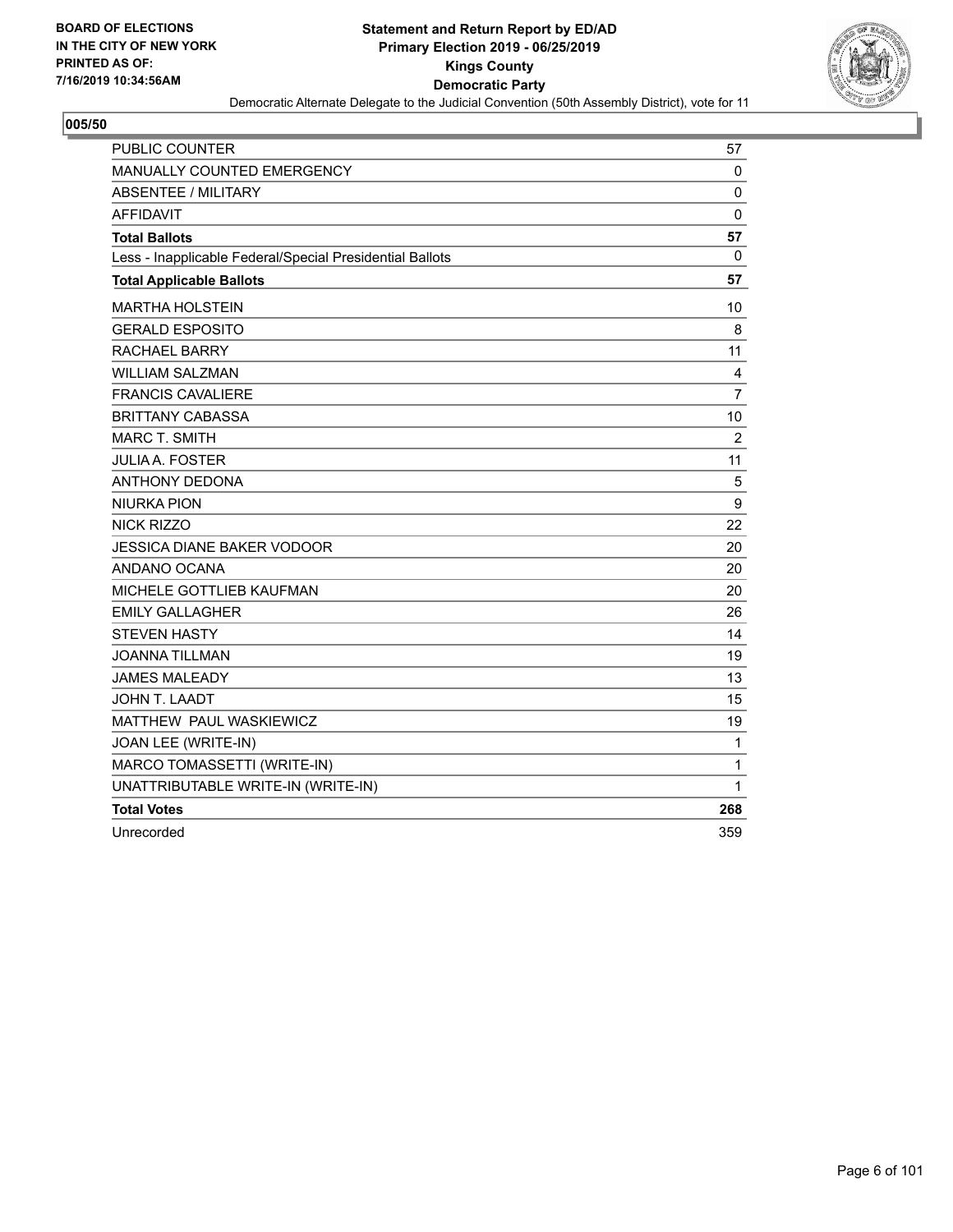

| PUBLIC COUNTER                                           | 32             |
|----------------------------------------------------------|----------------|
| <b>MANUALLY COUNTED EMERGENCY</b>                        | $\mathbf 0$    |
| ABSENTEE / MILITARY                                      | 0              |
| <b>AFFIDAVIT</b>                                         | $\mathbf{1}$   |
| <b>Total Ballots</b>                                     | 33             |
| Less - Inapplicable Federal/Special Presidential Ballots | $\mathbf{0}$   |
| <b>Total Applicable Ballots</b>                          | 33             |
| <b>MARTHA HOLSTEIN</b>                                   | 14             |
| <b>GERALD ESPOSITO</b>                                   | $\overline{7}$ |
| <b>RACHAEL BARRY</b>                                     | 12             |
| <b>WILLIAM SALZMAN</b>                                   | 5              |
| <b>FRANCIS CAVALIERE</b>                                 | $\overline{7}$ |
| <b>BRITTANY CABASSA</b>                                  | 12             |
| <b>MARC T. SMITH</b>                                     | 3              |
| <b>JULIA A. FOSTER</b>                                   | 13             |
| <b>ANTHONY DEDONA</b>                                    | 3              |
| <b>NIURKA PION</b>                                       | 11             |
| <b>NICK RIZZO</b>                                        | 8              |
| <b>JESSICA DIANE BAKER VODOOR</b>                        | 18             |
| ANDANO OCANA                                             | 10             |
| MICHELE GOTTLIEB KAUFMAN                                 | 12             |
| <b>EMILY GALLAGHER</b>                                   | 20             |
| <b>STEVEN HASTY</b>                                      | $\overline{7}$ |
| <b>JOANNA TILLMAN</b>                                    | 16             |
| <b>JAMES MALEADY</b>                                     | $\overline{7}$ |
| <b>JOHN T. LAADT</b>                                     | $\overline{7}$ |
| MATTHEW PAUL WASKIEWICZ                                  | 8              |
| WILIS ELKINS (WRITE-IN)                                  | 1              |
| <b>Total Votes</b>                                       | 201            |
| Unrecorded                                               | 162            |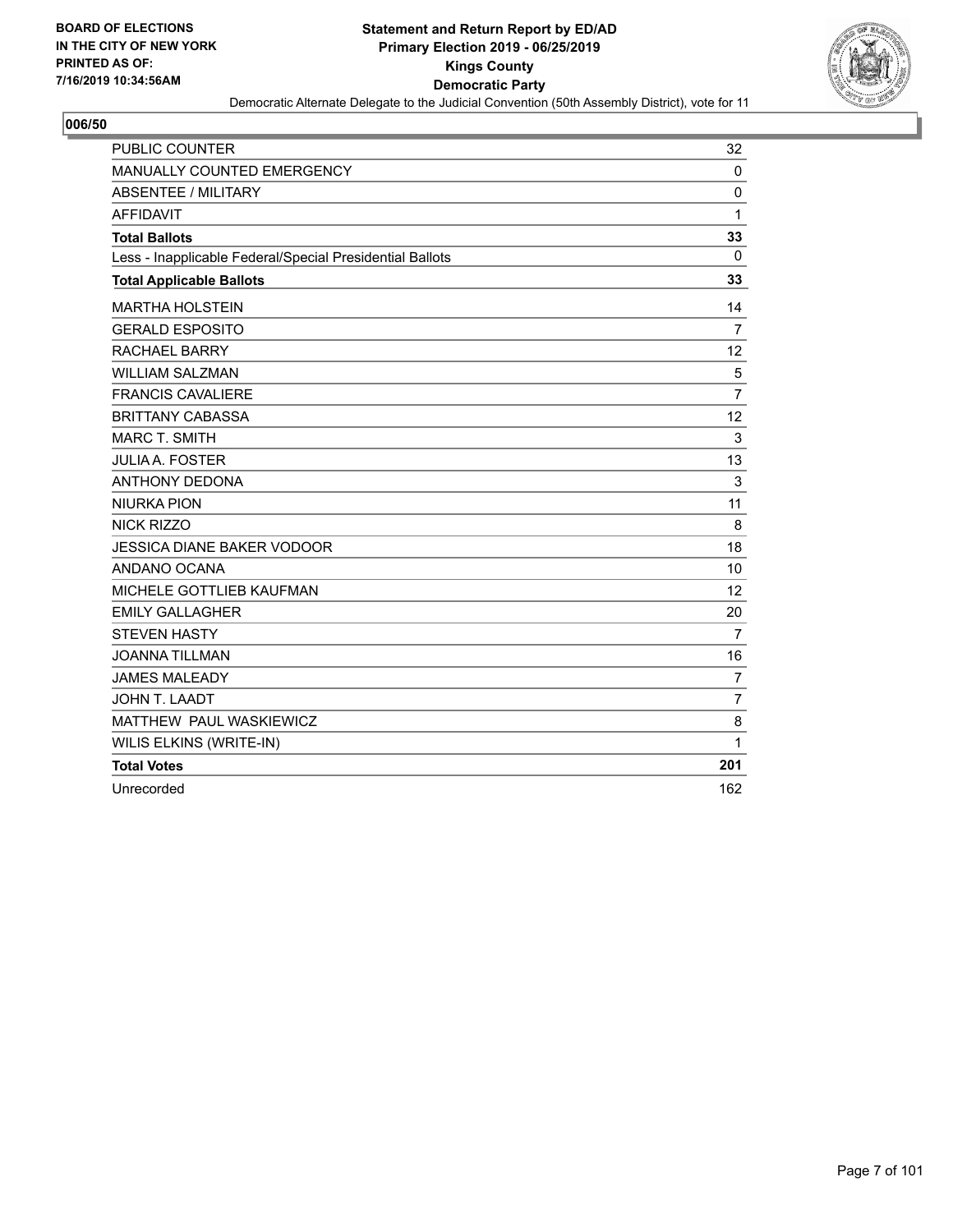

| PUBLIC COUNTER                                           | 19             |
|----------------------------------------------------------|----------------|
| MANUALLY COUNTED EMERGENCY                               | $\Omega$       |
| <b>ABSENTEE / MILITARY</b>                               | 1              |
| <b>AFFIDAVIT</b>                                         | 0              |
| <b>Total Ballots</b>                                     | 20             |
| Less - Inapplicable Federal/Special Presidential Ballots | $\Omega$       |
| <b>Total Applicable Ballots</b>                          | 20             |
| <b>MARTHA HOLSTEIN</b>                                   | 6              |
| <b>GERALD ESPOSITO</b>                                   | 3              |
| <b>RACHAEL BARRY</b>                                     | 6              |
| <b>WILLIAM SALZMAN</b>                                   | 1              |
| <b>FRANCIS CAVALIERE</b>                                 | $\overline{4}$ |
| <b>BRITTANY CABASSA</b>                                  | 6              |
| <b>MARC T. SMITH</b>                                     | 0              |
| <b>JULIA A. FOSTER</b>                                   | 8              |
| <b>ANTHONY DEDONA</b>                                    | $\overline{c}$ |
| <b>NIURKA PION</b>                                       | 6              |
| NICK RIZZO                                               | 10             |
| <b>JESSICA DIANE BAKER VODOOR</b>                        | 16             |
| ANDANO OCANA                                             | 15             |
| MICHELE GOTTLIEB KAUFMAN                                 | 12             |
| <b>EMILY GALLAGHER</b>                                   | 16             |
| <b>STEVEN HASTY</b>                                      | 10             |
| <b>JOANNA TILLMAN</b>                                    | 15             |
| <b>JAMES MALEADY</b>                                     | 10             |
| <b>JOHN T. LAADT</b>                                     | 9              |
| MATTHEW PAUL WASKIEWICZ                                  | 11             |
| <b>Total Votes</b>                                       | 166            |
| Unrecorded                                               | 54             |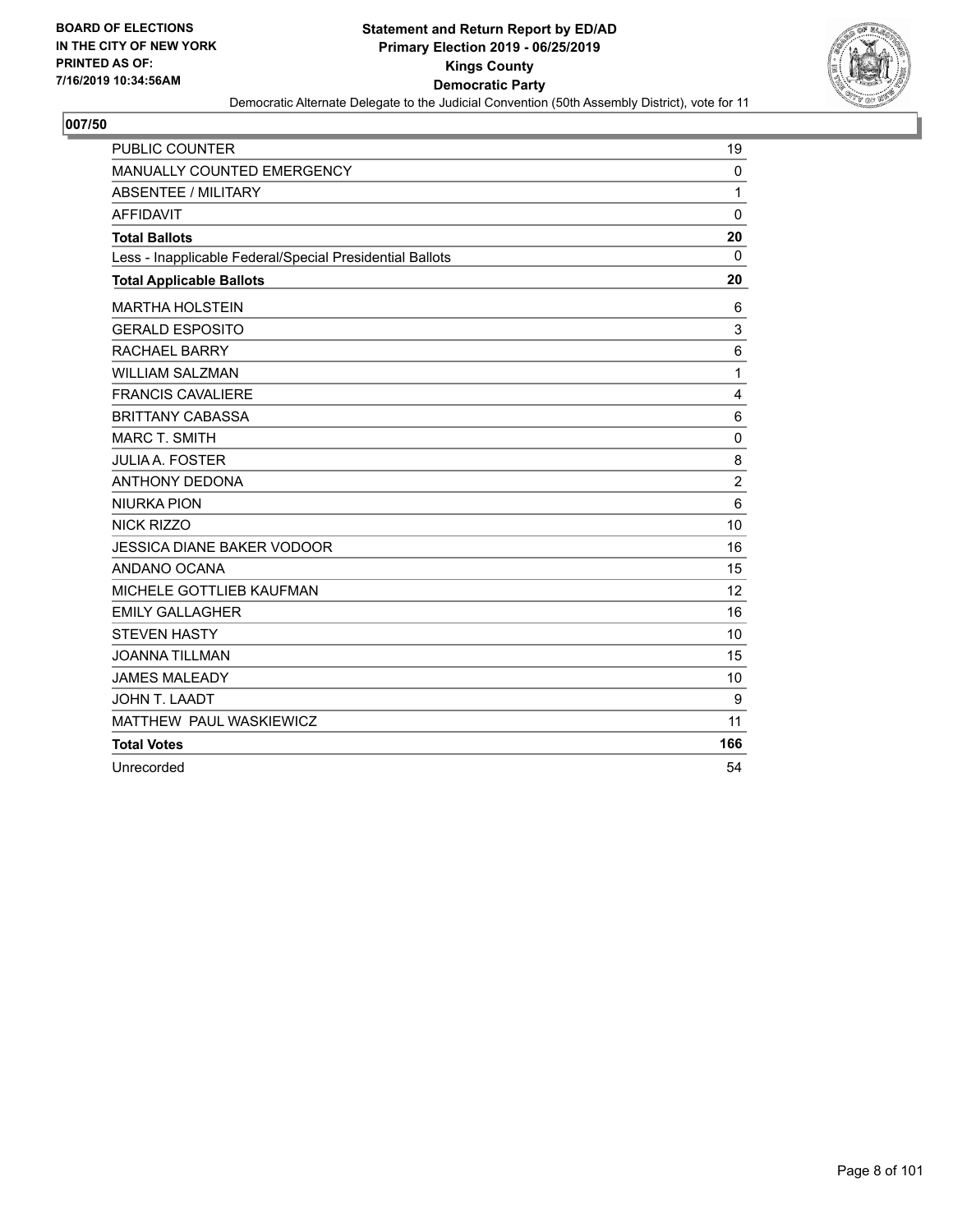

| PUBLIC COUNTER                                           | 36             |
|----------------------------------------------------------|----------------|
| <b>MANUALLY COUNTED EMERGENCY</b>                        | 0              |
| ABSENTEE / MILITARY                                      | 1              |
| <b>AFFIDAVIT</b>                                         | 1              |
| <b>Total Ballots</b>                                     | 38             |
| Less - Inapplicable Federal/Special Presidential Ballots | $\Omega$       |
| <b>Total Applicable Ballots</b>                          | 38             |
| <b>MARTHA HOLSTEIN</b>                                   | 8              |
| <b>GERALD ESPOSITO</b>                                   | 4              |
| <b>RACHAEL BARRY</b>                                     | $\overline{7}$ |
| <b>WILLIAM SALZMAN</b>                                   | $\mathbf{1}$   |
| <b>FRANCIS CAVALIERE</b>                                 | 6              |
| <b>BRITTANY CABASSA</b>                                  | $\overline{7}$ |
| <b>MARC T. SMITH</b>                                     | $\mathbf{1}$   |
| <b>JULIA A. FOSTER</b>                                   | 9              |
| <b>ANTHONY DEDONA</b>                                    | 3              |
| <b>NIURKA PION</b>                                       | $\overline{4}$ |
| <b>NICK RIZZO</b>                                        | 18             |
| <b>JESSICA DIANE BAKER VODOOR</b>                        | 23             |
| ANDANO OCANA                                             | 21             |
| MICHELE GOTTLIEB KAUFMAN                                 | 22             |
| <b>EMILY GALLAGHER</b>                                   | 25             |
| <b>STEVEN HASTY</b>                                      | 17             |
| <b>JOANNA TILLMAN</b>                                    | 22             |
| <b>JAMES MALEADY</b>                                     | 17             |
| JOHN T. LAADT                                            | 18             |
| MATTHEW PAUL WASKIEWICZ                                  | 19             |
| ELIZABETH ADAMS (WRITE-IN)                               | 1              |
| <b>Total Votes</b>                                       | 253            |
| Unrecorded                                               | 165            |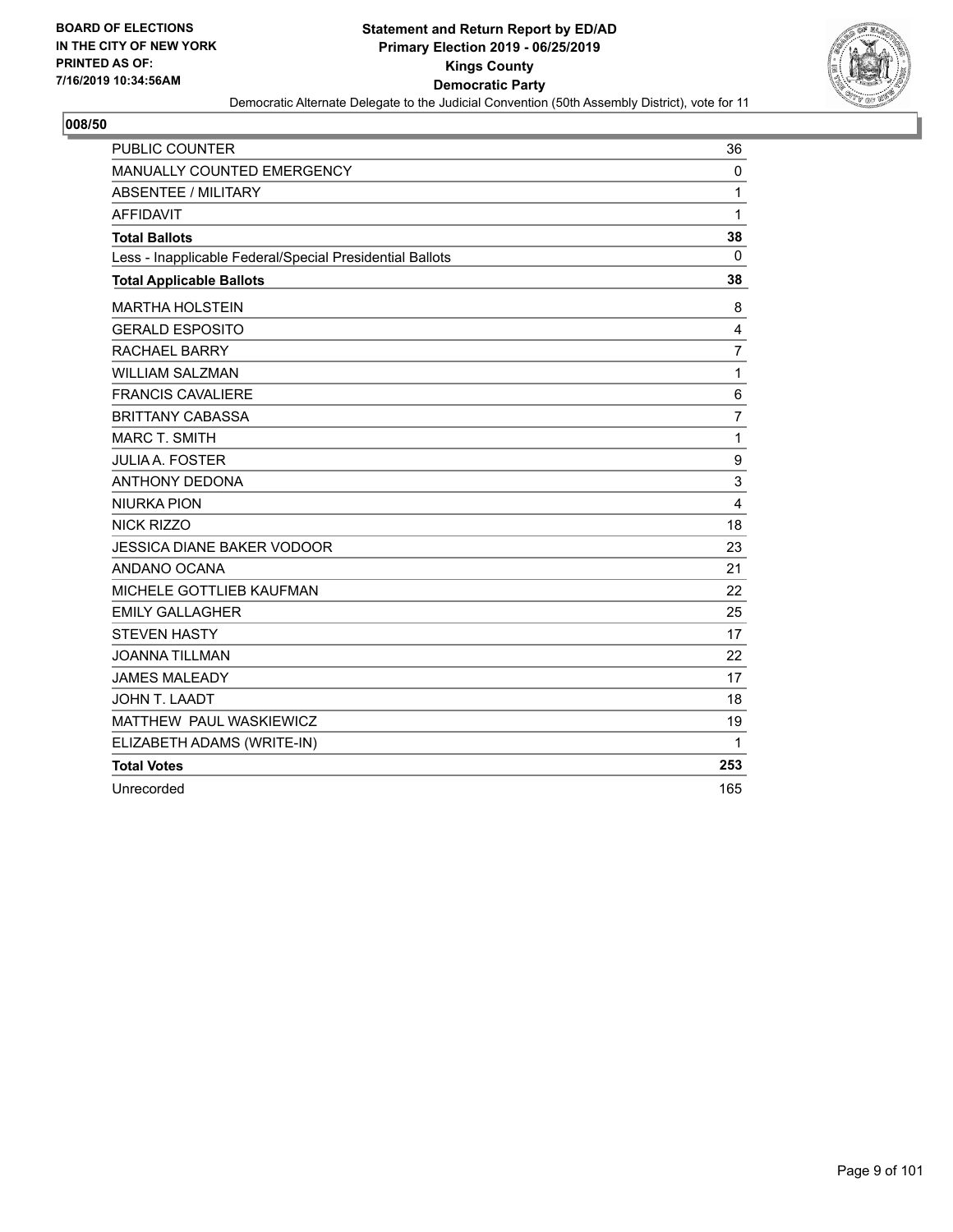

| <b>PUBLIC COUNTER</b>                                    | 35                        |
|----------------------------------------------------------|---------------------------|
| MANUALLY COUNTED EMERGENCY                               | 0                         |
| <b>ABSENTEE / MILITARY</b>                               | 1                         |
| <b>AFFIDAVIT</b>                                         | 1                         |
| <b>Total Ballots</b>                                     | 37                        |
| Less - Inapplicable Federal/Special Presidential Ballots | $\Omega$                  |
| <b>Total Applicable Ballots</b>                          | 37                        |
| <b>MARTHA HOLSTEIN</b>                                   | 9                         |
| <b>GERALD ESPOSITO</b>                                   | 8                         |
| <b>RACHAEL BARRY</b>                                     | 13                        |
| <b>WILLIAM SALZMAN</b>                                   | $\overline{c}$            |
| <b>FRANCIS CAVALIERE</b>                                 | $\ensuremath{\mathsf{3}}$ |
| <b>BRITTANY CABASSA</b>                                  | 8                         |
| <b>MARC T. SMITH</b>                                     | $\boldsymbol{2}$          |
| <b>JULIA A. FOSTER</b>                                   | 8                         |
| <b>ANTHONY DEDONA</b>                                    | 3                         |
| <b>NIURKA PION</b>                                       | $\overline{7}$            |
| NICK RIZZO                                               | $\overline{7}$            |
| <b>JESSICA DIANE BAKER VODOOR</b>                        | 13                        |
| ANDANO OCANA                                             | 8                         |
| MICHELE GOTTLIEB KAUFMAN                                 | 12                        |
| <b>EMILY GALLAGHER</b>                                   | 16                        |
| <b>STEVEN HASTY</b>                                      | 4                         |
| <b>JOANNA TILLMAN</b>                                    | 12                        |
| <b>JAMES MALEADY</b>                                     | 5                         |
| JOHN T. LAADT                                            | 5                         |
| MATTHEW PAUL WASKIEWICZ                                  | 6                         |
| MICHAEL DIMOLA (WRITE-IN)                                | 1                         |
| <b>Total Votes</b>                                       | 152                       |
| Unrecorded                                               | 255                       |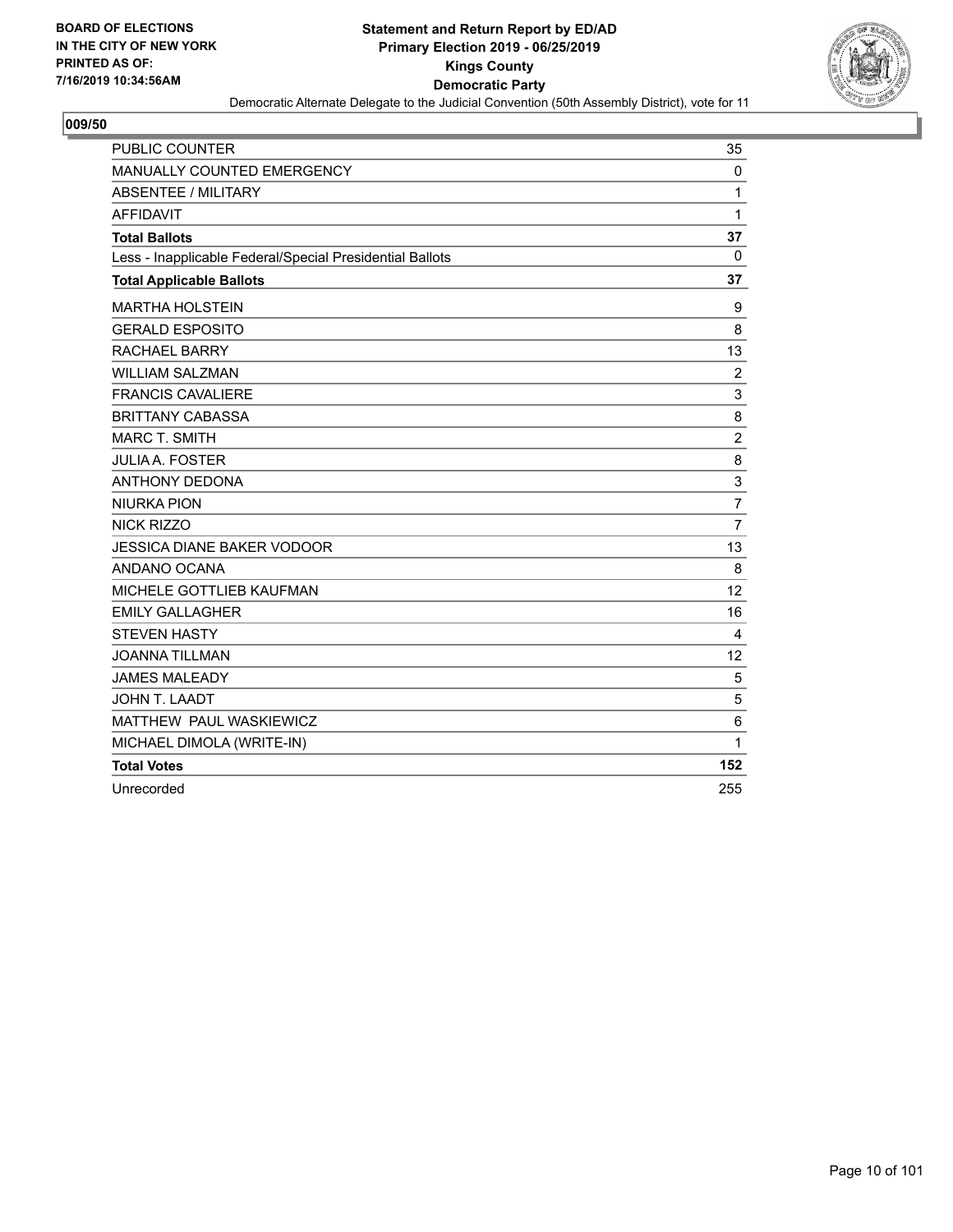

| <b>PUBLIC COUNTER</b>                                    | 31               |
|----------------------------------------------------------|------------------|
| MANUALLY COUNTED EMERGENCY                               | 0                |
| <b>ABSENTEE / MILITARY</b>                               | 0                |
| <b>AFFIDAVIT</b>                                         | $\mathbf{0}$     |
| <b>Total Ballots</b>                                     | 31               |
| Less - Inapplicable Federal/Special Presidential Ballots | $\mathbf{0}$     |
| <b>Total Applicable Ballots</b>                          | 31               |
| <b>MARTHA HOLSTEIN</b>                                   | 8                |
| <b>GERALD ESPOSITO</b>                                   | $\overline{c}$   |
| <b>RACHAEL BARRY</b>                                     | $\overline{7}$   |
| <b>WILLIAM SALZMAN</b>                                   | $\mathbf 1$      |
| <b>FRANCIS CAVALIERE</b>                                 | 3                |
| <b>BRITTANY CABASSA</b>                                  | 8                |
| <b>MARC T. SMITH</b>                                     | 1                |
| <b>JULIA A. FOSTER</b>                                   | 7                |
| <b>ANTHONY DEDONA</b>                                    | $\mathbf 1$      |
| <b>NIURKA PION</b>                                       | 5                |
| <b>NICK RIZZO</b>                                        | $\boldsymbol{9}$ |
| JESSICA DIANE BAKER VODOOR                               | 14               |
| ANDANO OCANA                                             | 13               |
| MICHELE GOTTLIEB KAUFMAN                                 | 10               |
| <b>EMILY GALLAGHER</b>                                   | 16               |
| <b>STEVEN HASTY</b>                                      | 10               |
| <b>JOANNA TILLMAN</b>                                    | 15               |
| <b>JAMES MALEADY</b>                                     | 9                |
| JOHN T. LAADT                                            | $\overline{7}$   |
| MATTHEW PAUL WASKIEWICZ                                  | $\boldsymbol{9}$ |
| RICH MAZUR (WRITE-IN)                                    | 1                |
| RICHARD MAZUR (WRITE-IN)                                 | $\overline{2}$   |
| <b>Total Votes</b>                                       | 158              |
| Unrecorded                                               | 183              |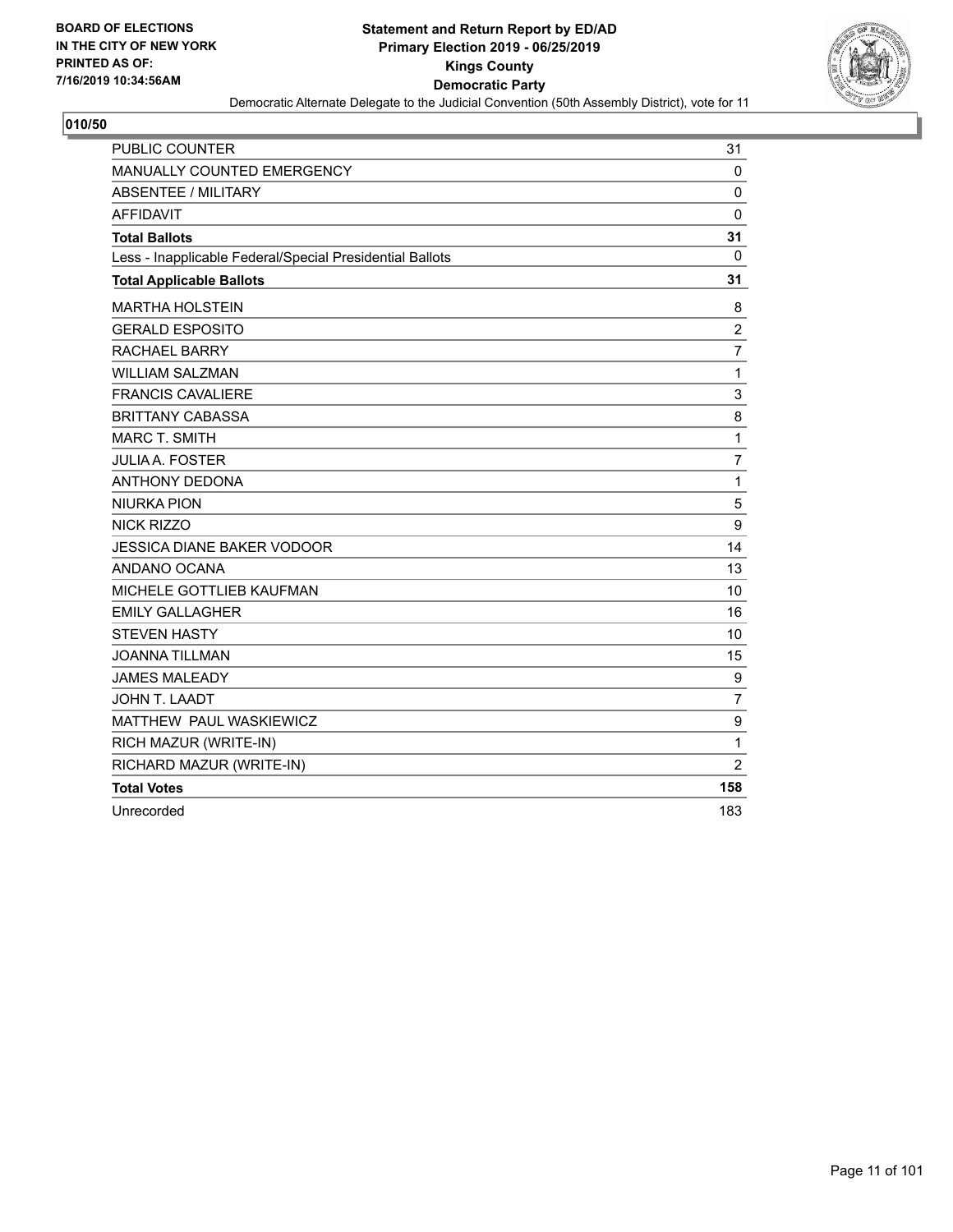

| PUBLIC COUNTER                                           | 20                        |
|----------------------------------------------------------|---------------------------|
| MANUALLY COUNTED EMERGENCY                               | 0                         |
| <b>ABSENTEE / MILITARY</b>                               | 1                         |
| <b>AFFIDAVIT</b>                                         | $\mathbf 0$               |
| <b>Total Ballots</b>                                     | 21                        |
| Less - Inapplicable Federal/Special Presidential Ballots | 0                         |
| <b>Total Applicable Ballots</b>                          | 21                        |
| <b>MARTHA HOLSTEIN</b>                                   | 4                         |
| <b>GERALD ESPOSITO</b>                                   | 6                         |
| <b>RACHAEL BARRY</b>                                     | 3                         |
| <b>WILLIAM SALZMAN</b>                                   | 1                         |
| <b>FRANCIS CAVALIERE</b>                                 | 4                         |
| <b>BRITTANY CABASSA</b>                                  | 5                         |
| <b>MARC T. SMITH</b>                                     | $\overline{c}$            |
| <b>JULIA A. FOSTER</b>                                   | $\ensuremath{\mathsf{3}}$ |
| <b>ANTHONY DEDONA</b>                                    | 3                         |
| <b>NIURKA PION</b>                                       | 0                         |
| <b>NICK RIZZO</b>                                        | 3                         |
| <b>JESSICA DIANE BAKER VODOOR</b>                        | 4                         |
| ANDANO OCANA                                             | 3                         |
| MICHELE GOTTLIEB KAUFMAN                                 | 3                         |
| <b>EMILY GALLAGHER</b>                                   | $\mathsf 3$               |
| <b>STEVEN HASTY</b>                                      | 3                         |
| <b>JOANNA TILLMAN</b>                                    | 4                         |
| <b>JAMES MALEADY</b>                                     | $\overline{c}$            |
| JOHN T. LAADT                                            | $\mathbf 0$               |
| MATTHEW PAUL WASKIEWICZ                                  | $\overline{2}$            |
| <b>Total Votes</b>                                       | 58                        |
| Unrecorded                                               | 173                       |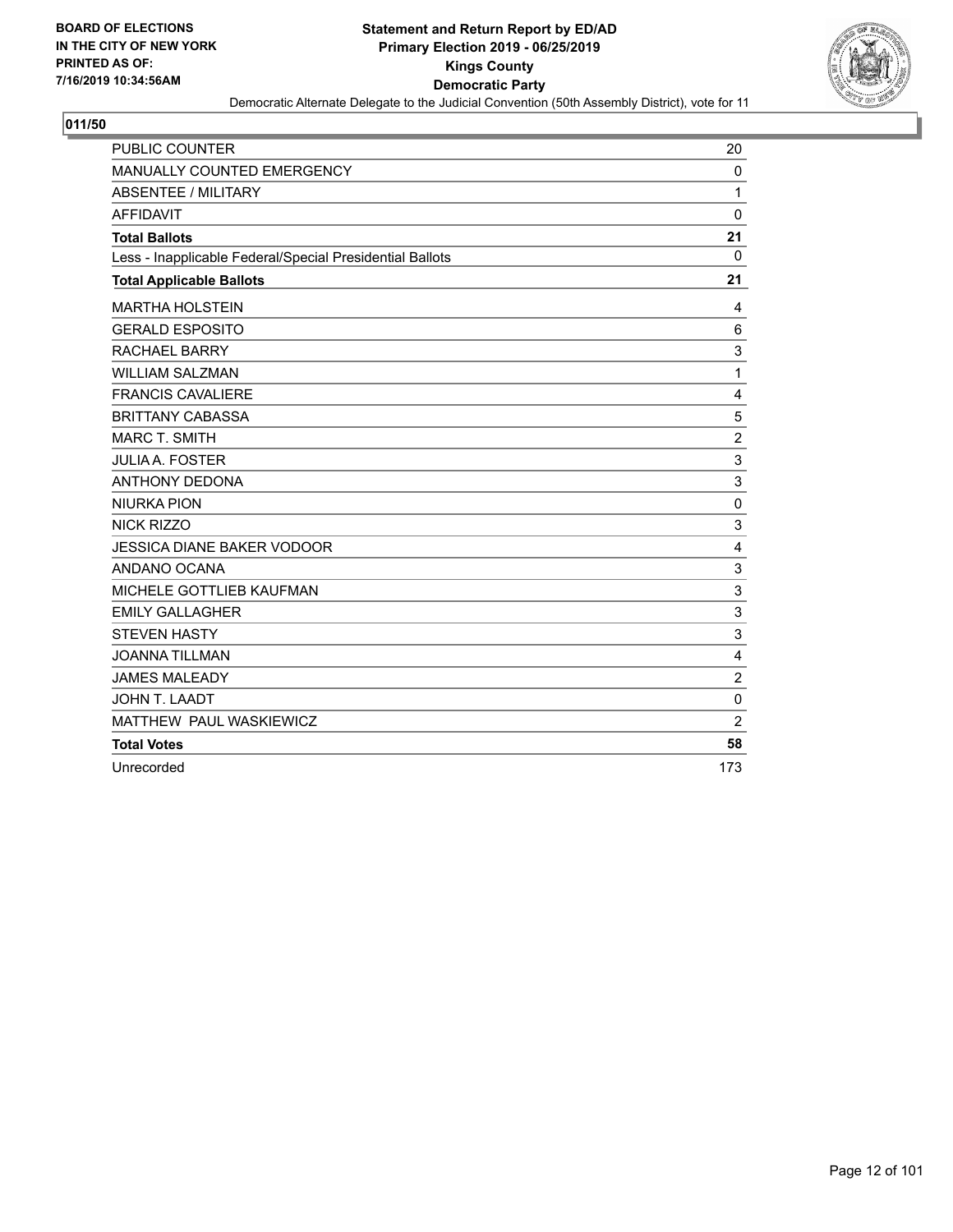

| PUBLIC COUNTER                                           | 24                        |
|----------------------------------------------------------|---------------------------|
| MANUALLY COUNTED EMERGENCY                               | $\mathbf{0}$              |
| <b>ABSENTEE / MILITARY</b>                               | 0                         |
| <b>AFFIDAVIT</b>                                         | 0                         |
| <b>Total Ballots</b>                                     | 24                        |
| Less - Inapplicable Federal/Special Presidential Ballots | $\Omega$                  |
| <b>Total Applicable Ballots</b>                          | 24                        |
| <b>MARTHA HOLSTEIN</b>                                   | 10                        |
| <b>GERALD ESPOSITO</b>                                   | $\overline{7}$            |
| <b>RACHAEL BARRY</b>                                     | 9                         |
| <b>WILLIAM SALZMAN</b>                                   | $\ensuremath{\mathsf{3}}$ |
| <b>FRANCIS CAVALIERE</b>                                 | $\overline{7}$            |
| <b>BRITTANY CABASSA</b>                                  | $\boldsymbol{9}$          |
| <b>MARC T. SMITH</b>                                     | $\overline{c}$            |
| <b>JULIA A. FOSTER</b>                                   | $\boldsymbol{9}$          |
| <b>ANTHONY DEDONA</b>                                    | 3                         |
| <b>NIURKA PION</b>                                       | 6                         |
| <b>NICK RIZZO</b>                                        | 5                         |
| <b>JESSICA DIANE BAKER VODOOR</b>                        | 5                         |
| ANDANO OCANA                                             | $\overline{7}$            |
| MICHELE GOTTLIEB KAUFMAN                                 | 8                         |
| <b>EMILY GALLAGHER</b>                                   | $\boldsymbol{9}$          |
| <b>STEVEN HASTY</b>                                      | 3                         |
| <b>JOANNA TILLMAN</b>                                    | $\overline{7}$            |
| <b>JAMES MALEADY</b>                                     | 3                         |
| <b>JOHN T. LAADT</b>                                     | $\overline{c}$            |
| MATTHEW PAUL WASKIEWICZ                                  | 3                         |
| <b>Total Votes</b>                                       | 117                       |
| Unrecorded                                               | 147                       |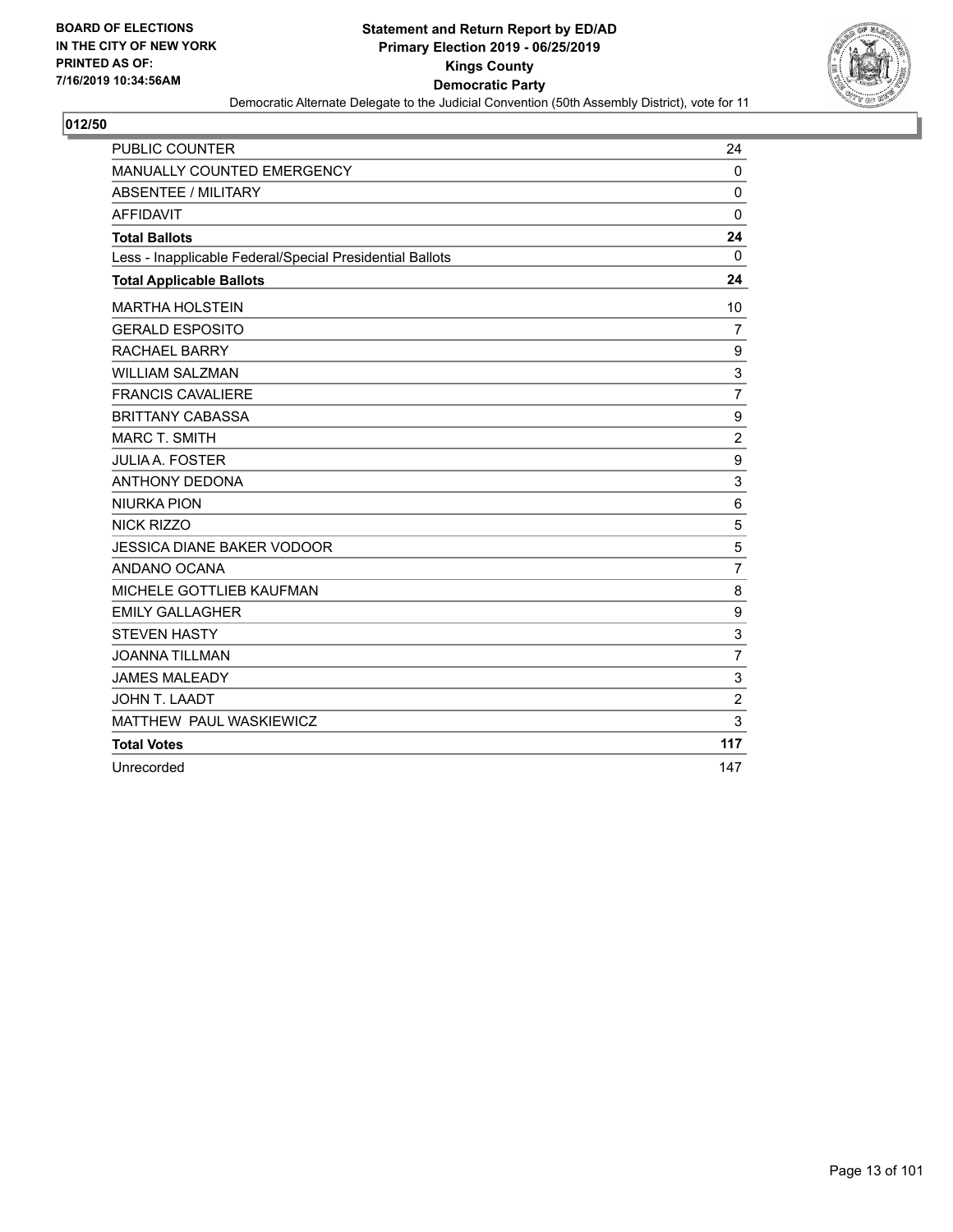

| <b>PUBLIC COUNTER</b>                                    | 0           |
|----------------------------------------------------------|-------------|
| MANUALLY COUNTED EMERGENCY                               | 0           |
| <b>ABSENTEE / MILITARY</b>                               | $\mathbf 0$ |
| <b>AFFIDAVIT</b>                                         | $\mathbf 0$ |
| <b>Total Ballots</b>                                     | $\pmb{0}$   |
| Less - Inapplicable Federal/Special Presidential Ballots | $\mathbf 0$ |
| <b>Total Applicable Ballots</b>                          | $\mathbf 0$ |
| <b>MARTHA HOLSTEIN</b>                                   | $\mathbf 0$ |
| <b>GERALD ESPOSITO</b>                                   | $\mathbf 0$ |
| <b>RACHAEL BARRY</b>                                     | $\mathbf 0$ |
| <b>WILLIAM SALZMAN</b>                                   | $\Omega$    |
| <b>FRANCIS CAVALIERE</b>                                 | 0           |
| <b>BRITTANY CABASSA</b>                                  | $\mathbf 0$ |
| <b>MARC T. SMITH</b>                                     | $\mathbf 0$ |
| <b>JULIA A. FOSTER</b>                                   | $\pmb{0}$   |
| <b>ANTHONY DEDONA</b>                                    | $\mathbf 0$ |
| <b>NIURKA PION</b>                                       | $\mathbf 0$ |
| <b>NICK RIZZO</b>                                        | $\mathbf 0$ |
| <b>JESSICA DIANE BAKER VODOOR</b>                        | $\mathbf 0$ |
| ANDANO OCANA                                             | 0           |
| MICHELE GOTTLIEB KAUFMAN                                 | $\Omega$    |
| <b>EMILY GALLAGHER</b>                                   | $\mathbf 0$ |
| <b>STEVEN HASTY</b>                                      | $\mathbf 0$ |
| <b>JOANNA TILLMAN</b>                                    | $\mathbf 0$ |
| <b>JAMES MALEADY</b>                                     | $\mathbf 0$ |
| JOHN T. LAADT                                            | $\mathbf 0$ |
| MATTHEW PAUL WASKIEWICZ                                  | $\mathbf 0$ |
| <b>Total Votes</b>                                       | 0           |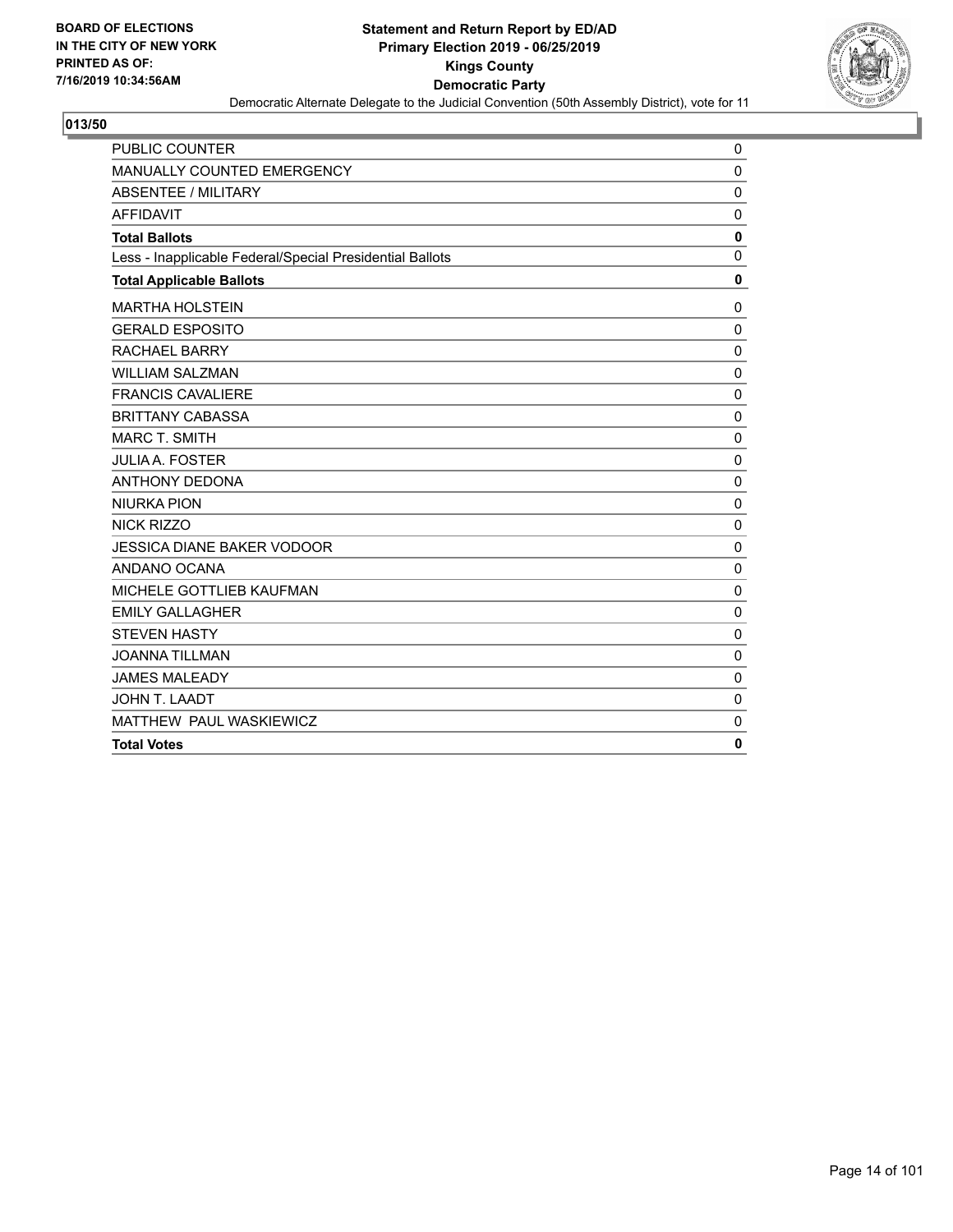

| <b>PUBLIC COUNTER</b>                                    | 13               |
|----------------------------------------------------------|------------------|
| MANUALLY COUNTED EMERGENCY                               | $\mathbf 0$      |
| <b>ABSENTEE / MILITARY</b>                               | $\overline{c}$   |
| <b>AFFIDAVIT</b>                                         | $\mathbf 0$      |
| <b>Total Ballots</b>                                     | 15               |
| Less - Inapplicable Federal/Special Presidential Ballots | $\Omega$         |
| <b>Total Applicable Ballots</b>                          | 15               |
| <b>MARTHA HOLSTEIN</b>                                   | 5                |
| <b>GERALD ESPOSITO</b>                                   | 3                |
| <b>RACHAEL BARRY</b>                                     | 5                |
| <b>WILLIAM SALZMAN</b>                                   | 1                |
| <b>FRANCIS CAVALIERE</b>                                 | 3                |
| <b>BRITTANY CABASSA</b>                                  | 4                |
| <b>MARC T. SMITH</b>                                     | 5                |
| <b>JULIA A. FOSTER</b>                                   | $\boldsymbol{9}$ |
| <b>ANTHONY DEDONA</b>                                    | $\mathbf 0$      |
| <b>NIURKA PION</b>                                       | 1                |
| NICK RIZZO                                               | 1                |
| <b>JESSICA DIANE BAKER VODOOR</b>                        | 3                |
| ANDANO OCANA                                             | $\mathbf 0$      |
| MICHELE GOTTLIEB KAUFMAN                                 | 3                |
| <b>EMILY GALLAGHER</b>                                   | $\overline{c}$   |
| <b>STEVEN HASTY</b>                                      | 3                |
| <b>JOANNA TILLMAN</b>                                    | 6                |
| <b>JAMES MALEADY</b>                                     | 3                |
| JOHN T. LAADT                                            | $\mathbf 0$      |
| MATTHEW PAUL WASKIEWICZ                                  | 1                |
| <b>Total Votes</b>                                       | 58               |
| Unrecorded                                               | 107              |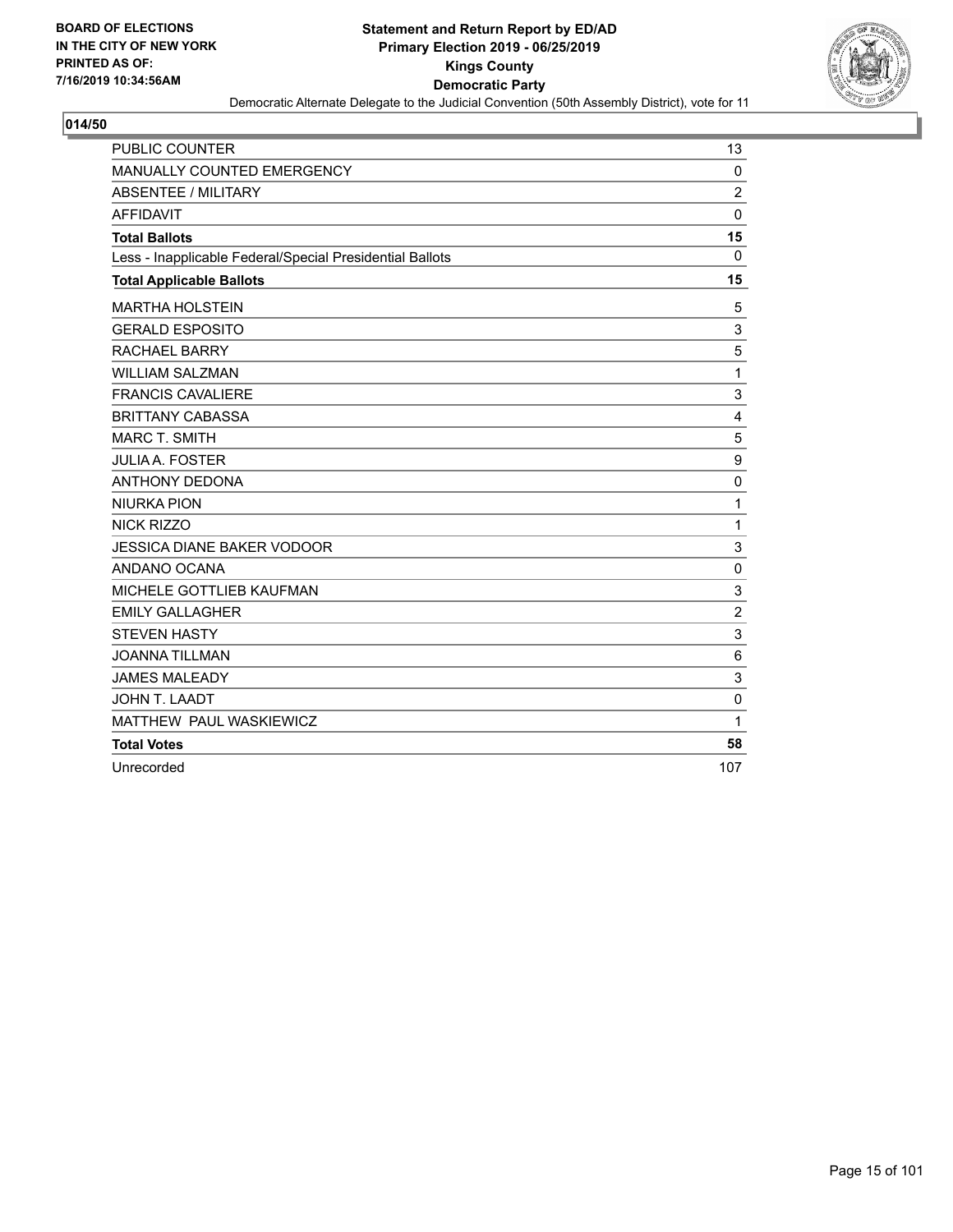

| PUBLIC COUNTER                                           | 24           |
|----------------------------------------------------------|--------------|
| MANUALLY COUNTED EMERGENCY                               | $\mathbf 0$  |
| <b>ABSENTEE / MILITARY</b>                               | $\Omega$     |
| <b>AFFIDAVIT</b>                                         | $\mathbf{0}$ |
| <b>Total Ballots</b>                                     | 24           |
| Less - Inapplicable Federal/Special Presidential Ballots | $\mathbf 0$  |
| <b>Total Applicable Ballots</b>                          | 24           |
| <b>MARTHA HOLSTEIN</b>                                   | 13           |
| <b>GERALD ESPOSITO</b>                                   | 6            |
| <b>RACHAEL BARRY</b>                                     | 14           |
| <b>WILLIAM SALZMAN</b>                                   | 4            |
| <b>FRANCIS CAVALIERE</b>                                 | 6            |
| <b>BRITTANY CABASSA</b>                                  | 10           |
| <b>MARC T. SMITH</b>                                     | 5            |
| <b>JULIA A. FOSTER</b>                                   | 10           |
| <b>ANTHONY DEDONA</b>                                    | 4            |
| <b>NIURKA PION</b>                                       | 8            |
| <b>NICK RIZZO</b>                                        | 15           |
| <b>JESSICA DIANE BAKER VODOOR</b>                        | 14           |
| ANDANO OCANA                                             | 13           |
| MICHELE GOTTLIEB KAUFMAN                                 | 15           |
| <b>EMILY GALLAGHER</b>                                   | 16           |
| <b>STEVEN HASTY</b>                                      | 8            |
| <b>JOANNA TILLMAN</b>                                    | 16           |
| <b>JAMES MALEADY</b>                                     | 8            |
| <b>JOHN T. LAADT</b>                                     | 9            |
| MATTHEW PAUL WASKIEWICZ                                  | 11           |
| <b>Total Votes</b>                                       | 205          |
| Unrecorded                                               | 59           |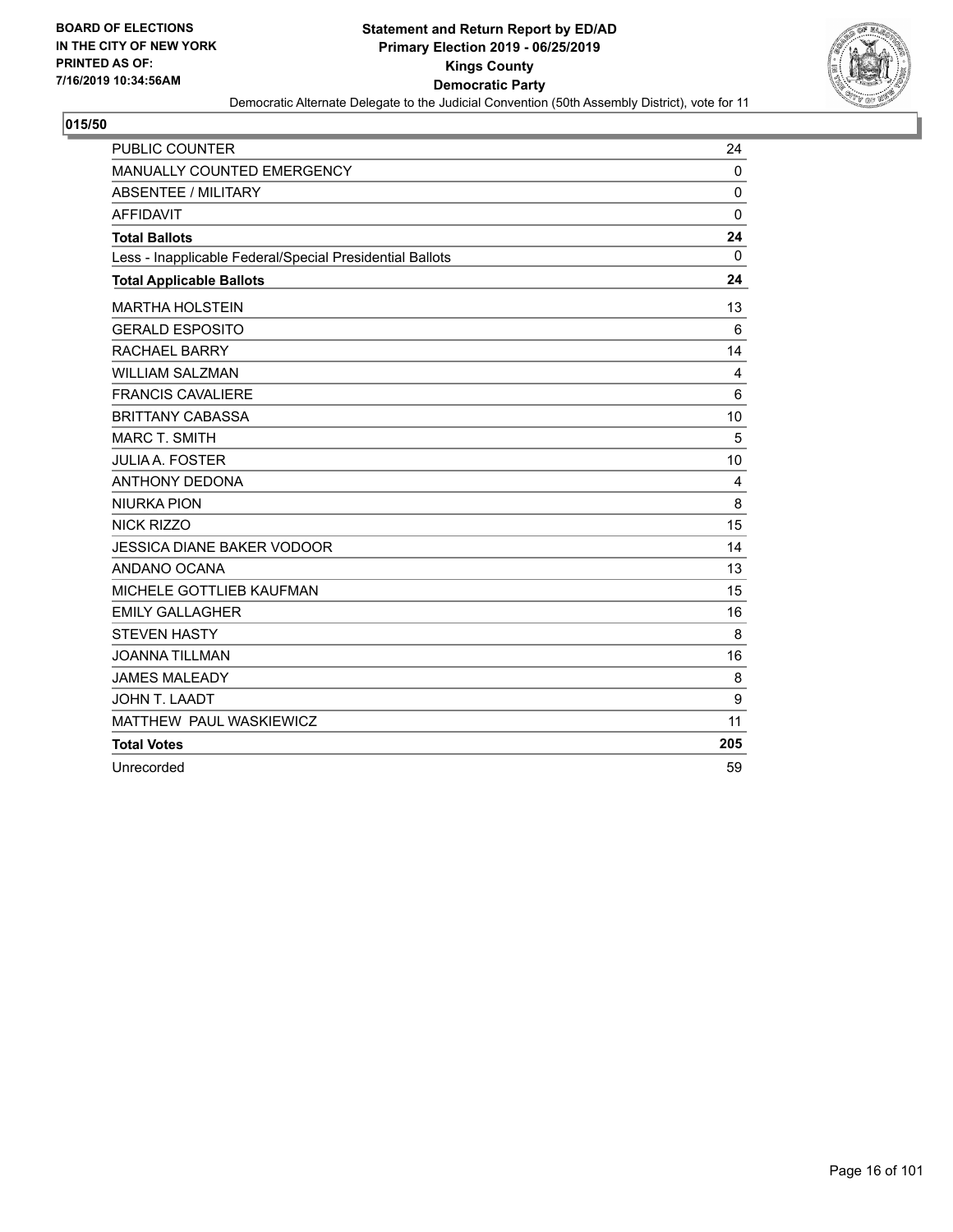

| PUBLIC COUNTER                                           | 30             |
|----------------------------------------------------------|----------------|
| MANUALLY COUNTED EMERGENCY                               | 0              |
| <b>ABSENTEE / MILITARY</b>                               | 0              |
| <b>AFFIDAVIT</b>                                         | $\mathbf 0$    |
| <b>Total Ballots</b>                                     | 30             |
| Less - Inapplicable Federal/Special Presidential Ballots | 0              |
| <b>Total Applicable Ballots</b>                          | 30             |
| <b>MARTHA HOLSTEIN</b>                                   | 12             |
| <b>GERALD ESPOSITO</b>                                   | 9              |
| <b>RACHAEL BARRY</b>                                     | 12             |
| <b>WILLIAM SALZMAN</b>                                   | 3              |
| <b>FRANCIS CAVALIERE</b>                                 | 8              |
| <b>BRITTANY CABASSA</b>                                  | 8              |
| <b>MARC T. SMITH</b>                                     | 9              |
| <b>JULIA A. FOSTER</b>                                   | 15             |
| <b>ANTHONY DEDONA</b>                                    | 8              |
| <b>NIURKA PION</b>                                       | 4              |
| <b>NICK RIZZO</b>                                        | 8              |
| <b>JESSICA DIANE BAKER VODOOR</b>                        | 7              |
| ANDANO OCANA                                             | $\overline{2}$ |
| MICHELE GOTTLIEB KAUFMAN                                 | 6              |
| <b>EMILY GALLAGHER</b>                                   | 12             |
| <b>STEVEN HASTY</b>                                      | 6              |
| <b>JOANNA TILLMAN</b>                                    | 10             |
| <b>JAMES MALEADY</b>                                     | $\overline{7}$ |
| JOHN T. LAADT                                            | $\overline{7}$ |
| MATTHEW PAUL WASKIEWICZ                                  | $\mathbf{1}$   |
| <b>Total Votes</b>                                       | 154            |
| Unrecorded                                               | 176            |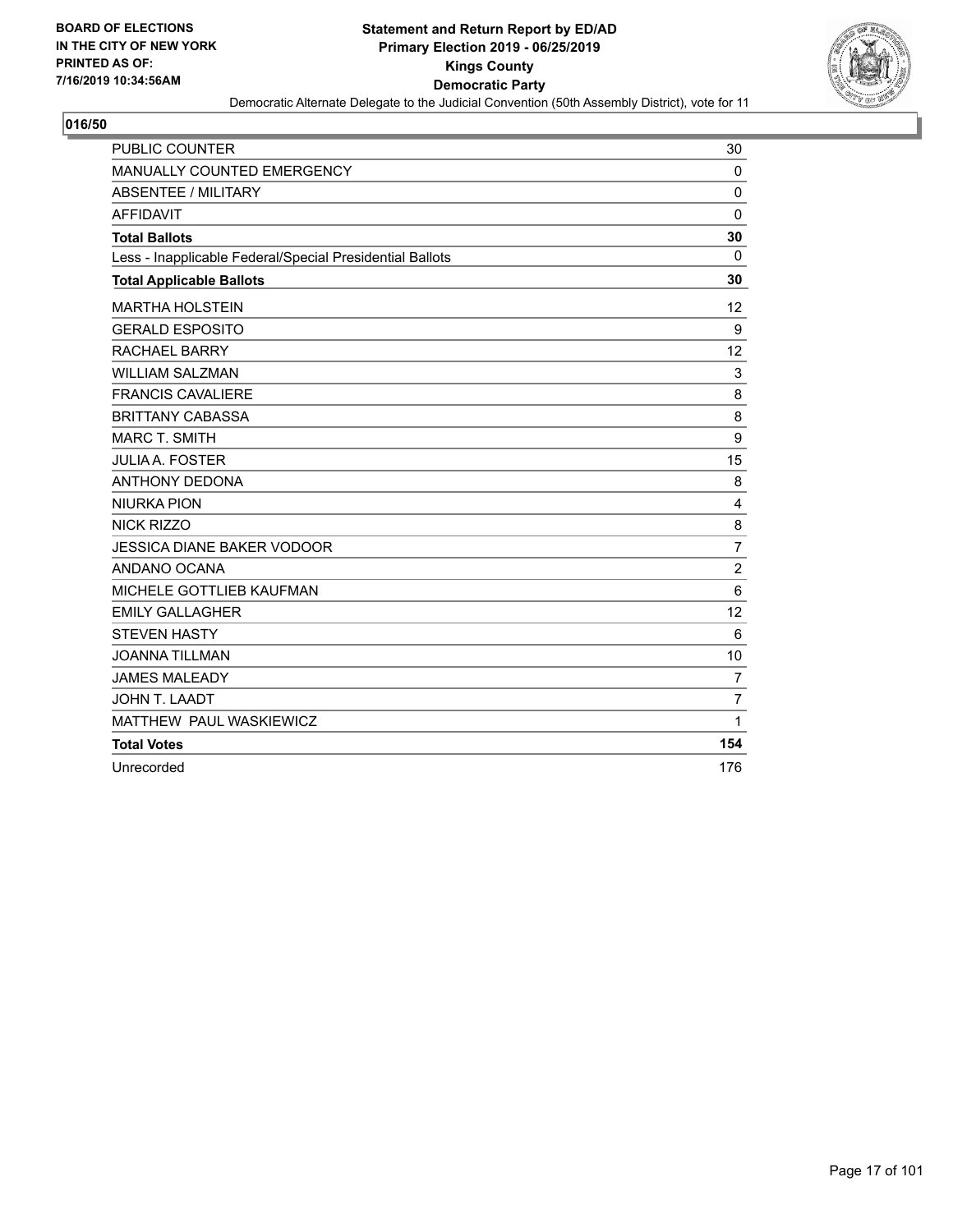

| PUBLIC COUNTER                                           | 46             |
|----------------------------------------------------------|----------------|
| MANUALLY COUNTED EMERGENCY                               | $\mathbf 0$    |
| <b>ABSENTEE / MILITARY</b>                               | 1              |
| <b>AFFIDAVIT</b>                                         | 0              |
| <b>Total Ballots</b>                                     | 47             |
| Less - Inapplicable Federal/Special Presidential Ballots | 0              |
| <b>Total Applicable Ballots</b>                          | 47             |
| <b>MARTHA HOLSTEIN</b>                                   | 17             |
| <b>GERALD ESPOSITO</b>                                   | 16             |
| <b>RACHAEL BARRY</b>                                     | 15             |
| <b>WILLIAM SALZMAN</b>                                   | $\overline{7}$ |
| <b>FRANCIS CAVALIERE</b>                                 | 11             |
| <b>BRITTANY CABASSA</b>                                  | 14             |
| <b>MARC T. SMITH</b>                                     | $\overline{7}$ |
| <b>JULIA A. FOSTER</b>                                   | 17             |
| <b>ANTHONY DEDONA</b>                                    | 11             |
| <b>NIURKA PION</b>                                       | 9              |
| <b>NICK RIZZO</b>                                        | 10             |
| <b>JESSICA DIANE BAKER VODOOR</b>                        | 16             |
| ANDANO OCANA                                             | 12             |
| MICHELE GOTTLIEB KAUFMAN                                 | 14             |
| <b>EMILY GALLAGHER</b>                                   | 19             |
| <b>STEVEN HASTY</b>                                      | $\overline{7}$ |
| <b>JOANNA TILLMAN</b>                                    | 22             |
| <b>JAMES MALEADY</b>                                     | 9              |
| <b>JOHN T. LAADT</b>                                     | 8              |
| MATTHEW PAUL WASKIEWICZ                                  | $\overline{7}$ |
| <b>Total Votes</b>                                       | 248            |
| Unrecorded                                               | 269            |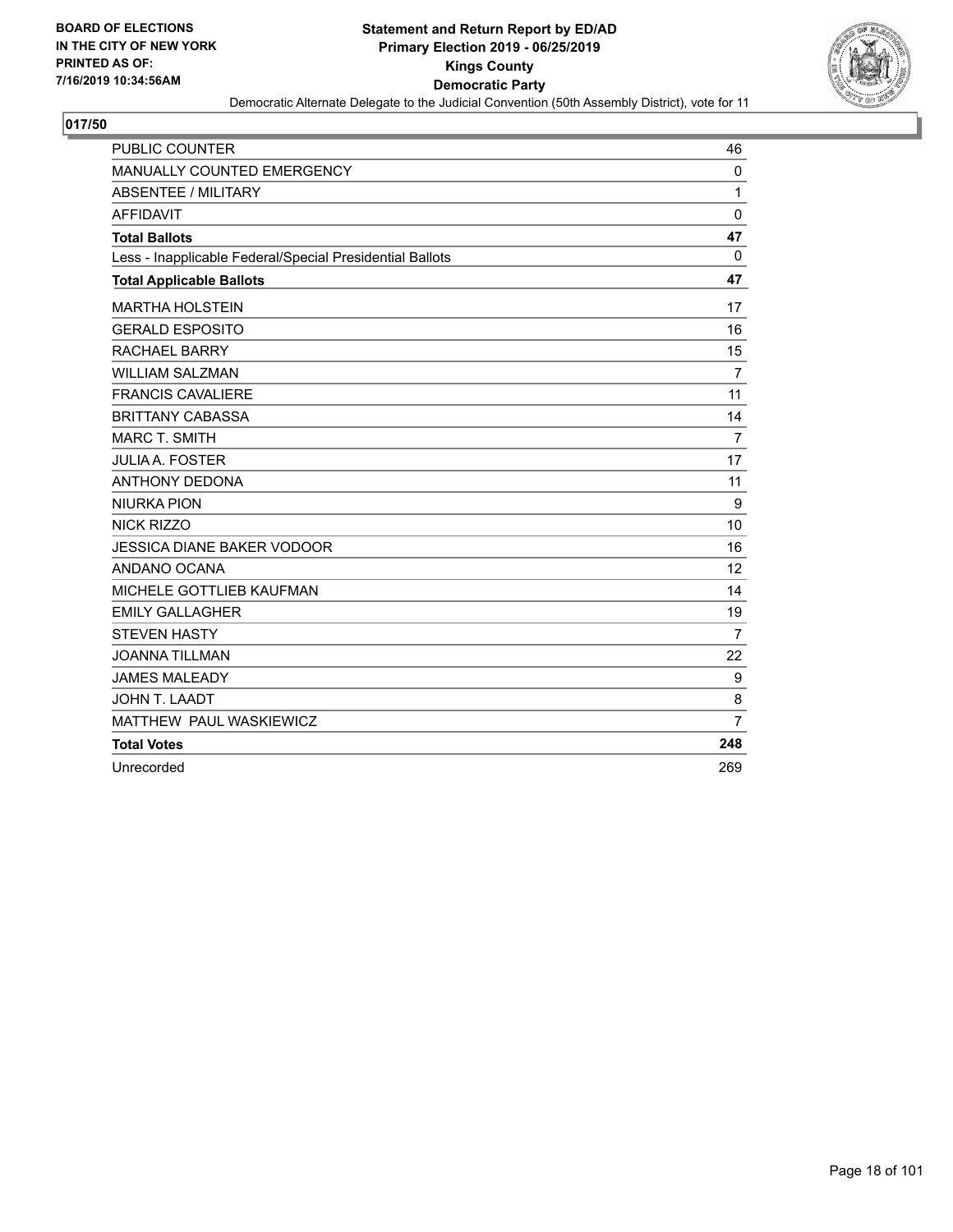

| PUBLIC COUNTER                                           | 29             |
|----------------------------------------------------------|----------------|
| <b>MANUALLY COUNTED EMERGENCY</b>                        | 0              |
| <b>ABSENTEE / MILITARY</b>                               | $\mathbf 0$    |
| <b>AFFIDAVIT</b>                                         | 1              |
| <b>Total Ballots</b>                                     | 30             |
| Less - Inapplicable Federal/Special Presidential Ballots | 0              |
| <b>Total Applicable Ballots</b>                          | 30             |
| <b>MARTHA HOLSTEIN</b>                                   | 12             |
| <b>GERALD ESPOSITO</b>                                   | 3              |
| <b>RACHAEL BARRY</b>                                     | 11             |
| <b>WILLIAM SALZMAN</b>                                   | $\overline{2}$ |
| <b>FRANCIS CAVALIERE</b>                                 | 8              |
| <b>BRITTANY CABASSA</b>                                  | 13             |
| <b>MARC T. SMITH</b>                                     | 1              |
| <b>JULIA A. FOSTER</b>                                   | 13             |
| <b>ANTHONY DEDONA</b>                                    | $\mathbf{1}$   |
| <b>NIURKA PION</b>                                       | 9              |
| <b>NICK RIZZO</b>                                        | 9              |
| JESSICA DIANE BAKER VODOOR                               | 20             |
| ANDANO OCANA                                             | 13             |
| MICHELE GOTTLIEB KAUFMAN                                 | 15             |
| <b>EMILY GALLAGHER</b>                                   | 20             |
| <b>STEVEN HASTY</b>                                      | $\overline{7}$ |
| <b>JOANNA TILLMAN</b>                                    | 17             |
| <b>JAMES MALEADY</b>                                     | 7              |
| <b>JOHN T. LAADT</b>                                     | 8              |
| MATTHEW PAUL WASKIEWICZ                                  | 11             |
| <b>GREGORY R. EVERITT (WRITE-IN)</b>                     | 1              |
| UNATTRIBUTABLE WRITE-IN (WRITE-IN)                       | 1              |
| <b>Total Votes</b>                                       | 202            |
| Unrecorded                                               | 128            |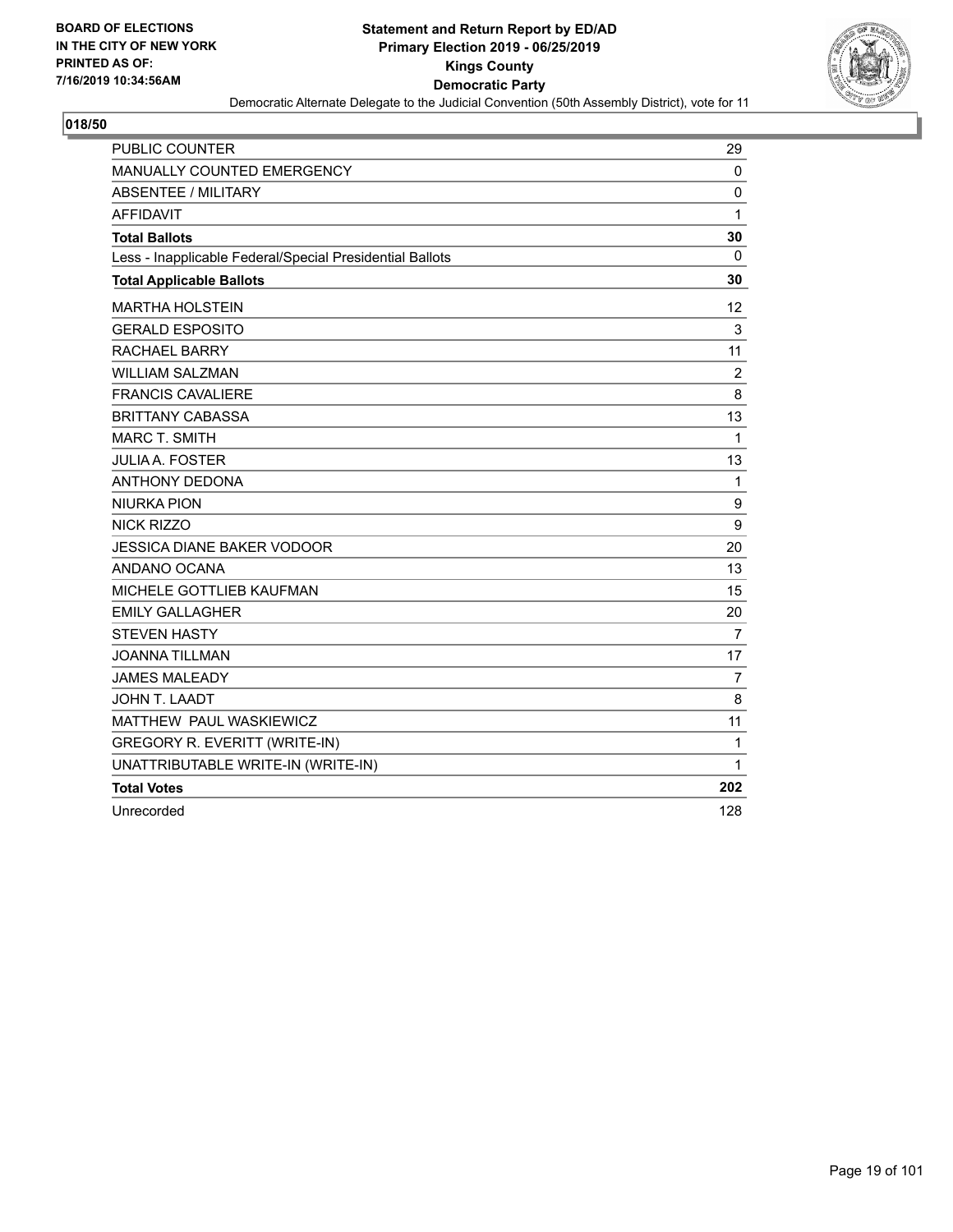

| PUBLIC COUNTER                                           | 31               |
|----------------------------------------------------------|------------------|
| <b>MANUALLY COUNTED EMERGENCY</b>                        | 0                |
| ABSENTEE / MILITARY                                      | 2                |
| <b>AFFIDAVIT</b>                                         | $\Omega$         |
| <b>Total Ballots</b>                                     | 33               |
| Less - Inapplicable Federal/Special Presidential Ballots | $\mathbf{0}$     |
| <b>Total Applicable Ballots</b>                          | 33               |
| <b>MARTHA HOLSTEIN</b>                                   | 11               |
| <b>GERALD ESPOSITO</b>                                   | 5                |
| <b>RACHAEL BARRY</b>                                     | 11               |
| <b>WILLIAM SALZMAN</b>                                   | 3                |
| <b>FRANCIS CAVALIERE</b>                                 | 6                |
| <b>BRITTANY CABASSA</b>                                  | 10               |
| <b>MARC T. SMITH</b>                                     | $\overline{4}$   |
| <b>JULIA A. FOSTER</b>                                   | 10               |
| <b>ANTHONY DEDONA</b>                                    | $\boldsymbol{2}$ |
| <b>NIURKA PION</b>                                       | $\overline{7}$   |
| NICK RIZZO                                               | 19               |
| <b>JESSICA DIANE BAKER VODOOR</b>                        | 21               |
| ANDANO OCANA                                             | 19               |
| MICHELE GOTTLIEB KAUFMAN                                 | 20               |
| <b>EMILY GALLAGHER</b>                                   | 21               |
| <b>STEVEN HASTY</b>                                      | 15               |
| <b>JOANNA TILLMAN</b>                                    | 21               |
| <b>JAMES MALEADY</b>                                     | 16               |
| <b>JOHN T. LAADT</b>                                     | 14               |
| MATTHEW PAUL WASKIEWICZ                                  | 15               |
| TODD STAMBOUGH (WRITE-IN)                                | 1                |
| <b>Total Votes</b>                                       | 251              |
| Unrecorded                                               | 112              |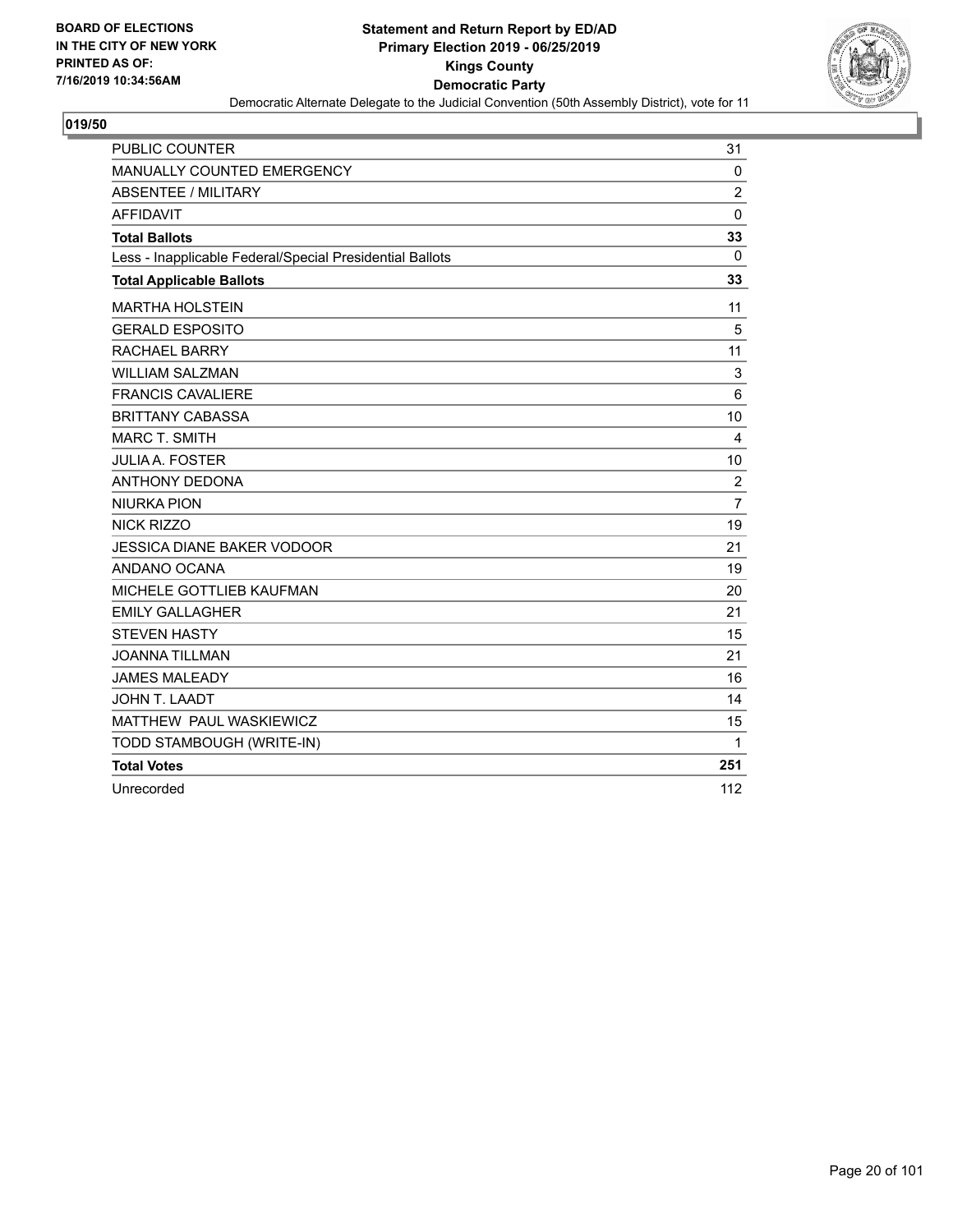

| PUBLIC COUNTER                                           | 14               |
|----------------------------------------------------------|------------------|
| MANUALLY COUNTED EMERGENCY                               | $\mathbf 0$      |
| <b>ABSENTEE / MILITARY</b>                               | $\Omega$         |
| <b>AFFIDAVIT</b>                                         | $\Omega$         |
| <b>Total Ballots</b>                                     | 14               |
| Less - Inapplicable Federal/Special Presidential Ballots | $\mathbf 0$      |
| <b>Total Applicable Ballots</b>                          | 14               |
| <b>MARTHA HOLSTEIN</b>                                   | 7                |
| <b>GERALD ESPOSITO</b>                                   | $\overline{2}$   |
| <b>RACHAEL BARRY</b>                                     | $\overline{7}$   |
| <b>WILLIAM SALZMAN</b>                                   | $\overline{2}$   |
| <b>FRANCIS CAVALIERE</b>                                 | $\overline{4}$   |
| <b>BRITTANY CABASSA</b>                                  | $\overline{7}$   |
| <b>MARC T. SMITH</b>                                     | 1                |
| <b>JULIA A. FOSTER</b>                                   | $\overline{7}$   |
| <b>ANTHONY DEDONA</b>                                    | 1                |
| <b>NIURKA PION</b>                                       | 6                |
| <b>NICK RIZZO</b>                                        | 5                |
| <b>JESSICA DIANE BAKER VODOOR</b>                        | $\boldsymbol{9}$ |
| ANDANO OCANA                                             | $\overline{7}$   |
| MICHELE GOTTLIEB KAUFMAN                                 | 6                |
| <b>EMILY GALLAGHER</b>                                   | 9                |
| <b>STEVEN HASTY</b>                                      | 5                |
| <b>JOANNA TILLMAN</b>                                    | 10               |
| <b>JAMES MALEADY</b>                                     | 3                |
| <b>JOHN T. LAADT</b>                                     | 4                |
| MATTHEW PAUL WASKIEWICZ                                  | $\overline{2}$   |
| <b>Total Votes</b>                                       | 104              |
| Unrecorded                                               | 50               |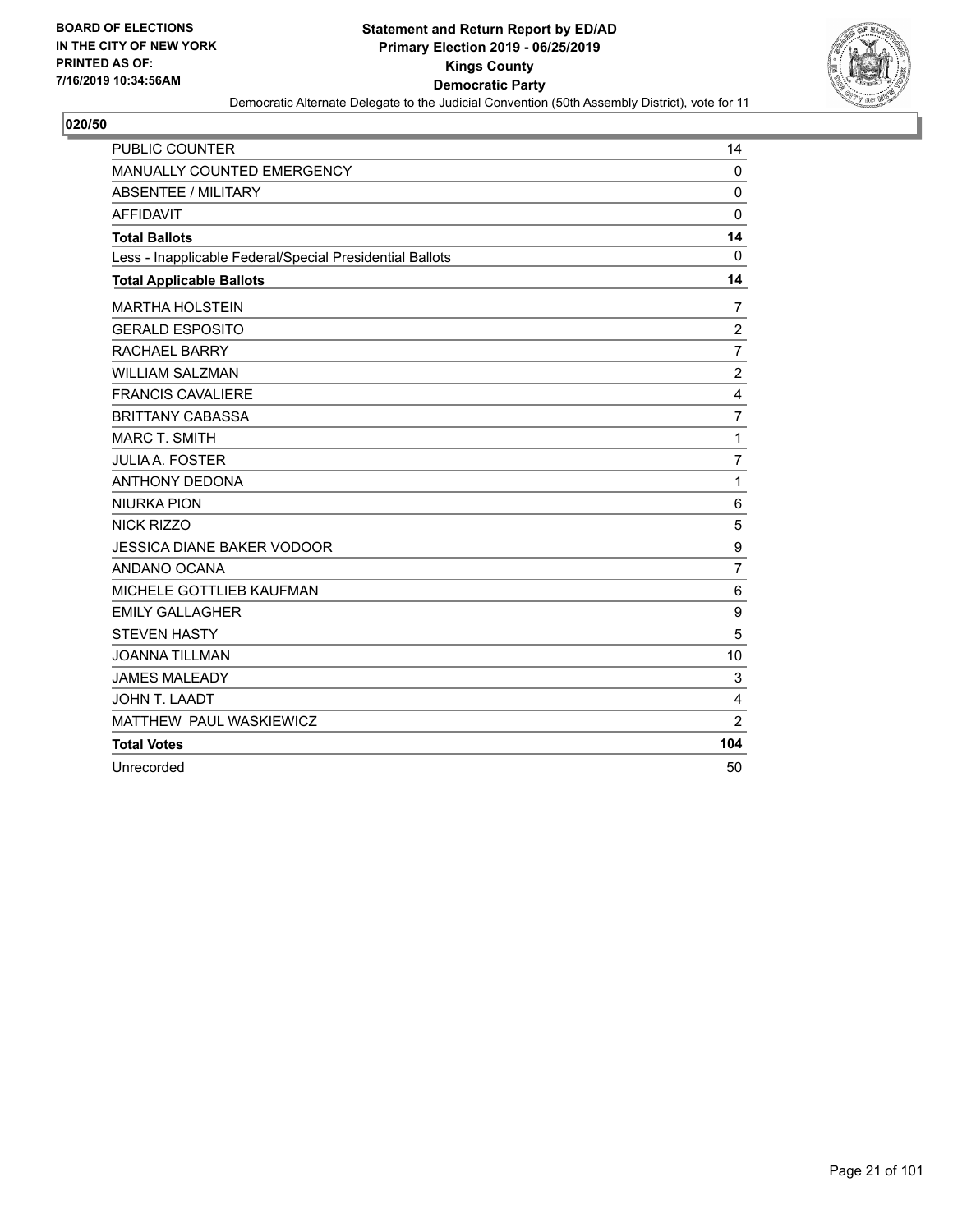

| PUBLIC COUNTER                                           | 21                      |
|----------------------------------------------------------|-------------------------|
| MANUALLY COUNTED EMERGENCY                               | $\mathbf{0}$            |
| <b>ABSENTEE / MILITARY</b>                               | 0                       |
| <b>AFFIDAVIT</b>                                         | 0                       |
| <b>Total Ballots</b>                                     | 21                      |
| Less - Inapplicable Federal/Special Presidential Ballots | $\Omega$                |
| <b>Total Applicable Ballots</b>                          | 21                      |
| <b>MARTHA HOLSTEIN</b>                                   | $\overline{7}$          |
| <b>GERALD ESPOSITO</b>                                   | 6                       |
| <b>RACHAEL BARRY</b>                                     | $\overline{7}$          |
| <b>WILLIAM SALZMAN</b>                                   | 3                       |
| <b>FRANCIS CAVALIERE</b>                                 | $\overline{\mathbf{4}}$ |
| <b>BRITTANY CABASSA</b>                                  | 6                       |
| <b>MARC T. SMITH</b>                                     | 3                       |
| <b>JULIA A. FOSTER</b>                                   | $\overline{7}$          |
| <b>ANTHONY DEDONA</b>                                    | 4                       |
| <b>NIURKA PION</b>                                       | 7                       |
| <b>NICK RIZZO</b>                                        | $\overline{7}$          |
| <b>JESSICA DIANE BAKER VODOOR</b>                        | 10                      |
| ANDANO OCANA                                             | 9                       |
| MICHELE GOTTLIEB KAUFMAN                                 | 10                      |
| <b>EMILY GALLAGHER</b>                                   | 12                      |
| <b>STEVEN HASTY</b>                                      | 6                       |
| <b>JOANNA TILLMAN</b>                                    | 8                       |
| <b>JAMES MALEADY</b>                                     | 6                       |
| <b>JOHN T. LAADT</b>                                     | 6                       |
| MATTHEW PAUL WASKIEWICZ                                  | 5                       |
| <b>Total Votes</b>                                       | 133                     |
| Unrecorded                                               | 98                      |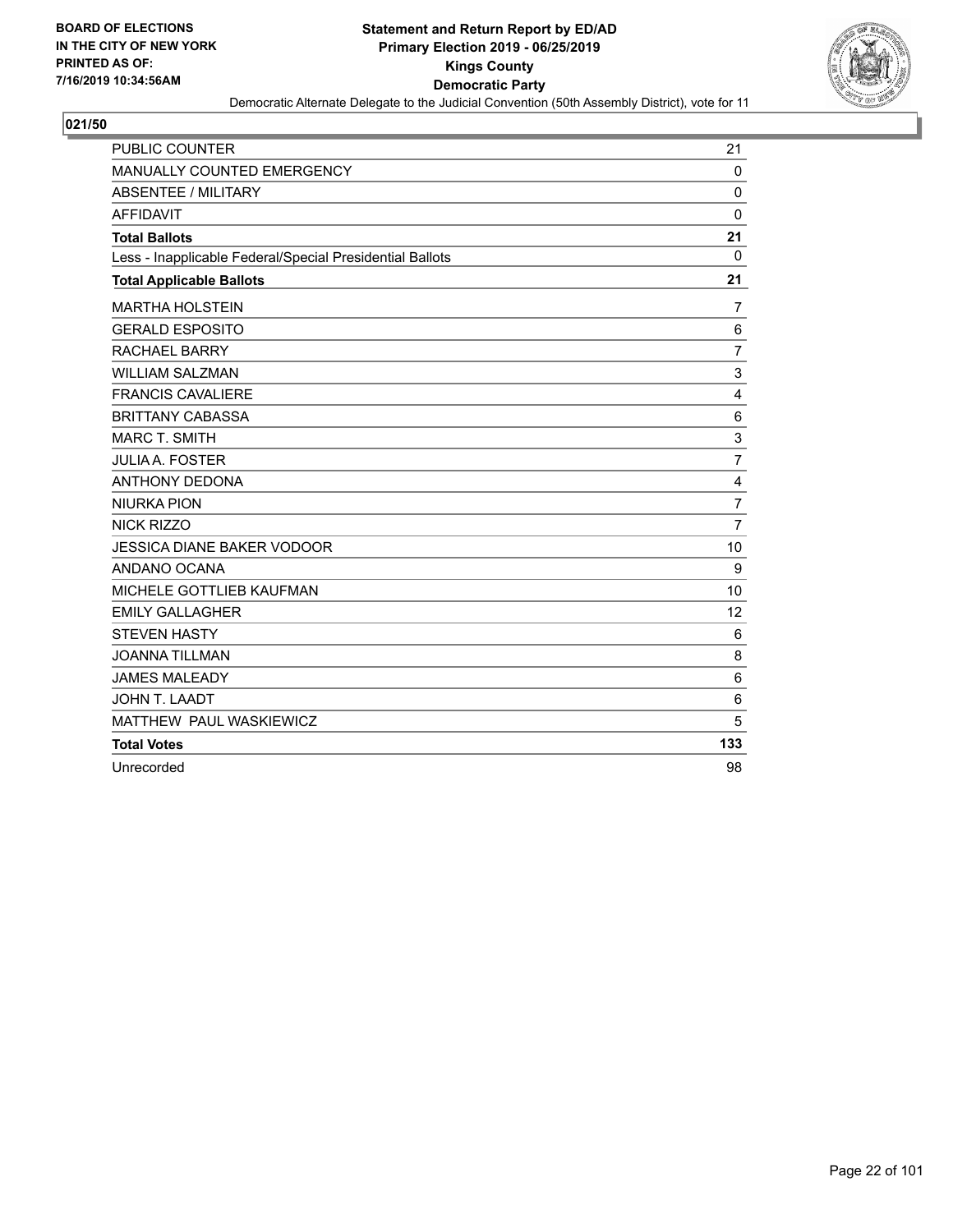

| PUBLIC COUNTER                                           | 12             |
|----------------------------------------------------------|----------------|
| MANUALLY COUNTED EMERGENCY                               | 0              |
| <b>ABSENTEE / MILITARY</b>                               | $\mathbf{1}$   |
| <b>AFFIDAVIT</b>                                         | 0              |
| <b>Total Ballots</b>                                     | 13             |
| Less - Inapplicable Federal/Special Presidential Ballots | $\overline{0}$ |
| <b>Total Applicable Ballots</b>                          | 13             |
| <b>MARTHA HOLSTEIN</b>                                   | 7              |
| <b>GERALD ESPOSITO</b>                                   | 4              |
| <b>RACHAEL BARRY</b>                                     | 5              |
| <b>WILLIAM SALZMAN</b>                                   | 3              |
| <b>FRANCIS CAVALIERE</b>                                 | $\mathbf{1}$   |
| <b>BRITTANY CABASSA</b>                                  | 6              |
| MARC T. SMITH                                            | $\overline{c}$ |
| <b>JULIA A. FOSTER</b>                                   | 5              |
| <b>ANTHONY DEDONA</b>                                    | $\overline{4}$ |
| <b>NIURKA PION</b>                                       | 4              |
| <b>NICK RIZZO</b>                                        | 5              |
| <b>JESSICA DIANE BAKER VODOOR</b>                        | 9              |
| ANDANO OCANA                                             | 5              |
| MICHELE GOTTLIEB KAUFMAN                                 | $\overline{7}$ |
| <b>EMILY GALLAGHER</b>                                   | 8              |
| <b>STEVEN HASTY</b>                                      | $\,6$          |
| <b>JOANNA TILLMAN</b>                                    | $\overline{7}$ |
| <b>JAMES MALEADY</b>                                     | $\overline{7}$ |
| JOHN T. LAADT                                            | $\overline{c}$ |
| MATTHEW PAUL WASKIEWICZ                                  | 3              |
| <b>Total Votes</b>                                       | 100            |
| Unrecorded                                               | 43             |
| 023/50 COMBINED into: 056/50                             |                |
|                                                          |                |

**024/50 COMBINED into: 025/50**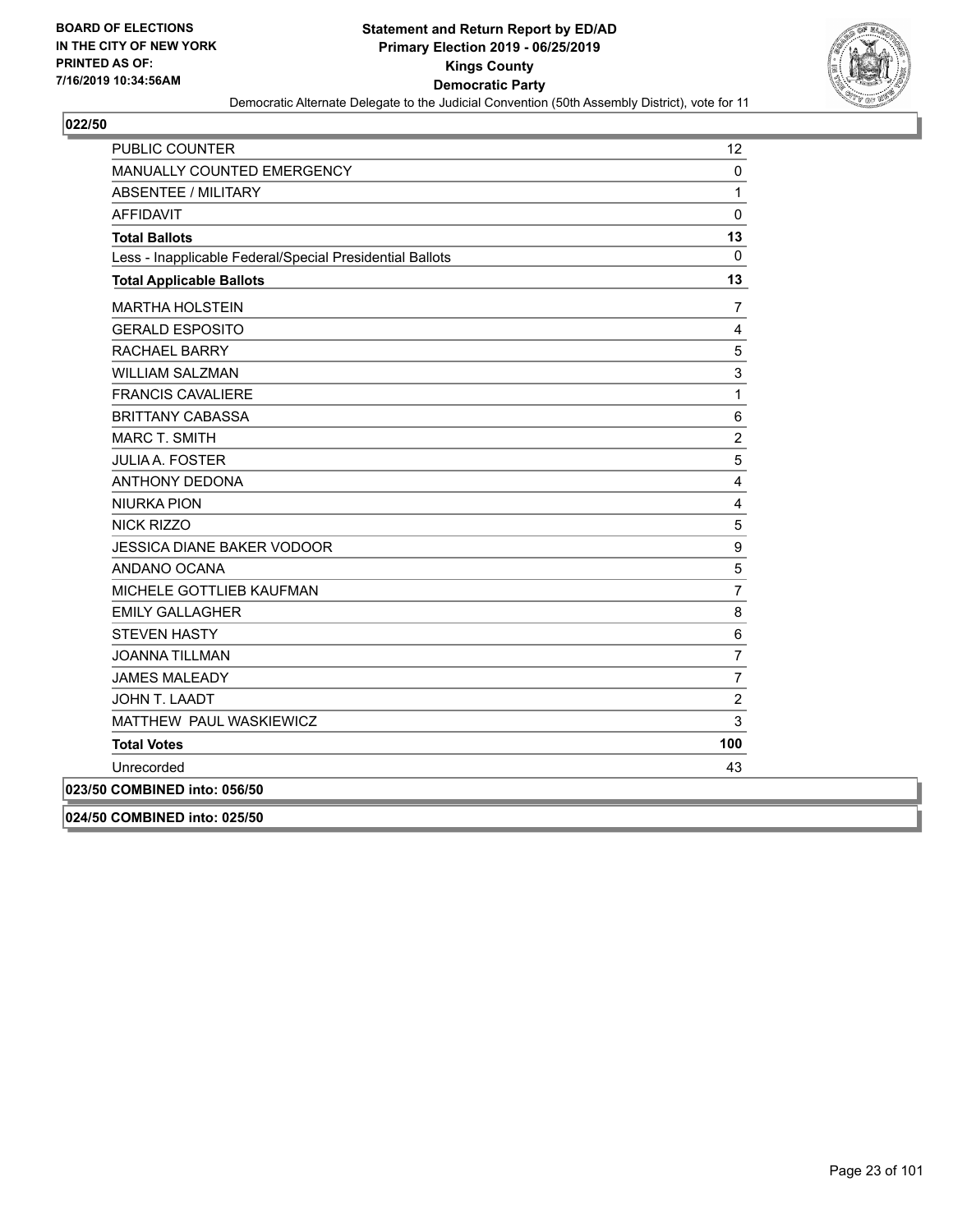

| <b>PUBLIC COUNTER</b>                                    | 5            |
|----------------------------------------------------------|--------------|
| MANUALLY COUNTED EMERGENCY                               | $\mathbf 0$  |
| <b>ABSENTEE / MILITARY</b>                               | $\mathbf 0$  |
| <b>AFFIDAVIT</b>                                         | 0            |
| <b>Total Ballots</b>                                     | 5            |
| Less - Inapplicable Federal/Special Presidential Ballots | $\mathbf{0}$ |
| <b>Total Applicable Ballots</b>                          | 5            |
| <b>MARTHA HOLSTEIN</b>                                   | 1            |
| <b>GERALD ESPOSITO</b>                                   | 1            |
| <b>RACHAEL BARRY</b>                                     | 1            |
| <b>WILLIAM SALZMAN</b>                                   | 1            |
| <b>FRANCIS CAVALIERE</b>                                 | 1            |
| <b>BRITTANY CABASSA</b>                                  | 1            |
| <b>MARC T. SMITH</b>                                     | 1            |
| <b>JULIA A. FOSTER</b>                                   | 1            |
| <b>ANTHONY DEDONA</b>                                    | 1            |
| <b>NIURKA PION</b>                                       | 1            |
| NICK RIZZO                                               | $\mathbf 0$  |
| <b>JESSICA DIANE BAKER VODOOR</b>                        | $\mathbf 0$  |
| ANDANO OCANA                                             | 1            |
| MICHELE GOTTLIEB KAUFMAN                                 | 0            |
| <b>EMILY GALLAGHER</b>                                   | $\mathbf 0$  |
| <b>STEVEN HASTY</b>                                      | $\mathbf 0$  |
| <b>JOANNA TILLMAN</b>                                    | $\mathbf 0$  |
| <b>JAMES MALEADY</b>                                     | 0            |
| JOHN T. LAADT                                            | $\mathbf 0$  |
| MATTHEW PAUL WASKIEWICZ                                  | $\Omega$     |
| <b>Total Votes</b>                                       | 11           |
| Unrecorded                                               | 44           |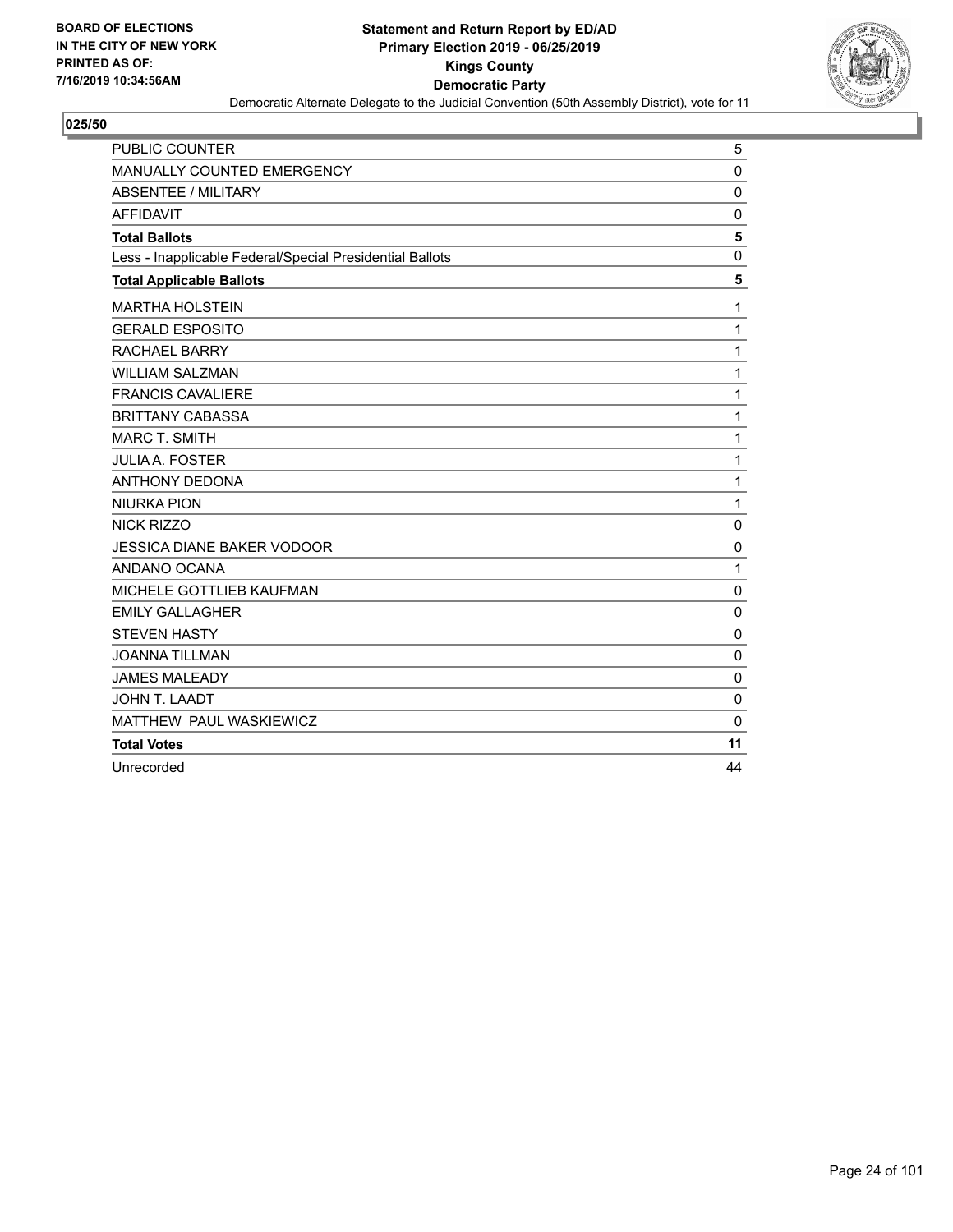

| <b>PUBLIC COUNTER</b>                                    | 29             |
|----------------------------------------------------------|----------------|
| <b>MANUALLY COUNTED EMERGENCY</b>                        | 0              |
| ABSENTEE / MILITARY                                      | $\mathbf 0$    |
| <b>AFFIDAVIT</b>                                         | 0              |
| <b>Total Ballots</b>                                     | 29             |
| Less - Inapplicable Federal/Special Presidential Ballots | 0              |
| <b>Total Applicable Ballots</b>                          | 29             |
| <b>MARTHA HOLSTEIN</b>                                   | 6              |
| <b>GERALD ESPOSITO</b>                                   | $\overline{2}$ |
| <b>RACHAEL BARRY</b>                                     | 8              |
| <b>WILLIAM SALZMAN</b>                                   | $\mathbf{1}$   |
| <b>FRANCIS CAVALIERE</b>                                 | 3              |
| <b>BRITTANY CABASSA</b>                                  | 8              |
| <b>MARC T. SMITH</b>                                     | 0              |
| <b>JULIA A. FOSTER</b>                                   | 8              |
| <b>ANTHONY DEDONA</b>                                    | $\mathbf 0$    |
| <b>NIURKA PION</b>                                       | $\overline{4}$ |
| <b>NICK RIZZO</b>                                        | 14             |
| <b>JESSICA DIANE BAKER VODOOR</b>                        | 21             |
| ANDANO OCANA                                             | 16             |
| MICHELE GOTTLIEB KAUFMAN                                 | 20             |
| <b>EMILY GALLAGHER</b>                                   | 21             |
| <b>STEVEN HASTY</b>                                      | 15             |
| <b>JOANNA TILLMAN</b>                                    | 21             |
| <b>JAMES MALEADY</b>                                     | 14             |
| <b>JOHN T. LAADT</b>                                     | 14             |
| MATTHEW PAUL WASKIEWICZ                                  | 16             |
| NYDIA VELAZQUEZ (WRITE-IN)                               | 1              |
| UNATTRIBUTABLE WRITE-IN (WRITE-IN)                       | 1              |
| <b>Total Votes</b>                                       | 214            |
| Unrecorded                                               | 105            |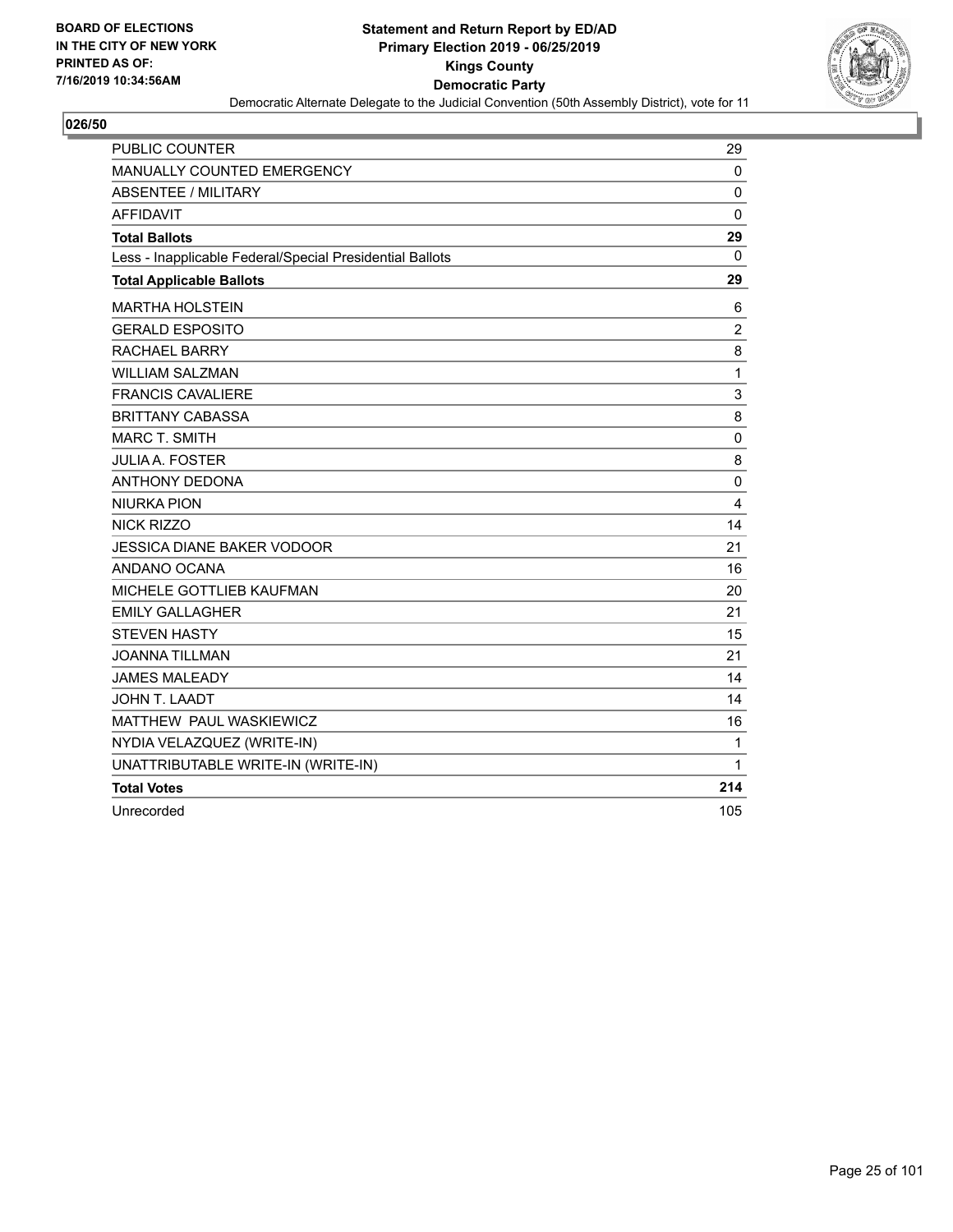

| PUBLIC COUNTER                                           | 26             |
|----------------------------------------------------------|----------------|
| MANUALLY COUNTED EMERGENCY                               | $\mathbf 0$    |
| <b>ABSENTEE / MILITARY</b>                               | 3              |
| <b>AFFIDAVIT</b>                                         | $\mathbf{0}$   |
| <b>Total Ballots</b>                                     | 29             |
| Less - Inapplicable Federal/Special Presidential Ballots | $\Omega$       |
| <b>Total Applicable Ballots</b>                          | 29             |
| <b>MARTHA HOLSTEIN</b>                                   | 8              |
| <b>GERALD ESPOSITO</b>                                   | $\overline{7}$ |
| <b>RACHAEL BARRY</b>                                     | 9              |
| <b>WILLIAM SALZMAN</b>                                   | 3              |
| <b>FRANCIS CAVALIERE</b>                                 | 5              |
| <b>BRITTANY CABASSA</b>                                  | 8              |
| <b>MARC T. SMITH</b>                                     | 5              |
| <b>JULIA A. FOSTER</b>                                   | 11             |
| <b>ANTHONY DEDONA</b>                                    | 4              |
| <b>NIURKA PION</b>                                       | 10             |
| <b>NICK RIZZO</b>                                        | 15             |
| <b>JESSICA DIANE BAKER VODOOR</b>                        | 16             |
| ANDANO OCANA                                             | 17             |
| MICHELE GOTTLIEB KAUFMAN                                 | 15             |
| <b>EMILY GALLAGHER</b>                                   | 21             |
| <b>STEVEN HASTY</b>                                      | 12             |
| <b>JOANNA TILLMAN</b>                                    | 17             |
| <b>JAMES MALEADY</b>                                     | 11             |
| <b>JOHN T. LAADT</b>                                     | 13             |
| MATTHEW PAUL WASKIEWICZ                                  | 14             |
| <b>Total Votes</b>                                       | 221            |
| Unrecorded                                               | 98             |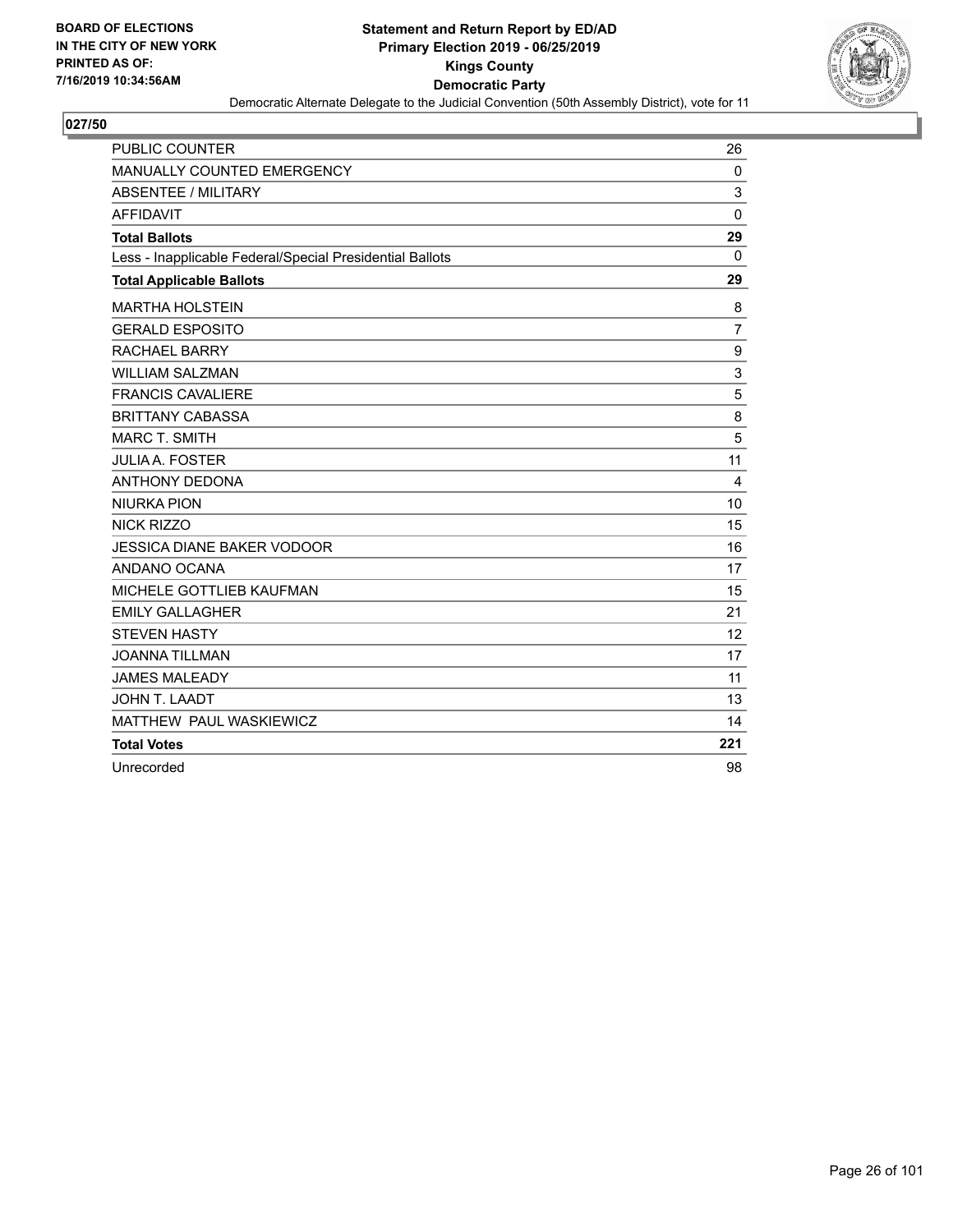

| PUBLIC COUNTER                                           | 24               |
|----------------------------------------------------------|------------------|
| MANUALLY COUNTED EMERGENCY                               | $\Omega$         |
| <b>ABSENTEE / MILITARY</b>                               | 0                |
| <b>AFFIDAVIT</b>                                         | 0                |
| <b>Total Ballots</b>                                     | 24               |
| Less - Inapplicable Federal/Special Presidential Ballots | $\Omega$         |
| <b>Total Applicable Ballots</b>                          | 24               |
| <b>MARTHA HOLSTEIN</b>                                   | 6                |
| <b>GERALD ESPOSITO</b>                                   | 5                |
| <b>RACHAEL BARRY</b>                                     | 8                |
| <b>WILLIAM SALZMAN</b>                                   | $\mathbf 0$      |
| <b>FRANCIS CAVALIERE</b>                                 | 1                |
| <b>BRITTANY CABASSA</b>                                  | 10               |
| <b>MARC T. SMITH</b>                                     | 0                |
| <b>JULIA A. FOSTER</b>                                   | $\boldsymbol{9}$ |
| <b>ANTHONY DEDONA</b>                                    | $\mathbf 0$      |
| <b>NIURKA PION</b>                                       | 4                |
| NICK RIZZO                                               | 6                |
| <b>JESSICA DIANE BAKER VODOOR</b>                        | 13               |
| ANDANO OCANA                                             | 9                |
| MICHELE GOTTLIEB KAUFMAN                                 | 9                |
| <b>EMILY GALLAGHER</b>                                   | 15               |
| <b>STEVEN HASTY</b>                                      | 4                |
| <b>JOANNA TILLMAN</b>                                    | 11               |
| <b>JAMES MALEADY</b>                                     | 5                |
| <b>JOHN T. LAADT</b>                                     | 4                |
| MATTHEW PAUL WASKIEWICZ                                  | 6                |
| <b>Total Votes</b>                                       | 125              |
| Unrecorded                                               | 139              |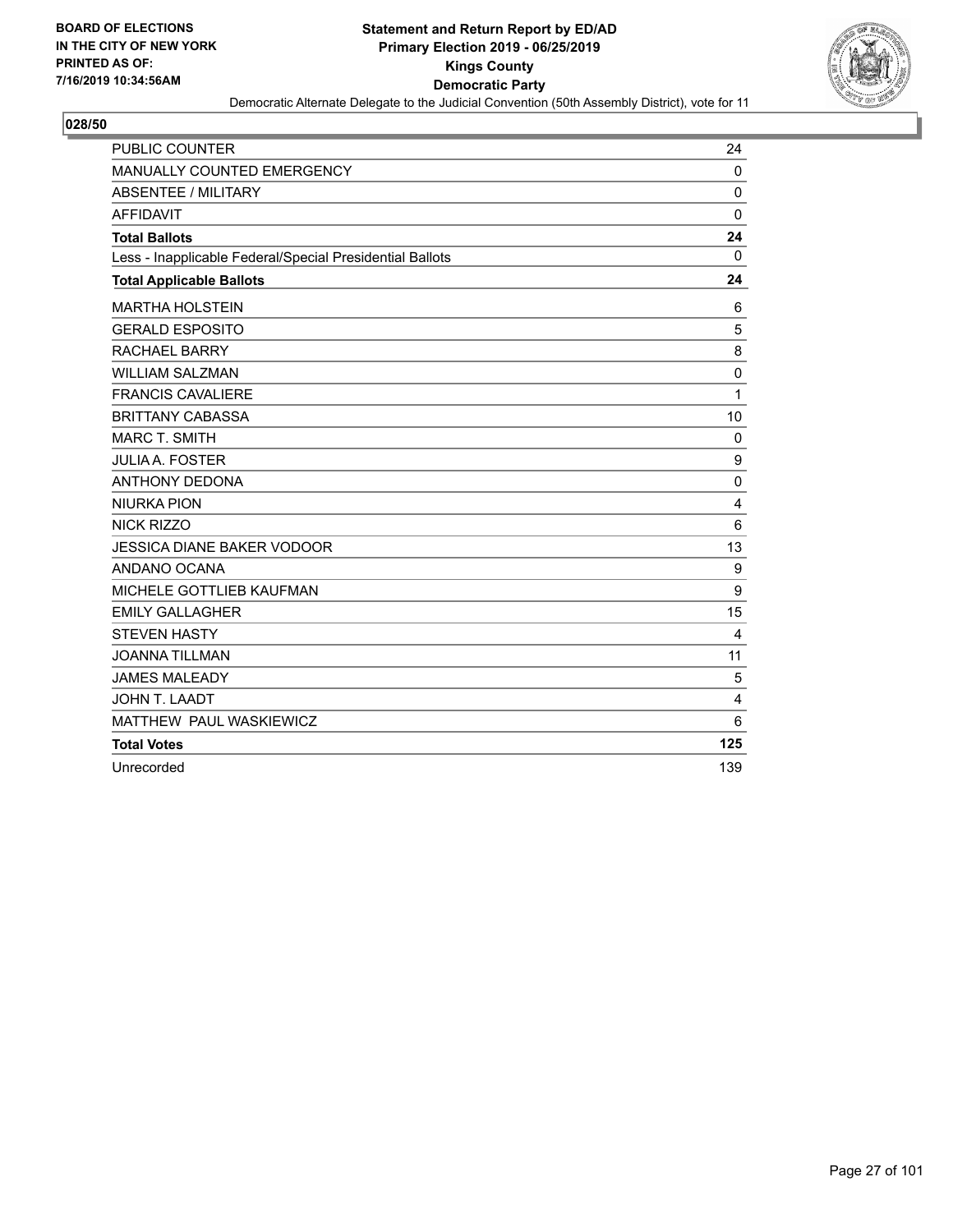

| PUBLIC COUNTER                                           | 32                |
|----------------------------------------------------------|-------------------|
| MANUALLY COUNTED EMERGENCY                               | 0                 |
| <b>ABSENTEE / MILITARY</b>                               | 1                 |
| <b>AFFIDAVIT</b>                                         | $\mathbf 0$       |
| <b>Total Ballots</b>                                     | 33                |
| Less - Inapplicable Federal/Special Presidential Ballots | 0                 |
| <b>Total Applicable Ballots</b>                          | 33                |
| <b>MARTHA HOLSTEIN</b>                                   | 13                |
| <b>GERALD ESPOSITO</b>                                   | 10                |
| <b>RACHAEL BARRY</b>                                     | 16                |
| <b>WILLIAM SALZMAN</b>                                   | 3                 |
| <b>FRANCIS CAVALIERE</b>                                 | 8                 |
| <b>BRITTANY CABASSA</b>                                  | 12                |
| <b>MARC T. SMITH</b>                                     | 3                 |
| <b>JULIA A. FOSTER</b>                                   | 11                |
| <b>ANTHONY DEDONA</b>                                    | 6                 |
| <b>NIURKA PION</b>                                       | 10                |
| NICK RIZZO                                               | 16                |
| JESSICA DIANE BAKER VODOOR                               | 19                |
| ANDANO OCANA                                             | 14                |
| MICHELE GOTTLIEB KAUFMAN                                 | 17                |
| <b>EMILY GALLAGHER</b>                                   | 21                |
| <b>STEVEN HASTY</b>                                      | 12                |
| <b>JOANNA TILLMAN</b>                                    | 20                |
| <b>JAMES MALEADY</b>                                     | 11                |
| <b>JOHN T. LAADT</b>                                     | $12 \overline{ }$ |
| MATTHEW PAUL WASKIEWICZ                                  | 11                |
| CHAD LAIRD (WRITE-IN)                                    | 1                 |
| DAVE COLON (WRITE-IN)                                    | $\mathbf{1}$      |
| <b>Total Votes</b>                                       | 247               |
| Unrecorded                                               | 116               |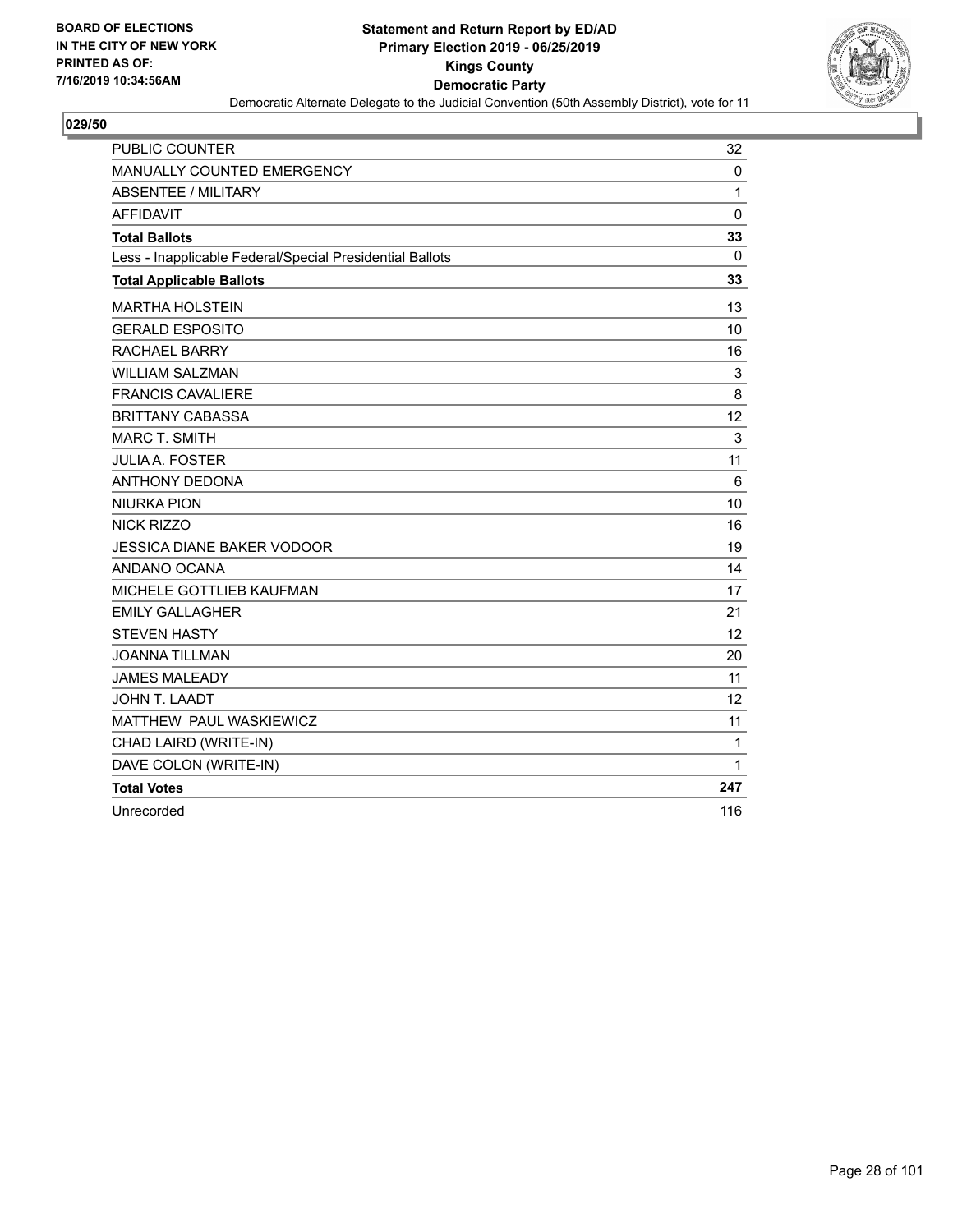

| PUBLIC COUNTER                                           | 17             |
|----------------------------------------------------------|----------------|
| MANUALLY COUNTED EMERGENCY                               | $\mathbf 0$    |
| <b>ABSENTEE / MILITARY</b>                               | $\Omega$       |
| <b>AFFIDAVIT</b>                                         | $\Omega$       |
| <b>Total Ballots</b>                                     | 17             |
| Less - Inapplicable Federal/Special Presidential Ballots | $\mathbf 0$    |
| <b>Total Applicable Ballots</b>                          | 17             |
| <b>MARTHA HOLSTEIN</b>                                   | 8              |
| <b>GERALD ESPOSITO</b>                                   | 6              |
| <b>RACHAEL BARRY</b>                                     | 8              |
| <b>WILLIAM SALZMAN</b>                                   | $\overline{c}$ |
| <b>FRANCIS CAVALIERE</b>                                 | 3              |
| <b>BRITTANY CABASSA</b>                                  | 6              |
| <b>MARC T. SMITH</b>                                     | 1              |
| <b>JULIA A. FOSTER</b>                                   | $\overline{7}$ |
| <b>ANTHONY DEDONA</b>                                    | 1              |
| <b>NIURKA PION</b>                                       | 7              |
| <b>NICK RIZZO</b>                                        | $\overline{7}$ |
| <b>JESSICA DIANE BAKER VODOOR</b>                        | 13             |
| ANDANO OCANA                                             | 12             |
| MICHELE GOTTLIEB KAUFMAN                                 | 10             |
| <b>EMILY GALLAGHER</b>                                   | 14             |
| <b>STEVEN HASTY</b>                                      | $\overline{7}$ |
| <b>JOANNA TILLMAN</b>                                    | 14             |
| <b>JAMES MALEADY</b>                                     | 6              |
| <b>JOHN T. LAADT</b>                                     | $\overline{7}$ |
| MATTHEW PAUL WASKIEWICZ                                  | 6              |
| <b>Total Votes</b>                                       | 145            |
| Unrecorded                                               | 42             |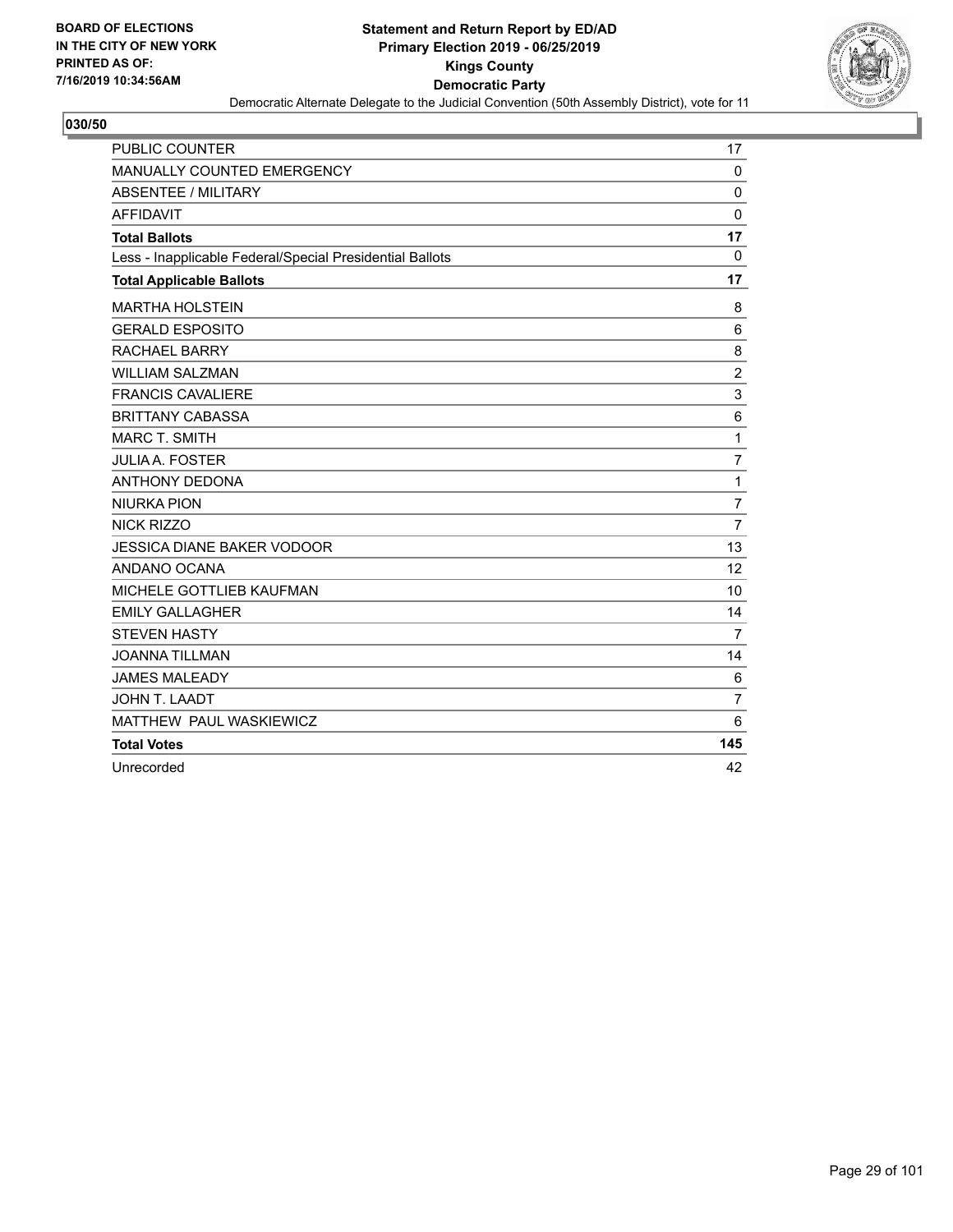

| <b>PUBLIC COUNTER</b>                                    | 29                |
|----------------------------------------------------------|-------------------|
| MANUALLY COUNTED EMERGENCY                               | $\mathbf 0$       |
| <b>ABSENTEE / MILITARY</b>                               | 3                 |
| <b>AFFIDAVIT</b>                                         | 0                 |
| <b>Total Ballots</b>                                     | 32                |
| Less - Inapplicable Federal/Special Presidential Ballots | 0                 |
| <b>Total Applicable Ballots</b>                          | 32                |
| <b>MARTHA HOLSTEIN</b>                                   | 13                |
| <b>GERALD ESPOSITO</b>                                   | 6                 |
| RACHAEL BARRY                                            | $12 \overline{ }$ |
| WILLIAM SALZMAN                                          | 9                 |
| <b>FRANCIS CAVALIERE</b>                                 | 9                 |
| <b>BRITTANY CABASSA</b>                                  | 14                |
| <b>MARC T. SMITH</b>                                     | $\overline{7}$    |
| <b>JULIA A. FOSTER</b>                                   | 12                |
| <b>ANTHONY DEDONA</b>                                    | 8                 |
| <b>NIURKA PION</b>                                       | 11                |
| NICK RIZZO                                               | 10                |
| <b>JESSICA DIANE BAKER VODOOR</b>                        | 13                |
| ANDANO OCANA                                             | 16                |
| MICHELE GOTTLIEB KAUFMAN                                 | 11                |
| <b>EMILY GALLAGHER</b>                                   | 15                |
| <b>STEVEN HASTY</b>                                      | 11                |
| JOANNA TILLMAN                                           | 12                |
| <b>JAMES MALEADY</b>                                     | 9                 |
| JOHN T. LAADT                                            | 10                |
| MATTHEW PAUL WASKIEWICZ                                  | 13                |
| ELANA EHRENBERG (WRITE-IN)                               | $\mathbf{1}$      |
| MICHAEL G. SCHLESINGER (WRITE-IN)                        | 1                 |
| PHILLIP GOODWIN (WRITE-IN)                               | 1                 |
| <b>Total Votes</b>                                       | 224               |
| Unrecorded                                               | 128               |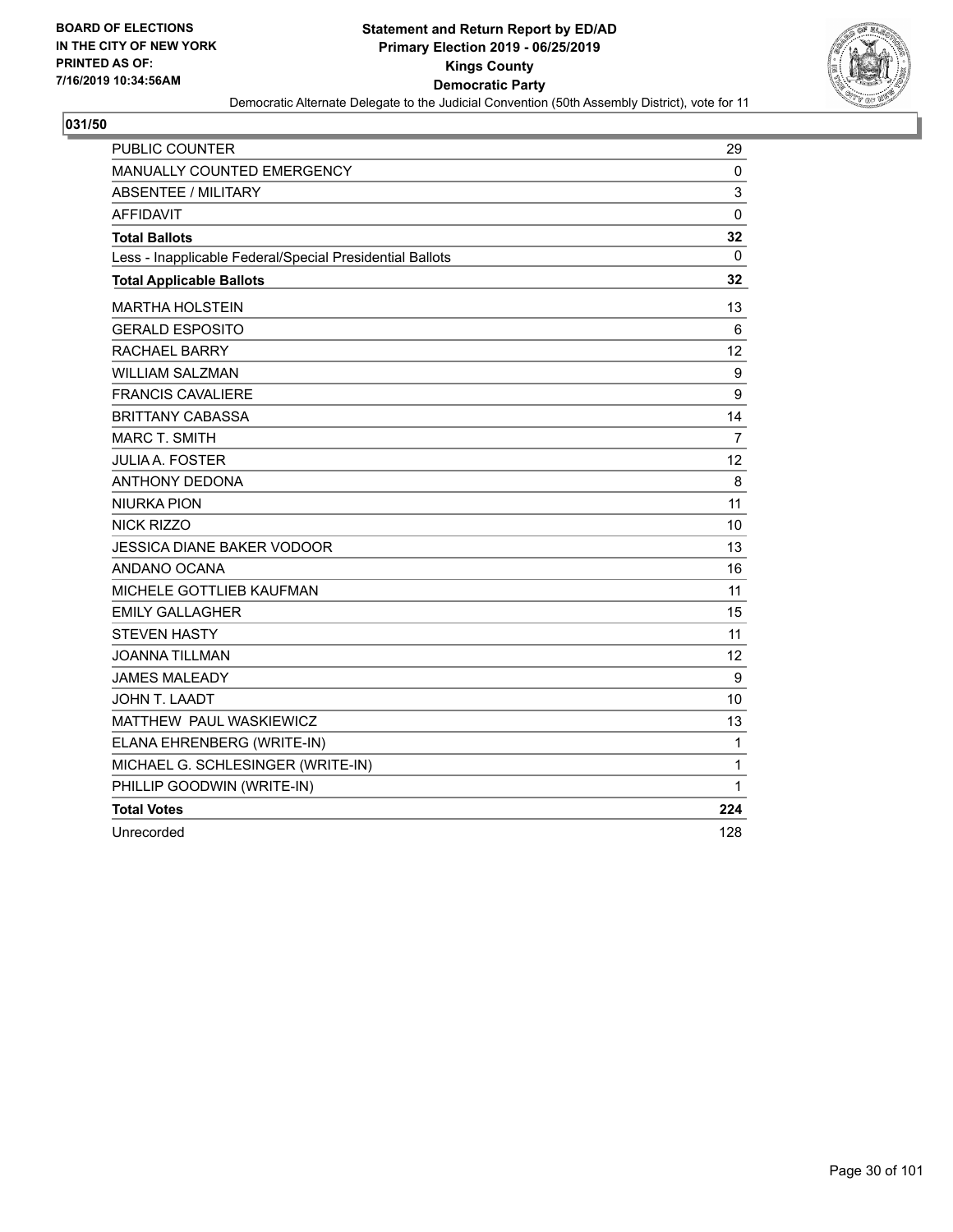

| <b>PUBLIC COUNTER</b>                                    | 18                        |
|----------------------------------------------------------|---------------------------|
| MANUALLY COUNTED EMERGENCY                               | 0                         |
| ABSENTEE / MILITARY                                      | 1                         |
| <b>AFFIDAVIT</b>                                         | $\Omega$                  |
| <b>Total Ballots</b>                                     | 19                        |
| Less - Inapplicable Federal/Special Presidential Ballots | $\Omega$                  |
| <b>Total Applicable Ballots</b>                          | 19                        |
| <b>MARTHA HOLSTEIN</b>                                   | 9                         |
| <b>GERALD ESPOSITO</b>                                   | 8                         |
| RACHAEL BARRY                                            | 10                        |
| <b>WILLIAM SALZMAN</b>                                   | 4                         |
| <b>FRANCIS CAVALIERE</b>                                 | $\ensuremath{\mathsf{3}}$ |
| <b>BRITTANY CABASSA</b>                                  | $\boldsymbol{9}$          |
| <b>MARC T. SMITH</b>                                     | $\overline{\mathbf{4}}$   |
| <b>JULIA A. FOSTER</b>                                   | $\overline{7}$            |
| <b>ANTHONY DEDONA</b>                                    | $\overline{7}$            |
| <b>NIURKA PION</b>                                       | 6                         |
| NICK RIZZO                                               | 6                         |
| <b>JESSICA DIANE BAKER VODOOR</b>                        | 9                         |
| ANDANO OCANA                                             | $\overline{7}$            |
| MICHELE GOTTLIEB KAUFMAN                                 | 8                         |
| <b>EMILY GALLAGHER</b>                                   | 11                        |
| <b>STEVEN HASTY</b>                                      | 3                         |
| <b>JOANNA TILLMAN</b>                                    | 9                         |
| <b>JAMES MALEADY</b>                                     | 3                         |
| JOHN T. LAADT                                            | 4                         |
| MATTHEW PAUL WASKIEWICZ                                  | 4                         |
| JANE HANSEN (WRITE-IN)                                   | 1                         |
| <b>Total Votes</b>                                       | 132                       |
| Unrecorded                                               | 77                        |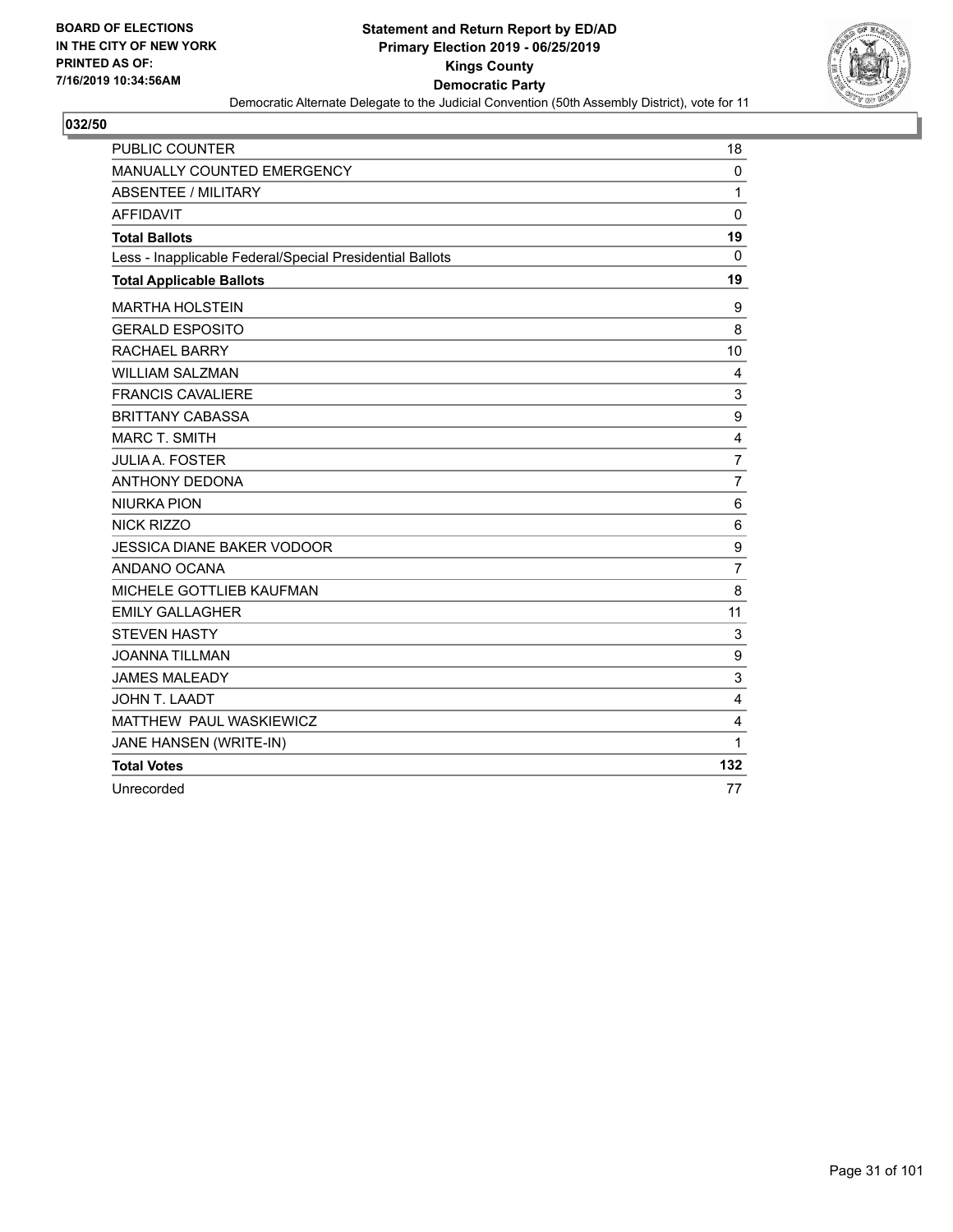

| PUBLIC COUNTER                                           | 32             |
|----------------------------------------------------------|----------------|
| <b>MANUALLY COUNTED EMERGENCY</b>                        | $\mathbf 0$    |
| <b>ABSENTEE / MILITARY</b>                               | 5              |
| <b>AFFIDAVIT</b>                                         | 1              |
| <b>Total Ballots</b>                                     | 38             |
| Less - Inapplicable Federal/Special Presidential Ballots | 0              |
| <b>Total Applicable Ballots</b>                          | 38             |
| <b>MARTHA HOLSTEIN</b>                                   | 13             |
| <b>GERALD ESPOSITO</b>                                   | 10             |
| RACHAEL BARRY                                            | 15             |
| <b>WILLIAM SALZMAN</b>                                   | 3              |
| <b>FRANCIS CAVALIERE</b>                                 | 6              |
| <b>BRITTANY CABASSA</b>                                  | 15             |
| <b>MARC T. SMITH</b>                                     | $\overline{2}$ |
| <b>JULIA A. FOSTER</b>                                   | 14             |
| <b>ANTHONY DEDONA</b>                                    | 6              |
| <b>NIURKA PION</b>                                       | 10             |
| <b>NICK RIZZO</b>                                        | 16             |
| <b>JESSICA DIANE BAKER VODOOR</b>                        | 22             |
| ANDANO OCANA                                             | 19             |
| MICHELE GOTTLIEB KAUFMAN                                 | 21             |
| <b>EMILY GALLAGHER</b>                                   | 25             |
| <b>STEVEN HASTY</b>                                      | 14             |
| <b>JOANNA TILLMAN</b>                                    | 23             |
| <b>JAMES MALEADY</b>                                     | 11             |
| JOHN T. LAADT                                            | 13             |
| MATTHEW PAUL WASKIEWICZ                                  | 19             |
| CHRISTOPHER PATRICK THOMAS (WRITE-IN)                    | 1              |
| RALPH FANELLI (WRITE-IN)                                 | 1              |
| <b>Total Votes</b>                                       | 279            |
| Unrecorded                                               | 139            |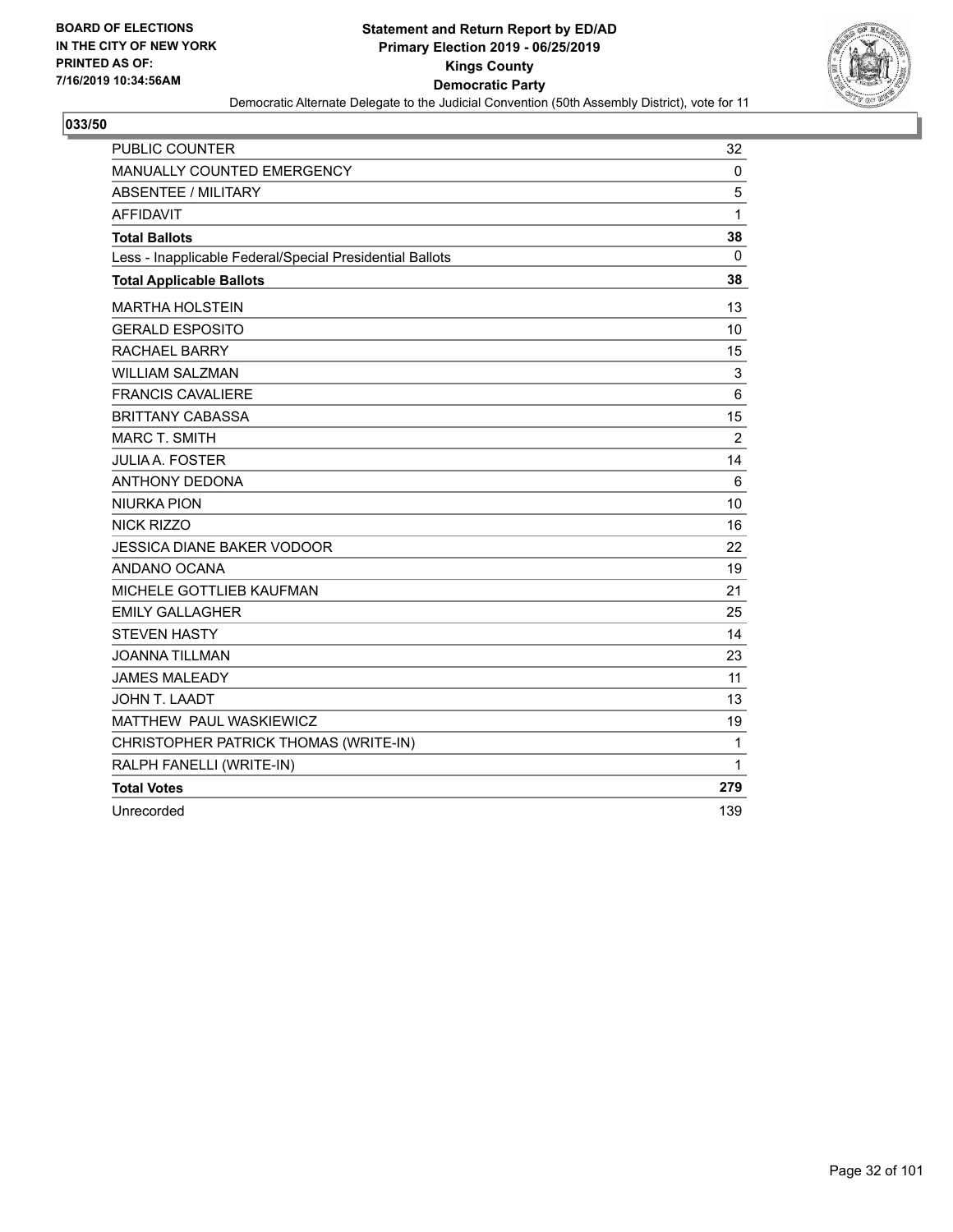

| PUBLIC COUNTER                                           | 19               |
|----------------------------------------------------------|------------------|
| MANUALLY COUNTED EMERGENCY                               | $\mathbf 0$      |
| ABSENTEE / MILITARY                                      | $\overline{c}$   |
| <b>AFFIDAVIT</b>                                         | 0                |
| <b>Total Ballots</b>                                     | 21               |
| Less - Inapplicable Federal/Special Presidential Ballots | $\Omega$         |
| <b>Total Applicable Ballots</b>                          | 21               |
| <b>MARTHA HOLSTEIN</b>                                   | 6                |
| <b>GERALD ESPOSITO</b>                                   | $\overline{7}$   |
| <b>RACHAEL BARRY</b>                                     | 5                |
| <b>WILLIAM SALZMAN</b>                                   | 3                |
| <b>FRANCIS CAVALIERE</b>                                 | 3                |
| <b>BRITTANY CABASSA</b>                                  | $\overline{4}$   |
| <b>MARC T. SMITH</b>                                     | $\boldsymbol{2}$ |
| <b>JULIA A. FOSTER</b>                                   | $\mathbf 5$      |
| <b>ANTHONY DEDONA</b>                                    | $\overline{c}$   |
| <b>NIURKA PION</b>                                       | 5                |
| NICK RIZZO                                               | $\boldsymbol{9}$ |
| <b>JESSICA DIANE BAKER VODOOR</b>                        | 8                |
| ANDANO OCANA                                             | $\boldsymbol{9}$ |
| MICHELE GOTTLIEB KAUFMAN                                 | 8                |
| <b>EMILY GALLAGHER</b>                                   | 12               |
| <b>STEVEN HASTY</b>                                      | 9                |
| <b>JOANNA TILLMAN</b>                                    | 8                |
| <b>JAMES MALEADY</b>                                     | 6                |
| JOHN T. LAADT                                            | $\overline{7}$   |
| MATTHEW PAUL WASKIEWICZ                                  | 11               |
| <b>Total Votes</b>                                       | 129              |
| Unrecorded                                               | 102              |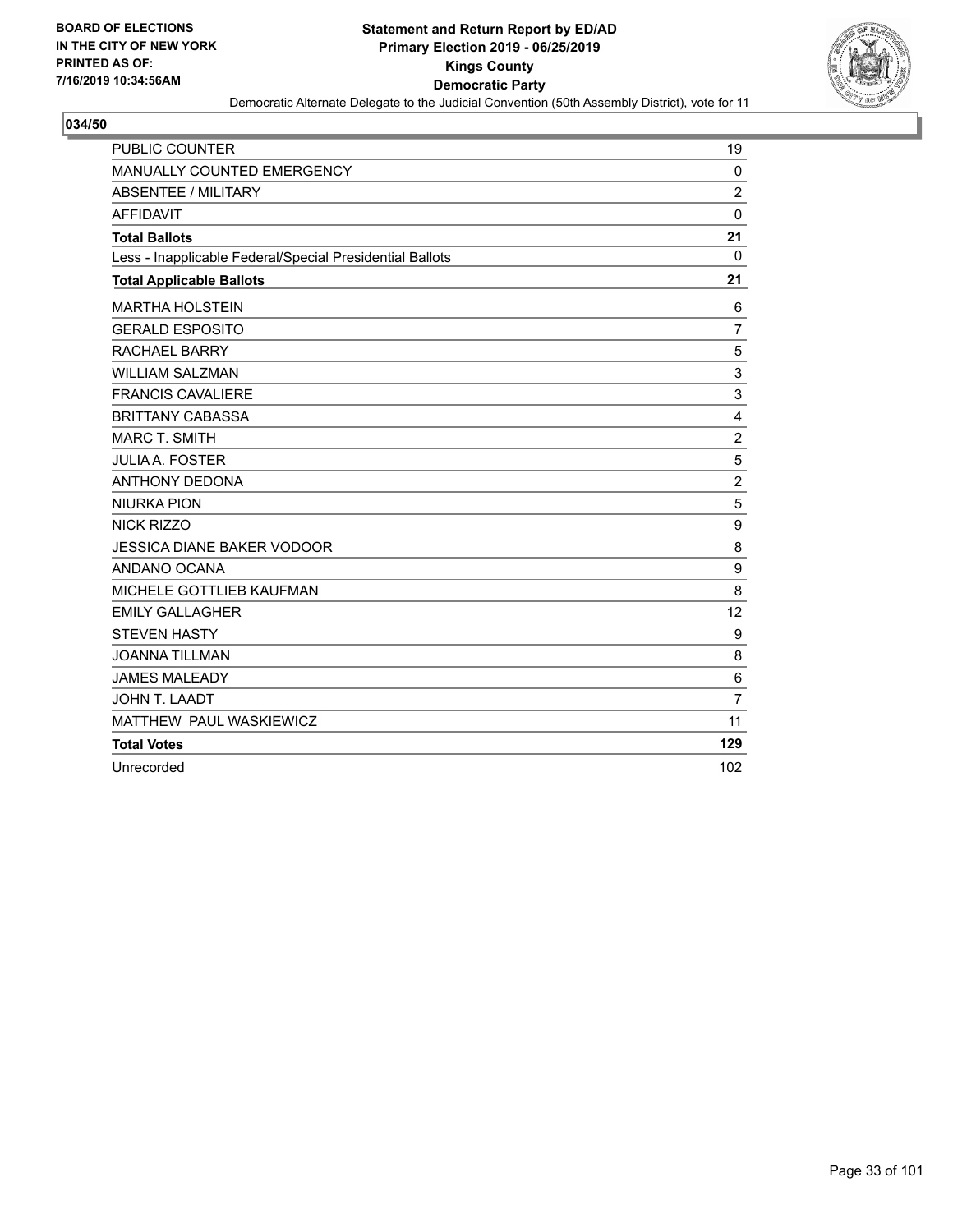

| PUBLIC COUNTER                                           | 21               |
|----------------------------------------------------------|------------------|
| MANUALLY COUNTED EMERGENCY                               | $\Omega$         |
| <b>ABSENTEE / MILITARY</b>                               | 1                |
| <b>AFFIDAVIT</b>                                         | 0                |
| <b>Total Ballots</b>                                     | 22               |
| Less - Inapplicable Federal/Special Presidential Ballots | $\Omega$         |
| <b>Total Applicable Ballots</b>                          | 22               |
| <b>MARTHA HOLSTEIN</b>                                   | 10               |
| <b>GERALD ESPOSITO</b>                                   | $\overline{7}$   |
| <b>RACHAEL BARRY</b>                                     | 9                |
| <b>WILLIAM SALZMAN</b>                                   | 3                |
| <b>FRANCIS CAVALIERE</b>                                 | $\,6$            |
| <b>BRITTANY CABASSA</b>                                  | $\overline{7}$   |
| <b>MARC T. SMITH</b>                                     | $\boldsymbol{2}$ |
| <b>JULIA A. FOSTER</b>                                   | $\boldsymbol{9}$ |
| <b>ANTHONY DEDONA</b>                                    | 3                |
| <b>NIURKA PION</b>                                       | 5                |
| NICK RIZZO                                               | 9                |
| <b>JESSICA DIANE BAKER VODOOR</b>                        | 13               |
| ANDANO OCANA                                             | 10               |
| MICHELE GOTTLIEB KAUFMAN                                 | 11               |
| <b>EMILY GALLAGHER</b>                                   | 16               |
| <b>STEVEN HASTY</b>                                      | 8                |
| <b>JOANNA TILLMAN</b>                                    | 14               |
| <b>JAMES MALEADY</b>                                     | $\overline{7}$   |
| <b>JOHN T. LAADT</b>                                     | 6                |
| MATTHEW PAUL WASKIEWICZ                                  | 6                |
| <b>Total Votes</b>                                       | 161              |
| Unrecorded                                               | 81               |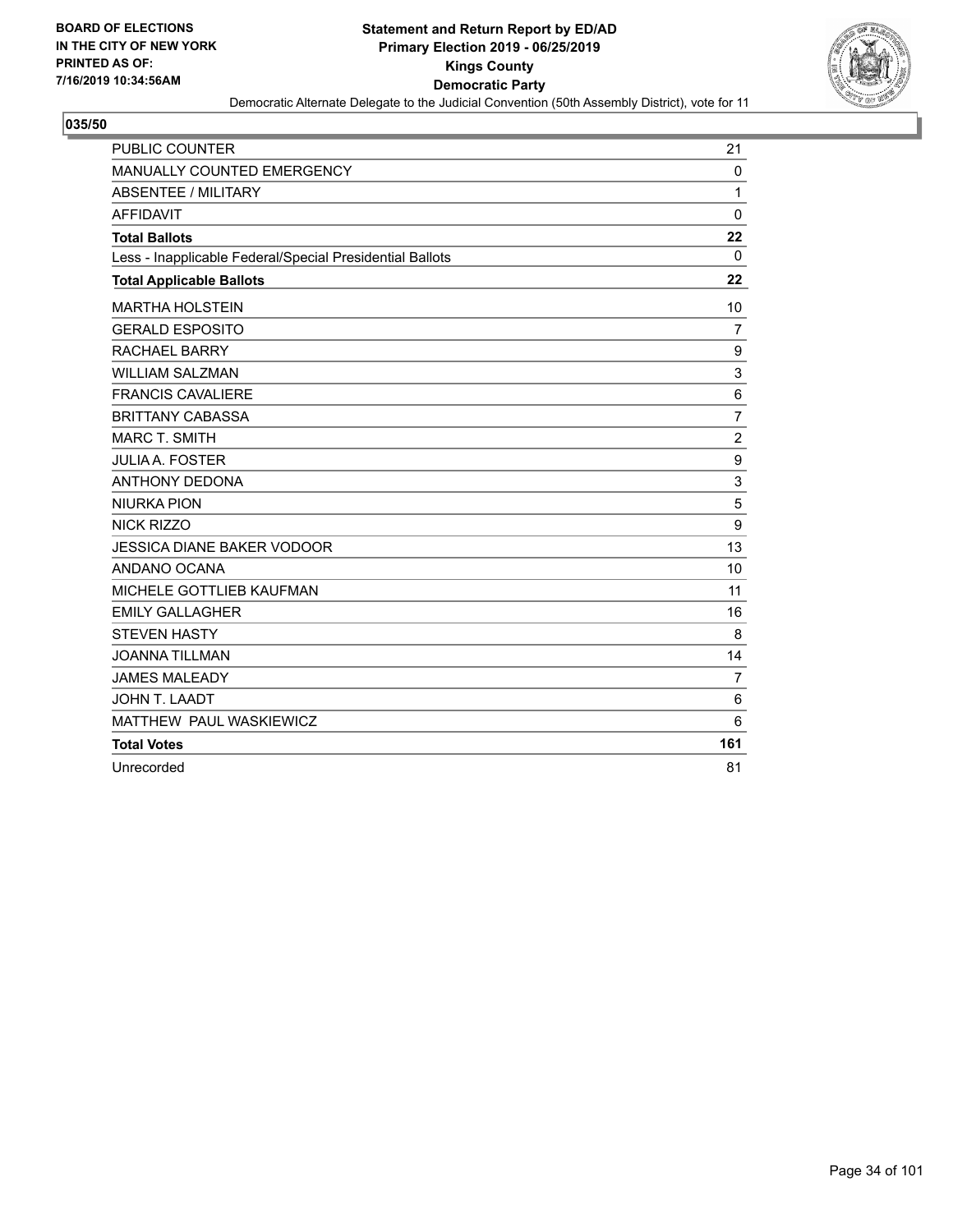

| PUBLIC COUNTER                                           | 13                      |
|----------------------------------------------------------|-------------------------|
| MANUALLY COUNTED EMERGENCY                               | 0                       |
| <b>ABSENTEE / MILITARY</b>                               | 0                       |
| <b>AFFIDAVIT</b>                                         | $\mathbf 0$             |
| <b>Total Ballots</b>                                     | 13                      |
| Less - Inapplicable Federal/Special Presidential Ballots | $\mathbf 0$             |
| <b>Total Applicable Ballots</b>                          | 13                      |
| <b>MARTHA HOLSTEIN</b>                                   | 4                       |
| <b>GERALD ESPOSITO</b>                                   | $\overline{c}$          |
| <b>RACHAEL BARRY</b>                                     | $\overline{\mathbf{4}}$ |
| <b>WILLIAM SALZMAN</b>                                   | $\overline{2}$          |
| <b>FRANCIS CAVALIERE</b>                                 | $\overline{c}$          |
| <b>BRITTANY CABASSA</b>                                  | $\overline{c}$          |
| <b>MARC T. SMITH</b>                                     | $\mathbf{1}$            |
| <b>JULIA A. FOSTER</b>                                   | 6                       |
| <b>ANTHONY DEDONA</b>                                    | 3                       |
| <b>NIURKA PION</b>                                       | $\Omega$                |
| <b>NICK RIZZO</b>                                        | 6                       |
| <b>JESSICA DIANE BAKER VODOOR</b>                        | 7                       |
| ANDANO OCANA                                             | $\,6$                   |
| MICHELE GOTTLIEB KAUFMAN                                 | $\overline{7}$          |
| <b>EMILY GALLAGHER</b>                                   | 10                      |
| <b>STEVEN HASTY</b>                                      | 5                       |
| <b>JOANNA TILLMAN</b>                                    | $\boldsymbol{9}$        |
| <b>JAMES MALEADY</b>                                     | 8                       |
| <b>JOHN T. LAADT</b>                                     | 6                       |
| MATTHEW PAUL WASKIEWICZ                                  | 6                       |
| <b>Total Votes</b>                                       | 96                      |
| Unrecorded                                               | 47                      |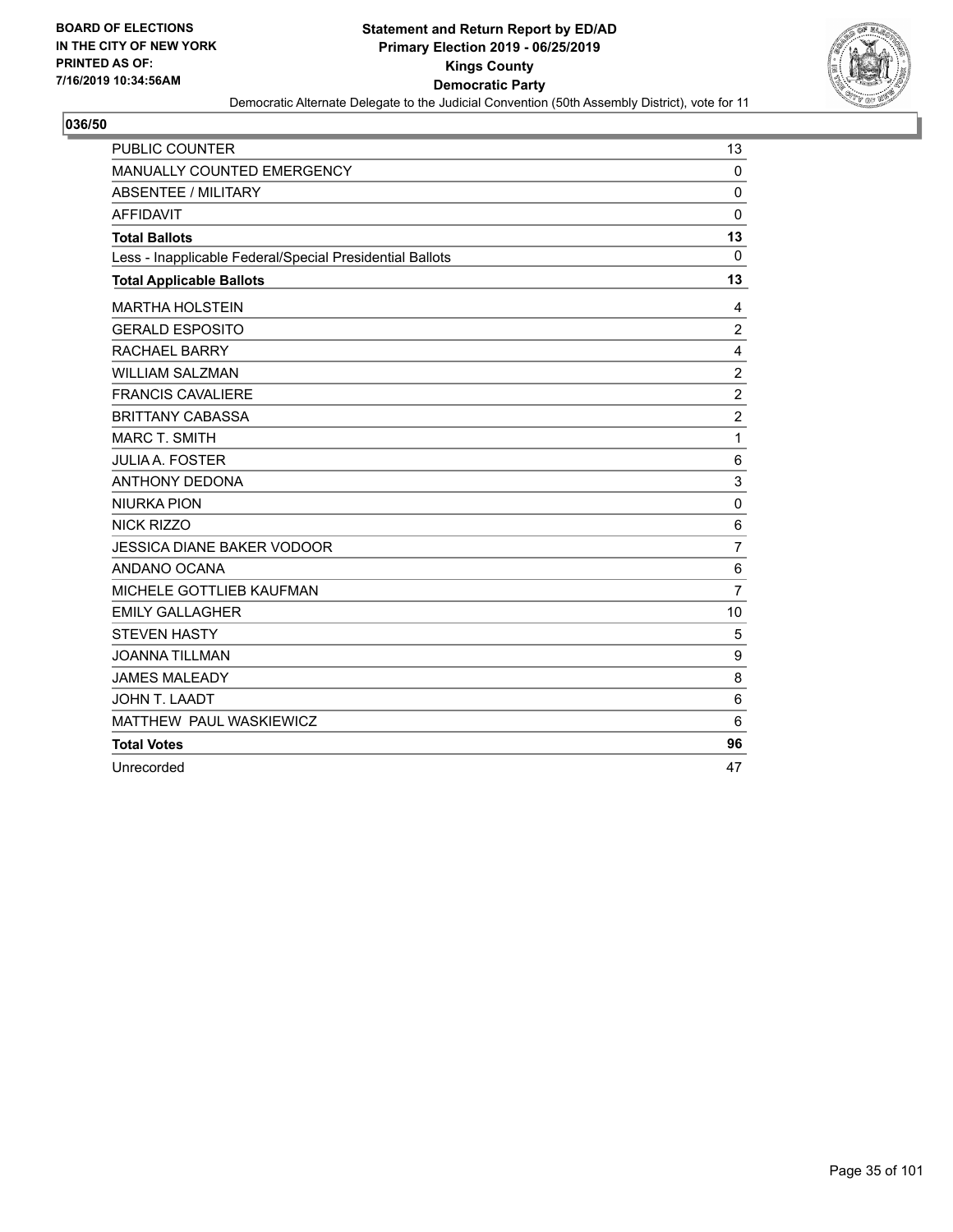

| PUBLIC COUNTER                                           | 16             |
|----------------------------------------------------------|----------------|
| MANUALLY COUNTED EMERGENCY                               | $\mathbf{0}$   |
| <b>ABSENTEE / MILITARY</b>                               | 1              |
| <b>AFFIDAVIT</b>                                         | 0              |
| <b>Total Ballots</b>                                     | 17             |
| Less - Inapplicable Federal/Special Presidential Ballots | $\Omega$       |
| <b>Total Applicable Ballots</b>                          | 17             |
| <b>MARTHA HOLSTEIN</b>                                   | 6              |
| <b>GERALD ESPOSITO</b>                                   | 4              |
| <b>RACHAEL BARRY</b>                                     | $\overline{7}$ |
| <b>WILLIAM SALZMAN</b>                                   | 5              |
| <b>FRANCIS CAVALIERE</b>                                 | $\overline{4}$ |
| <b>BRITTANY CABASSA</b>                                  | 8              |
| <b>MARC T. SMITH</b>                                     | 3              |
| <b>JULIA A. FOSTER</b>                                   | $6\phantom{1}$ |
| <b>ANTHONY DEDONA</b>                                    | 4              |
| <b>NIURKA PION</b>                                       | 6              |
| NICK RIZZO                                               | 4              |
| <b>JESSICA DIANE BAKER VODOOR</b>                        | 11             |
| ANDANO OCANA                                             | 9              |
| MICHELE GOTTLIEB KAUFMAN                                 | 8              |
| <b>EMILY GALLAGHER</b>                                   | 12             |
| <b>STEVEN HASTY</b>                                      | $\overline{7}$ |
| <b>JOANNA TILLMAN</b>                                    | 11             |
| <b>JAMES MALEADY</b>                                     | $\overline{7}$ |
| <b>JOHN T. LAADT</b>                                     | 6              |
| MATTHEW PAUL WASKIEWICZ                                  | $\overline{7}$ |
| <b>Total Votes</b>                                       | 135            |
| Unrecorded                                               | 52             |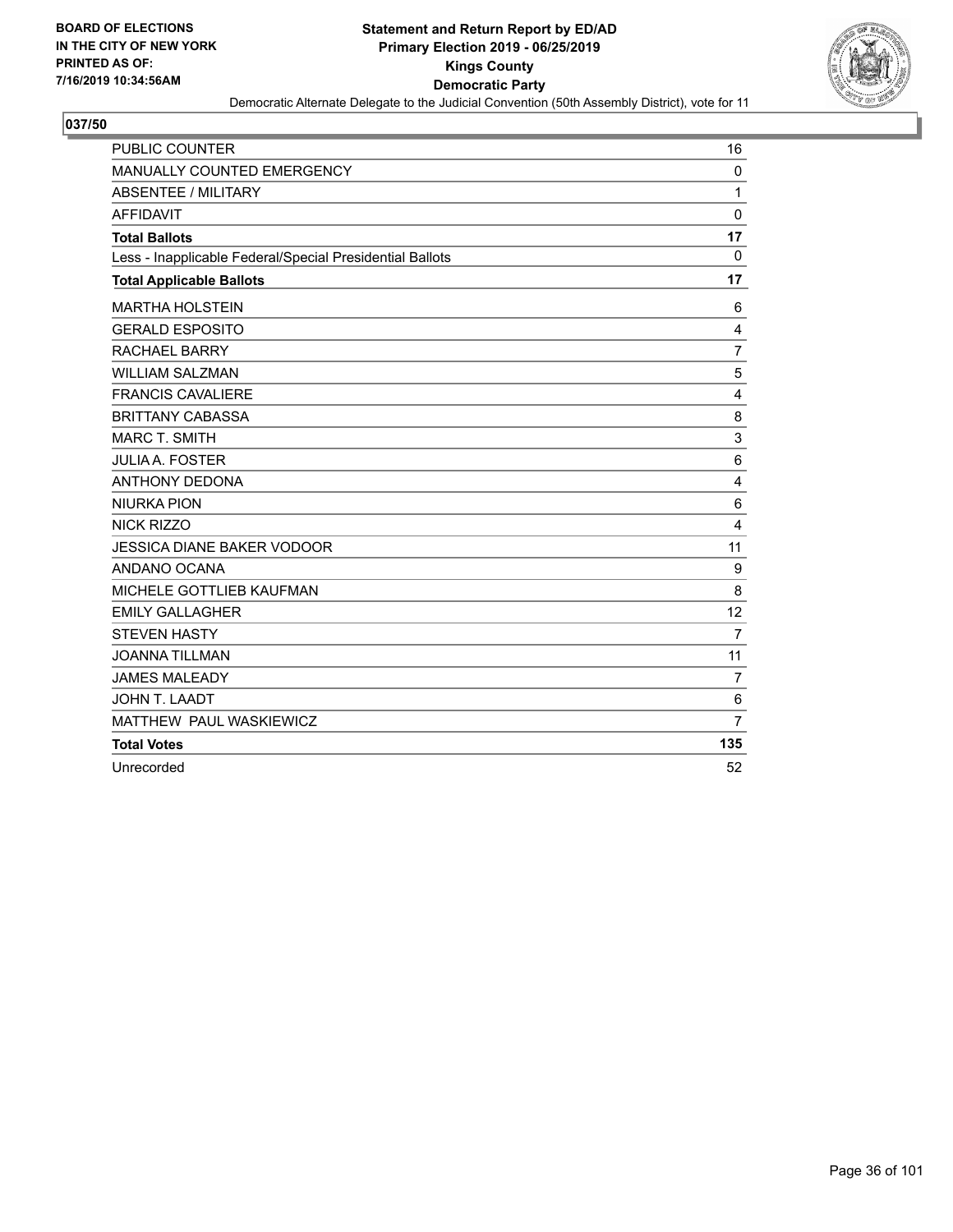

| PUBLIC COUNTER                                           | 13                      |
|----------------------------------------------------------|-------------------------|
| MANUALLY COUNTED EMERGENCY                               | $\mathbf{0}$            |
| <b>ABSENTEE / MILITARY</b>                               | 1                       |
| <b>AFFIDAVIT</b>                                         | 0                       |
| <b>Total Ballots</b>                                     | 14                      |
| Less - Inapplicable Federal/Special Presidential Ballots | $\Omega$                |
| <b>Total Applicable Ballots</b>                          | 14                      |
| <b>MARTHA HOLSTEIN</b>                                   | 4                       |
| <b>GERALD ESPOSITO</b>                                   | $\overline{c}$          |
| <b>RACHAEL BARRY</b>                                     | 4                       |
| <b>WILLIAM SALZMAN</b>                                   | $\sqrt{2}$              |
| <b>FRANCIS CAVALIERE</b>                                 | $\mathsf 3$             |
| <b>BRITTANY CABASSA</b>                                  | 4                       |
| <b>MARC T. SMITH</b>                                     | 3                       |
| <b>JULIA A. FOSTER</b>                                   | $\overline{\mathbf{4}}$ |
| <b>ANTHONY DEDONA</b>                                    | $\overline{c}$          |
| <b>NIURKA PION</b>                                       | 3                       |
| NICK RIZZO                                               | 6                       |
| <b>JESSICA DIANE BAKER VODOOR</b>                        | 8                       |
| ANDANO OCANA                                             | $\overline{7}$          |
| MICHELE GOTTLIEB KAUFMAN                                 | 8                       |
| <b>EMILY GALLAGHER</b>                                   | 8                       |
| <b>STEVEN HASTY</b>                                      | $\overline{7}$          |
| <b>JOANNA TILLMAN</b>                                    | 8                       |
| <b>JAMES MALEADY</b>                                     | 6                       |
| JOHN T. LAADT                                            | 8                       |
| MATTHEW PAUL WASKIEWICZ                                  | $\overline{7}$          |
| <b>Total Votes</b>                                       | 104                     |
| Unrecorded                                               | 50                      |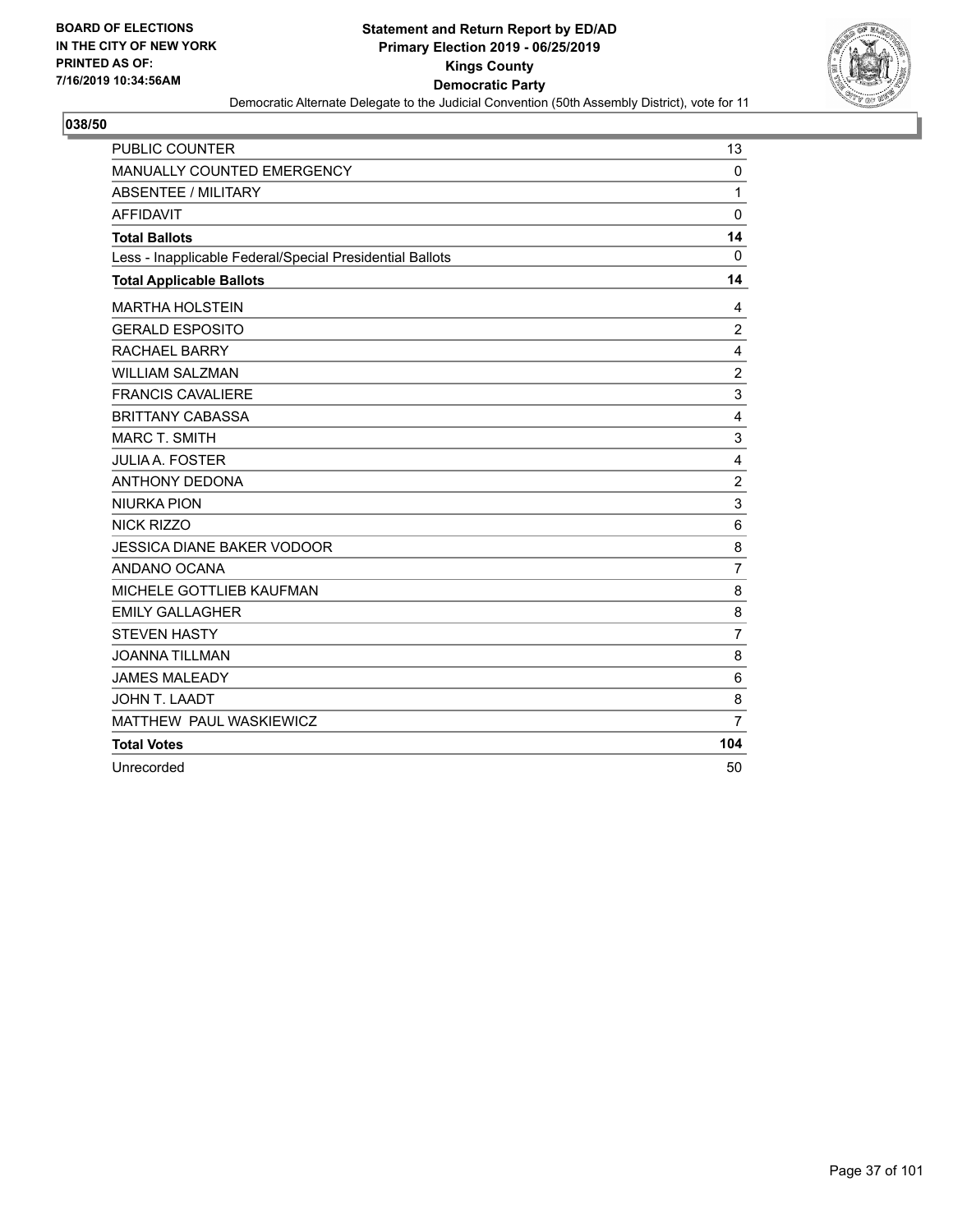

| <b>PUBLIC COUNTER</b>                                    | 3              |
|----------------------------------------------------------|----------------|
| MANUALLY COUNTED EMERGENCY                               | 0              |
| <b>ABSENTEE / MILITARY</b>                               | 1              |
| <b>AFFIDAVIT</b>                                         | 0              |
| <b>Total Ballots</b>                                     | 4              |
| Less - Inapplicable Federal/Special Presidential Ballots | 0              |
| <b>Total Applicable Ballots</b>                          | 4              |
| <b>MARTHA HOLSTEIN</b>                                   | $\overline{2}$ |
| <b>GERALD ESPOSITO</b>                                   | $\mathbf 0$    |
| <b>RACHAEL BARRY</b>                                     | $\mathbf{1}$   |
| <b>WILLIAM SALZMAN</b>                                   | $\mathbf 0$    |
| <b>FRANCIS CAVALIERE</b>                                 | $\mathbf{1}$   |
| <b>BRITTANY CABASSA</b>                                  | $\mathbf{1}$   |
| <b>MARC T. SMITH</b>                                     | 1              |
| <b>JULIA A. FOSTER</b>                                   | $\mathbf{1}$   |
| <b>ANTHONY DEDONA</b>                                    | 0              |
| <b>NIURKA PION</b>                                       | 1              |
| NICK RIZZO                                               | $\mathbf 0$    |
| <b>JESSICA DIANE BAKER VODOOR</b>                        | 0              |
| ANDANO OCANA                                             | 1              |
| MICHELE GOTTLIEB KAUFMAN                                 | 0              |
| <b>EMILY GALLAGHER</b>                                   | 1              |
| <b>STEVEN HASTY</b>                                      | $\mathbf 1$    |
| <b>JOANNA TILLMAN</b>                                    | $\mathbf{1}$   |
| <b>JAMES MALEADY</b>                                     | 0              |
| JOHN T. LAADT                                            | $\mathbf{1}$   |
| MATTHEW PAUL WASKIEWICZ                                  | $\mathbf{0}$   |
| <b>Total Votes</b>                                       | 13             |
| Unrecorded                                               | 31             |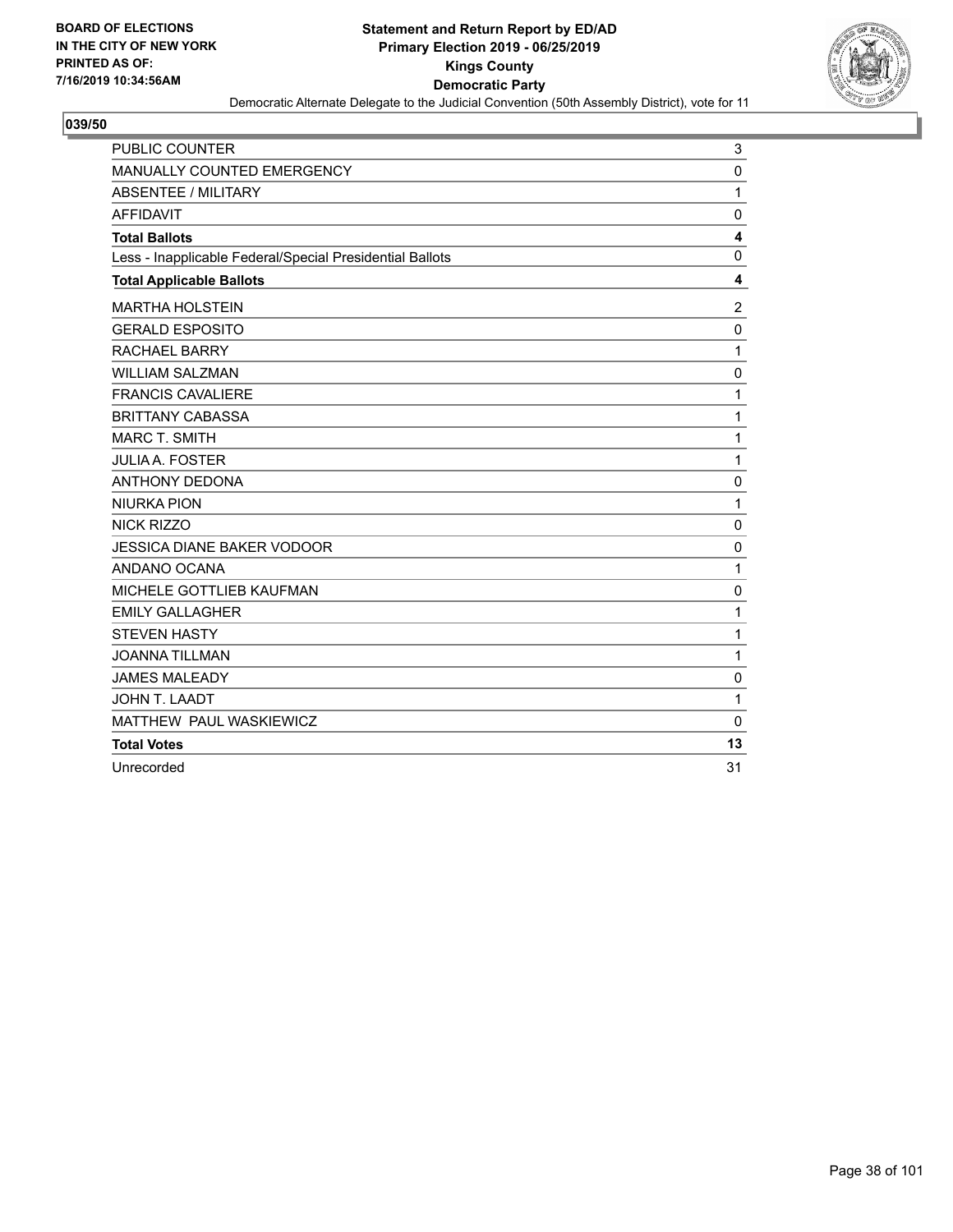

| PUBLIC COUNTER                                           | 15             |
|----------------------------------------------------------|----------------|
| MANUALLY COUNTED EMERGENCY                               | $\mathbf 0$    |
| <b>ABSENTEE / MILITARY</b>                               | $\Omega$       |
| <b>AFFIDAVIT</b>                                         | $\Omega$       |
| <b>Total Ballots</b>                                     | 15             |
| Less - Inapplicable Federal/Special Presidential Ballots | $\mathbf 0$    |
| <b>Total Applicable Ballots</b>                          | 15             |
| <b>MARTHA HOLSTEIN</b>                                   | 6              |
| <b>GERALD ESPOSITO</b>                                   | 0              |
| <b>RACHAEL BARRY</b>                                     | 6              |
| <b>WILLIAM SALZMAN</b>                                   | $\mathbf 0$    |
| <b>FRANCIS CAVALIERE</b>                                 | 4              |
| <b>BRITTANY CABASSA</b>                                  | 8              |
| <b>MARC T. SMITH</b>                                     | 0              |
| <b>JULIA A. FOSTER</b>                                   | $\,6$          |
| <b>ANTHONY DEDONA</b>                                    | $\overline{2}$ |
| <b>NIURKA PION</b>                                       | 7              |
| <b>NICK RIZZO</b>                                        | 5              |
| <b>JESSICA DIANE BAKER VODOOR</b>                        | 12             |
| ANDANO OCANA                                             | 8              |
| MICHELE GOTTLIEB KAUFMAN                                 | 10             |
| <b>EMILY GALLAGHER</b>                                   | 11             |
| <b>STEVEN HASTY</b>                                      | 5              |
| <b>JOANNA TILLMAN</b>                                    | 11             |
| <b>JAMES MALEADY</b>                                     | 5              |
| <b>JOHN T. LAADT</b>                                     | 5              |
| MATTHEW PAUL WASKIEWICZ                                  | 6              |
| <b>Total Votes</b>                                       | 117            |
| Unrecorded                                               | 48             |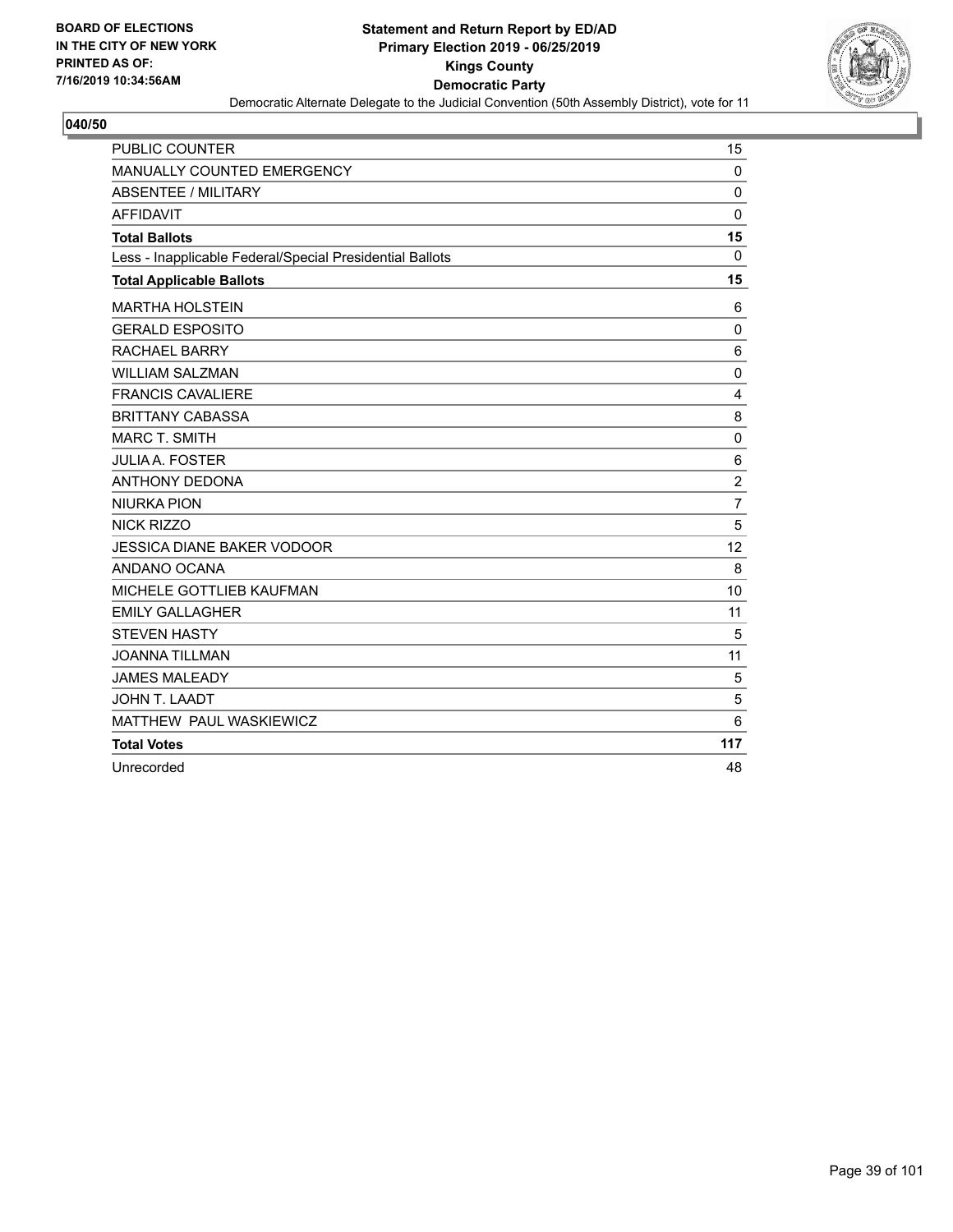

| PUBLIC COUNTER                                           | 18                        |
|----------------------------------------------------------|---------------------------|
| <b>MANUALLY COUNTED EMERGENCY</b>                        | 0                         |
| ABSENTEE / MILITARY                                      | $\Omega$                  |
| <b>AFFIDAVIT</b>                                         | $\Omega$                  |
| <b>Total Ballots</b>                                     | 18                        |
| Less - Inapplicable Federal/Special Presidential Ballots | $\Omega$                  |
| <b>Total Applicable Ballots</b>                          | 18                        |
| <b>MARTHA HOLSTEIN</b>                                   | 6                         |
| <b>GERALD ESPOSITO</b>                                   | $\overline{2}$            |
| <b>RACHAEL BARRY</b>                                     | $\overline{7}$            |
| <b>WILLIAM SALZMAN</b>                                   | 3                         |
| <b>FRANCIS CAVALIERE</b>                                 | 3                         |
| <b>BRITTANY CABASSA</b>                                  | 5                         |
| <b>MARC T. SMITH</b>                                     | $\pmb{0}$                 |
| <b>JULIA A. FOSTER</b>                                   | $\overline{\mathbf{4}}$   |
| <b>ANTHONY DEDONA</b>                                    | $\ensuremath{\mathsf{3}}$ |
| <b>NIURKA PION</b>                                       | $\sqrt{2}$                |
| NICK RIZZO                                               | 6                         |
| <b>JESSICA DIANE BAKER VODOOR</b>                        | $\overline{7}$            |
| ANDANO OCANA                                             | $\overline{7}$            |
| MICHELE GOTTLIEB KAUFMAN                                 | $\overline{7}$            |
| <b>EMILY GALLAGHER</b>                                   | 5                         |
| <b>STEVEN HASTY</b>                                      | 5                         |
| <b>JOANNA TILLMAN</b>                                    | 6                         |
| <b>JAMES MALEADY</b>                                     | $\sqrt{5}$                |
| JOHN T. LAADT                                            | 3                         |
| MATTHEW PAUL WASKIEWICZ                                  | 5                         |
| FRANCIS CASTLE (WRITE-IN)                                | 1                         |
| <b>Total Votes</b>                                       | 92                        |
| Unrecorded                                               | 106                       |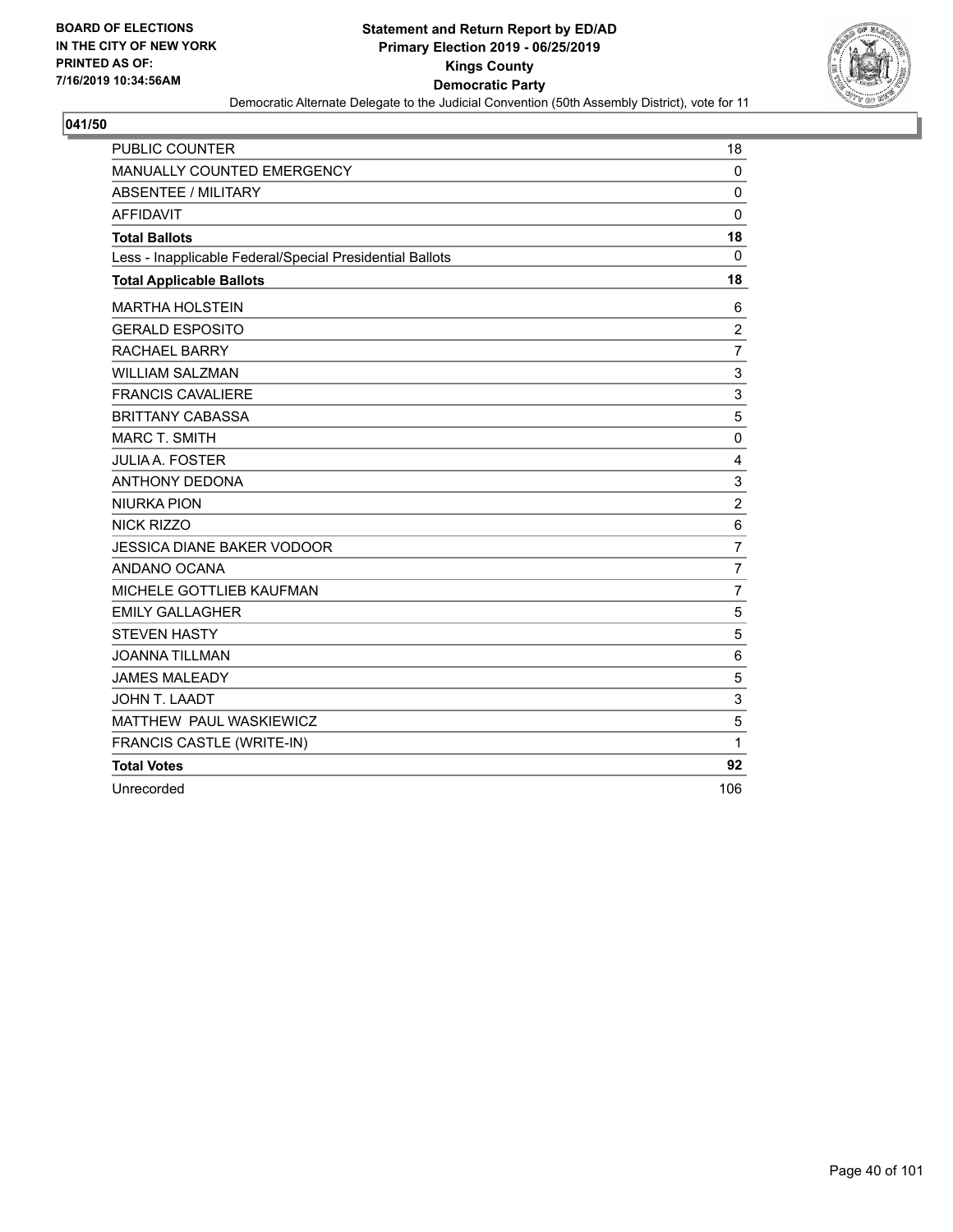

| PUBLIC COUNTER                                           | 12             |
|----------------------------------------------------------|----------------|
| MANUALLY COUNTED EMERGENCY                               | $\Omega$       |
| <b>ABSENTEE / MILITARY</b>                               | 1              |
| <b>AFFIDAVIT</b>                                         | 1              |
| <b>Total Ballots</b>                                     | 14             |
| Less - Inapplicable Federal/Special Presidential Ballots | $\mathbf{0}$   |
| <b>Total Applicable Ballots</b>                          | 14             |
| <b>MARTHA HOLSTEIN</b>                                   | 4              |
| <b>GERALD ESPOSITO</b>                                   | 4              |
| <b>RACHAEL BARRY</b>                                     | 5              |
| <b>WILLIAM SALZMAN</b>                                   | 1              |
| <b>FRANCIS CAVALIERE</b>                                 | 1              |
| <b>BRITTANY CABASSA</b>                                  | 5              |
| <b>MARC T. SMITH</b>                                     | 1              |
| <b>JULIA A. FOSTER</b>                                   | 5              |
| <b>ANTHONY DEDONA</b>                                    | $\overline{c}$ |
| <b>NIURKA PION</b>                                       | $\overline{2}$ |
| NICK RIZZO                                               | 3              |
| <b>JESSICA DIANE BAKER VODOOR</b>                        | 4              |
| ANDANO OCANA                                             | $\overline{c}$ |
| MICHELE GOTTLIEB KAUFMAN                                 | 4              |
| <b>EMILY GALLAGHER</b>                                   | $\overline{7}$ |
| <b>STEVEN HASTY</b>                                      | $\overline{c}$ |
| <b>JOANNA TILLMAN</b>                                    | $6\phantom{1}$ |
| <b>JAMES MALEADY</b>                                     | 1              |
| <b>JOHN T. LAADT</b>                                     | 1              |
| MATTHEW PAUL WASKIEWICZ                                  | 1              |
| <b>Total Votes</b>                                       | 61             |
| Unrecorded                                               | 93             |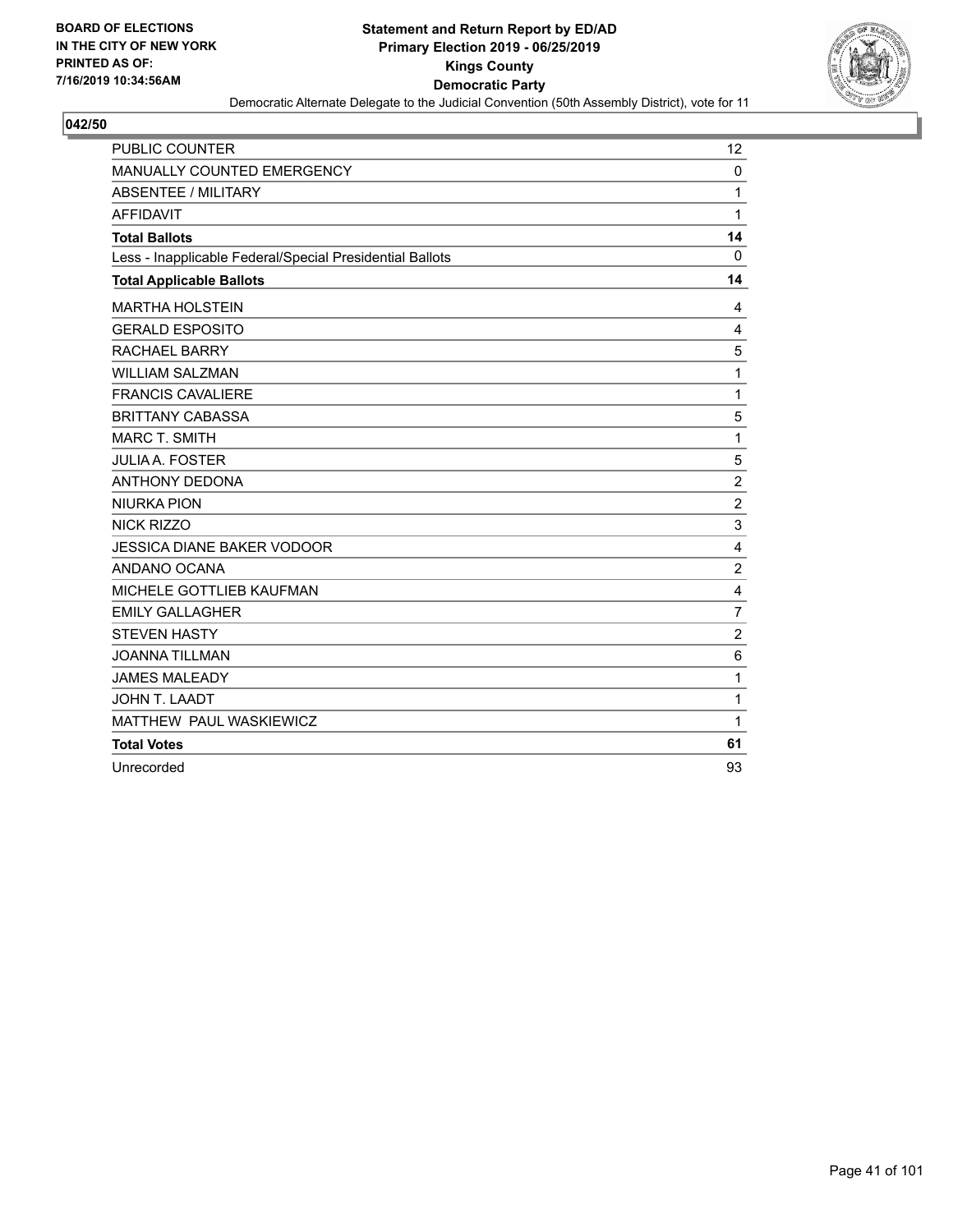

| PUBLIC COUNTER                                           | 9                |
|----------------------------------------------------------|------------------|
| MANUALLY COUNTED EMERGENCY                               | $\mathbf 0$      |
| <b>ABSENTEE / MILITARY</b>                               | $\mathbf 0$      |
| <b>AFFIDAVIT</b>                                         | 0                |
| <b>Total Ballots</b>                                     | $\boldsymbol{9}$ |
| Less - Inapplicable Federal/Special Presidential Ballots | $\mathbf{0}$     |
| <b>Total Applicable Ballots</b>                          | $\boldsymbol{9}$ |
| <b>MARTHA HOLSTEIN</b>                                   | $\overline{2}$   |
| <b>GERALD ESPOSITO</b>                                   | $\overline{2}$   |
| <b>RACHAEL BARRY</b>                                     | $\boldsymbol{2}$ |
| <b>WILLIAM SALZMAN</b>                                   | $\overline{2}$   |
| <b>FRANCIS CAVALIERE</b>                                 | 3                |
| <b>BRITTANY CABASSA</b>                                  | $\boldsymbol{2}$ |
| <b>MARC T. SMITH</b>                                     | $\overline{2}$   |
| <b>JULIA A. FOSTER</b>                                   | 3                |
| <b>ANTHONY DEDONA</b>                                    | $\overline{c}$   |
| <b>NIURKA PION</b>                                       | $\overline{2}$   |
| NICK RIZZO                                               | 3                |
| <b>JESSICA DIANE BAKER VODOOR</b>                        | 4                |
| ANDANO OCANA                                             | 4                |
| MICHELE GOTTLIEB KAUFMAN                                 | 4                |
| <b>EMILY GALLAGHER</b>                                   | 3                |
| <b>STEVEN HASTY</b>                                      | 3                |
| <b>JOANNA TILLMAN</b>                                    | 3                |
| <b>JAMES MALEADY</b>                                     | 3                |
| JOHN T. LAADT                                            | 3                |
| MATTHEW PAUL WASKIEWICZ                                  | $\overline{2}$   |
| <b>Total Votes</b>                                       | 54               |
| Unrecorded                                               | 45               |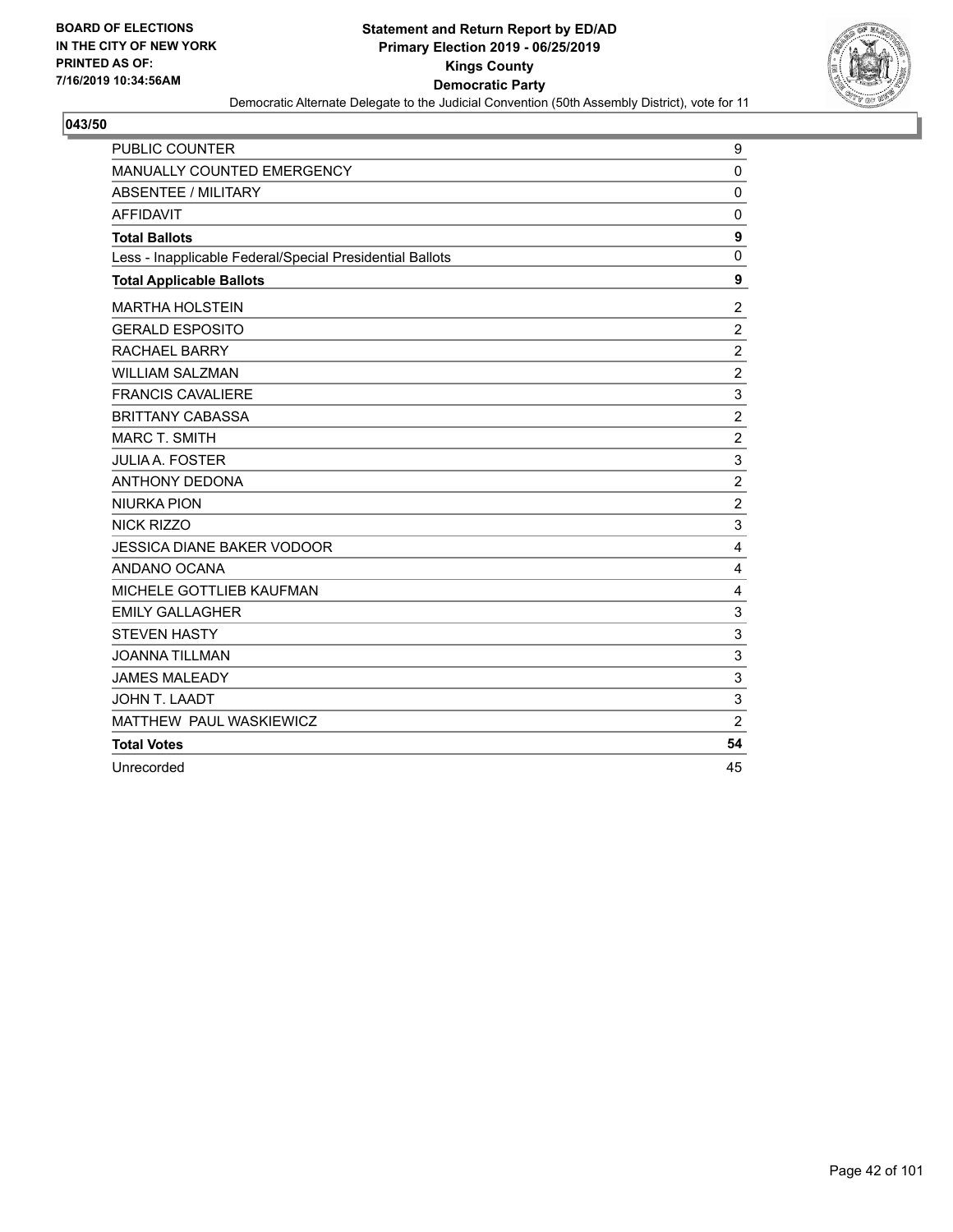

| <b>PUBLIC COUNTER</b>                                    | 22               |
|----------------------------------------------------------|------------------|
| MANUALLY COUNTED EMERGENCY                               | $\mathbf 0$      |
| <b>ABSENTEE / MILITARY</b>                               | $\Omega$         |
| <b>AFFIDAVIT</b>                                         | $\Omega$         |
| <b>Total Ballots</b>                                     | 22               |
| Less - Inapplicable Federal/Special Presidential Ballots | $\mathbf 0$      |
| <b>Total Applicable Ballots</b>                          | 22               |
| <b>MARTHA HOLSTEIN</b>                                   | $\overline{7}$   |
| <b>GERALD ESPOSITO</b>                                   | 5                |
| <b>RACHAEL BARRY</b>                                     | 9                |
| <b>WILLIAM SALZMAN</b>                                   | $\mathbf 0$      |
| <b>FRANCIS CAVALIERE</b>                                 | 5                |
| <b>BRITTANY CABASSA</b>                                  | $\boldsymbol{9}$ |
| <b>MARC T. SMITH</b>                                     | 1                |
| <b>JULIA A. FOSTER</b>                                   | $\overline{7}$   |
| <b>ANTHONY DEDONA</b>                                    | $\overline{c}$   |
| <b>NIURKA PION</b>                                       | $\overline{7}$   |
| <b>NICK RIZZO</b>                                        | 10               |
| <b>JESSICA DIANE BAKER VODOOR</b>                        | 13               |
| ANDANO OCANA                                             | 13               |
| MICHELE GOTTLIEB KAUFMAN                                 | 14               |
| <b>EMILY GALLAGHER</b>                                   | 17               |
| <b>STEVEN HASTY</b>                                      | 7                |
| <b>JOANNA TILLMAN</b>                                    | 14               |
| <b>JAMES MALEADY</b>                                     | 8                |
| <b>JOHN T. LAADT</b>                                     | 8                |
| MATTHEW PAUL WASKIEWICZ                                  | 6                |
| <b>Total Votes</b>                                       | 162              |
| Unrecorded                                               | 80               |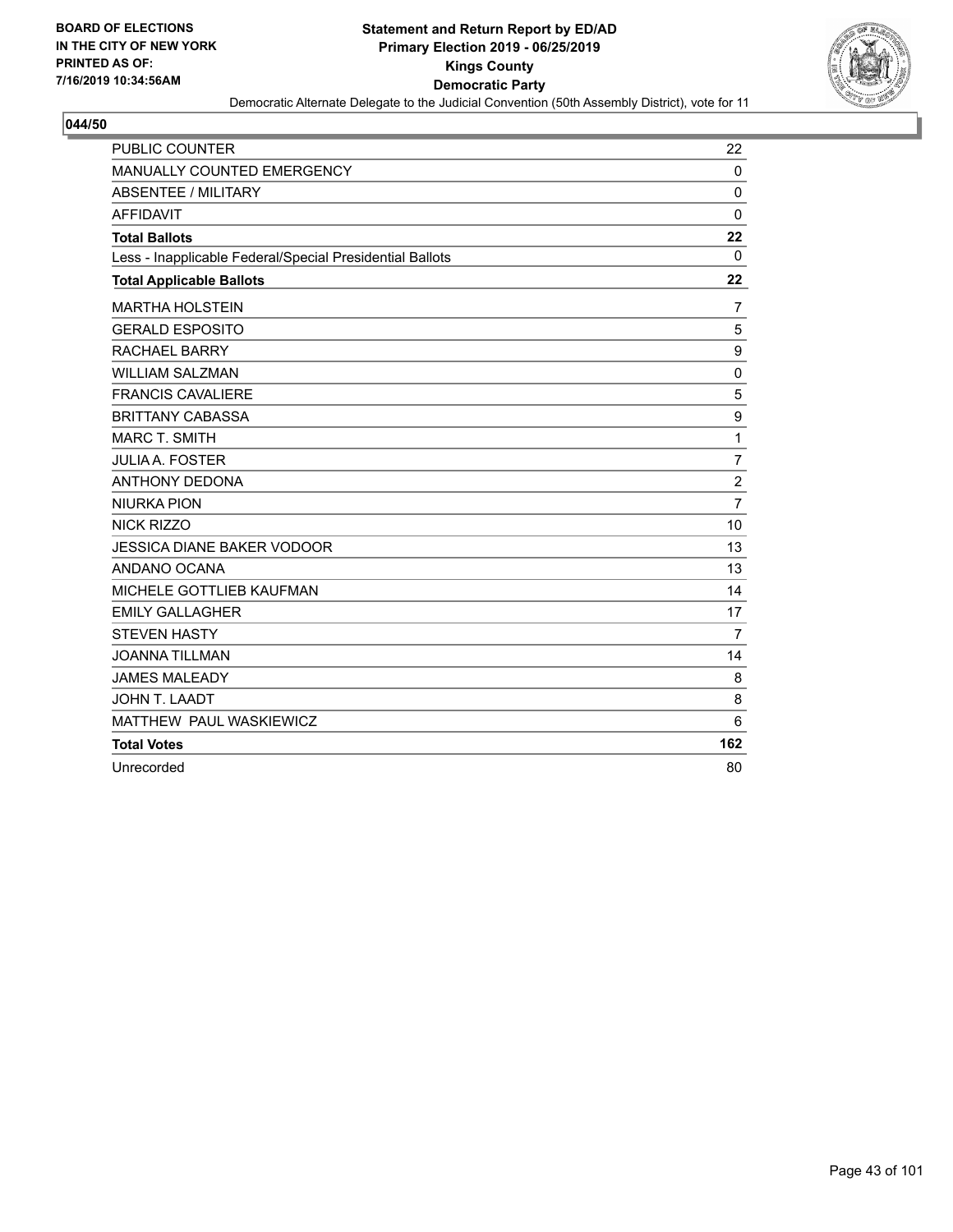

| PUBLIC COUNTER                                           | $\overline{c}$   |
|----------------------------------------------------------|------------------|
| MANUALLY COUNTED EMERGENCY                               | 0                |
| <b>ABSENTEE / MILITARY</b>                               | $\mathbf 0$      |
| <b>AFFIDAVIT</b>                                         | 0                |
| <b>Total Ballots</b>                                     | $\boldsymbol{2}$ |
| Less - Inapplicable Federal/Special Presidential Ballots | $\mathbf 0$      |
| <b>Total Applicable Ballots</b>                          | $\mathbf 2$      |
| <b>MARTHA HOLSTEIN</b>                                   | $\mathbf 0$      |
| <b>GERALD ESPOSITO</b>                                   | $\mathbf 0$      |
| <b>RACHAEL BARRY</b>                                     | 0                |
| <b>WILLIAM SALZMAN</b>                                   | $\pmb{0}$        |
| <b>FRANCIS CAVALIERE</b>                                 | $\mathbf 0$      |
| <b>BRITTANY CABASSA</b>                                  | $\mathbf 0$      |
| <b>MARC T. SMITH</b>                                     | $\pmb{0}$        |
| <b>JULIA A. FOSTER</b>                                   | $\mathbf 0$      |
| <b>ANTHONY DEDONA</b>                                    | 0                |
| <b>NIURKA PION</b>                                       | $\mathbf 0$      |
| <b>NICK RIZZO</b>                                        | $\mathbf 0$      |
| <b>JESSICA DIANE BAKER VODOOR</b>                        | $\pmb{0}$        |
| ANDANO OCANA                                             | 0                |
| MICHELE GOTTLIEB KAUFMAN                                 | $\mathbf 0$      |
| <b>EMILY GALLAGHER</b>                                   | $\mathbf 0$      |
| <b>STEVEN HASTY</b>                                      | $\mathbf 0$      |
| <b>JOANNA TILLMAN</b>                                    | $\mathbf 0$      |
| <b>JAMES MALEADY</b>                                     | $\mathbf 0$      |
| <b>JOHN T. LAADT</b>                                     | $\mathbf 0$      |
| MATTHEW PAUL WASKIEWICZ                                  | $\mathbf 0$      |
| <b>Total Votes</b>                                       | $\bf{0}$         |
| Unrecorded                                               | 22               |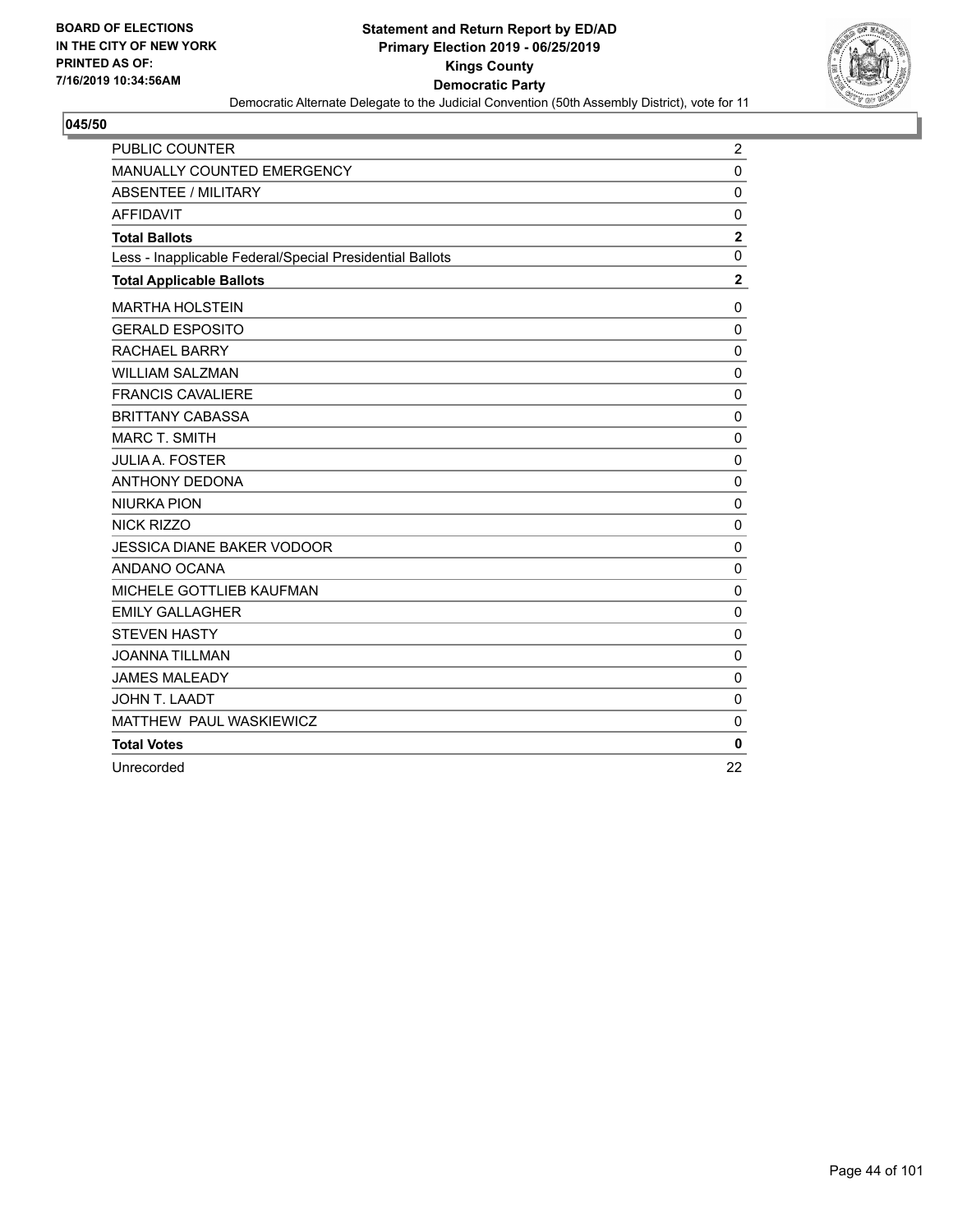

| PUBLIC COUNTER                                           | 18               |
|----------------------------------------------------------|------------------|
| MANUALLY COUNTED EMERGENCY                               | $\mathbf 0$      |
| <b>ABSENTEE / MILITARY</b>                               | $\overline{c}$   |
| <b>AFFIDAVIT</b>                                         | $\Omega$         |
| <b>Total Ballots</b>                                     | 20               |
| Less - Inapplicable Federal/Special Presidential Ballots | $\Omega$         |
| <b>Total Applicable Ballots</b>                          | 20               |
| <b>MARTHA HOLSTEIN</b>                                   | 9                |
| <b>GERALD ESPOSITO</b>                                   | 5                |
| <b>RACHAEL BARRY</b>                                     | $\overline{7}$   |
| <b>WILLIAM SALZMAN</b>                                   | 3                |
| <b>FRANCIS CAVALIERE</b>                                 | 5                |
| <b>BRITTANY CABASSA</b>                                  | 8                |
| <b>MARC T. SMITH</b>                                     | $\boldsymbol{2}$ |
| <b>JULIA A. FOSTER</b>                                   | 8                |
| <b>ANTHONY DEDONA</b>                                    | $\overline{4}$   |
| <b>NIURKA PION</b>                                       | 5                |
| <b>NICK RIZZO</b>                                        | 8                |
| <b>JESSICA DIANE BAKER VODOOR</b>                        | 11               |
| ANDANO OCANA                                             | 11               |
| MICHELE GOTTLIEB KAUFMAN                                 | 9                |
| <b>EMILY GALLAGHER</b>                                   | 12               |
| <b>STEVEN HASTY</b>                                      | 6                |
| <b>JOANNA TILLMAN</b>                                    | 13               |
| <b>JAMES MALEADY</b>                                     | 6                |
| <b>JOHN T. LAADT</b>                                     | $\overline{7}$   |
| MATTHEW PAUL WASKIEWICZ                                  | 8                |
| <b>Total Votes</b>                                       | 147              |
| Unrecorded                                               | 73               |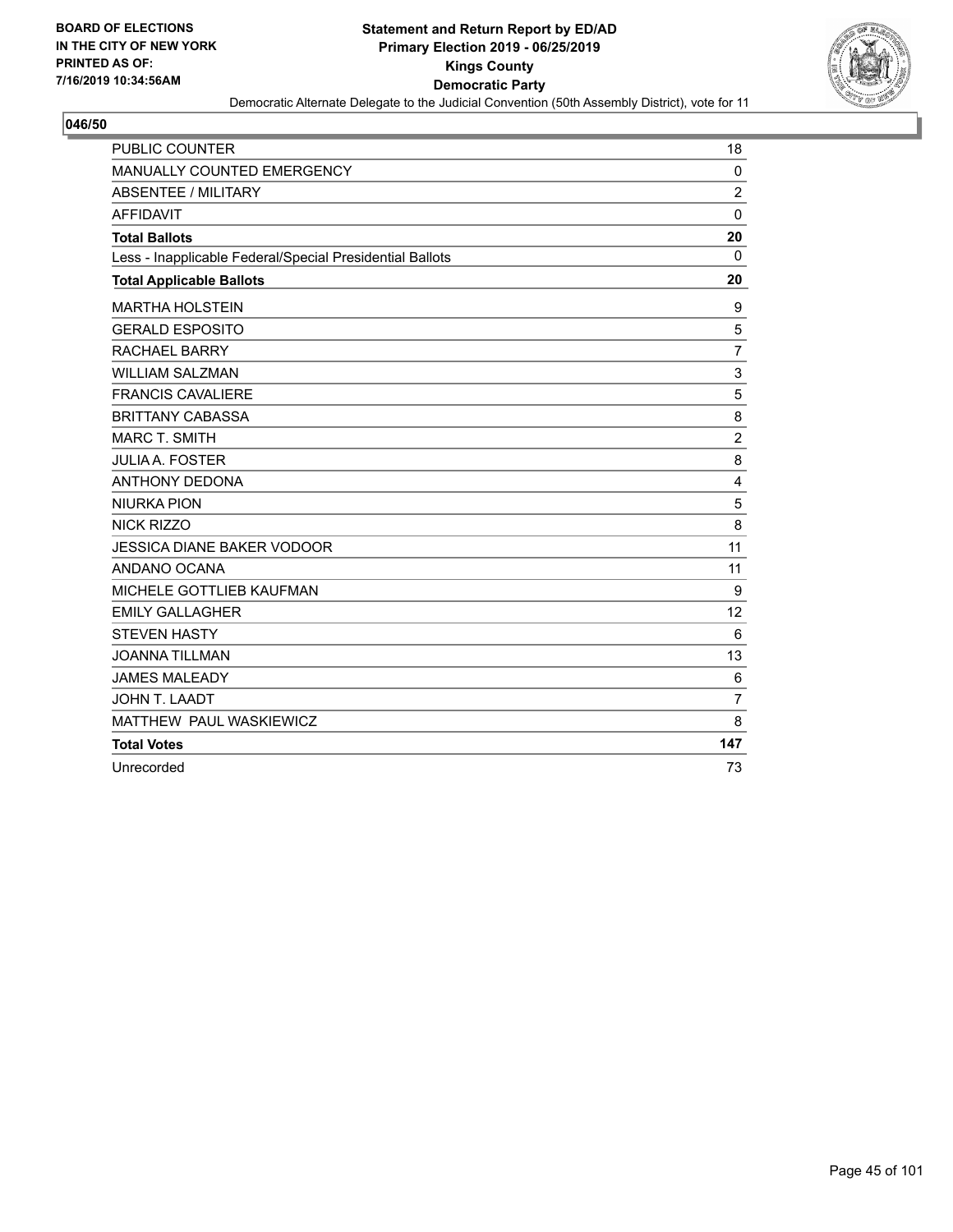

| PUBLIC COUNTER                                           | 17               |
|----------------------------------------------------------|------------------|
| MANUALLY COUNTED EMERGENCY                               | $\mathbf 0$      |
| <b>ABSENTEE / MILITARY</b>                               | $\Omega$         |
| <b>AFFIDAVIT</b>                                         | $\mathbf 0$      |
| <b>Total Ballots</b>                                     | 17               |
| Less - Inapplicable Federal/Special Presidential Ballots | $\mathbf 0$      |
| <b>Total Applicable Ballots</b>                          | 17               |
| <b>MARTHA HOLSTEIN</b>                                   | 5                |
| <b>GERALD ESPOSITO</b>                                   | 4                |
| <b>RACHAEL BARRY</b>                                     | 6                |
| <b>WILLIAM SALZMAN</b>                                   | $\mathbf 0$      |
| <b>FRANCIS CAVALIERE</b>                                 | $\overline{c}$   |
| <b>BRITTANY CABASSA</b>                                  | $\overline{7}$   |
| <b>MARC T. SMITH</b>                                     | 0                |
| <b>JULIA A. FOSTER</b>                                   | 6                |
| <b>ANTHONY DEDONA</b>                                    | 1                |
| <b>NIURKA PION</b>                                       | 7                |
| <b>NICK RIZZO</b>                                        | 5                |
| <b>JESSICA DIANE BAKER VODOOR</b>                        | $\boldsymbol{9}$ |
| ANDANO OCANA                                             | 8                |
| MICHELE GOTTLIEB KAUFMAN                                 | $\overline{7}$   |
| <b>EMILY GALLAGHER</b>                                   | 12               |
| <b>STEVEN HASTY</b>                                      | 3                |
| <b>JOANNA TILLMAN</b>                                    | 8                |
| <b>JAMES MALEADY</b>                                     | 4                |
| <b>JOHN T. LAADT</b>                                     | 4                |
| MATTHEW PAUL WASKIEWICZ                                  | 4                |
| <b>Total Votes</b>                                       | 102              |
| Unrecorded                                               | 85               |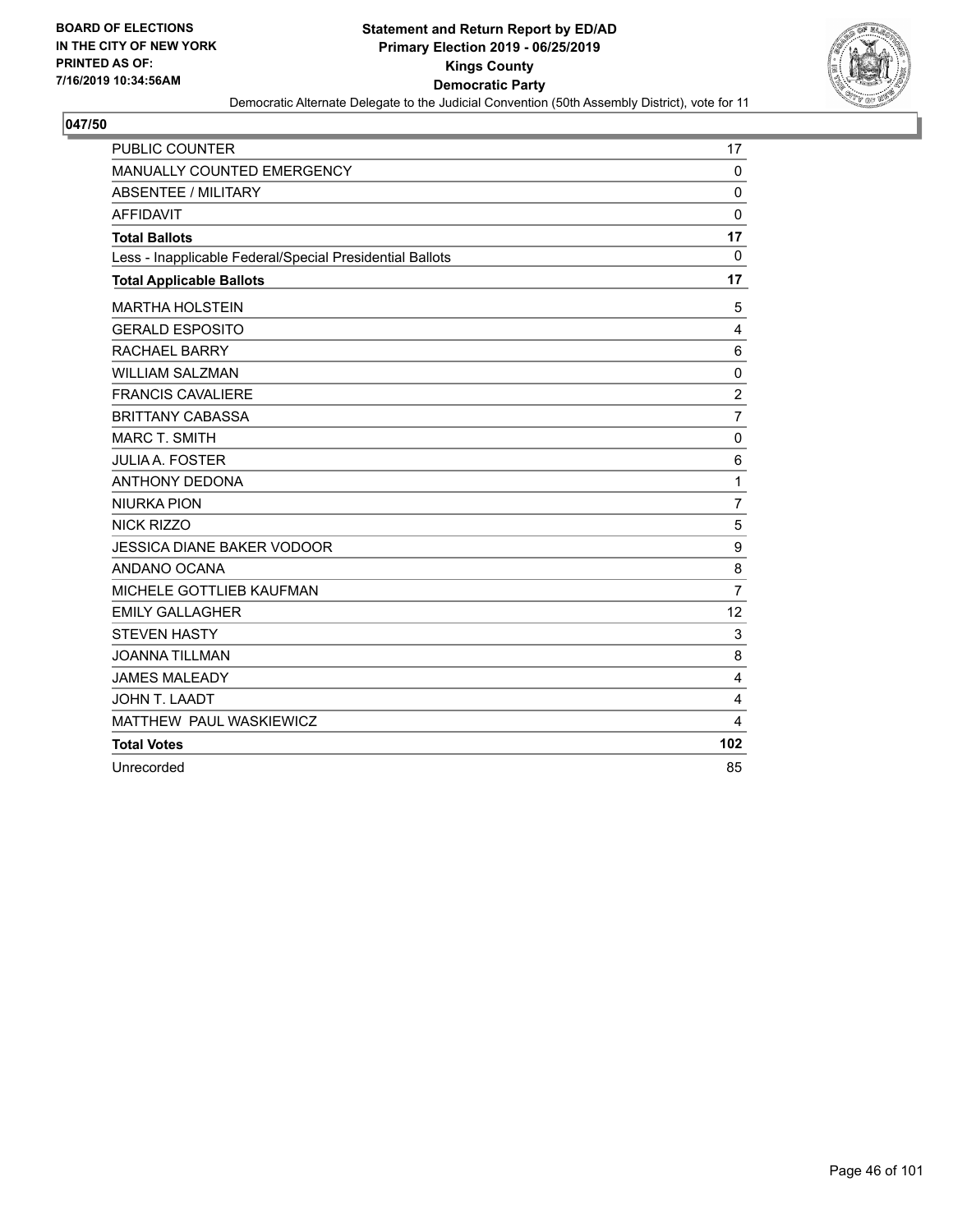

| PUBLIC COUNTER                                           | 15               |
|----------------------------------------------------------|------------------|
| MANUALLY COUNTED EMERGENCY                               | $\mathbf 0$      |
| <b>ABSENTEE / MILITARY</b>                               | $\Omega$         |
| <b>AFFIDAVIT</b>                                         | $\Omega$         |
| <b>Total Ballots</b>                                     | 15               |
| Less - Inapplicable Federal/Special Presidential Ballots | $\mathbf 0$      |
| <b>Total Applicable Ballots</b>                          | 15               |
| <b>MARTHA HOLSTEIN</b>                                   | 5                |
| <b>GERALD ESPOSITO</b>                                   | $\overline{2}$   |
| <b>RACHAEL BARRY</b>                                     | 5                |
| <b>WILLIAM SALZMAN</b>                                   | $\boldsymbol{2}$ |
| <b>FRANCIS CAVALIERE</b>                                 | 3                |
| <b>BRITTANY CABASSA</b>                                  | 5                |
| <b>MARC T. SMITH</b>                                     | $\overline{2}$   |
| <b>JULIA A. FOSTER</b>                                   | 4                |
| <b>ANTHONY DEDONA</b>                                    | 1                |
| <b>NIURKA PION</b>                                       | 4                |
| <b>NICK RIZZO</b>                                        | $\overline{c}$   |
| <b>JESSICA DIANE BAKER VODOOR</b>                        | 5                |
| ANDANO OCANA                                             | 3                |
| MICHELE GOTTLIEB KAUFMAN                                 | 3                |
| <b>EMILY GALLAGHER</b>                                   | 4                |
| <b>STEVEN HASTY</b>                                      | 1                |
| <b>JOANNA TILLMAN</b>                                    | 4                |
| <b>JAMES MALEADY</b>                                     | 1                |
| <b>JOHN T. LAADT</b>                                     | 1                |
| MATTHEW PAUL WASKIEWICZ                                  | $\overline{c}$   |
| <b>Total Votes</b>                                       | 59               |
| Unrecorded                                               | 106              |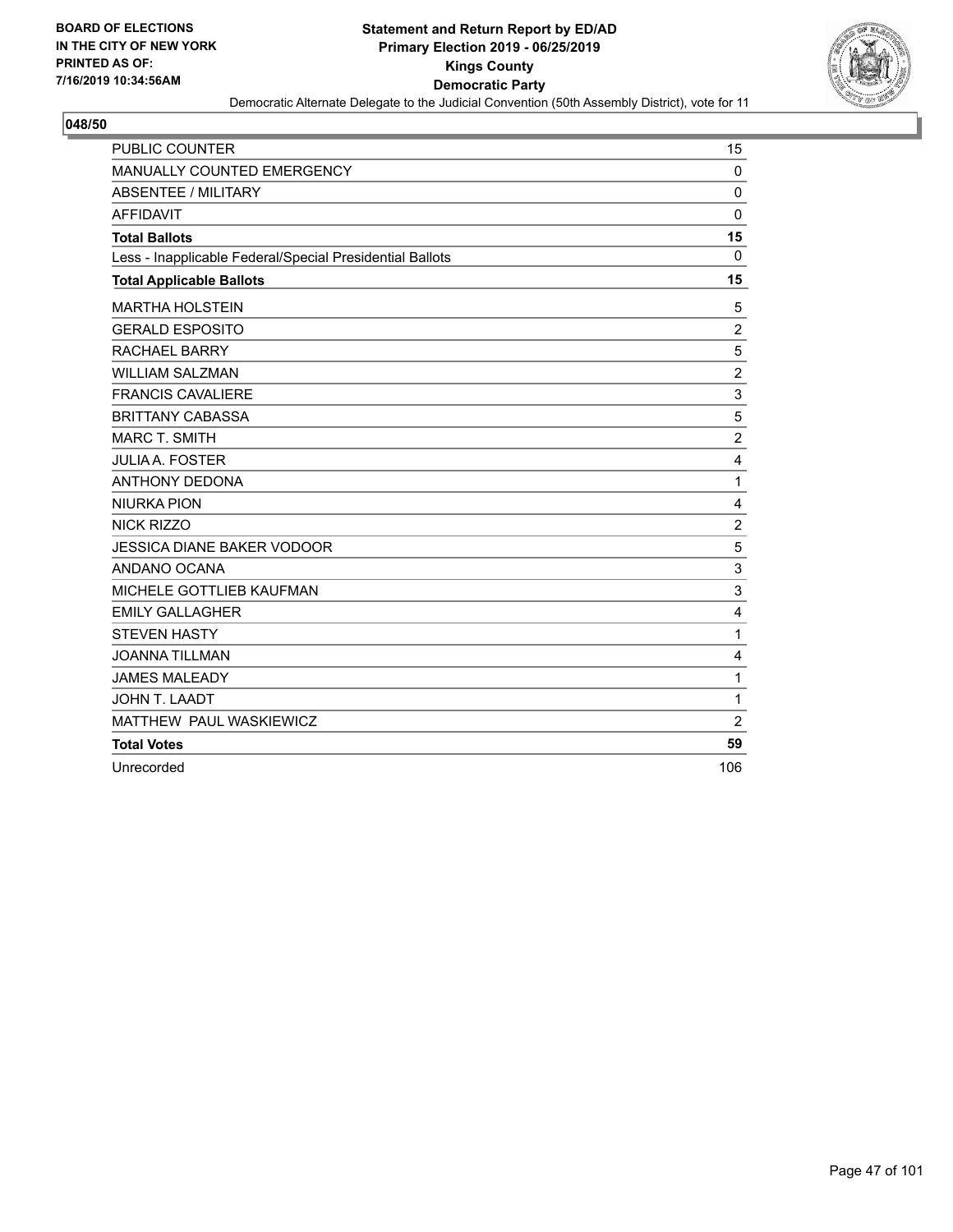

| <b>PUBLIC COUNTER</b>                                    | 5              |
|----------------------------------------------------------|----------------|
| MANUALLY COUNTED EMERGENCY                               | 0              |
| <b>ABSENTEE / MILITARY</b>                               | $\mathbf 0$    |
| <b>AFFIDAVIT</b>                                         | 0              |
| <b>Total Ballots</b>                                     | 5              |
| Less - Inapplicable Federal/Special Presidential Ballots | 0              |
| <b>Total Applicable Ballots</b>                          | 5              |
| <b>MARTHA HOLSTEIN</b>                                   | $\overline{c}$ |
| <b>GERALD ESPOSITO</b>                                   | $\overline{c}$ |
| <b>RACHAEL BARRY</b>                                     | $\mathbf{1}$   |
| <b>WILLIAM SALZMAN</b>                                   | 1              |
| <b>FRANCIS CAVALIERE</b>                                 | $\mathbf{1}$   |
| <b>BRITTANY CABASSA</b>                                  | $\overline{c}$ |
| <b>MARC T. SMITH</b>                                     | 0              |
| <b>JULIA A. FOSTER</b>                                   | $\mathbf 0$    |
| <b>ANTHONY DEDONA</b>                                    | 1              |
| <b>NIURKA PION</b>                                       | $\overline{c}$ |
| <b>NICK RIZZO</b>                                        | $\mathbf{1}$   |
| <b>JESSICA DIANE BAKER VODOOR</b>                        | 3              |
| ANDANO OCANA                                             | 3              |
| <b>MICHELE GOTTLIEB KAUFMAN</b>                          | 3              |
| <b>EMILY GALLAGHER</b>                                   | $\overline{c}$ |
| <b>STEVEN HASTY</b>                                      | $\mathbf{1}$   |
| <b>JOANNA TILLMAN</b>                                    | 3              |
| <b>JAMES MALEADY</b>                                     | $\mathbf 1$    |
| JOHN T. LAADT                                            | 1              |
| MATTHEW PAUL WASKIEWICZ                                  | $\overline{2}$ |
| <b>Total Votes</b>                                       | 32             |
| Unrecorded                                               | 23             |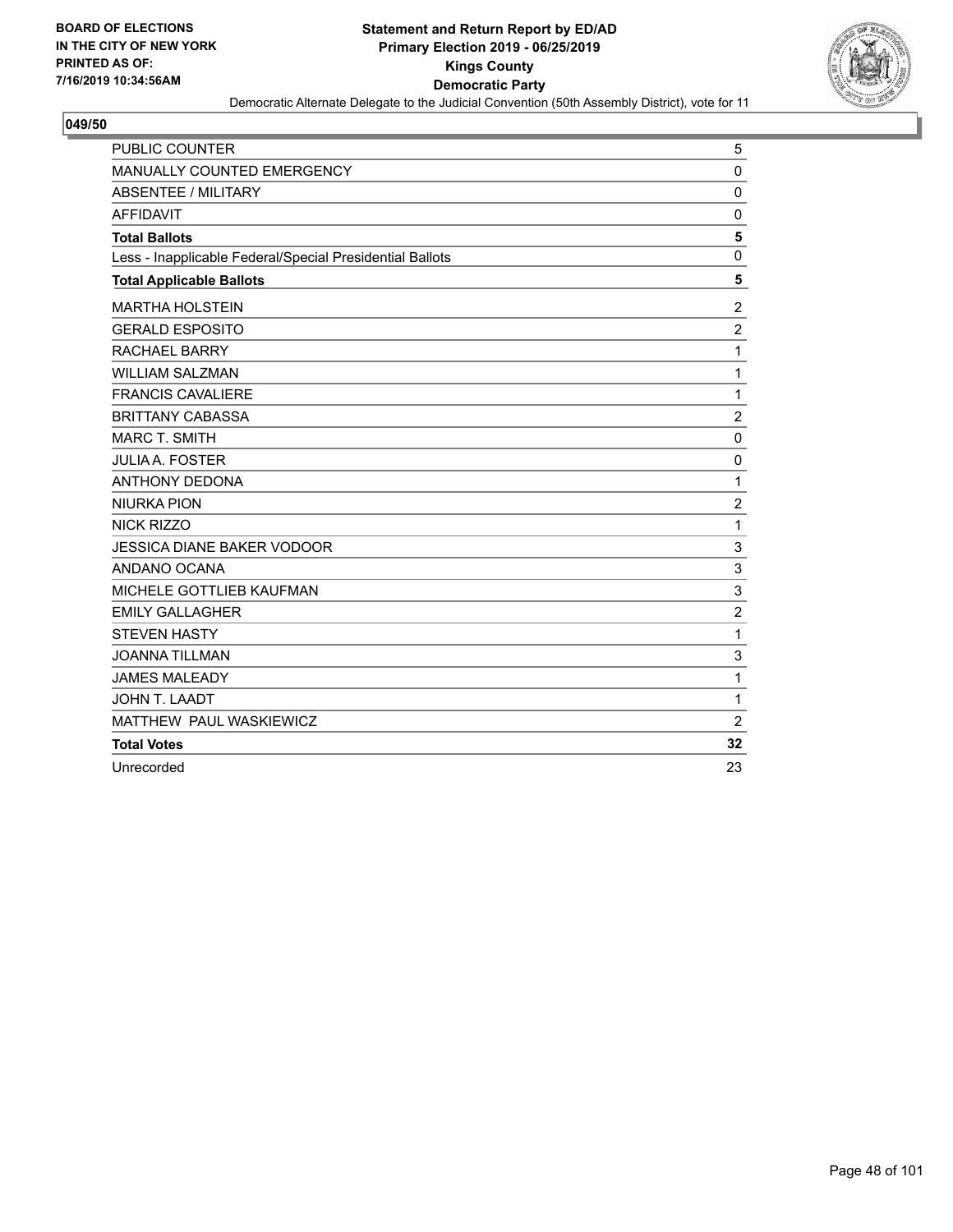

| PUBLIC COUNTER                                           | 15                      |
|----------------------------------------------------------|-------------------------|
| MANUALLY COUNTED EMERGENCY                               | $\mathbf 0$             |
| <b>ABSENTEE / MILITARY</b>                               | $\mathbf 0$             |
| <b>AFFIDAVIT</b>                                         | $\mathbf 0$             |
| <b>Total Ballots</b>                                     | 15                      |
| Less - Inapplicable Federal/Special Presidential Ballots | $\mathbf 0$             |
| <b>Total Applicable Ballots</b>                          | 15                      |
| <b>MARTHA HOLSTEIN</b>                                   | 3                       |
| <b>GERALD ESPOSITO</b>                                   | 3                       |
| <b>RACHAEL BARRY</b>                                     | 4                       |
| <b>WILLIAM SALZMAN</b>                                   | $\mathbf 0$             |
| <b>FRANCIS CAVALIERE</b>                                 | 4                       |
| <b>BRITTANY CABASSA</b>                                  | 5                       |
| <b>MARC T. SMITH</b>                                     | $\boldsymbol{2}$        |
| <b>JULIA A. FOSTER</b>                                   | $\boldsymbol{9}$        |
| <b>ANTHONY DEDONA</b>                                    | 3                       |
| <b>NIURKA PION</b>                                       | $\overline{c}$          |
| <b>NICK RIZZO</b>                                        | $\overline{\mathbf{4}}$ |
| <b>JESSICA DIANE BAKER VODOOR</b>                        | $\,6$                   |
| ANDANO OCANA                                             | $\overline{7}$          |
| MICHELE GOTTLIEB KAUFMAN                                 | 4                       |
| <b>EMILY GALLAGHER</b>                                   | 8                       |
| <b>STEVEN HASTY</b>                                      | 4                       |
| <b>JOANNA TILLMAN</b>                                    | 8                       |
| <b>JAMES MALEADY</b>                                     | $\overline{\mathbf{c}}$ |
| JOHN T. LAADT                                            | 3                       |
| MATTHEW PAUL WASKIEWICZ                                  | 3                       |
| <b>Total Votes</b>                                       | 84                      |
| Unrecorded                                               | 81                      |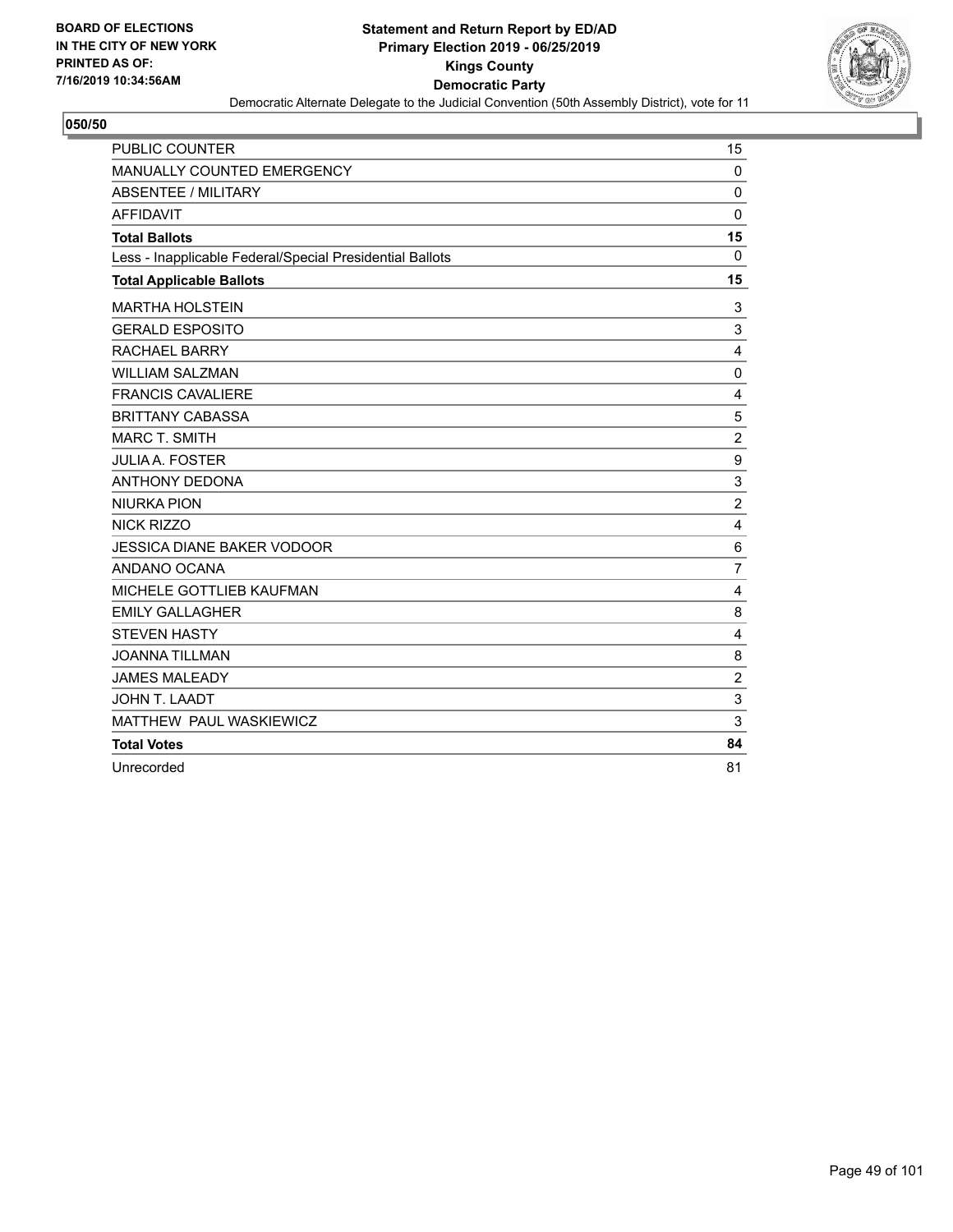

| <b>PUBLIC COUNTER</b>                                    | 12             |
|----------------------------------------------------------|----------------|
| <b>MANUALLY COUNTED EMERGENCY</b>                        | $\mathbf 0$    |
| <b>ABSENTEE / MILITARY</b>                               | $\mathbf 0$    |
| <b>AFFIDAVIT</b>                                         | 1              |
| <b>Total Ballots</b>                                     | 13             |
| Less - Inapplicable Federal/Special Presidential Ballots | $\mathbf{0}$   |
| <b>Total Applicable Ballots</b>                          | 13             |
| <b>MARTHA HOLSTEIN</b>                                   | 5              |
| <b>GERALD ESPOSITO</b>                                   | 5              |
| <b>RACHAEL BARRY</b>                                     | 5              |
| <b>WILLIAM SALZMAN</b>                                   | 4              |
| <b>FRANCIS CAVALIERE</b>                                 | 5              |
| <b>BRITTANY CABASSA</b>                                  | 3              |
| <b>MARC T. SMITH</b>                                     | 3              |
| <b>JULIA A. FOSTER</b>                                   | 6              |
| <b>ANTHONY DEDONA</b>                                    | 3              |
| <b>NIURKA PION</b>                                       | 3              |
| <b>NICK RIZZO</b>                                        | $\overline{7}$ |
| <b>JESSICA DIANE BAKER VODOOR</b>                        | 4              |
| ANDANO OCANA                                             | $\overline{c}$ |
| MICHELE GOTTLIEB KAUFMAN                                 | 5              |
| <b>EMILY GALLAGHER</b>                                   | 4              |
| <b>STEVEN HASTY</b>                                      | 4              |
| <b>JOANNA TILLMAN</b>                                    | 4              |
| <b>JAMES MALEADY</b>                                     | 3              |
| JOHN T. LAADT                                            | 3              |
| MATTHEW PAUL WASKIEWICZ                                  | 3              |
| JOHNNY JONES (WRITE-IN)                                  | 1              |
| UNATTRIBUTABLE WRITE-IN (WRITE-IN)                       | 3              |
| <b>Total Votes</b>                                       | 85             |
| Unrecorded                                               | 58             |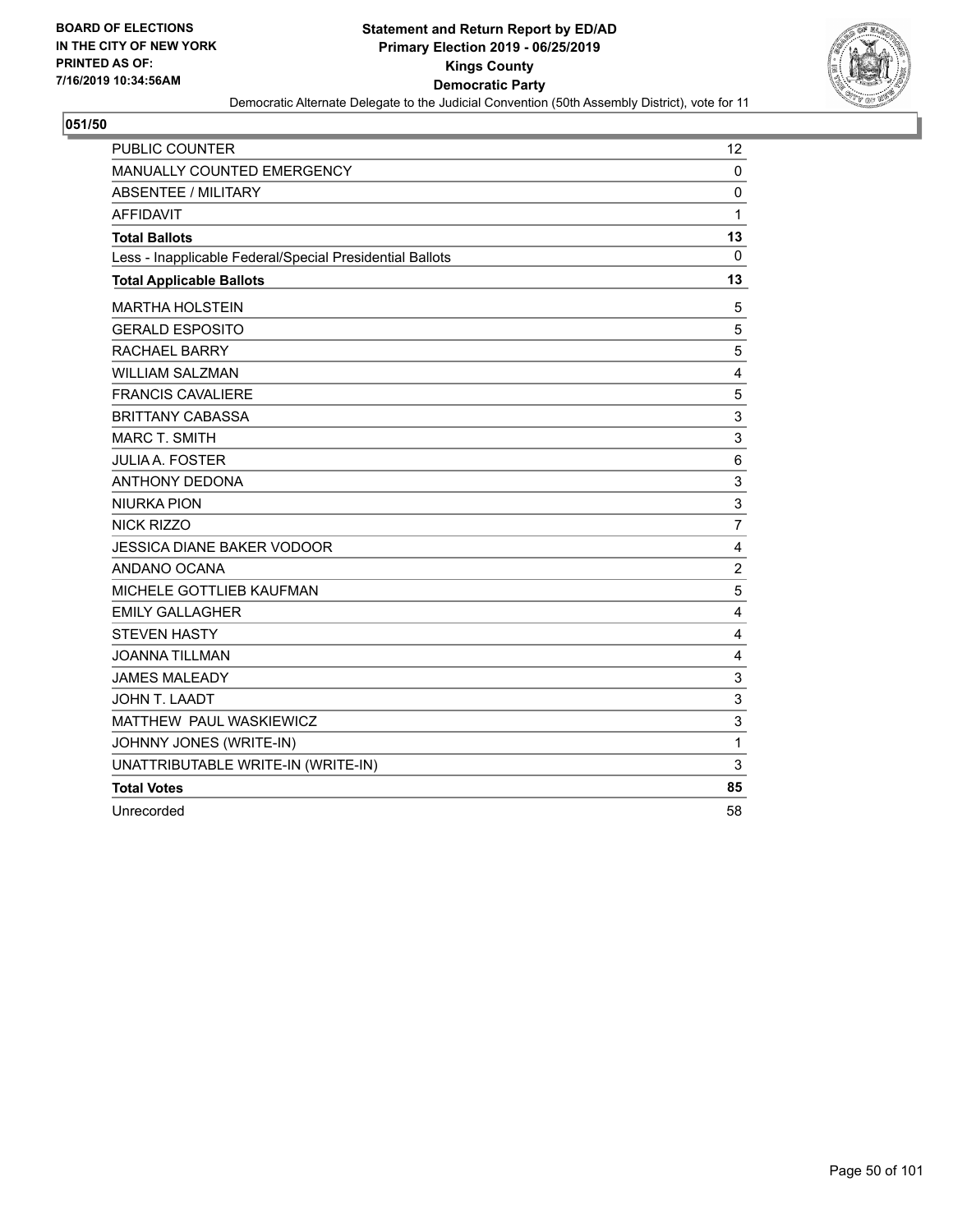

| PUBLIC COUNTER                                           | 18             |
|----------------------------------------------------------|----------------|
| <b>MANUALLY COUNTED EMERGENCY</b>                        | 0              |
| <b>ABSENTEE / MILITARY</b>                               | $\mathbf 0$    |
| <b>AFFIDAVIT</b>                                         | $\Omega$       |
| <b>Total Ballots</b>                                     | 18             |
| Less - Inapplicable Federal/Special Presidential Ballots | $\Omega$       |
| <b>Total Applicable Ballots</b>                          | 18             |
| <b>MARTHA HOLSTEIN</b>                                   | 6              |
| <b>GERALD ESPOSITO</b>                                   | $\overline{2}$ |
| <b>RACHAEL BARRY</b>                                     | 6              |
| <b>WILLIAM SALZMAN</b>                                   | $\overline{2}$ |
| <b>FRANCIS CAVALIERE</b>                                 | 4              |
| <b>BRITTANY CABASSA</b>                                  | $\,6$          |
| <b>MARC T. SMITH</b>                                     | $\mathbf{1}$   |
| <b>JULIA A. FOSTER</b>                                   | 6              |
| <b>ANTHONY DEDONA</b>                                    | $\overline{c}$ |
| <b>NIURKA PION</b>                                       | 5              |
| <b>NICK RIZZO</b>                                        | 6              |
| <b>JESSICA DIANE BAKER VODOOR</b>                        | 8              |
| ANDANO OCANA                                             | 4              |
| MICHELE GOTTLIEB KAUFMAN                                 | $\overline{7}$ |
| <b>EMILY GALLAGHER</b>                                   | 9              |
| <b>STEVEN HASTY</b>                                      | $\overline{4}$ |
| <b>JOANNA TILLMAN</b>                                    | 8              |
| <b>JAMES MALEADY</b>                                     | 4              |
| JOHN T. LAADT                                            | 4              |
| MATTHEW PAUL WASKIEWICZ                                  | 6              |
| KATHERINE LANE (WRITE-IN)                                | $\overline{c}$ |
| <b>Total Votes</b>                                       | 102            |
| Unrecorded                                               | 96             |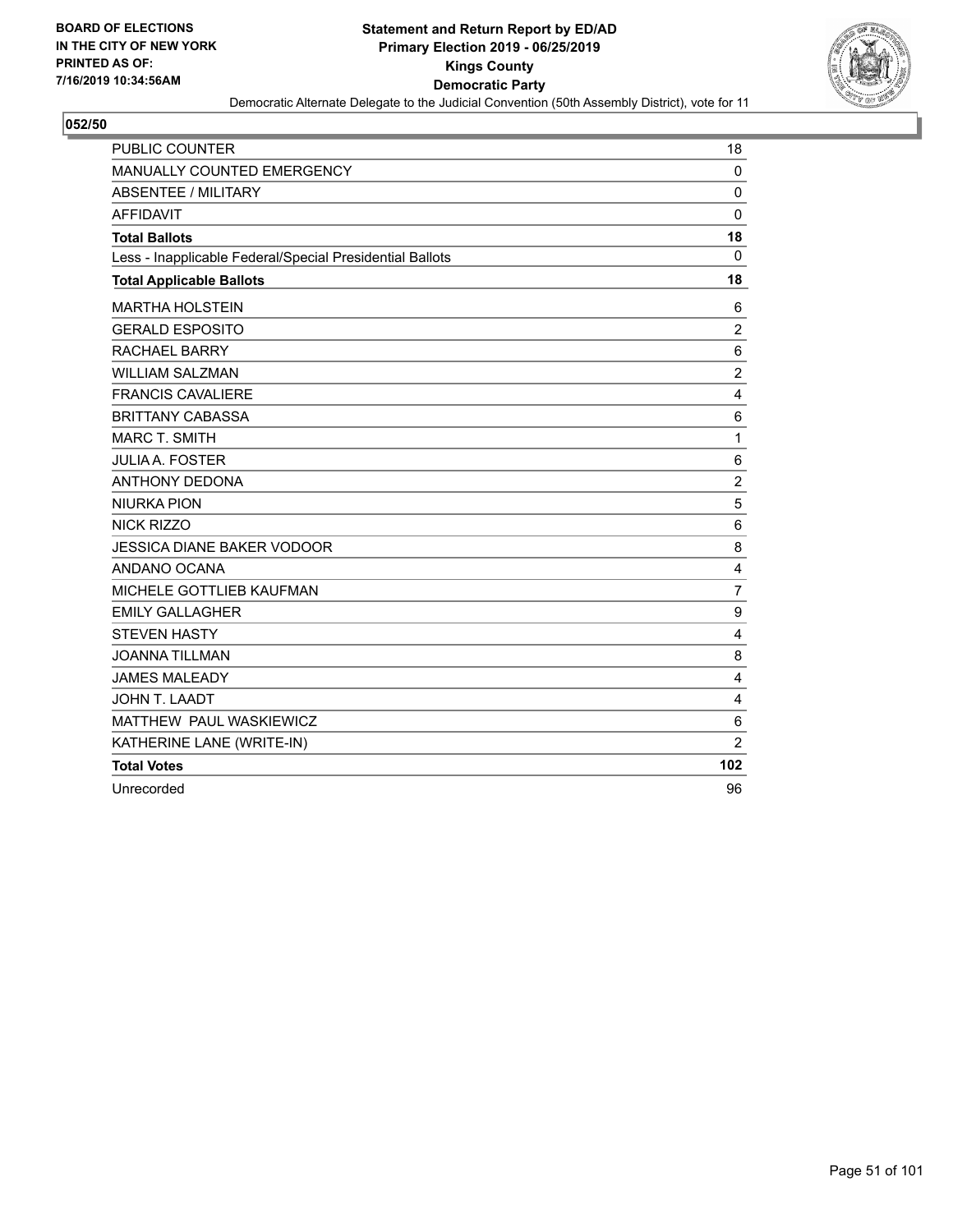

| PUBLIC COUNTER                                           | 13               |
|----------------------------------------------------------|------------------|
| MANUALLY COUNTED EMERGENCY                               | $\mathbf{0}$     |
| <b>ABSENTEE / MILITARY</b>                               | 0                |
| <b>AFFIDAVIT</b>                                         | 0                |
| <b>Total Ballots</b>                                     | 13               |
| Less - Inapplicable Federal/Special Presidential Ballots | $\mathbf 0$      |
| <b>Total Applicable Ballots</b>                          | 13               |
| <b>MARTHA HOLSTEIN</b>                                   | 5                |
| <b>GERALD ESPOSITO</b>                                   | 6                |
| <b>RACHAEL BARRY</b>                                     | 4                |
| <b>WILLIAM SALZMAN</b>                                   | 4                |
| <b>FRANCIS CAVALIERE</b>                                 | 3                |
| <b>BRITTANY CABASSA</b>                                  | 5                |
| <b>MARC T. SMITH</b>                                     | 1                |
| <b>JULIA A. FOSTER</b>                                   | $\,6$            |
| <b>ANTHONY DEDONA</b>                                    | $\overline{2}$   |
| <b>NIURKA PION</b>                                       | 4                |
| NICK RIZZO                                               | $\mathbf 0$      |
| <b>JESSICA DIANE BAKER VODOOR</b>                        | 6                |
| ANDANO OCANA                                             | $\overline{2}$   |
| MICHELE GOTTLIEB KAUFMAN                                 | 4                |
| <b>EMILY GALLAGHER</b>                                   | 4                |
| <b>STEVEN HASTY</b>                                      | $\boldsymbol{2}$ |
| <b>JOANNA TILLMAN</b>                                    | 4                |
| <b>JAMES MALEADY</b>                                     | 4                |
| JOHN T. LAADT                                            | 1                |
| MATTHEW PAUL WASKIEWICZ                                  | 1                |
| <b>Total Votes</b>                                       | 68               |
| Unrecorded                                               | 75               |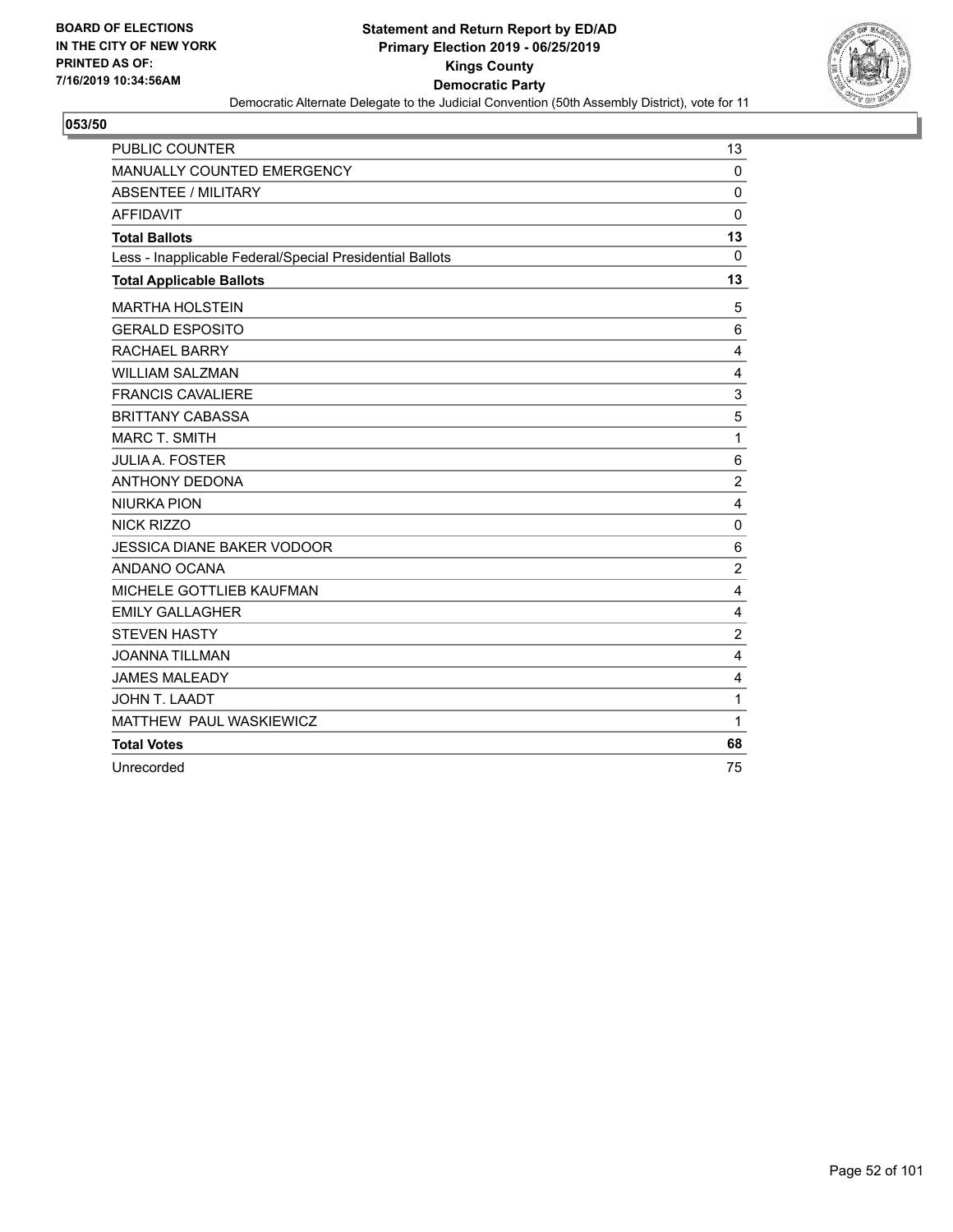

| PUBLIC COUNTER                                           | 10               |
|----------------------------------------------------------|------------------|
| MANUALLY COUNTED EMERGENCY                               | $\mathbf 0$      |
| <b>ABSENTEE / MILITARY</b>                               | $\Omega$         |
| <b>AFFIDAVIT</b>                                         | 1                |
| <b>Total Ballots</b>                                     | 11               |
| Less - Inapplicable Federal/Special Presidential Ballots | $\mathbf 0$      |
| <b>Total Applicable Ballots</b>                          | 11               |
| <b>MARTHA HOLSTEIN</b>                                   | 5                |
| <b>GERALD ESPOSITO</b>                                   | 5                |
| <b>RACHAEL BARRY</b>                                     | 5                |
| <b>WILLIAM SALZMAN</b>                                   | $\boldsymbol{2}$ |
| <b>FRANCIS CAVALIERE</b>                                 | $\overline{c}$   |
| <b>BRITTANY CABASSA</b>                                  | 5                |
| <b>MARC T. SMITH</b>                                     | 1                |
| <b>JULIA A. FOSTER</b>                                   | 4                |
| <b>ANTHONY DEDONA</b>                                    | 1                |
| <b>NIURKA PION</b>                                       | 4                |
| <b>NICK RIZZO</b>                                        | 1                |
| <b>JESSICA DIANE BAKER VODOOR</b>                        | 4                |
| ANDANO OCANA                                             | 4                |
| MICHELE GOTTLIEB KAUFMAN                                 | 4                |
| <b>EMILY GALLAGHER</b>                                   | 5                |
| <b>STEVEN HASTY</b>                                      | $\overline{c}$   |
| <b>JOANNA TILLMAN</b>                                    | 5                |
| <b>JAMES MALEADY</b>                                     | $\overline{c}$   |
| JOHN T. LAADT                                            | 1                |
| MATTHEW PAUL WASKIEWICZ                                  | 1                |
| <b>Total Votes</b>                                       | 63               |
| Unrecorded                                               | 58               |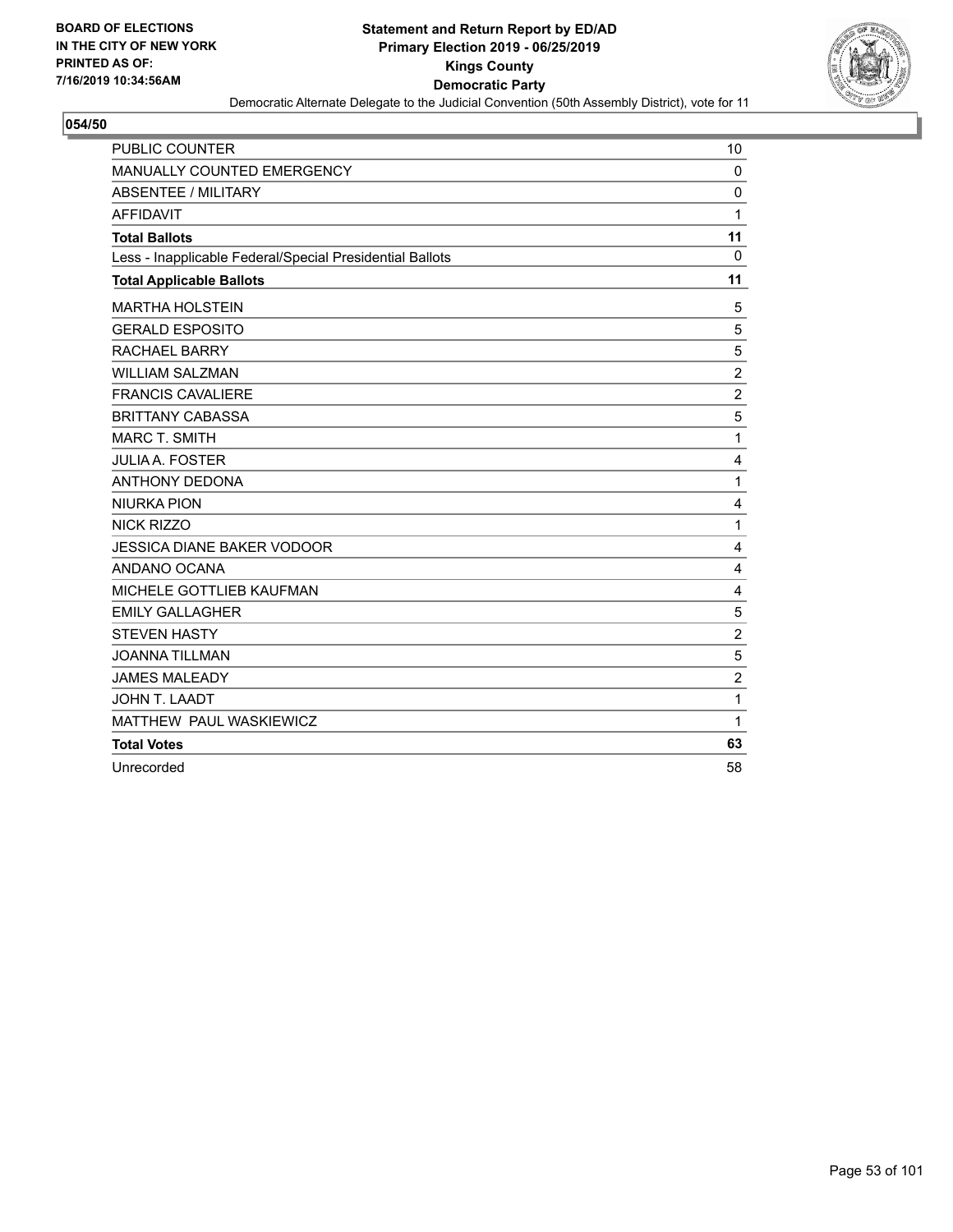

| PUBLIC COUNTER                                           | 1            |
|----------------------------------------------------------|--------------|
| MANUALLY COUNTED EMERGENCY                               | $\mathbf 0$  |
| <b>ABSENTEE / MILITARY</b>                               | $\mathbf 0$  |
| <b>AFFIDAVIT</b>                                         | 0            |
| <b>Total Ballots</b>                                     | 1            |
| Less - Inapplicable Federal/Special Presidential Ballots | $\mathbf 0$  |
| <b>Total Applicable Ballots</b>                          | 1            |
| <b>MARTHA HOLSTEIN</b>                                   | 0            |
| <b>GERALD ESPOSITO</b>                                   | $\mathbf 0$  |
| <b>RACHAEL BARRY</b>                                     | $\mathbf 0$  |
| <b>WILLIAM SALZMAN</b>                                   | $\mathbf 0$  |
| <b>FRANCIS CAVALIERE</b>                                 | $\mathbf 0$  |
| <b>BRITTANY CABASSA</b>                                  | $\mathbf 0$  |
| <b>MARC T. SMITH</b>                                     | 0            |
| <b>JULIA A. FOSTER</b>                                   | $\Omega$     |
| <b>ANTHONY DEDONA</b>                                    | 0            |
| <b>NIURKA PION</b>                                       | $\mathbf 0$  |
| <b>NICK RIZZO</b>                                        | 0            |
| <b>JESSICA DIANE BAKER VODOOR</b>                        | $\mathbf 0$  |
| ANDANO OCANA                                             | $\mathbf 0$  |
| MICHELE GOTTLIEB KAUFMAN                                 | $\mathbf 0$  |
| <b>EMILY GALLAGHER</b>                                   | $\pmb{0}$    |
| <b>STEVEN HASTY</b>                                      | $\mathbf 0$  |
| <b>JOANNA TILLMAN</b>                                    | $\mathbf 0$  |
| <b>JAMES MALEADY</b>                                     | $\mathbf 0$  |
| JOHN T. LAADT                                            | $\mathbf 0$  |
| MATTHEW PAUL WASKIEWICZ                                  | 0            |
| <b>Total Votes</b>                                       | $\mathbf{0}$ |
| Unrecorded                                               | 11           |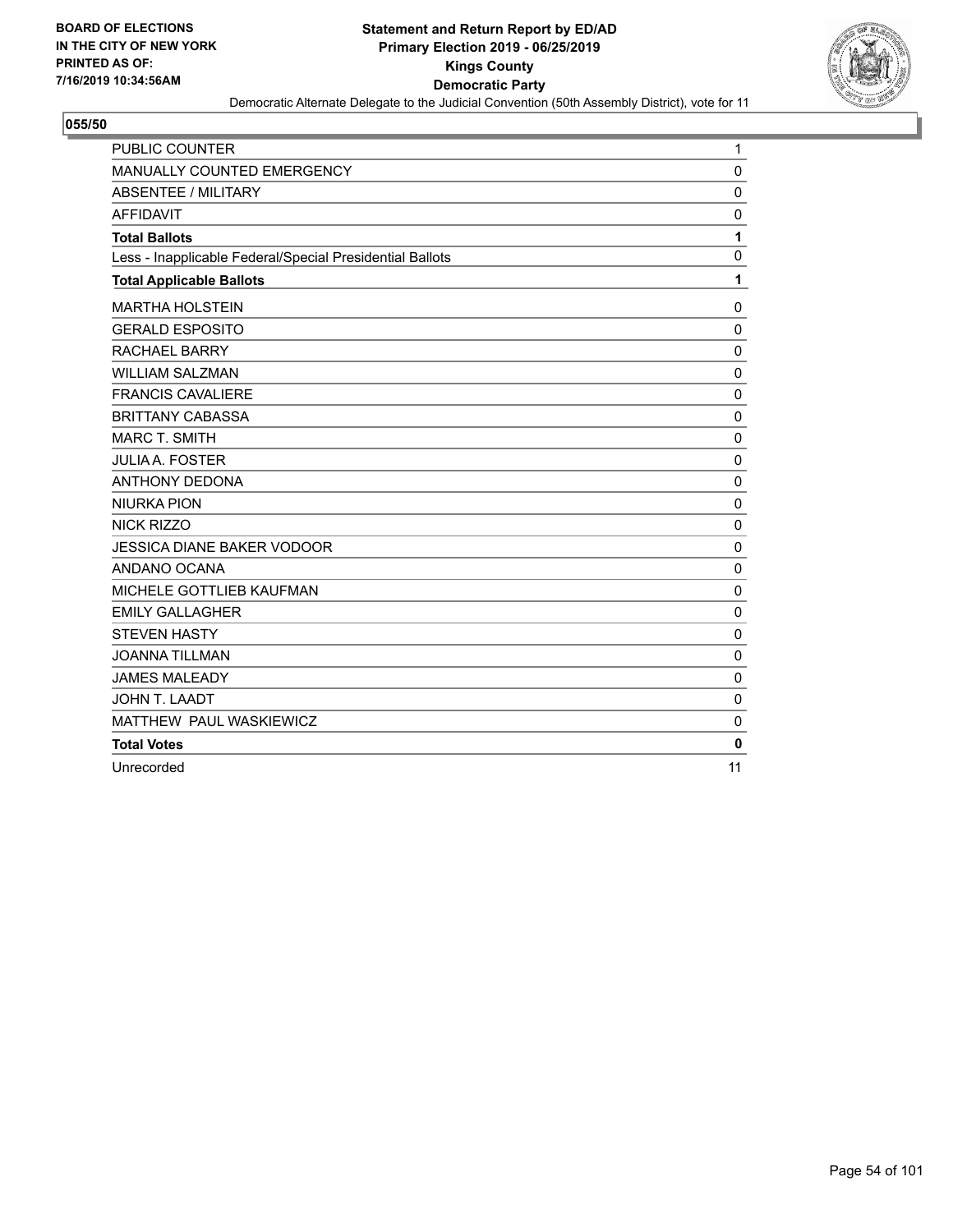

| PUBLIC COUNTER                                           | 6              |
|----------------------------------------------------------|----------------|
| MANUALLY COUNTED EMERGENCY                               | $\mathbf 0$    |
| <b>ABSENTEE / MILITARY</b>                               | $\mathbf 0$    |
| <b>AFFIDAVIT</b>                                         | 0              |
| <b>Total Ballots</b>                                     | 6              |
| Less - Inapplicable Federal/Special Presidential Ballots | $\mathbf 0$    |
| <b>Total Applicable Ballots</b>                          | 6              |
| <b>MARTHA HOLSTEIN</b>                                   | $\overline{c}$ |
| <b>GERALD ESPOSITO</b>                                   | $\mathbf{1}$   |
| <b>RACHAEL BARRY</b>                                     | 3              |
| <b>WILLIAM SALZMAN</b>                                   | $\mathbf 0$    |
| <b>FRANCIS CAVALIERE</b>                                 | 3              |
| <b>BRITTANY CABASSA</b>                                  | $\Omega$       |
| <b>MARC T. SMITH</b>                                     | 0              |
| <b>JULIA A. FOSTER</b>                                   | $\overline{c}$ |
| <b>ANTHONY DEDONA</b>                                    | $\mathbf 0$    |
| <b>NIURKA PION</b>                                       | 1              |
| <b>NICK RIZZO</b>                                        | 1              |
| <b>JESSICA DIANE BAKER VODOOR</b>                        | 1              |
| ANDANO OCANA                                             | $\mathbf 0$    |
| MICHELE GOTTLIEB KAUFMAN                                 | 1              |
| <b>EMILY GALLAGHER</b>                                   | 1              |
| <b>STEVEN HASTY</b>                                      | $\mathbf 0$    |
| <b>JOANNA TILLMAN</b>                                    | $\overline{c}$ |
| <b>JAMES MALEADY</b>                                     | $\mathbf 1$    |
| JOHN T. LAADT                                            | $\mathbf 0$    |
| MATTHEW PAUL WASKIEWICZ                                  | 1              |
| <b>Total Votes</b>                                       | 20             |
| Unrecorded                                               | 46             |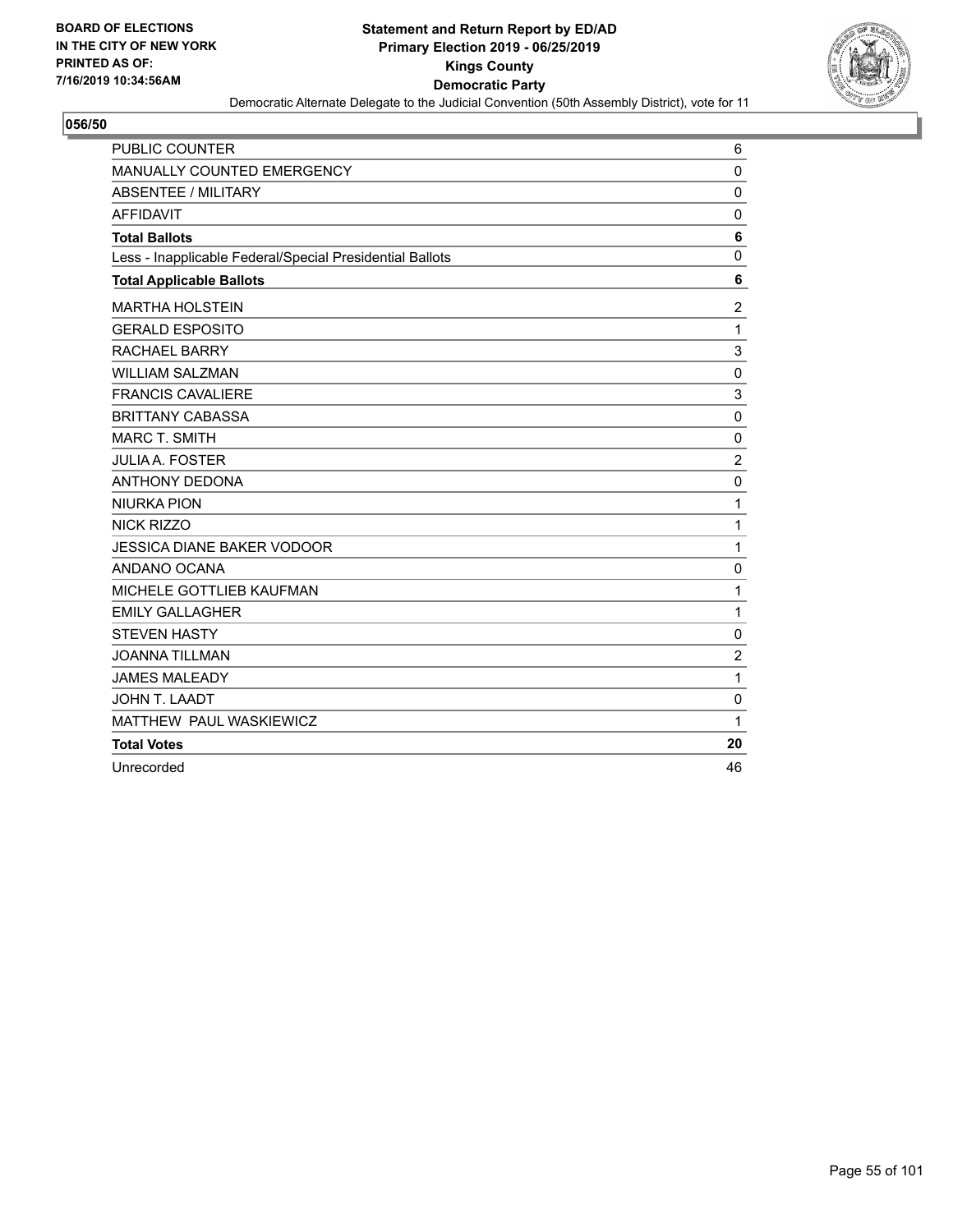

| PUBLIC COUNTER                                           | 15             |
|----------------------------------------------------------|----------------|
| MANUALLY COUNTED EMERGENCY                               | $\mathbf{0}$   |
| <b>ABSENTEE / MILITARY</b>                               | 0              |
| <b>AFFIDAVIT</b>                                         | 0              |
| <b>Total Ballots</b>                                     | 15             |
| Less - Inapplicable Federal/Special Presidential Ballots | $\Omega$       |
| <b>Total Applicable Ballots</b>                          | 15             |
| <b>MARTHA HOLSTEIN</b>                                   | 6              |
| <b>GERALD ESPOSITO</b>                                   | 5              |
| <b>RACHAEL BARRY</b>                                     | 5              |
| <b>WILLIAM SALZMAN</b>                                   | $\overline{c}$ |
| <b>FRANCIS CAVALIERE</b>                                 | 3              |
| <b>BRITTANY CABASSA</b>                                  | 4              |
| <b>MARC T. SMITH</b>                                     | 3              |
| <b>JULIA A. FOSTER</b>                                   | 4              |
| <b>ANTHONY DEDONA</b>                                    | 3              |
| <b>NIURKA PION</b>                                       | 3              |
| NICK RIZZO                                               | $\overline{2}$ |
| <b>JESSICA DIANE BAKER VODOOR</b>                        | 1              |
| ANDANO OCANA                                             | $\mathbf 0$    |
| MICHELE GOTTLIEB KAUFMAN                                 | 4              |
| <b>EMILY GALLAGHER</b>                                   | $\overline{c}$ |
| <b>STEVEN HASTY</b>                                      | 1              |
| <b>JOANNA TILLMAN</b>                                    | 5              |
| <b>JAMES MALEADY</b>                                     | 1              |
| <b>JOHN T. LAADT</b>                                     | $\mathbf 0$    |
| MATTHEW PAUL WASKIEWICZ                                  | $\overline{c}$ |
| <b>Total Votes</b>                                       | 56             |
| Unrecorded                                               | 109            |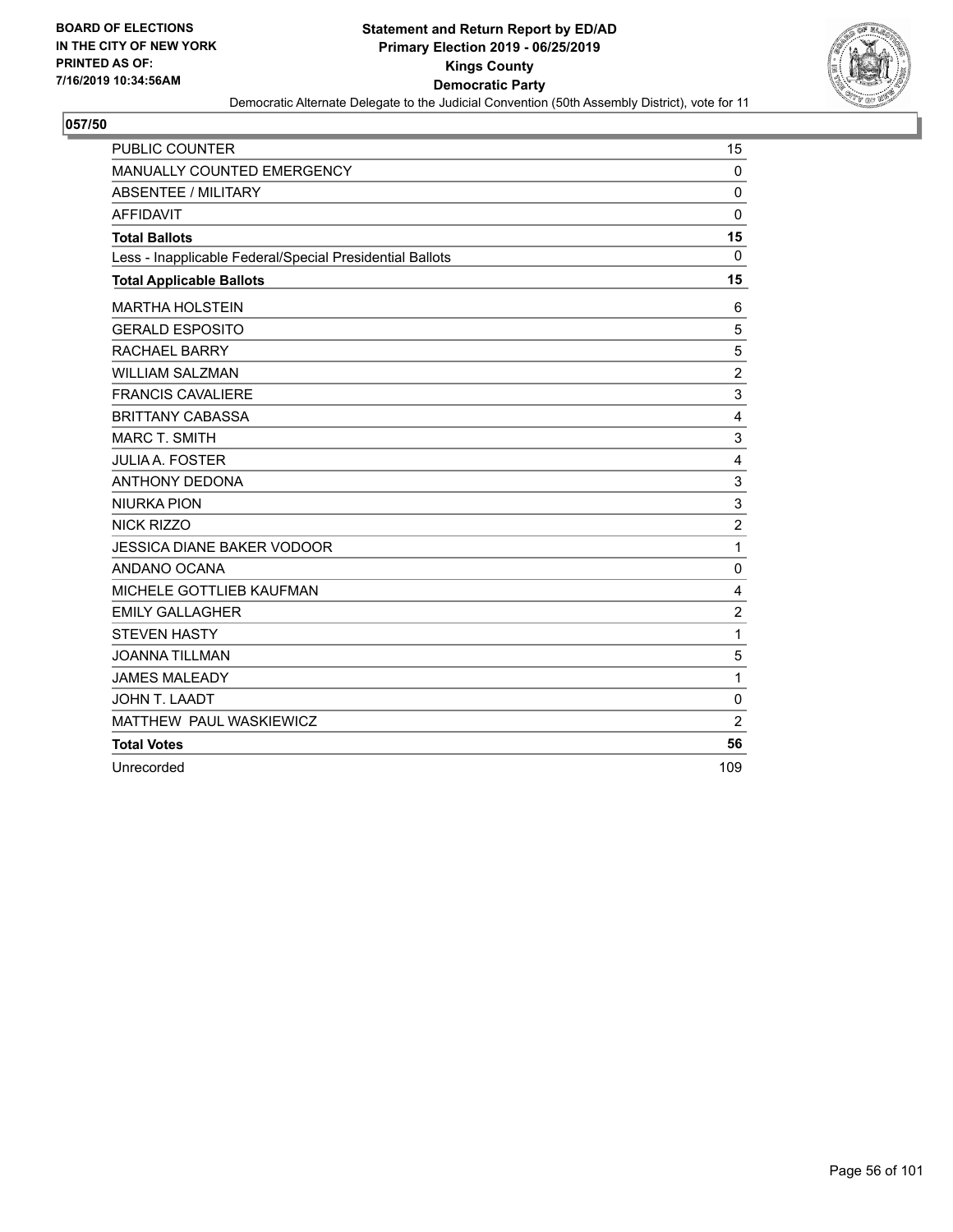

| PUBLIC COUNTER                                           | 17             |
|----------------------------------------------------------|----------------|
| MANUALLY COUNTED EMERGENCY                               | $\mathbf{0}$   |
| <b>ABSENTEE / MILITARY</b>                               | 0              |
| <b>AFFIDAVIT</b>                                         | $\mathbf 0$    |
| <b>Total Ballots</b>                                     | 17             |
| Less - Inapplicable Federal/Special Presidential Ballots | $\mathbf 0$    |
| <b>Total Applicable Ballots</b>                          | 17             |
| <b>MARTHA HOLSTEIN</b>                                   | 5              |
| <b>GERALD ESPOSITO</b>                                   | 5              |
| <b>RACHAEL BARRY</b>                                     | 3              |
| <b>WILLIAM SALZMAN</b>                                   | $\overline{2}$ |
| <b>FRANCIS CAVALIERE</b>                                 | $\overline{c}$ |
| <b>BRITTANY CABASSA</b>                                  | 3              |
| <b>MARC T. SMITH</b>                                     | 3              |
| <b>JULIA A. FOSTER</b>                                   | 5              |
| <b>ANTHONY DEDONA</b>                                    | 4              |
| <b>NIURKA PION</b>                                       | $\overline{2}$ |
| <b>NICK RIZZO</b>                                        | 3              |
| <b>JESSICA DIANE BAKER VODOOR</b>                        | 4              |
| ANDANO OCANA                                             | 1              |
| MICHELE GOTTLIEB KAUFMAN                                 | $\overline{c}$ |
| <b>EMILY GALLAGHER</b>                                   | 1              |
| <b>STEVEN HASTY</b>                                      | 1              |
| <b>JOANNA TILLMAN</b>                                    | $\overline{2}$ |
| <b>JAMES MALEADY</b>                                     | $\overline{2}$ |
| <b>JOHN T. LAADT</b>                                     | $\mathbf 0$    |
| MATTHEW PAUL WASKIEWICZ                                  | $\mathbf{0}$   |
| <b>Total Votes</b>                                       | 50             |
| Unrecorded                                               | 137            |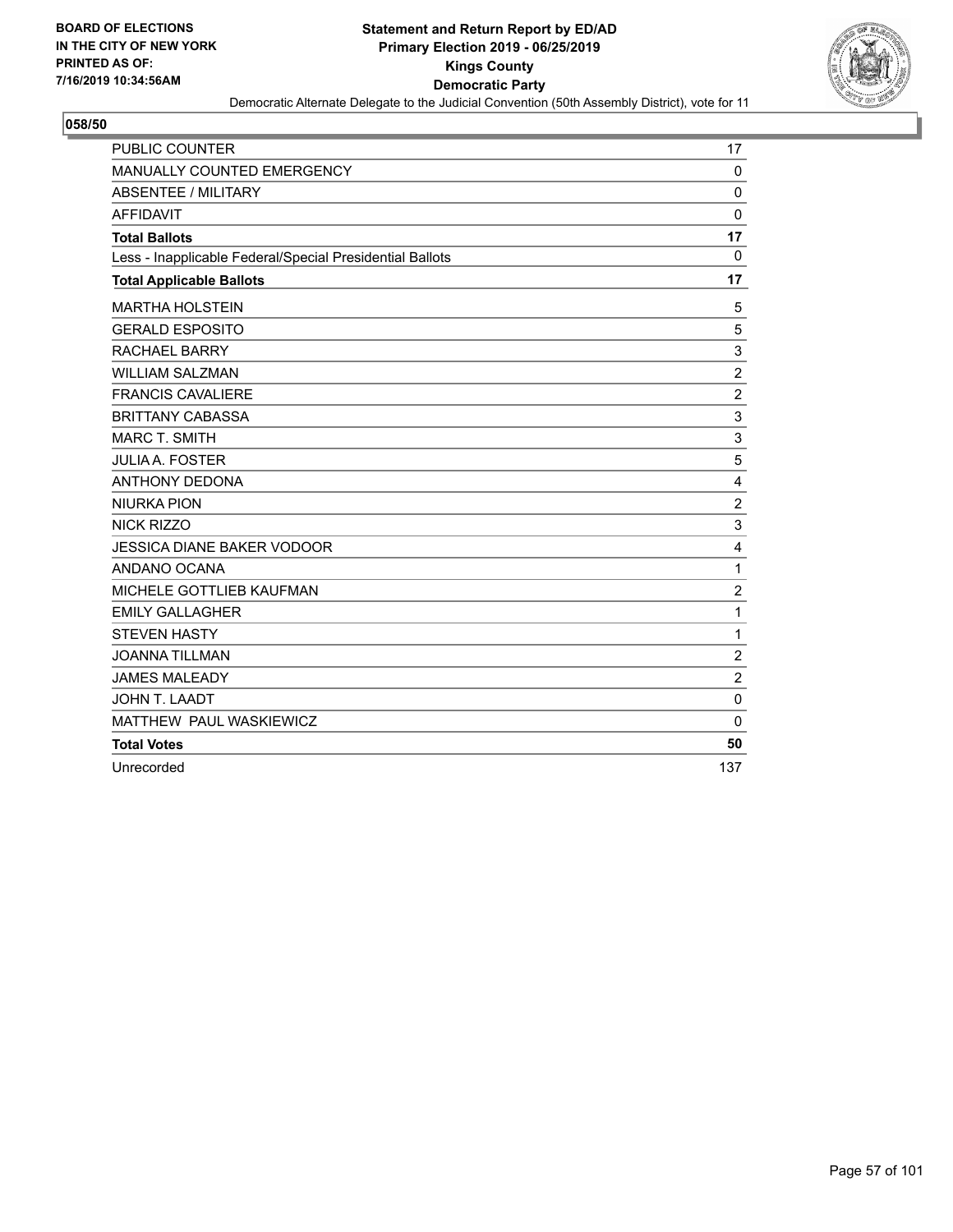

| PUBLIC COUNTER                                           | 10                      |
|----------------------------------------------------------|-------------------------|
| MANUALLY COUNTED EMERGENCY                               | 0                       |
| <b>ABSENTEE / MILITARY</b>                               | $\mathbf{0}$            |
| <b>AFFIDAVIT</b>                                         | $\mathbf{0}$            |
| <b>Total Ballots</b>                                     | 10                      |
| Less - Inapplicable Federal/Special Presidential Ballots | 0                       |
| <b>Total Applicable Ballots</b>                          | 10                      |
| <b>MARTHA HOLSTEIN</b>                                   | $\overline{2}$          |
| <b>GERALD ESPOSITO</b>                                   | 1                       |
| <b>RACHAEL BARRY</b>                                     | $\overline{\mathbf{c}}$ |
| <b>WILLIAM SALZMAN</b>                                   | $\mathbf 0$             |
| <b>FRANCIS CAVALIERE</b>                                 | $\mathbf 0$             |
| <b>BRITTANY CABASSA</b>                                  | $\overline{2}$          |
| <b>MARC T. SMITH</b>                                     | $\mathbf 0$             |
| <b>JULIA A. FOSTER</b>                                   | $\overline{2}$          |
| <b>ANTHONY DEDONA</b>                                    | 1                       |
| <b>NIURKA PION</b>                                       | $\mathbf 0$             |
| <b>NICK RIZZO</b>                                        | 0                       |
| <b>JESSICA DIANE BAKER VODOOR</b>                        | $\overline{2}$          |
| ANDANO OCANA                                             | 1                       |
| MICHELE GOTTLIEB KAUFMAN                                 | $\mathbf{1}$            |
| <b>EMILY GALLAGHER</b>                                   | $\mathbf{1}$            |
| <b>STEVEN HASTY</b>                                      | 0                       |
| <b>JOANNA TILLMAN</b>                                    | 1                       |
| <b>JAMES MALEADY</b>                                     | 0                       |
| JOHN T. LAADT                                            | $\mathbf 0$             |
| MATTHEW PAUL WASKIEWICZ                                  | $\mathbf{1}$            |
| <b>Total Votes</b>                                       | 17                      |
| Unrecorded                                               | 93                      |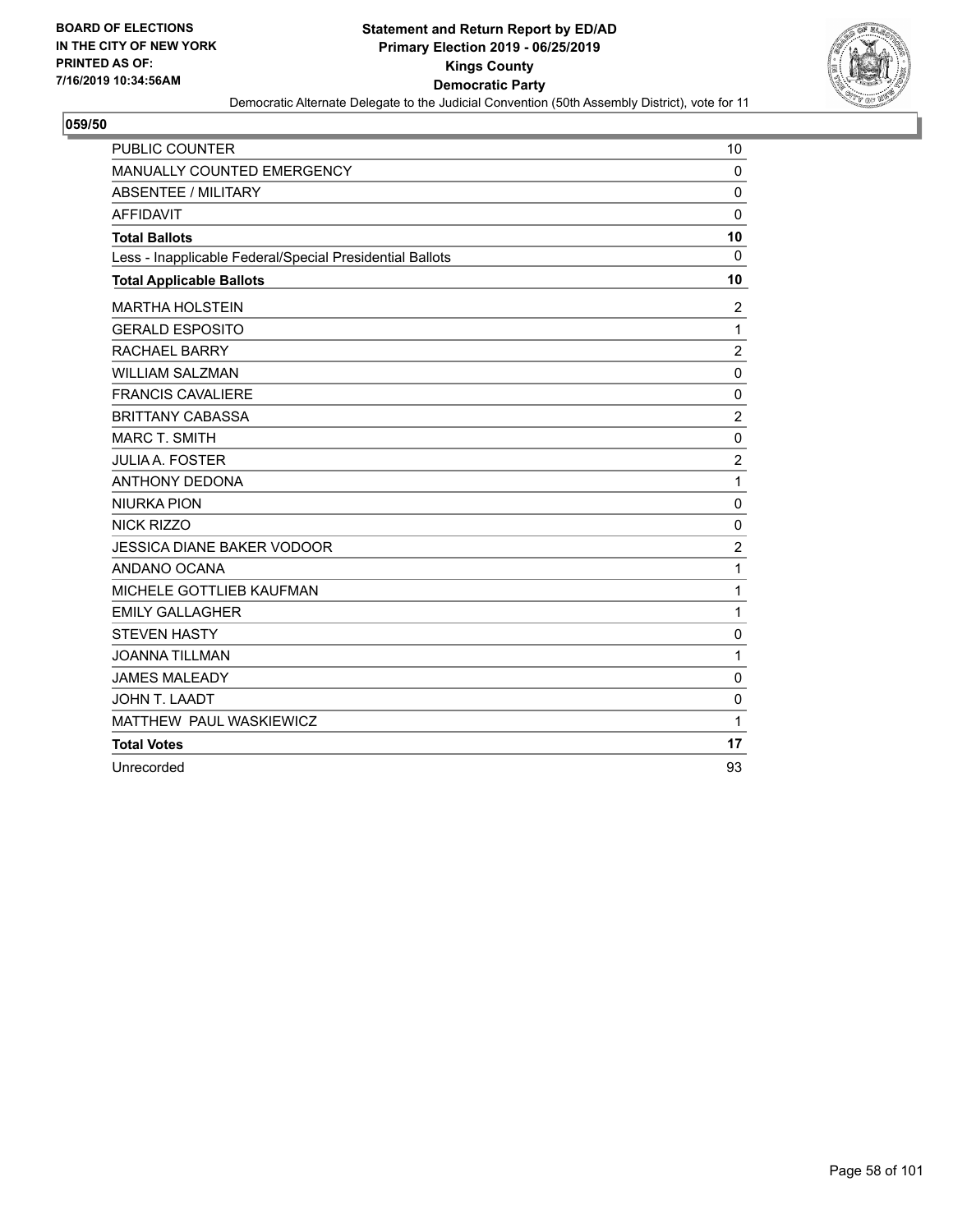

| PUBLIC COUNTER                                           | 17             |
|----------------------------------------------------------|----------------|
| MANUALLY COUNTED EMERGENCY                               | $\mathbf 0$    |
| <b>ABSENTEE / MILITARY</b>                               | $\Omega$       |
| <b>AFFIDAVIT</b>                                         | 1              |
| <b>Total Ballots</b>                                     | 18             |
| Less - Inapplicable Federal/Special Presidential Ballots | $\mathbf 0$    |
| <b>Total Applicable Ballots</b>                          | 18             |
| <b>MARTHA HOLSTEIN</b>                                   | 4              |
| <b>GERALD ESPOSITO</b>                                   | 5              |
| <b>RACHAEL BARRY</b>                                     | 4              |
| <b>WILLIAM SALZMAN</b>                                   | $\overline{7}$ |
| <b>FRANCIS CAVALIERE</b>                                 | 5              |
| <b>BRITTANY CABASSA</b>                                  | $\overline{c}$ |
| <b>MARC T. SMITH</b>                                     | $\mathbf{1}$   |
| <b>JULIA A. FOSTER</b>                                   | 5              |
| <b>ANTHONY DEDONA</b>                                    | 4              |
| <b>NIURKA PION</b>                                       | 4              |
| <b>NICK RIZZO</b>                                        | $\overline{c}$ |
| <b>JESSICA DIANE BAKER VODOOR</b>                        | $\overline{2}$ |
| ANDANO OCANA                                             | $\overline{4}$ |
| MICHELE GOTTLIEB KAUFMAN                                 | 3              |
| <b>EMILY GALLAGHER</b>                                   | 5              |
| <b>STEVEN HASTY</b>                                      | 1              |
| <b>JOANNA TILLMAN</b>                                    | 4              |
| <b>JAMES MALEADY</b>                                     | $\overline{c}$ |
| <b>JOHN T. LAADT</b>                                     | 3              |
| MATTHEW PAUL WASKIEWICZ                                  | 1              |
| <b>Total Votes</b>                                       | 68             |
| Unrecorded                                               | 130            |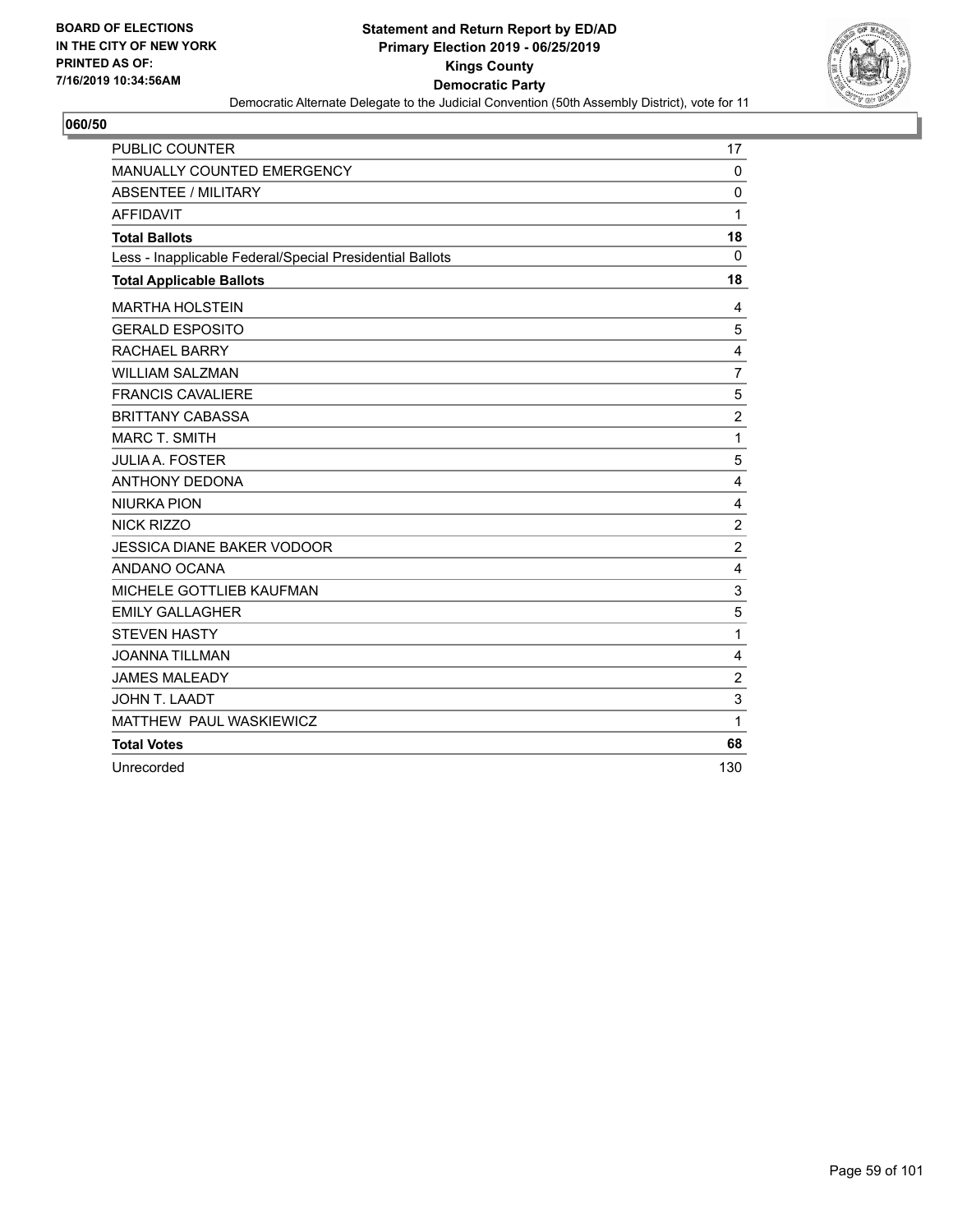

| PUBLIC COUNTER                                           | 24                      |
|----------------------------------------------------------|-------------------------|
| MANUALLY COUNTED EMERGENCY                               | $\mathbf 0$             |
| <b>ABSENTEE / MILITARY</b>                               | $\Omega$                |
| <b>AFFIDAVIT</b>                                         | $\mathbf{0}$            |
| <b>Total Ballots</b>                                     | 24                      |
| Less - Inapplicable Federal/Special Presidential Ballots | $\mathbf{0}$            |
| <b>Total Applicable Ballots</b>                          | 24                      |
| <b>MARTHA HOLSTEIN</b>                                   | 4                       |
| <b>GERALD ESPOSITO</b>                                   | 6                       |
| <b>RACHAEL BARRY</b>                                     | 4                       |
| <b>WILLIAM SALZMAN</b>                                   | $\sqrt{2}$              |
| <b>FRANCIS CAVALIERE</b>                                 | 5                       |
| <b>BRITTANY CABASSA</b>                                  | $\overline{c}$          |
| <b>MARC T. SMITH</b>                                     | 4                       |
| <b>JULIA A. FOSTER</b>                                   | $\overline{4}$          |
| <b>ANTHONY DEDONA</b>                                    | 4                       |
| <b>NIURKA PION</b>                                       | $\overline{c}$          |
| <b>NICK RIZZO</b>                                        | $\overline{\mathbf{4}}$ |
| <b>JESSICA DIANE BAKER VODOOR</b>                        | $\mathbf 0$             |
| ANDANO OCANA                                             | $\overline{2}$          |
| MICHELE GOTTLIEB KAUFMAN                                 | $\mathbf{1}$            |
| <b>EMILY GALLAGHER</b>                                   | $\sqrt{3}$              |
| <b>STEVEN HASTY</b>                                      | 1                       |
| <b>JOANNA TILLMAN</b>                                    | 4                       |
| <b>JAMES MALEADY</b>                                     | $\mathbf 0$             |
| <b>JOHN T. LAADT</b>                                     | $\overline{2}$          |
| MATTHEW PAUL WASKIEWICZ                                  | 3                       |
| <b>Total Votes</b>                                       | 57                      |
| Unrecorded                                               | 207                     |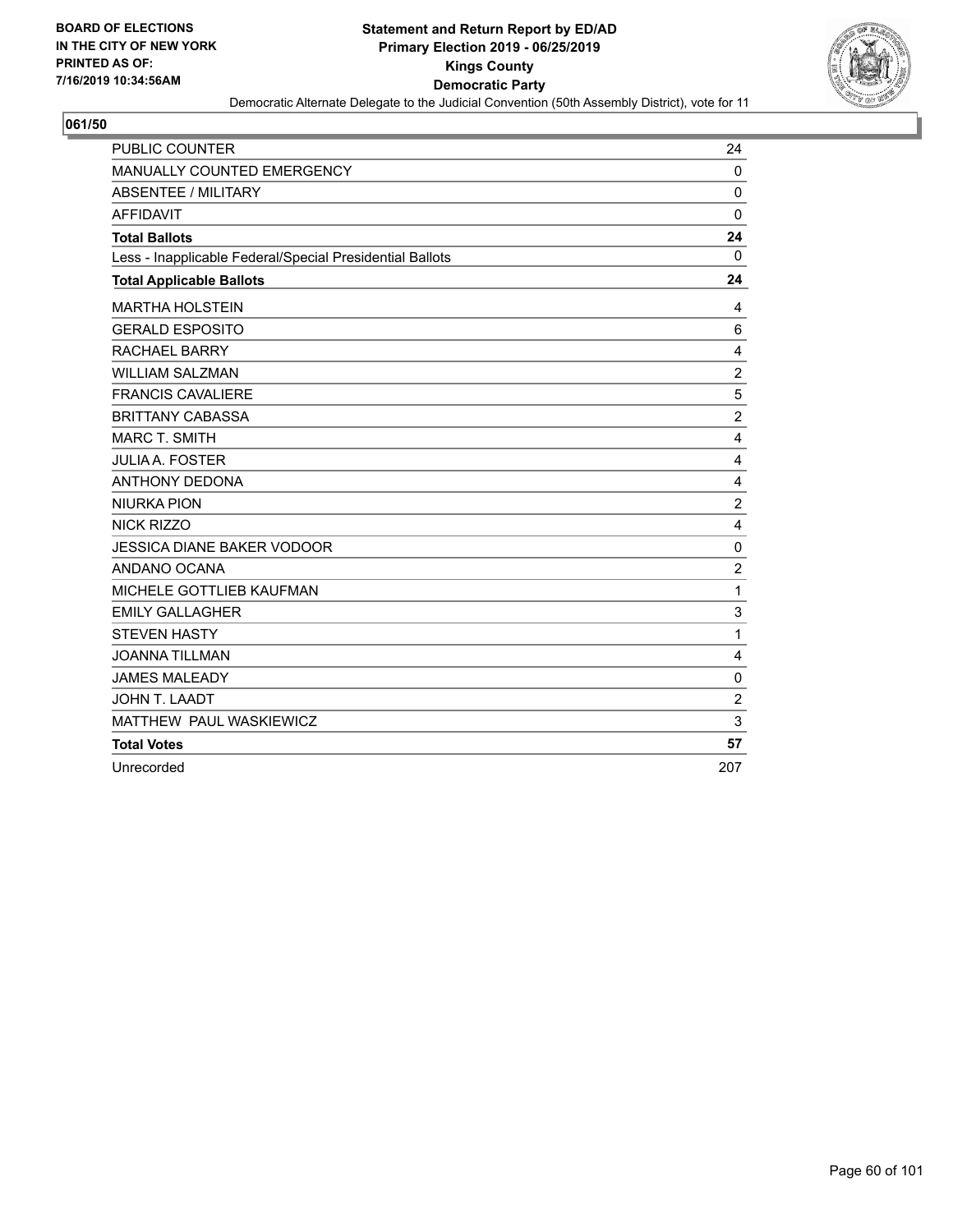

| PUBLIC COUNTER                                           | 19             |
|----------------------------------------------------------|----------------|
| MANUALLY COUNTED EMERGENCY                               | $\mathbf 0$    |
| ABSENTEE / MILITARY                                      | $\Omega$       |
| <b>AFFIDAVIT</b>                                         | $\Omega$       |
| <b>Total Ballots</b>                                     | 19             |
| Less - Inapplicable Federal/Special Presidential Ballots | $\mathbf 0$    |
| <b>Total Applicable Ballots</b>                          | 19             |
| <b>MARTHA HOLSTEIN</b>                                   | 4              |
| <b>GERALD ESPOSITO</b>                                   | 5              |
| <b>RACHAEL BARRY</b>                                     | 5              |
| <b>WILLIAM SALZMAN</b>                                   | 1              |
| <b>FRANCIS CAVALIERE</b>                                 | 4              |
| <b>BRITTANY CABASSA</b>                                  | $\overline{c}$ |
| <b>MARC T. SMITH</b>                                     | $\overline{7}$ |
| <b>JULIA A. FOSTER</b>                                   | 8              |
| <b>ANTHONY DEDONA</b>                                    | 5              |
| <b>NIURKA PION</b>                                       | $\mathbf{1}$   |
| <b>NICK RIZZO</b>                                        | 4              |
| <b>JESSICA DIANE BAKER VODOOR</b>                        | $\overline{c}$ |
| ANDANO OCANA                                             | $\overline{2}$ |
| MICHELE GOTTLIEB KAUFMAN                                 | $\overline{c}$ |
| <b>EMILY GALLAGHER</b>                                   | 5              |
| <b>STEVEN HASTY</b>                                      | 3              |
| <b>JOANNA TILLMAN</b>                                    | 8              |
| <b>JAMES MALEADY</b>                                     | 3              |
| <b>JOHN T. LAADT</b>                                     | $\mathbf 0$    |
| MATTHEW PAUL WASKIEWICZ                                  | 1              |
| <b>Total Votes</b>                                       | 72             |
| Unrecorded                                               | 137            |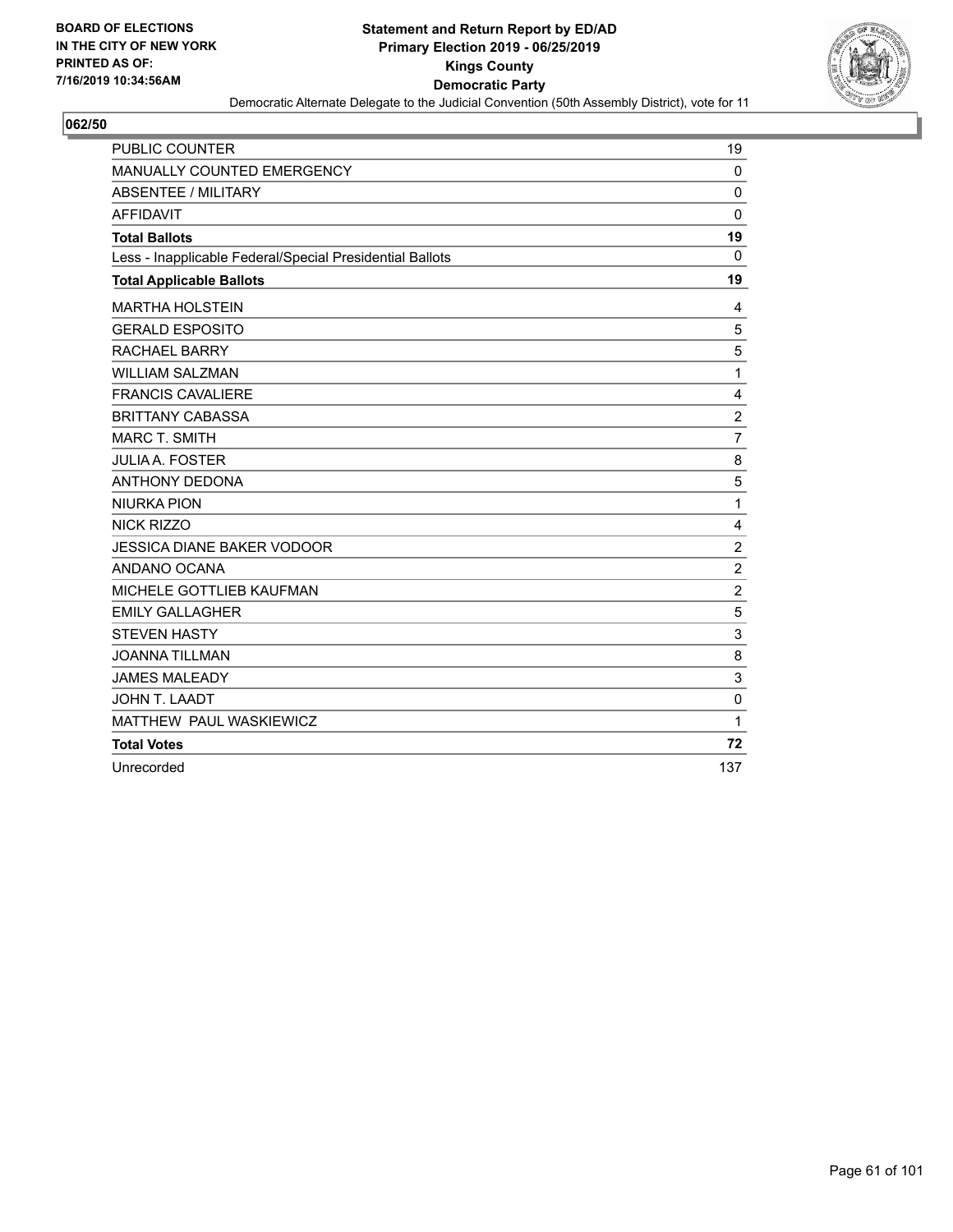

| PUBLIC COUNTER                                           | 22             |
|----------------------------------------------------------|----------------|
| MANUALLY COUNTED EMERGENCY                               | $\mathbf 0$    |
| <b>ABSENTEE / MILITARY</b>                               | $\overline{c}$ |
| <b>AFFIDAVIT</b>                                         | $\overline{2}$ |
| <b>Total Ballots</b>                                     | 26             |
| Less - Inapplicable Federal/Special Presidential Ballots | $\mathbf{0}$   |
| <b>Total Applicable Ballots</b>                          | 26             |
| <b>MARTHA HOLSTEIN</b>                                   | 6              |
| <b>GERALD ESPOSITO</b>                                   | 5              |
| <b>RACHAEL BARRY</b>                                     | 6              |
| <b>WILLIAM SALZMAN</b>                                   | 5              |
| <b>FRANCIS CAVALIERE</b>                                 | 5              |
| <b>BRITTANY CABASSA</b>                                  | $\,6$          |
| <b>MARC T. SMITH</b>                                     | $\overline{4}$ |
| <b>JULIA A. FOSTER</b>                                   | 6              |
| <b>ANTHONY DEDONA</b>                                    | 6              |
| <b>NIURKA PION</b>                                       | 4              |
| <b>NICK RIZZO</b>                                        | $\overline{c}$ |
| <b>JESSICA DIANE BAKER VODOOR</b>                        | 4              |
| ANDANO OCANA                                             | $\overline{c}$ |
| MICHELE GOTTLIEB KAUFMAN                                 | 3              |
| <b>EMILY GALLAGHER</b>                                   | $\overline{2}$ |
| <b>STEVEN HASTY</b>                                      | $\overline{c}$ |
| <b>JOANNA TILLMAN</b>                                    | 4              |
| <b>JAMES MALEADY</b>                                     | 5              |
| <b>JOHN T. LAADT</b>                                     | 3              |
| MATTHEW PAUL WASKIEWICZ                                  | 1              |
| <b>Total Votes</b>                                       | 81             |
| Unrecorded                                               | 205            |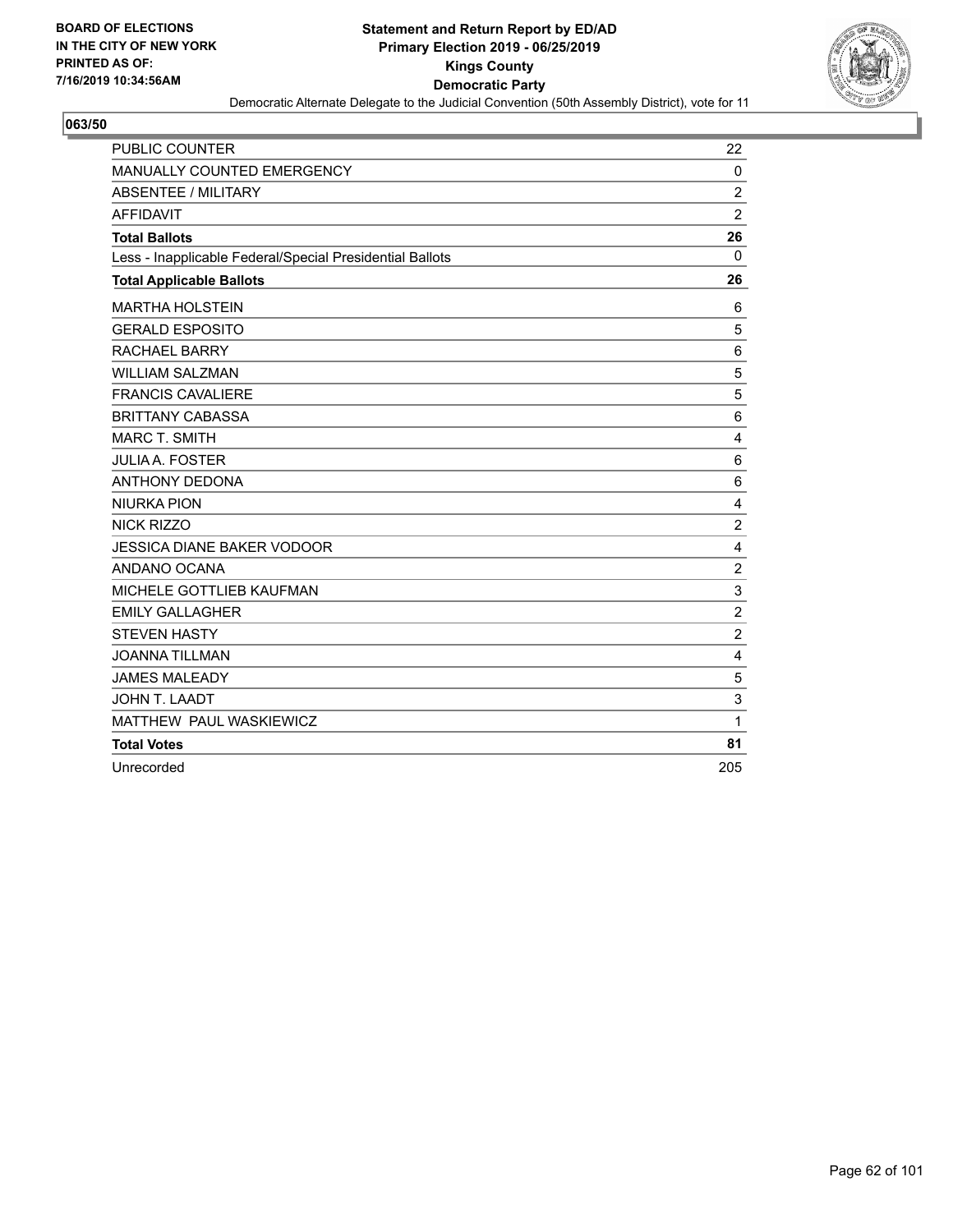

| PUBLIC COUNTER                                           | 1           |
|----------------------------------------------------------|-------------|
| MANUALLY COUNTED EMERGENCY                               | $\mathbf 0$ |
| <b>ABSENTEE / MILITARY</b>                               | $\mathbf 0$ |
| <b>AFFIDAVIT</b>                                         | 0           |
| <b>Total Ballots</b>                                     | 1           |
| Less - Inapplicable Federal/Special Presidential Ballots | $\mathbf 0$ |
| <b>Total Applicable Ballots</b>                          | 1           |
| <b>MARTHA HOLSTEIN</b>                                   | 0           |
| <b>GERALD ESPOSITO</b>                                   | $\mathbf 0$ |
| <b>RACHAEL BARRY</b>                                     | $\mathbf 0$ |
| <b>WILLIAM SALZMAN</b>                                   | $\mathbf 0$ |
| <b>FRANCIS CAVALIERE</b>                                 | $\mathbf 0$ |
| <b>BRITTANY CABASSA</b>                                  | $\mathbf 0$ |
| <b>MARC T. SMITH</b>                                     | 0           |
| <b>JULIA A. FOSTER</b>                                   | $\Omega$    |
| <b>ANTHONY DEDONA</b>                                    | 0           |
| <b>NIURKA PION</b>                                       | $\mathbf 0$ |
| <b>NICK RIZZO</b>                                        | 0           |
| <b>JESSICA DIANE BAKER VODOOR</b>                        | $\mathbf 0$ |
| ANDANO OCANA                                             | $\mathbf 0$ |
| MICHELE GOTTLIEB KAUFMAN                                 | $\mathbf 0$ |
| <b>EMILY GALLAGHER</b>                                   | $\pmb{0}$   |
| <b>STEVEN HASTY</b>                                      | $\mathbf 0$ |
| <b>JOANNA TILLMAN</b>                                    | $\mathbf 0$ |
| <b>JAMES MALEADY</b>                                     | $\mathbf 0$ |
| JOHN T. LAADT                                            | $\mathbf 0$ |
| MATTHEW PAUL WASKIEWICZ                                  | 0           |
| <b>Total Votes</b>                                       | $\bf{0}$    |
| Unrecorded                                               | 11          |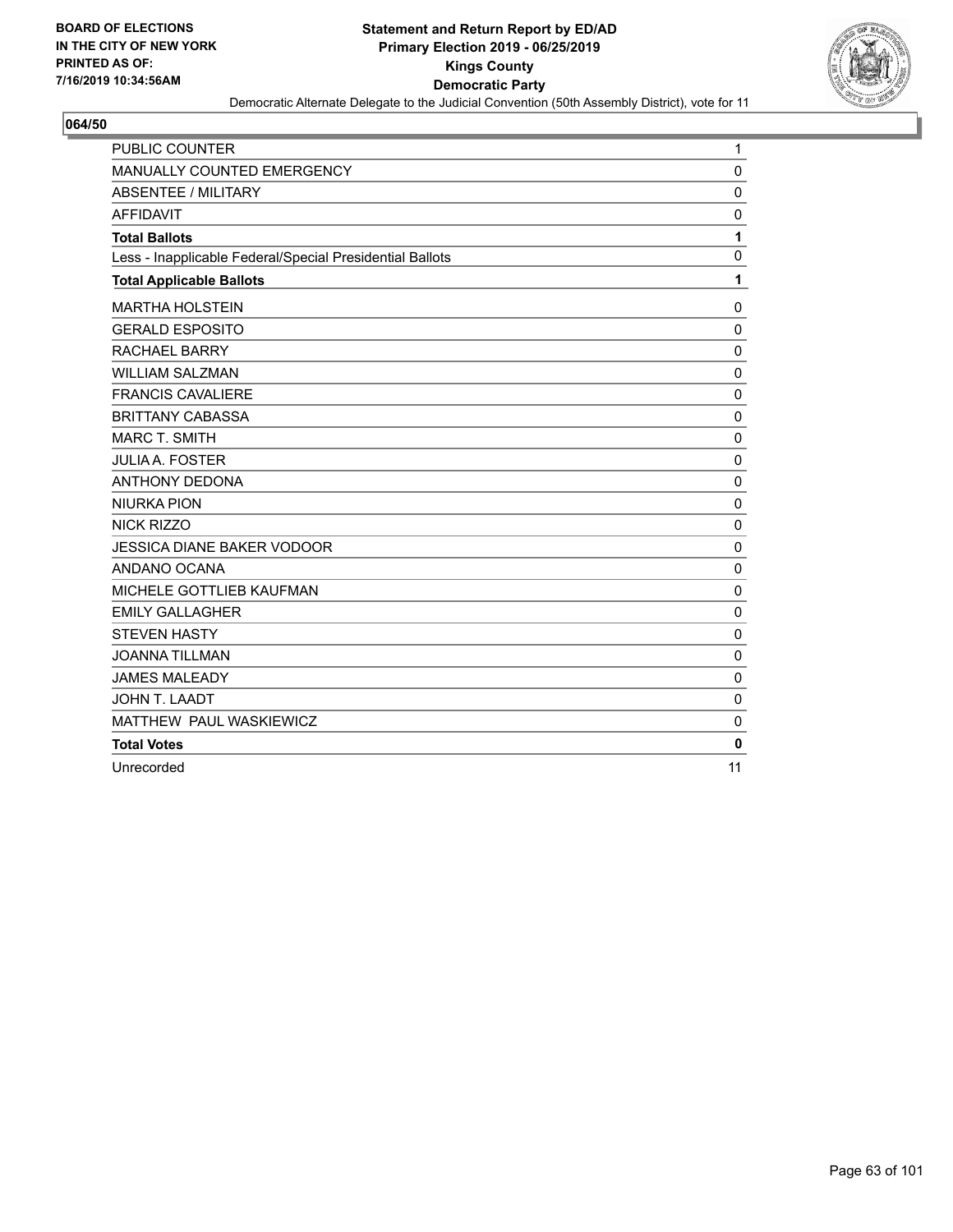

| PUBLIC COUNTER                                           | 4                       |
|----------------------------------------------------------|-------------------------|
| MANUALLY COUNTED EMERGENCY                               | 0                       |
| <b>ABSENTEE / MILITARY</b>                               | $\mathbf 0$             |
| <b>AFFIDAVIT</b>                                         | 0                       |
| <b>Total Ballots</b>                                     | $\overline{\mathbf{4}}$ |
| Less - Inapplicable Federal/Special Presidential Ballots | $\mathbf 0$             |
| <b>Total Applicable Ballots</b>                          | 4                       |
| <b>MARTHA HOLSTEIN</b>                                   | 3                       |
| <b>GERALD ESPOSITO</b>                                   | $\overline{2}$          |
| <b>RACHAEL BARRY</b>                                     | $\overline{2}$          |
| <b>WILLIAM SALZMAN</b>                                   | $\mathbf 0$             |
| <b>FRANCIS CAVALIERE</b>                                 | $\overline{c}$          |
| <b>BRITTANY CABASSA</b>                                  | 1                       |
| <b>MARC T. SMITH</b>                                     | $\overline{c}$          |
| <b>JULIA A. FOSTER</b>                                   | 3                       |
| <b>ANTHONY DEDONA</b>                                    | $\boldsymbol{2}$        |
| <b>NIURKA PION</b>                                       | 0                       |
| <b>NICK RIZZO</b>                                        | $\overline{c}$          |
| <b>JESSICA DIANE BAKER VODOOR</b>                        | $\mathbf 0$             |
| ANDANO OCANA                                             | 3                       |
| MICHELE GOTTLIEB KAUFMAN                                 | $\mathbf 0$             |
| <b>EMILY GALLAGHER</b>                                   | $\overline{2}$          |
| <b>STEVEN HASTY</b>                                      | 1                       |
| <b>JOANNA TILLMAN</b>                                    | $\overline{c}$          |
| <b>JAMES MALEADY</b>                                     | $\overline{c}$          |
| JOHN T. LAADT                                            | $\mathbf 0$             |
| MATTHEW PAUL WASKIEWICZ                                  | $\mathbf{0}$            |
| <b>Total Votes</b>                                       | 29                      |
| Unrecorded                                               | 15                      |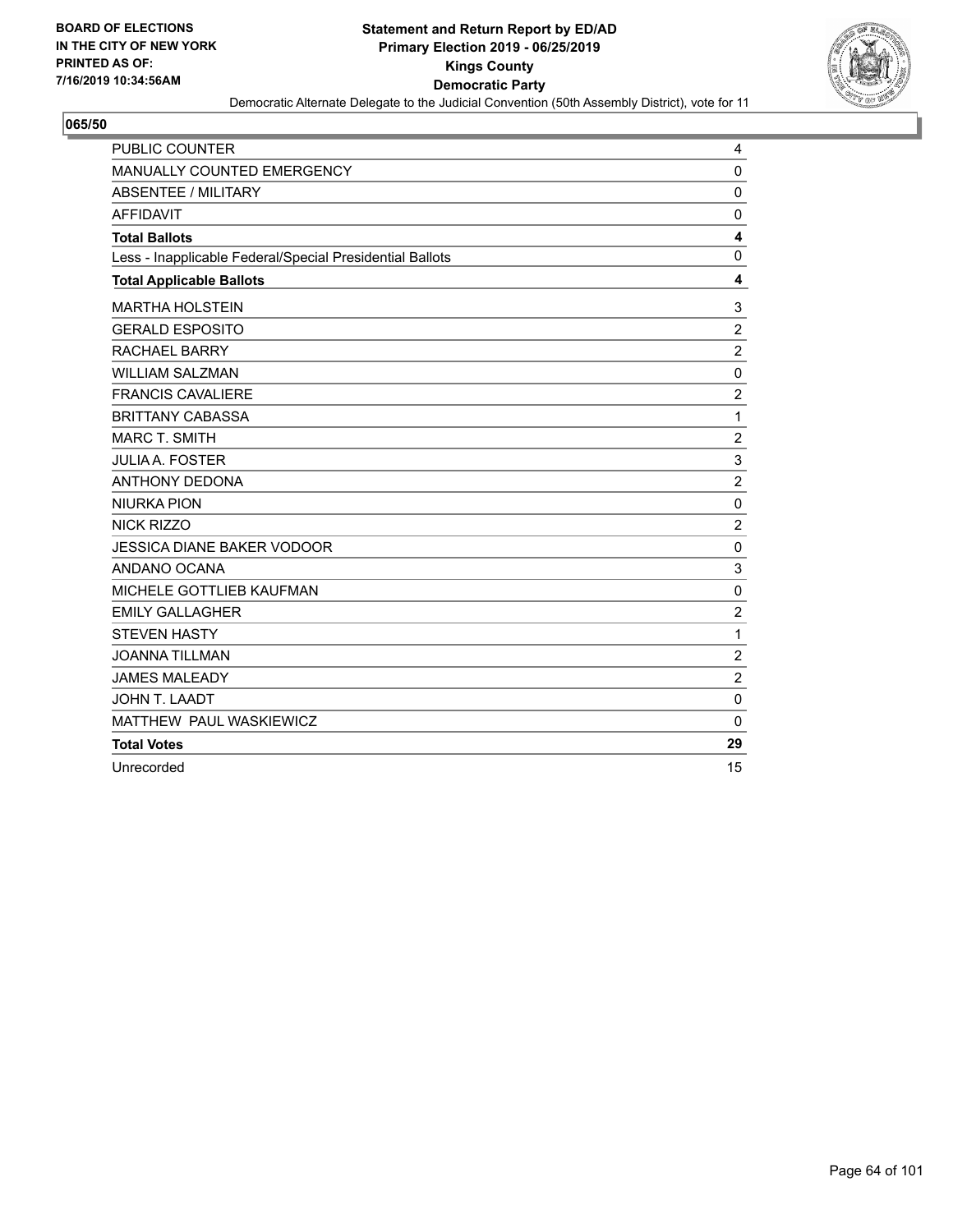

| PUBLIC COUNTER                                           | $\overline{c}$   |
|----------------------------------------------------------|------------------|
| MANUALLY COUNTED EMERGENCY                               | 0                |
| <b>ABSENTEE / MILITARY</b>                               | $\mathbf 0$      |
| <b>AFFIDAVIT</b>                                         | 0                |
| <b>Total Ballots</b>                                     | $\boldsymbol{2}$ |
| Less - Inapplicable Federal/Special Presidential Ballots | $\mathbf 0$      |
| <b>Total Applicable Ballots</b>                          | $\mathbf 2$      |
| <b>MARTHA HOLSTEIN</b>                                   | $\mathbf 0$      |
| <b>GERALD ESPOSITO</b>                                   | $\mathbf 0$      |
| <b>RACHAEL BARRY</b>                                     | 0                |
| <b>WILLIAM SALZMAN</b>                                   | $\pmb{0}$        |
| <b>FRANCIS CAVALIERE</b>                                 | $\mathbf 0$      |
| <b>BRITTANY CABASSA</b>                                  | $\mathbf 0$      |
| <b>MARC T. SMITH</b>                                     | $\pmb{0}$        |
| <b>JULIA A. FOSTER</b>                                   | $\mathbf 0$      |
| <b>ANTHONY DEDONA</b>                                    | 0                |
| <b>NIURKA PION</b>                                       | $\mathbf 0$      |
| <b>NICK RIZZO</b>                                        | $\mathbf 0$      |
| <b>JESSICA DIANE BAKER VODOOR</b>                        | $\pmb{0}$        |
| ANDANO OCANA                                             | 0                |
| MICHELE GOTTLIEB KAUFMAN                                 | $\mathbf 0$      |
| <b>EMILY GALLAGHER</b>                                   | $\mathbf 0$      |
| <b>STEVEN HASTY</b>                                      | $\mathbf 0$      |
| <b>JOANNA TILLMAN</b>                                    | $\mathbf 0$      |
| <b>JAMES MALEADY</b>                                     | $\mathbf 0$      |
| <b>JOHN T. LAADT</b>                                     | $\mathbf 0$      |
| MATTHEW PAUL WASKIEWICZ                                  | $\mathbf 0$      |
| <b>Total Votes</b>                                       | $\bf{0}$         |
| Unrecorded                                               | 22               |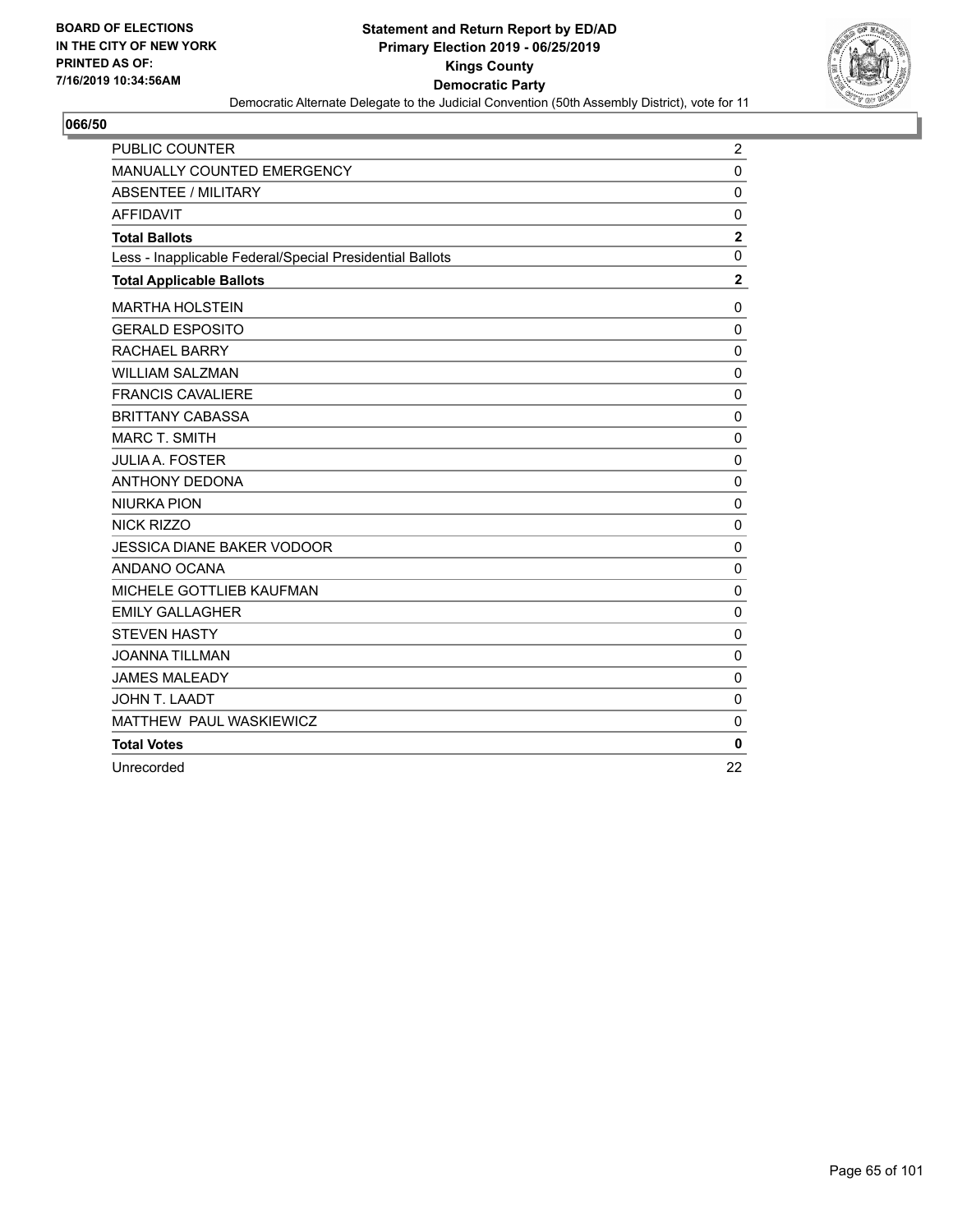

| <b>PUBLIC COUNTER</b>                                    | 5                |
|----------------------------------------------------------|------------------|
| MANUALLY COUNTED EMERGENCY                               | $\mathbf 0$      |
| <b>ABSENTEE / MILITARY</b>                               | $\mathbf 0$      |
| <b>AFFIDAVIT</b>                                         | 0                |
| <b>Total Ballots</b>                                     | 5                |
| Less - Inapplicable Federal/Special Presidential Ballots | $\mathbf 0$      |
| <b>Total Applicable Ballots</b>                          | 5                |
| <b>MARTHA HOLSTEIN</b>                                   | $\overline{c}$   |
| <b>GERALD ESPOSITO</b>                                   | $\overline{2}$   |
| RACHAEL BARRY                                            | $\boldsymbol{2}$ |
| <b>WILLIAM SALZMAN</b>                                   | $\sqrt{2}$       |
| <b>FRANCIS CAVALIERE</b>                                 | $\overline{c}$   |
| <b>BRITTANY CABASSA</b>                                  | $\overline{c}$   |
| <b>MARC T. SMITH</b>                                     | $\boldsymbol{2}$ |
| <b>JULIA A. FOSTER</b>                                   | $\boldsymbol{2}$ |
| <b>ANTHONY DEDONA</b>                                    | $\overline{c}$   |
| <b>NIURKA PION</b>                                       | $\overline{c}$   |
| <b>NICK RIZZO</b>                                        | $\mathbf 0$      |
| <b>JESSICA DIANE BAKER VODOOR</b>                        | 0                |
| ANDANO OCANA                                             | $\mathbf 0$      |
| MICHELE GOTTLIEB KAUFMAN                                 | 0                |
| <b>EMILY GALLAGHER</b>                                   | $\pmb{0}$        |
| <b>STEVEN HASTY</b>                                      | $\mathbf 0$      |
| <b>JOANNA TILLMAN</b>                                    | $\mathbf 0$      |
| <b>JAMES MALEADY</b>                                     | 0                |
| JOHN T. LAADT                                            | $\mathbf 0$      |
| MATTHEW PAUL WASKIEWICZ                                  | $\Omega$         |
| <b>Total Votes</b>                                       | 20               |
| Unrecorded                                               | 35               |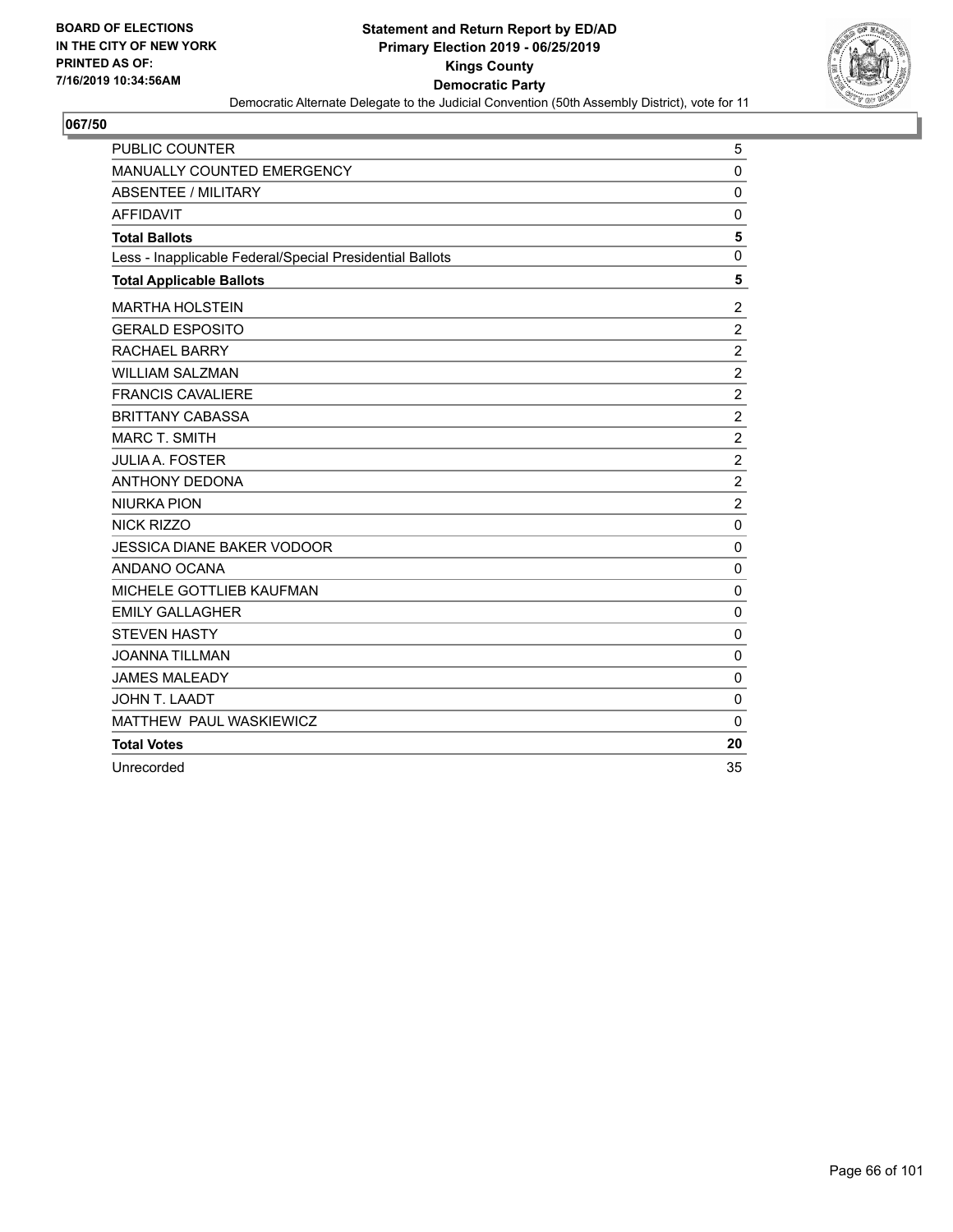

| <b>PUBLIC COUNTER</b>                                    | 6              |
|----------------------------------------------------------|----------------|
| MANUALLY COUNTED EMERGENCY                               | $\mathbf 0$    |
| ABSENTEE / MILITARY                                      | $\mathbf 0$    |
| <b>AFFIDAVIT</b>                                         | 0              |
| <b>Total Ballots</b>                                     | 6              |
| Less - Inapplicable Federal/Special Presidential Ballots | $\mathbf 0$    |
| <b>Total Applicable Ballots</b>                          | 6              |
| <b>MARTHA HOLSTEIN</b>                                   | $\overline{2}$ |
| <b>GERALD ESPOSITO</b>                                   | 1              |
| <b>RACHAEL BARRY</b>                                     | 1              |
| <b>WILLIAM SALZMAN</b>                                   | 1              |
| <b>FRANCIS CAVALIERE</b>                                 | $\mathbf{1}$   |
| <b>BRITTANY CABASSA</b>                                  | 0              |
| <b>MARC T. SMITH</b>                                     | 0              |
| <b>JULIA A. FOSTER</b>                                   | $\overline{c}$ |
| <b>ANTHONY DEDONA</b>                                    | 1              |
| <b>NIURKA PION</b>                                       | $\mathbf 0$    |
| <b>NICK RIZZO</b>                                        | 0              |
| <b>JESSICA DIANE BAKER VODOOR</b>                        | 1              |
| ANDANO OCANA                                             | 1              |
| MICHELE GOTTLIEB KAUFMAN                                 | 0              |
| <b>EMILY GALLAGHER</b>                                   | $\mathbf 0$    |
| <b>STEVEN HASTY</b>                                      | $\mathbf 0$    |
| <b>JOANNA TILLMAN</b>                                    | $\mathbf 0$    |
| <b>JAMES MALEADY</b>                                     | 1              |
| JOHN T. LAADT                                            | $\mathbf 0$    |
| MATTHEW PAUL WASKIEWICZ                                  | $\mathbf 0$    |
| UNATTRIBUTABLE WRITE-IN (WRITE-IN)                       | 1              |
| <b>Total Votes</b>                                       | 13             |
| Unrecorded                                               | 53             |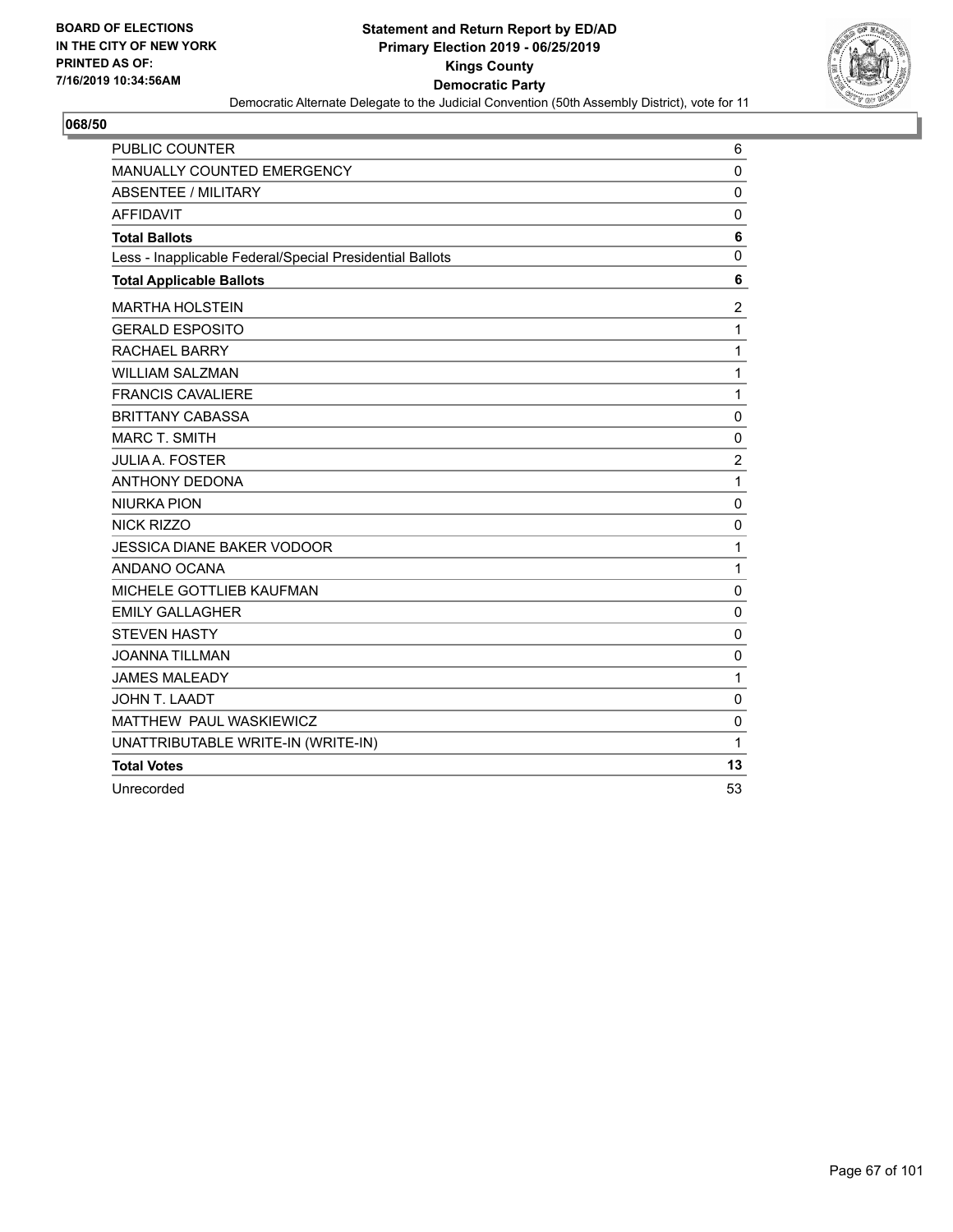

| PUBLIC COUNTER                                           | 4                       |
|----------------------------------------------------------|-------------------------|
| MANUALLY COUNTED EMERGENCY                               | $\mathbf 0$             |
| ABSENTEE / MILITARY                                      | 0                       |
| <b>AFFIDAVIT</b>                                         | 0                       |
| <b>Total Ballots</b>                                     | $\overline{\mathbf{4}}$ |
| Less - Inapplicable Federal/Special Presidential Ballots | 0                       |
| <b>Total Applicable Ballots</b>                          | 4                       |
| <b>MARTHA HOLSTEIN</b>                                   | 1                       |
| <b>GERALD ESPOSITO</b>                                   | 1                       |
| <b>RACHAEL BARRY</b>                                     | $\overline{2}$          |
| <b>WILLIAM SALZMAN</b>                                   | $\mathbf 0$             |
| <b>FRANCIS CAVALIERE</b>                                 | 1                       |
| <b>BRITTANY CABASSA</b>                                  | $\overline{c}$          |
| <b>MARC T. SMITH</b>                                     | $\mathbf 0$             |
| <b>JULIA A. FOSTER</b>                                   | 1                       |
| <b>ANTHONY DEDONA</b>                                    | $\mathbf 0$             |
| <b>NIURKA PION</b>                                       | 1                       |
| <b>NICK RIZZO</b>                                        | $\mathbf 0$             |
| <b>JESSICA DIANE BAKER VODOOR</b>                        | $\overline{c}$          |
| ANDANO OCANA                                             | 1                       |
| MICHELE GOTTLIEB KAUFMAN                                 | 0                       |
| <b>EMILY GALLAGHER</b>                                   | 1                       |
| <b>STEVEN HASTY</b>                                      | $\mathbf 0$             |
| <b>JOANNA TILLMAN</b>                                    | $\overline{2}$          |
| <b>JAMES MALEADY</b>                                     | 0                       |
| JOHN T. LAADT                                            | $\mathbf 0$             |
| MATTHEW PAUL WASKIEWICZ                                  | $\Omega$                |
| <b>Total Votes</b>                                       | 15                      |
| Unrecorded                                               | 29                      |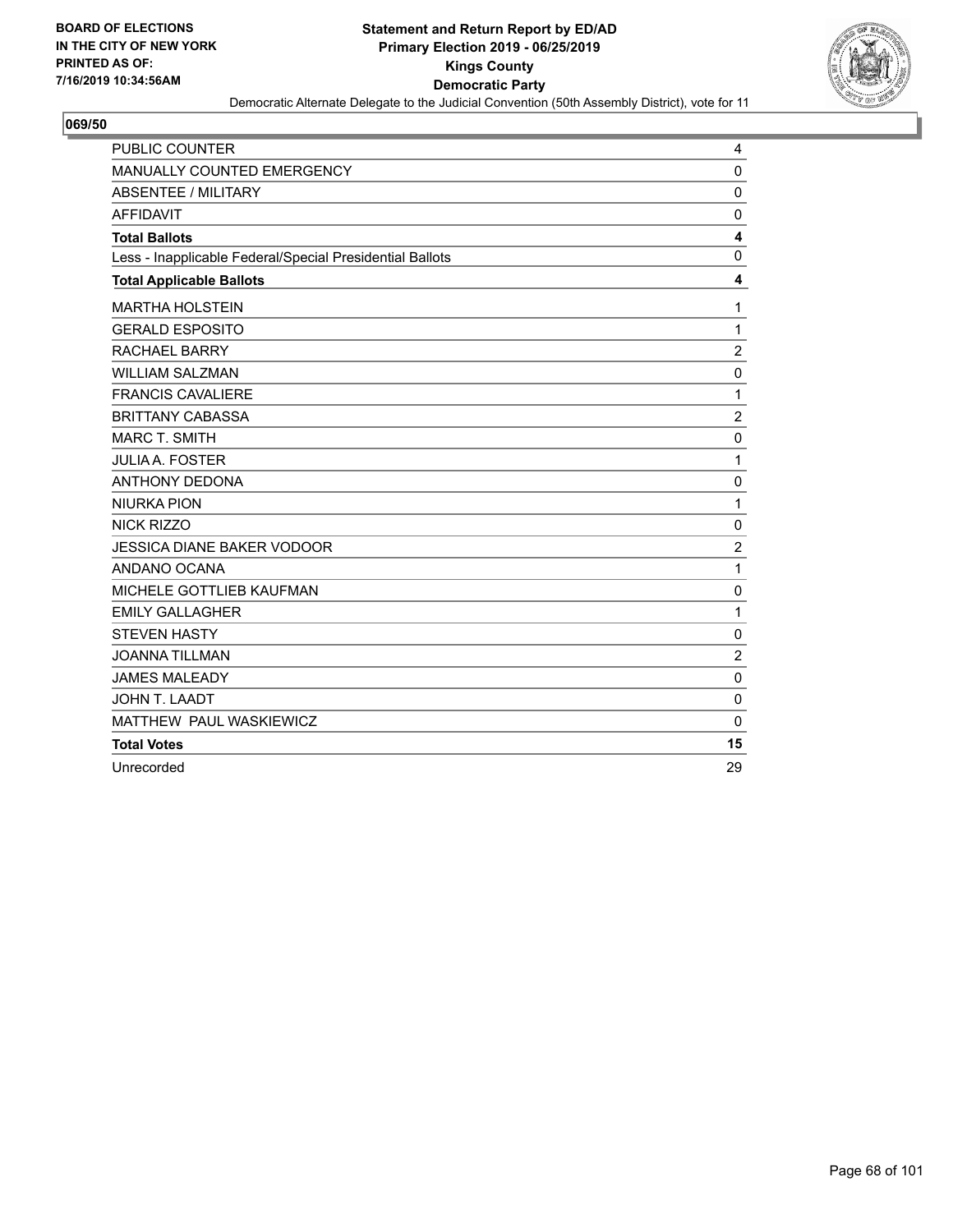

| <b>PUBLIC COUNTER</b>                                    | 5              |
|----------------------------------------------------------|----------------|
| <b>MANUALLY COUNTED EMERGENCY</b>                        | 0              |
| <b>ABSENTEE / MILITARY</b>                               | $\mathbf 0$    |
| <b>AFFIDAVIT</b>                                         | $\mathbf 0$    |
| <b>Total Ballots</b>                                     | 5              |
| Less - Inapplicable Federal/Special Presidential Ballots | $\overline{0}$ |
| <b>Total Applicable Ballots</b>                          | 5              |
| <b>MARTHA HOLSTEIN</b>                                   | 0              |
| <b>GERALD ESPOSITO</b>                                   | $\mathbf 0$    |
| <b>RACHAEL BARRY</b>                                     | $\mathbf 0$    |
| <b>WILLIAM SALZMAN</b>                                   | 0              |
| <b>FRANCIS CAVALIERE</b>                                 | 0              |
| <b>BRITTANY CABASSA</b>                                  | $\mathbf 0$    |
| <b>MARC T. SMITH</b>                                     | $\mathbf 0$    |
| <b>JULIA A. FOSTER</b>                                   | $\mathbf 0$    |
| <b>ANTHONY DEDONA</b>                                    | $\mathbf 0$    |
| <b>NIURKA PION</b>                                       | $\mathbf 0$    |
| <b>NICK RIZZO</b>                                        | $\mathbf 0$    |
| <b>JESSICA DIANE BAKER VODOOR</b>                        | $\mathbf 0$    |
| ANDANO OCANA                                             | $\Omega$       |
| MICHELE GOTTLIEB KAUFMAN                                 | $\mathbf 0$    |
| <b>EMILY GALLAGHER</b>                                   | $\mathbf 0$    |
| <b>STEVEN HASTY</b>                                      | $\mathbf 0$    |
| <b>JOANNA TILLMAN</b>                                    | $\mathbf 0$    |
| <b>JAMES MALEADY</b>                                     | 0              |
| JOHN T. LAADT                                            | 0              |
| MATTHEW PAUL WASKIEWICZ                                  | $\Omega$       |
| UNATTRIBUTABLE WRITE-IN (WRITE-IN)                       | 11             |
| <b>Total Votes</b>                                       | 11             |
| Unrecorded                                               | 44             |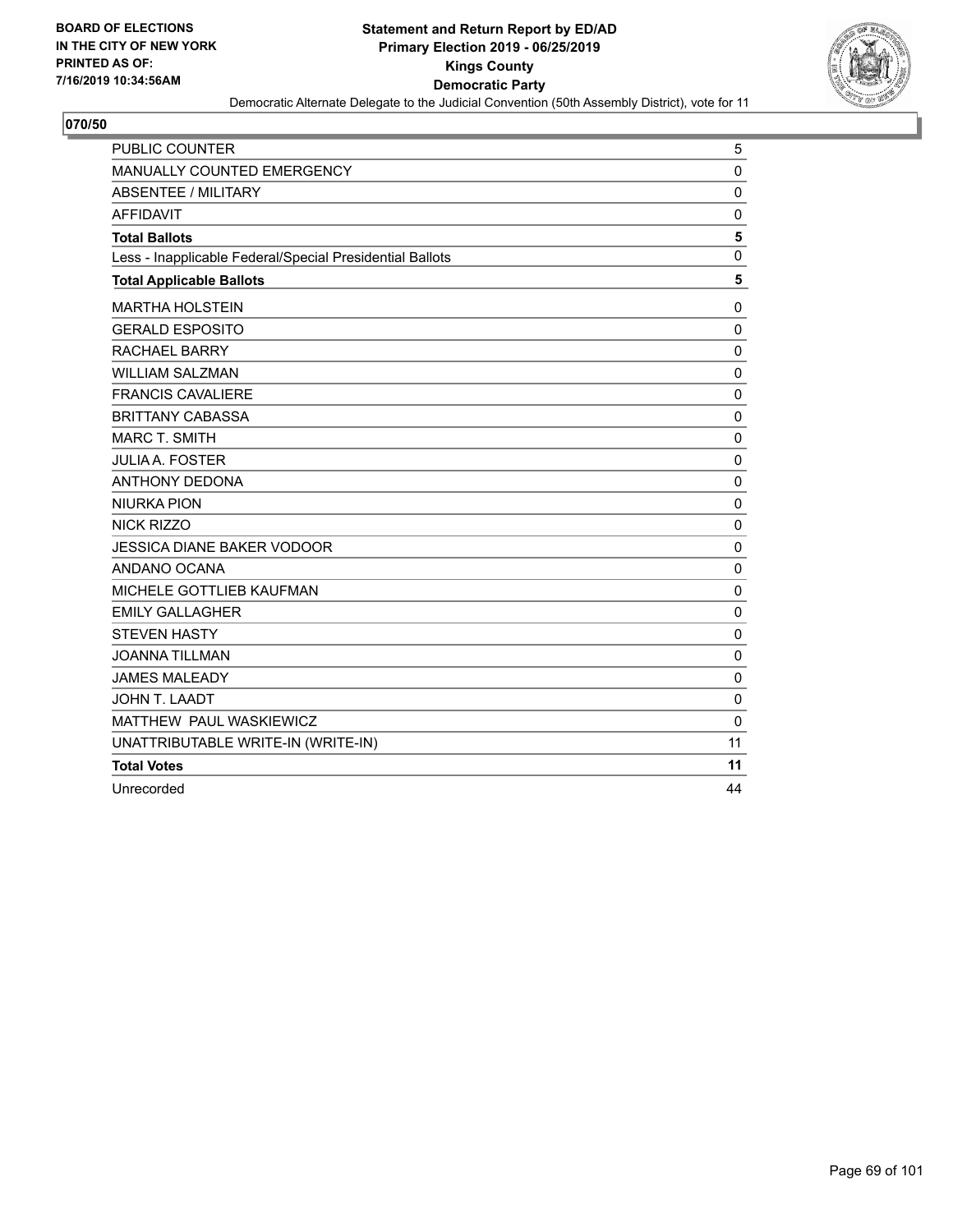

| <b>PUBLIC COUNTER</b>                                    | 0            |
|----------------------------------------------------------|--------------|
| MANUALLY COUNTED EMERGENCY                               | $\mathbf 0$  |
| <b>ABSENTEE / MILITARY</b>                               | $\mathbf 0$  |
| <b>AFFIDAVIT</b>                                         | $\mathbf 0$  |
| <b>Total Ballots</b>                                     | $\mathbf 0$  |
| Less - Inapplicable Federal/Special Presidential Ballots | $\Omega$     |
| <b>Total Applicable Ballots</b>                          | $\mathbf 0$  |
| <b>MARTHA HOLSTEIN</b>                                   | $\mathbf 0$  |
| <b>GERALD ESPOSITO</b>                                   | $\mathbf 0$  |
| <b>RACHAEL BARRY</b>                                     | $\pmb{0}$    |
| <b>WILLIAM SALZMAN</b>                                   | $\mathbf 0$  |
| <b>FRANCIS CAVALIERE</b>                                 | $\mathbf 0$  |
| <b>BRITTANY CABASSA</b>                                  | $\Omega$     |
| <b>MARC T. SMITH</b>                                     | $\Omega$     |
| <b>JULIA A. FOSTER</b>                                   | $\mathbf 0$  |
| <b>ANTHONY DEDONA</b>                                    | $\mathbf 0$  |
| <b>NIURKA PION</b>                                       | $\mathbf 0$  |
| <b>NICK RIZZO</b>                                        | $\mathbf 0$  |
| <b>JESSICA DIANE BAKER VODOOR</b>                        | $\mathbf 0$  |
| ANDANO OCANA                                             | $\mathbf 0$  |
| MICHELE GOTTLIEB KAUFMAN                                 | $\mathbf 0$  |
| <b>EMILY GALLAGHER</b>                                   | $\Omega$     |
| <b>STEVEN HASTY</b>                                      | $\mathbf 0$  |
| <b>JOANNA TILLMAN</b>                                    | $\mathbf 0$  |
| <b>JAMES MALEADY</b>                                     | $\mathbf 0$  |
| JOHN T. LAADT                                            | 0            |
| MATTHEW PAUL WASKIEWICZ                                  | $\mathbf 0$  |
| <b>Total Votes</b>                                       | $\mathbf{0}$ |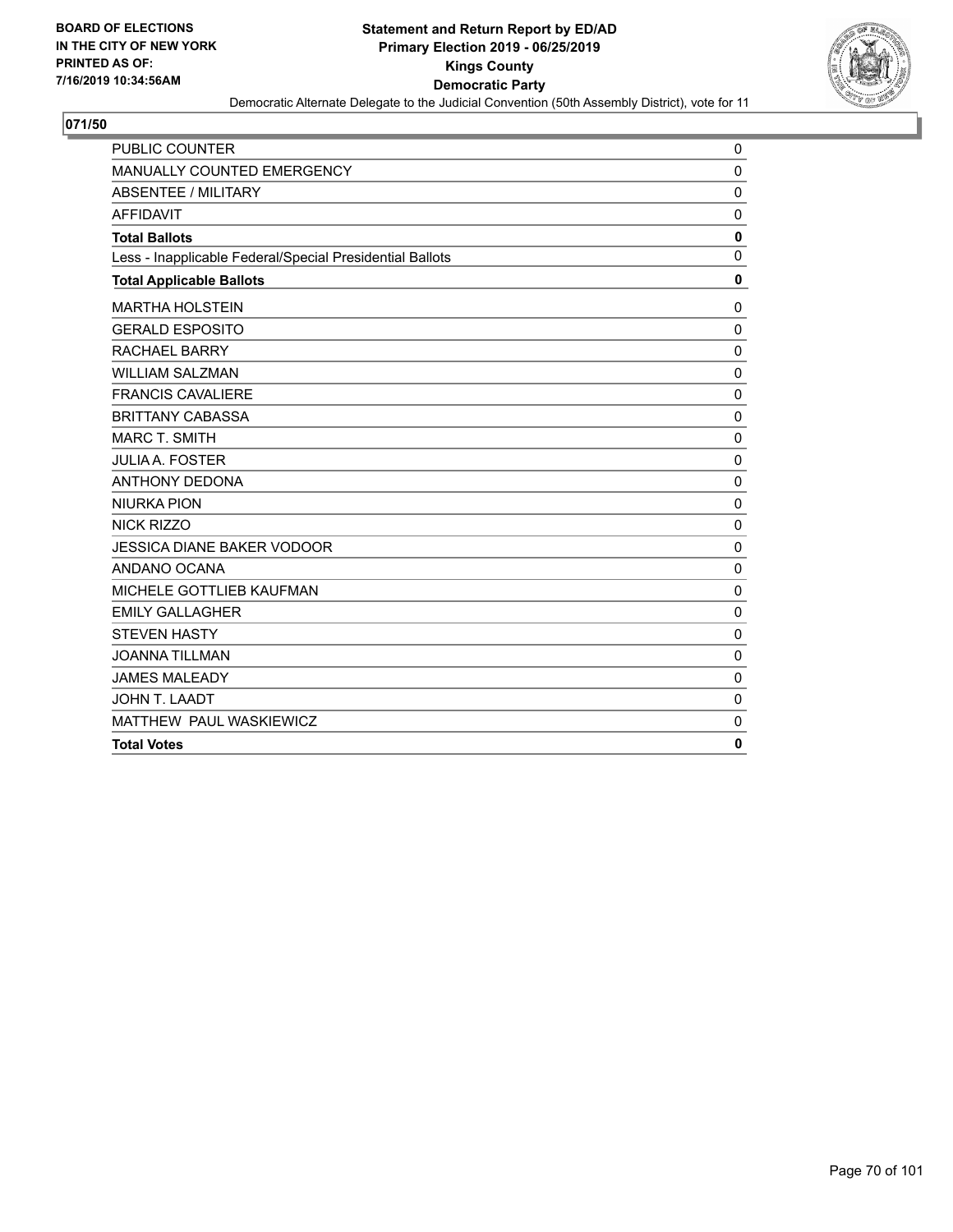

| PUBLIC COUNTER                                           | 4           |
|----------------------------------------------------------|-------------|
| MANUALLY COUNTED EMERGENCY                               | $\mathbf 0$ |
| ABSENTEE / MILITARY                                      | $\mathbf 0$ |
| <b>AFFIDAVIT</b>                                         | $\mathbf 0$ |
| <b>Total Ballots</b>                                     | 4           |
| Less - Inapplicable Federal/Special Presidential Ballots | $\mathbf 0$ |
| <b>Total Applicable Ballots</b>                          | 4           |
| <b>MARTHA HOLSTEIN</b>                                   | $\mathbf 0$ |
| <b>GERALD ESPOSITO</b>                                   | $\mathbf 0$ |
| <b>RACHAEL BARRY</b>                                     | 0           |
| <b>WILLIAM SALZMAN</b>                                   | $\mathbf 0$ |
| <b>FRANCIS CAVALIERE</b>                                 | 0           |
| <b>BRITTANY CABASSA</b>                                  | $\Omega$    |
| <b>MARC T. SMITH</b>                                     | 0           |
| <b>JULIA A. FOSTER</b>                                   | $\mathbf 0$ |
| <b>ANTHONY DEDONA</b>                                    | $\mathbf 0$ |
| <b>NIURKA PION</b>                                       | $\mathbf 0$ |
| <b>NICK RIZZO</b>                                        | $\mathbf 0$ |
| <b>JESSICA DIANE BAKER VODOOR</b>                        | 0           |
| ANDANO OCANA                                             | $\mathbf 0$ |
| MICHELE GOTTLIEB KAUFMAN                                 | 0           |
| <b>EMILY GALLAGHER</b>                                   | $\pmb{0}$   |
| <b>STEVEN HASTY</b>                                      | $\mathbf 0$ |
| <b>JOANNA TILLMAN</b>                                    | $\mathbf 0$ |
| <b>JAMES MALEADY</b>                                     | 0           |
| JOHN T. LAADT                                            | $\mathbf 0$ |
| MATTHEW PAUL WASKIEWICZ                                  | $\Omega$    |
| <b>Total Votes</b>                                       | 0           |
| Unrecorded                                               | 44          |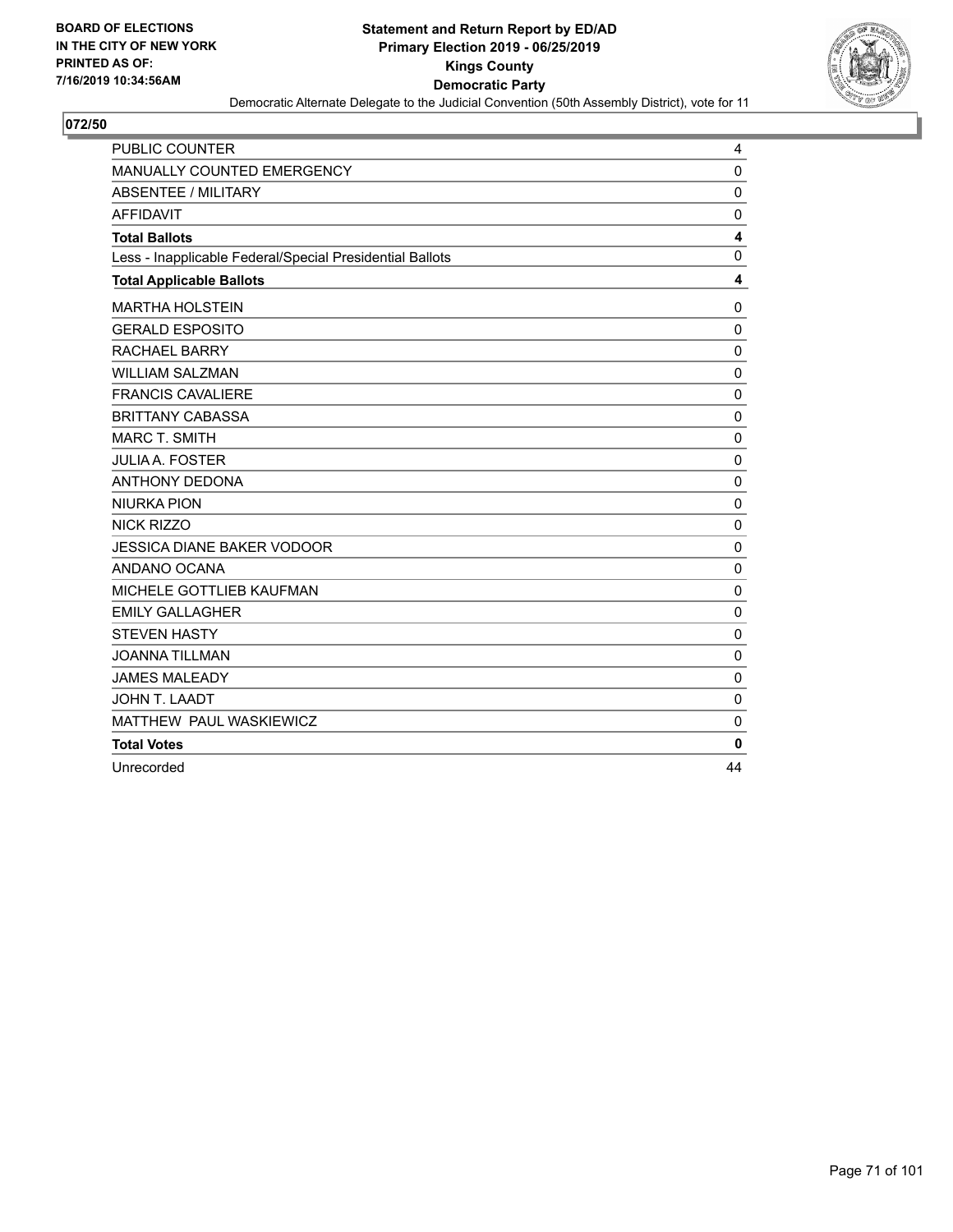

| <b>PUBLIC COUNTER</b>                                    | 4              |
|----------------------------------------------------------|----------------|
| MANUALLY COUNTED EMERGENCY                               | $\mathbf 0$    |
| <b>ABSENTEE / MILITARY</b>                               | $\mathbf 0$    |
| <b>AFFIDAVIT</b>                                         | 0              |
| <b>Total Ballots</b>                                     | 4              |
| Less - Inapplicable Federal/Special Presidential Ballots | $\mathbf 0$    |
| <b>Total Applicable Ballots</b>                          | 4              |
| <b>MARTHA HOLSTEIN</b>                                   | 1              |
| <b>GERALD ESPOSITO</b>                                   | 1              |
| <b>RACHAEL BARRY</b>                                     | $\mathbf{1}$   |
| <b>WILLIAM SALZMAN</b>                                   | $\sqrt{2}$     |
| <b>FRANCIS CAVALIERE</b>                                 | 1              |
| <b>BRITTANY CABASSA</b>                                  | $\overline{c}$ |
| <b>MARC T. SMITH</b>                                     | 1              |
| <b>JULIA A. FOSTER</b>                                   | $\mathbf 0$    |
| <b>ANTHONY DEDONA</b>                                    | $\mathbf 0$    |
| <b>NIURKA PION</b>                                       | 1              |
| <b>NICK RIZZO</b>                                        | 0              |
| <b>JESSICA DIANE BAKER VODOOR</b>                        | $\mathbf 0$    |
| ANDANO OCANA                                             | $\mathbf 0$    |
| MICHELE GOTTLIEB KAUFMAN                                 | 1              |
| <b>EMILY GALLAGHER</b>                                   | $\mathbf 0$    |
| <b>STEVEN HASTY</b>                                      | $\mathbf 0$    |
| <b>JOANNA TILLMAN</b>                                    | $\mathbf 0$    |
| <b>JAMES MALEADY</b>                                     | 1              |
| JOHN T. LAADT                                            | 1              |
| MATTHEW PAUL WASKIEWICZ                                  | 3              |
| <b>Total Votes</b>                                       | 16             |
| Unrecorded                                               | 28             |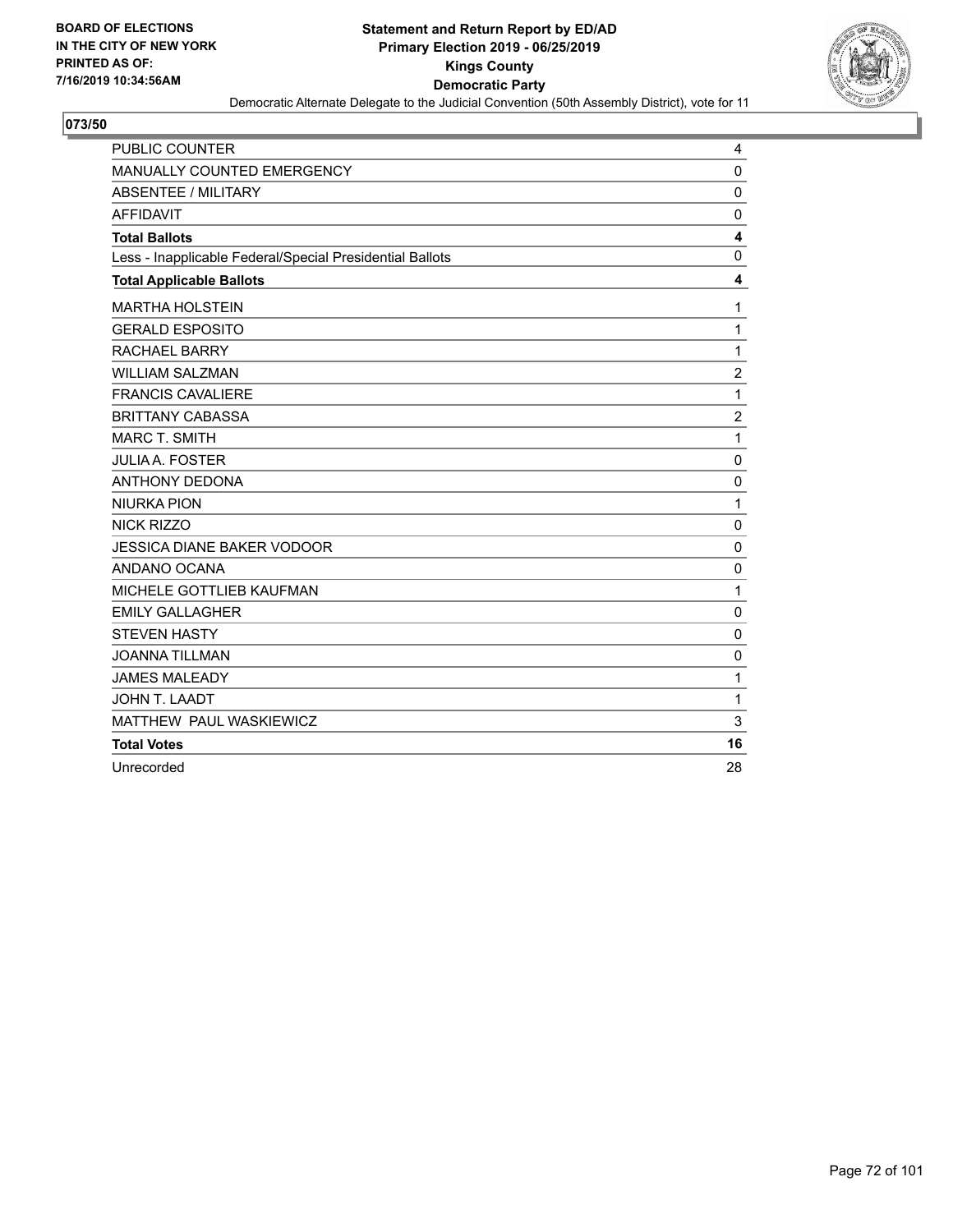

| <b>PUBLIC COUNTER</b>                                    | 4              |
|----------------------------------------------------------|----------------|
| MANUALLY COUNTED EMERGENCY                               | 0              |
| ABSENTEE / MILITARY                                      | 16             |
| <b>AFFIDAVIT</b>                                         | 0              |
| <b>Total Ballots</b>                                     | 20             |
| Less - Inapplicable Federal/Special Presidential Ballots | $\Omega$       |
| <b>Total Applicable Ballots</b>                          | 20             |
| <b>MARTHA HOLSTEIN</b>                                   | 5              |
| <b>GERALD ESPOSITO</b>                                   | 6              |
| <b>RACHAEL BARRY</b>                                     | $\overline{c}$ |
| <b>WILLIAM SALZMAN</b>                                   | 5              |
| <b>FRANCIS CAVALIERE</b>                                 | $\overline{c}$ |
| <b>BRITTANY CABASSA</b>                                  | 4              |
| <b>MARC T. SMITH</b>                                     | 4              |
| <b>JULIA A. FOSTER</b>                                   | $\overline{c}$ |
| <b>ANTHONY DEDONA</b>                                    | $\overline{c}$ |
| <b>NIURKA PION</b>                                       | 3              |
| NICK RIZZO                                               | $\overline{2}$ |
| <b>JESSICA DIANE BAKER VODOOR</b>                        | 1              |
| ANDANO OCANA                                             | 0              |
| MICHELE GOTTLIEB KAUFMAN                                 | 3              |
| <b>EMILY GALLAGHER</b>                                   | $\mathbf 0$    |
| <b>STEVEN HASTY</b>                                      | 1              |
| <b>JOANNA TILLMAN</b>                                    | 1              |
| <b>JAMES MALEADY</b>                                     | $\mathbf{1}$   |
| JOHN T. LAADT                                            | 1              |
| MATTHEW PAUL WASKIEWICZ                                  | $\mathbf{1}$   |
| <b>Total Votes</b>                                       | 46             |
| Unrecorded                                               | 174            |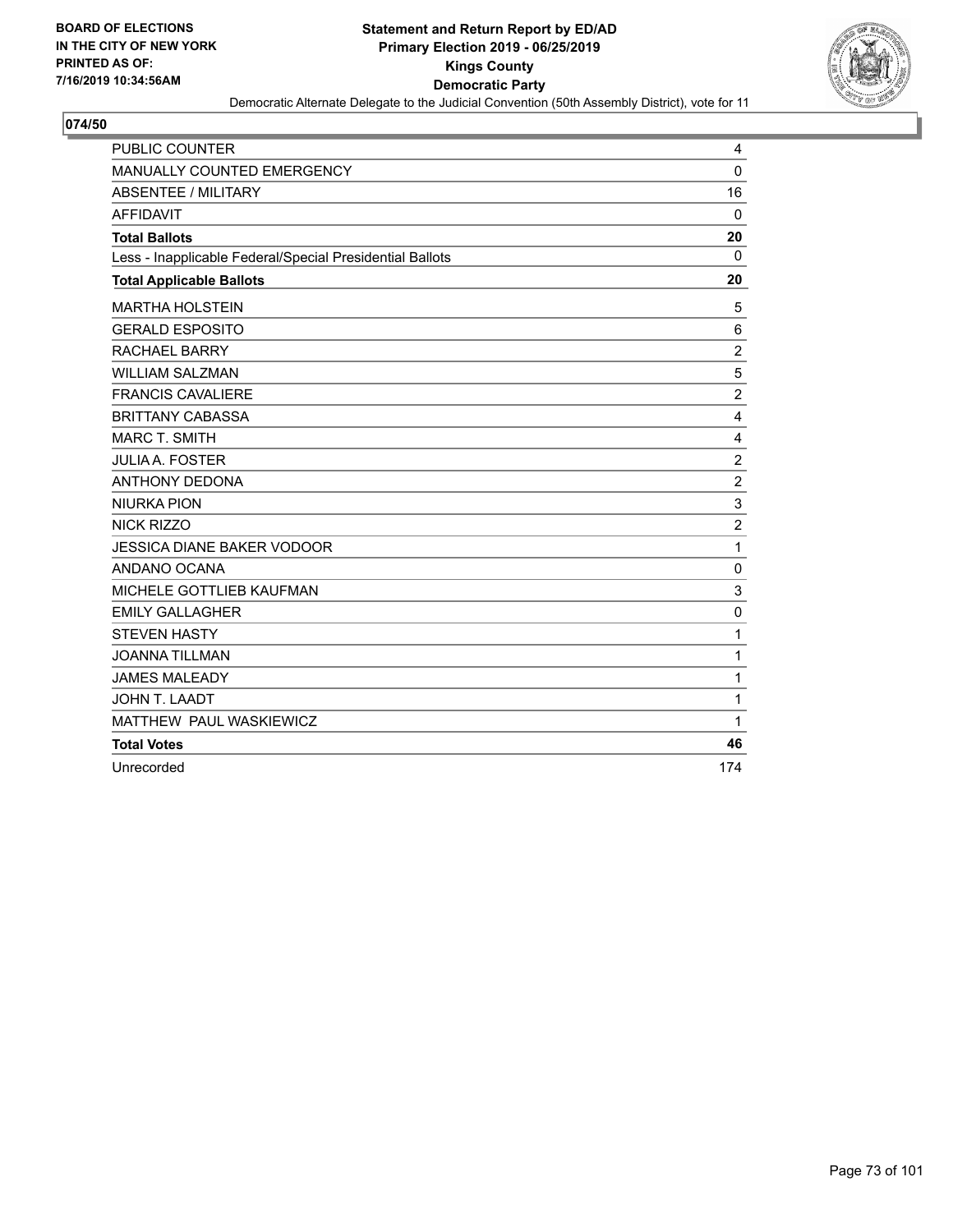

| <b>PUBLIC COUNTER</b>                                    | 6              |
|----------------------------------------------------------|----------------|
| MANUALLY COUNTED EMERGENCY                               | 0              |
| <b>ABSENTEE / MILITARY</b>                               | $\mathbf 0$    |
| <b>AFFIDAVIT</b>                                         | 0              |
| <b>Total Ballots</b>                                     | 6              |
| Less - Inapplicable Federal/Special Presidential Ballots | 0              |
| <b>Total Applicable Ballots</b>                          | 6              |
| <b>MARTHA HOLSTEIN</b>                                   | 0              |
| <b>GERALD ESPOSITO</b>                                   | $\mathbf{1}$   |
| <b>RACHAEL BARRY</b>                                     | $\mathbf{1}$   |
| <b>WILLIAM SALZMAN</b>                                   | $\mathbf{1}$   |
| <b>FRANCIS CAVALIERE</b>                                 | 0              |
| <b>BRITTANY CABASSA</b>                                  | $\mathbf 0$    |
| <b>MARC T. SMITH</b>                                     | 0              |
| <b>JULIA A. FOSTER</b>                                   | $\mathbf{1}$   |
| <b>ANTHONY DEDONA</b>                                    | 0              |
| <b>NIURKA PION</b>                                       | $\mathbf 0$    |
| <b>NICK RIZZO</b>                                        | $\mathbf 0$    |
| <b>JESSICA DIANE BAKER VODOOR</b>                        | 1              |
| ANDANO OCANA                                             | $\overline{c}$ |
| <b>MICHELE GOTTLIEB KAUFMAN</b>                          | 1              |
| <b>EMILY GALLAGHER</b>                                   | $\mathbf{1}$   |
| <b>STEVEN HASTY</b>                                      | $\mathbf{1}$   |
| <b>JOANNA TILLMAN</b>                                    | 1              |
| <b>JAMES MALEADY</b>                                     | $\mathbf 1$    |
| JOHN T. LAADT                                            | 1              |
| MATTHEW PAUL WASKIEWICZ                                  | $\mathbf{1}$   |
| <b>Total Votes</b>                                       | 14             |
| Unrecorded                                               | 52             |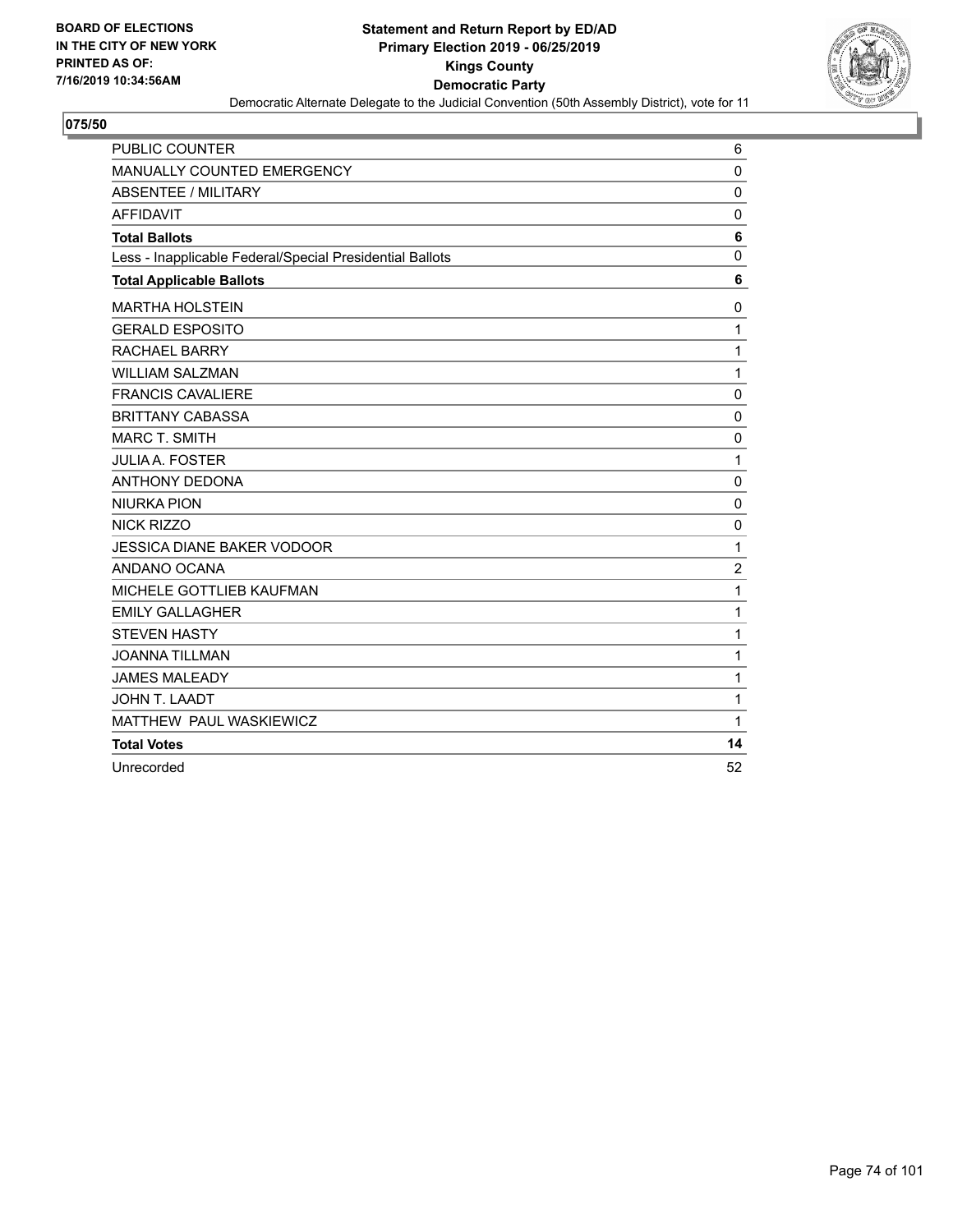

| PUBLIC COUNTER                                           | $\overline{7}$          |
|----------------------------------------------------------|-------------------------|
| MANUALLY COUNTED EMERGENCY                               | $\mathbf 0$             |
| <b>ABSENTEE / MILITARY</b>                               | $\mathbf 0$             |
| <b>AFFIDAVIT</b>                                         | 0                       |
| <b>Total Ballots</b>                                     | $\overline{\mathbf{r}}$ |
| Less - Inapplicable Federal/Special Presidential Ballots | $\mathbf 0$             |
| <b>Total Applicable Ballots</b>                          | $\overline{7}$          |
| <b>MARTHA HOLSTEIN</b>                                   | $\overline{c}$          |
| <b>GERALD ESPOSITO</b>                                   | 3                       |
| <b>RACHAEL BARRY</b>                                     | 3                       |
| <b>WILLIAM SALZMAN</b>                                   | 1                       |
| <b>FRANCIS CAVALIERE</b>                                 | 3                       |
| <b>BRITTANY CABASSA</b>                                  | $\boldsymbol{2}$        |
| <b>MARC T. SMITH</b>                                     | 1                       |
| <b>JULIA A. FOSTER</b>                                   | $\overline{c}$          |
| <b>ANTHONY DEDONA</b>                                    | 3                       |
| <b>NIURKA PION</b>                                       | $\mathbf 1$             |
| <b>NICK RIZZO</b>                                        | 3                       |
| <b>JESSICA DIANE BAKER VODOOR</b>                        | 3                       |
| ANDANO OCANA                                             | 3                       |
| MICHELE GOTTLIEB KAUFMAN                                 | $\overline{2}$          |
| <b>EMILY GALLAGHER</b>                                   | 4                       |
| <b>STEVEN HASTY</b>                                      | $\overline{2}$          |
| <b>JOANNA TILLMAN</b>                                    | 4                       |
| <b>JAMES MALEADY</b>                                     | 3                       |
| JOHN T. LAADT                                            | 3                       |
| MATTHEW PAUL WASKIEWICZ                                  | 3                       |
| <b>Total Votes</b>                                       | 51                      |
| Unrecorded                                               | 26                      |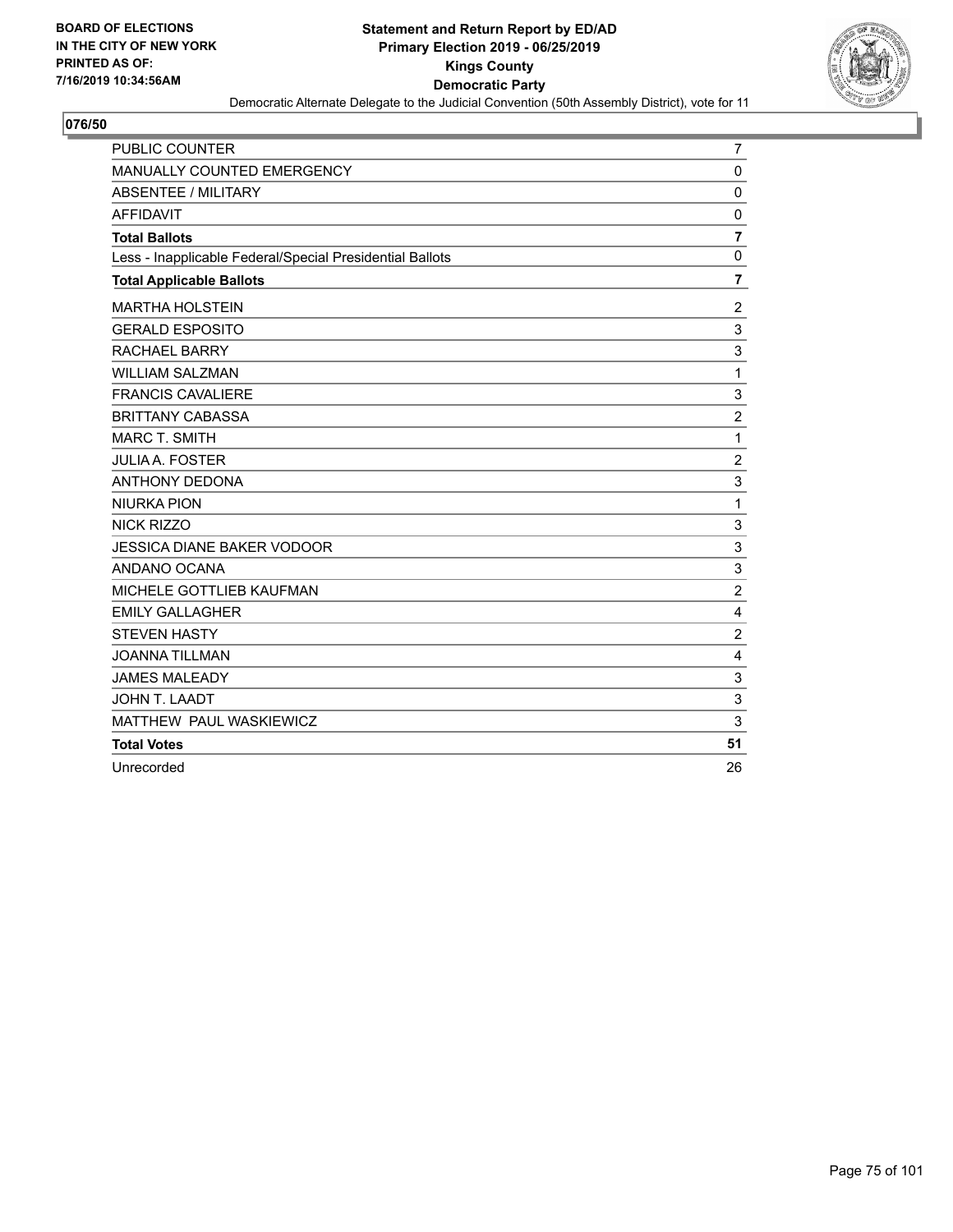

| PUBLIC COUNTER                                           | 6              |
|----------------------------------------------------------|----------------|
| MANUALLY COUNTED EMERGENCY                               | $\mathbf 0$    |
| <b>ABSENTEE / MILITARY</b>                               | $\mathbf 0$    |
| <b>AFFIDAVIT</b>                                         | 0              |
| <b>Total Ballots</b>                                     | 6              |
| Less - Inapplicable Federal/Special Presidential Ballots | $\mathbf 0$    |
| <b>Total Applicable Ballots</b>                          | 6              |
| <b>MARTHA HOLSTEIN</b>                                   | $\overline{2}$ |
| <b>GERALD ESPOSITO</b>                                   | 3              |
| <b>RACHAEL BARRY</b>                                     | $\overline{c}$ |
| <b>WILLIAM SALZMAN</b>                                   | 1              |
| <b>FRANCIS CAVALIERE</b>                                 | 1              |
| <b>BRITTANY CABASSA</b>                                  | 1              |
| <b>MARC T. SMITH</b>                                     | $\mathbf 0$    |
| <b>JULIA A. FOSTER</b>                                   | 3              |
| <b>ANTHONY DEDONA</b>                                    | $\mathbf 0$    |
| <b>NIURKA PION</b>                                       | 1              |
| NICK RIZZO                                               | $\overline{c}$ |
| <b>JESSICA DIANE BAKER VODOOR</b>                        | 1              |
| ANDANO OCANA                                             | $\overline{c}$ |
| MICHELE GOTTLIEB KAUFMAN                                 | 3              |
| <b>EMILY GALLAGHER</b>                                   | $\overline{c}$ |
| <b>STEVEN HASTY</b>                                      | $\pmb{0}$      |
| <b>JOANNA TILLMAN</b>                                    | $\overline{2}$ |
| <b>JAMES MALEADY</b>                                     | 0              |
| JOHN T. LAADT                                            | $\mathbf 0$    |
| MATTHEW PAUL WASKIEWICZ                                  | $\Omega$       |
| <b>Total Votes</b>                                       | 26             |
| Unrecorded                                               | 40             |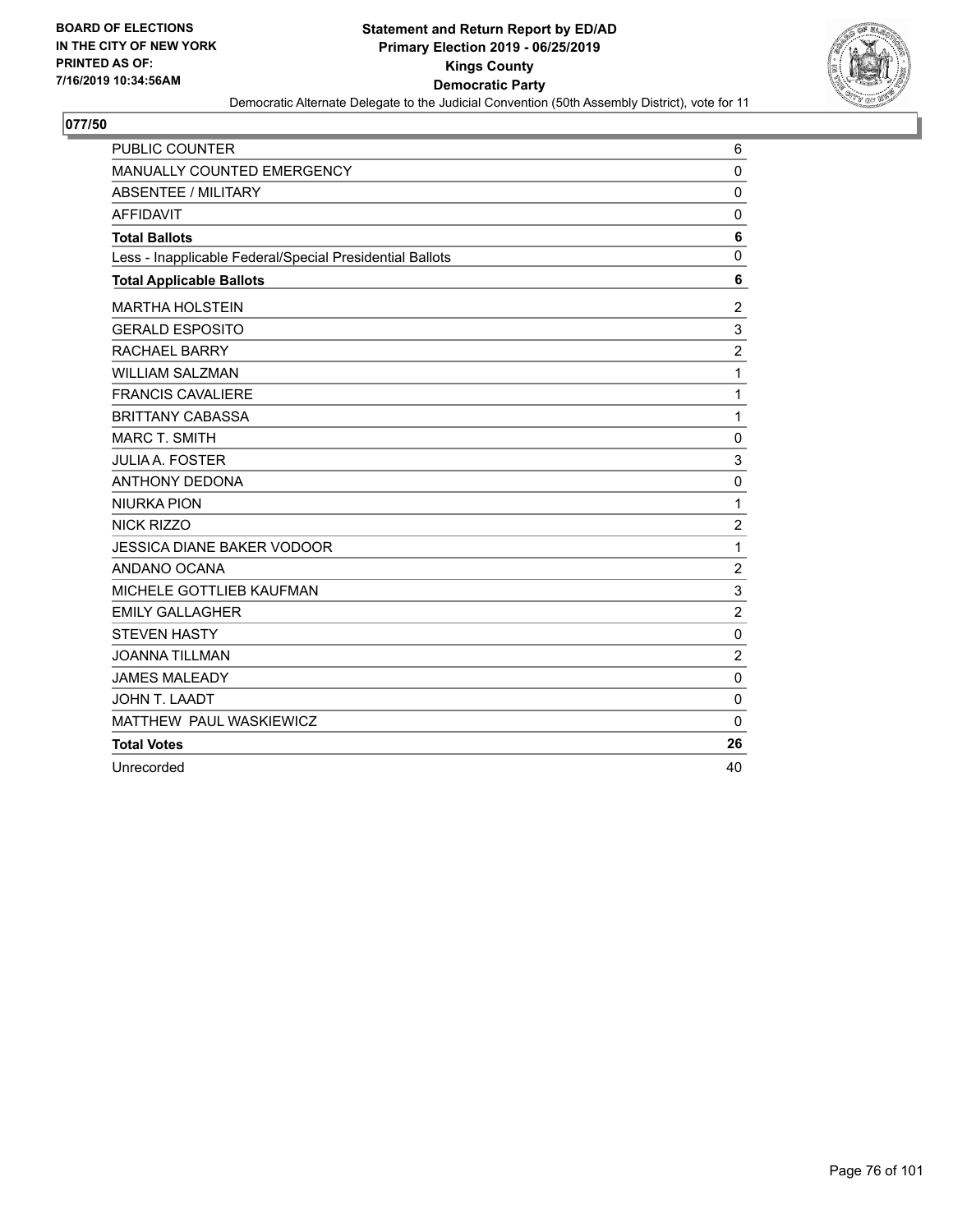

| PUBLIC COUNTER                                           | $\overline{7}$          |
|----------------------------------------------------------|-------------------------|
| MANUALLY COUNTED EMERGENCY                               | $\mathbf 0$             |
| <b>ABSENTEE / MILITARY</b>                               | $\Omega$                |
| <b>AFFIDAVIT</b>                                         | 0                       |
| <b>Total Ballots</b>                                     | $\overline{\mathbf{r}}$ |
| Less - Inapplicable Federal/Special Presidential Ballots | $\pmb{0}$               |
| <b>Total Applicable Ballots</b>                          | $\overline{\mathbf{r}}$ |
| <b>MARTHA HOLSTEIN</b>                                   | 0                       |
| <b>GERALD ESPOSITO</b>                                   | $\Omega$                |
| <b>RACHAEL BARRY</b>                                     | 1                       |
| <b>WILLIAM SALZMAN</b>                                   | 1                       |
| <b>FRANCIS CAVALIERE</b>                                 | 1                       |
| <b>BRITTANY CABASSA</b>                                  | $\mathbf 0$             |
| <b>MARC T. SMITH</b>                                     | 1                       |
| <b>JULIA A. FOSTER</b>                                   | $\mathbf 0$             |
| <b>ANTHONY DEDONA</b>                                    | 1                       |
| <b>NIURKA PION</b>                                       | $\mathbf 0$             |
| <b>NICK RIZZO</b>                                        | $\overline{c}$          |
| <b>JESSICA DIANE BAKER VODOOR</b>                        | $\overline{2}$          |
| ANDANO OCANA                                             | $\overline{2}$          |
| MICHELE GOTTLIEB KAUFMAN                                 | 3                       |
| <b>EMILY GALLAGHER</b>                                   | $\mathsf 3$             |
| <b>STEVEN HASTY</b>                                      | 3                       |
| <b>JOANNA TILLMAN</b>                                    | $\overline{2}$          |
| <b>JAMES MALEADY</b>                                     | 3                       |
| <b>JOHN T. LAADT</b>                                     | 3                       |
| MATTHEW PAUL WASKIEWICZ                                  | 3                       |
| <b>Total Votes</b>                                       | 31                      |
| Unrecorded                                               | 46                      |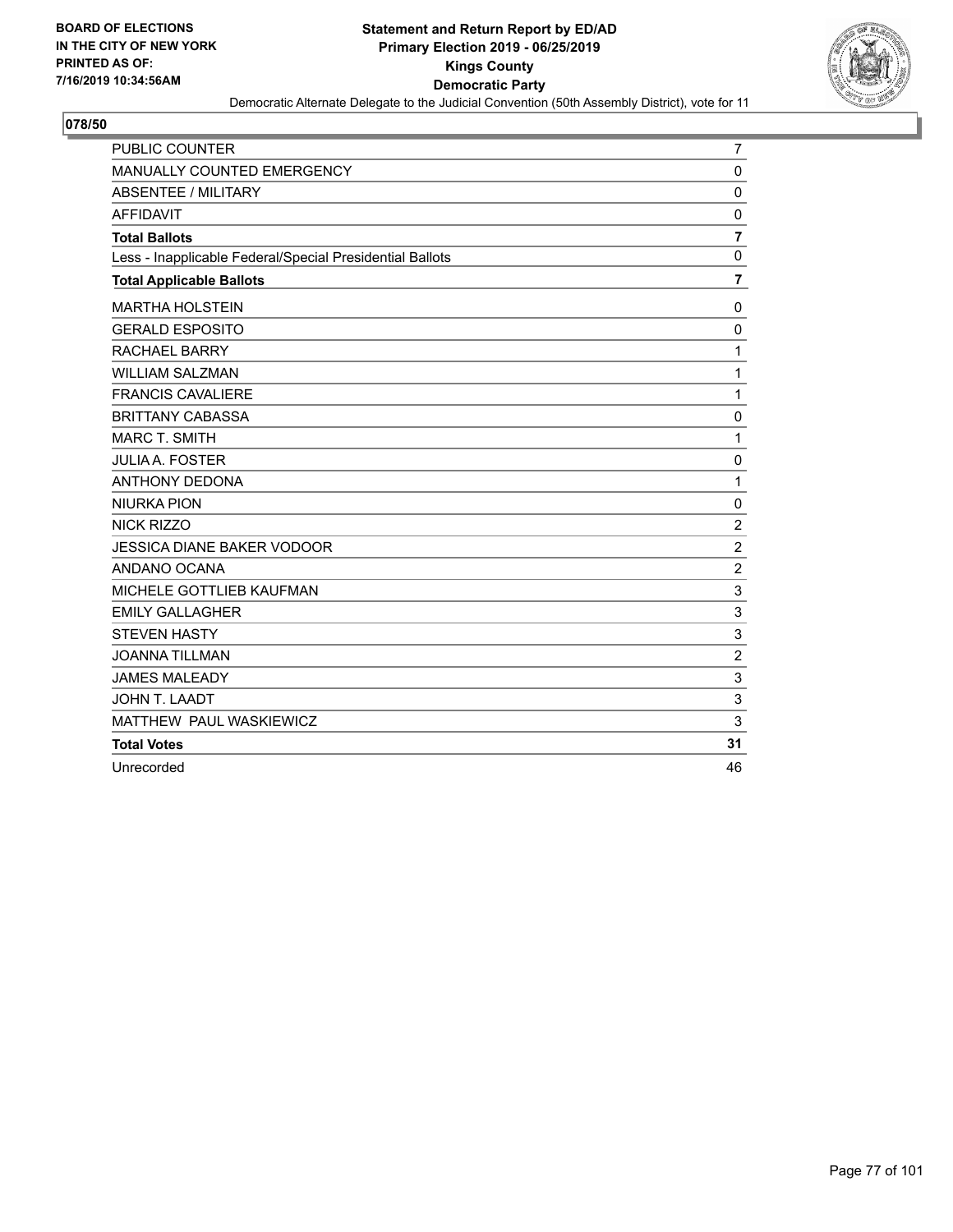

| PUBLIC COUNTER                                           | $\overline{7}$          |
|----------------------------------------------------------|-------------------------|
| MANUALLY COUNTED EMERGENCY                               | $\mathbf 0$             |
| <b>ABSENTEE / MILITARY</b>                               | $\mathbf 0$             |
| <b>AFFIDAVIT</b>                                         | 0                       |
| <b>Total Ballots</b>                                     | $\overline{\mathbf{r}}$ |
| Less - Inapplicable Federal/Special Presidential Ballots | $\mathbf 0$             |
| <b>Total Applicable Ballots</b>                          | $\overline{7}$          |
| <b>MARTHA HOLSTEIN</b>                                   | 1                       |
| <b>GERALD ESPOSITO</b>                                   | $\mathbf{1}$            |
| <b>RACHAEL BARRY</b>                                     | 3                       |
| <b>WILLIAM SALZMAN</b>                                   | $\mathbf 0$             |
| <b>FRANCIS CAVALIERE</b>                                 | $\mathbf 0$             |
| <b>BRITTANY CABASSA</b>                                  | $\mathbf 0$             |
| <b>MARC T. SMITH</b>                                     | $\overline{c}$          |
| <b>JULIA A. FOSTER</b>                                   | 1                       |
| <b>ANTHONY DEDONA</b>                                    | 0                       |
| <b>NIURKA PION</b>                                       | 1                       |
| <b>NICK RIZZO</b>                                        | 0                       |
| <b>JESSICA DIANE BAKER VODOOR</b>                        | $\mathbf 0$             |
| ANDANO OCANA                                             | $\mathbf 0$             |
| MICHELE GOTTLIEB KAUFMAN                                 | $\mathbf 0$             |
| <b>EMILY GALLAGHER</b>                                   | 1                       |
| <b>STEVEN HASTY</b>                                      | 1                       |
| <b>JOANNA TILLMAN</b>                                    | 0                       |
| <b>JAMES MALEADY</b>                                     | 1                       |
| JOHN T. LAADT                                            | $\mathbf 0$             |
| MATTHEW PAUL WASKIEWICZ                                  | $\mathbf{0}$            |
| <b>Total Votes</b>                                       | 12                      |
| Unrecorded                                               | 65                      |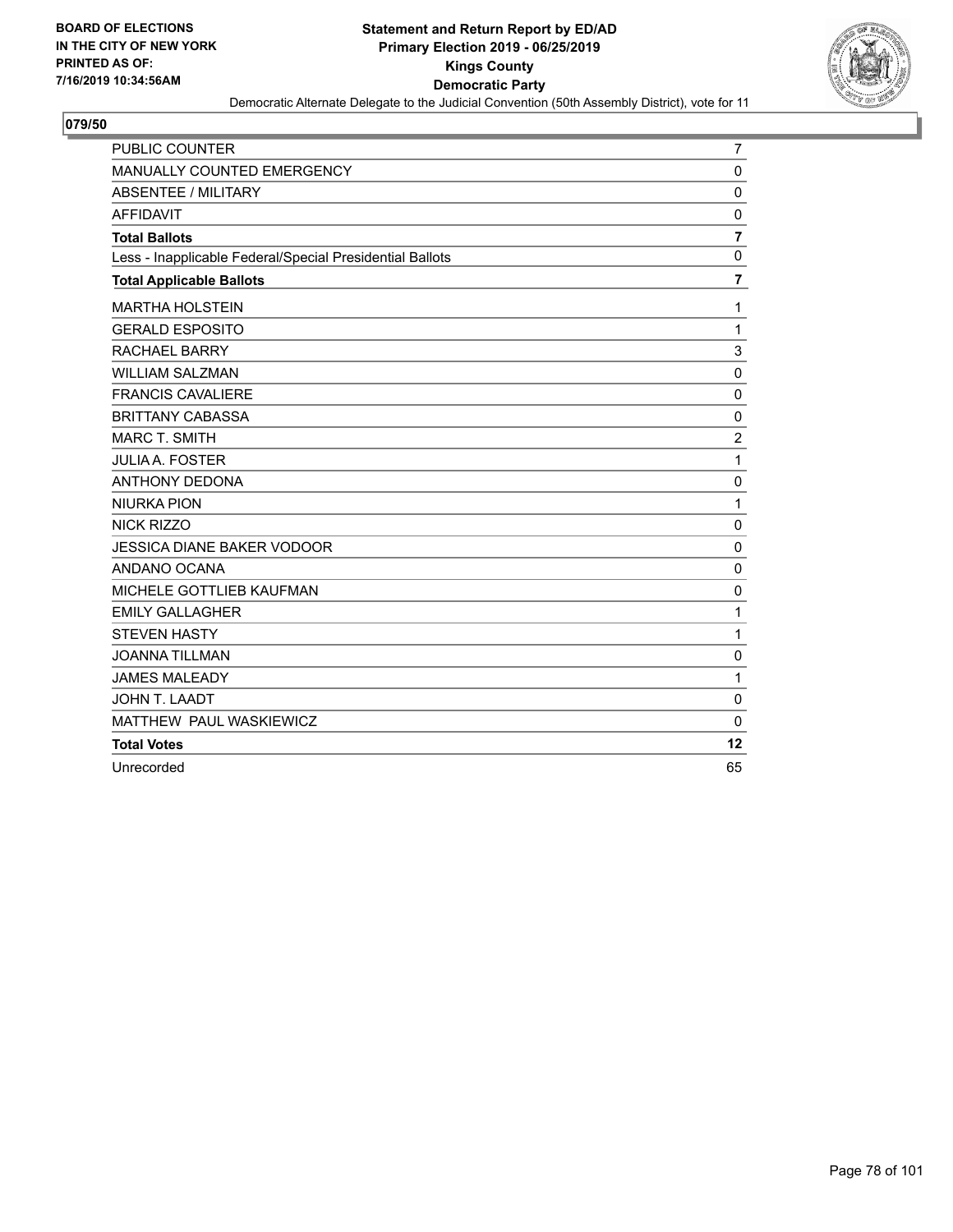

| <b>PUBLIC COUNTER</b>                                    | 1            |
|----------------------------------------------------------|--------------|
| MANUALLY COUNTED EMERGENCY                               | 0            |
| <b>ABSENTEE / MILITARY</b>                               | $\mathbf 0$  |
| <b>AFFIDAVIT</b>                                         | $\mathbf 0$  |
| <b>Total Ballots</b>                                     | 1            |
| Less - Inapplicable Federal/Special Presidential Ballots | $\mathbf 0$  |
| <b>Total Applicable Ballots</b>                          | 1            |
| <b>MARTHA HOLSTEIN</b>                                   | 1            |
| <b>GERALD ESPOSITO</b>                                   | 1            |
| <b>RACHAEL BARRY</b>                                     | 1            |
| <b>WILLIAM SALZMAN</b>                                   | 1            |
| <b>FRANCIS CAVALIERE</b>                                 | 1            |
| <b>BRITTANY CABASSA</b>                                  | 1            |
| <b>MARC T. SMITH</b>                                     | 1            |
| <b>JULIA A. FOSTER</b>                                   | $\mathbf{1}$ |
| <b>ANTHONY DEDONA</b>                                    | $\mathbf 0$  |
| <b>NIURKA PION</b>                                       | $\mathbf{0}$ |
| <b>NICK RIZZO</b>                                        | 1            |
| <b>JESSICA DIANE BAKER VODOOR</b>                        | $\mathbf 0$  |
| ANDANO OCANA                                             | $\mathbf 0$  |
| MICHELE GOTTLIEB KAUFMAN                                 | $\mathbf 0$  |
| <b>EMILY GALLAGHER</b>                                   | 1            |
| <b>STEVEN HASTY</b>                                      | 0            |
| <b>JOANNA TILLMAN</b>                                    | $\mathbf 0$  |
| <b>JAMES MALEADY</b>                                     | 1            |
| JOHN T. LAADT                                            | $\mathbf 0$  |
| MATTHEW PAUL WASKIEWICZ                                  | $\mathbf 0$  |
| <b>Total Votes</b>                                       | 11           |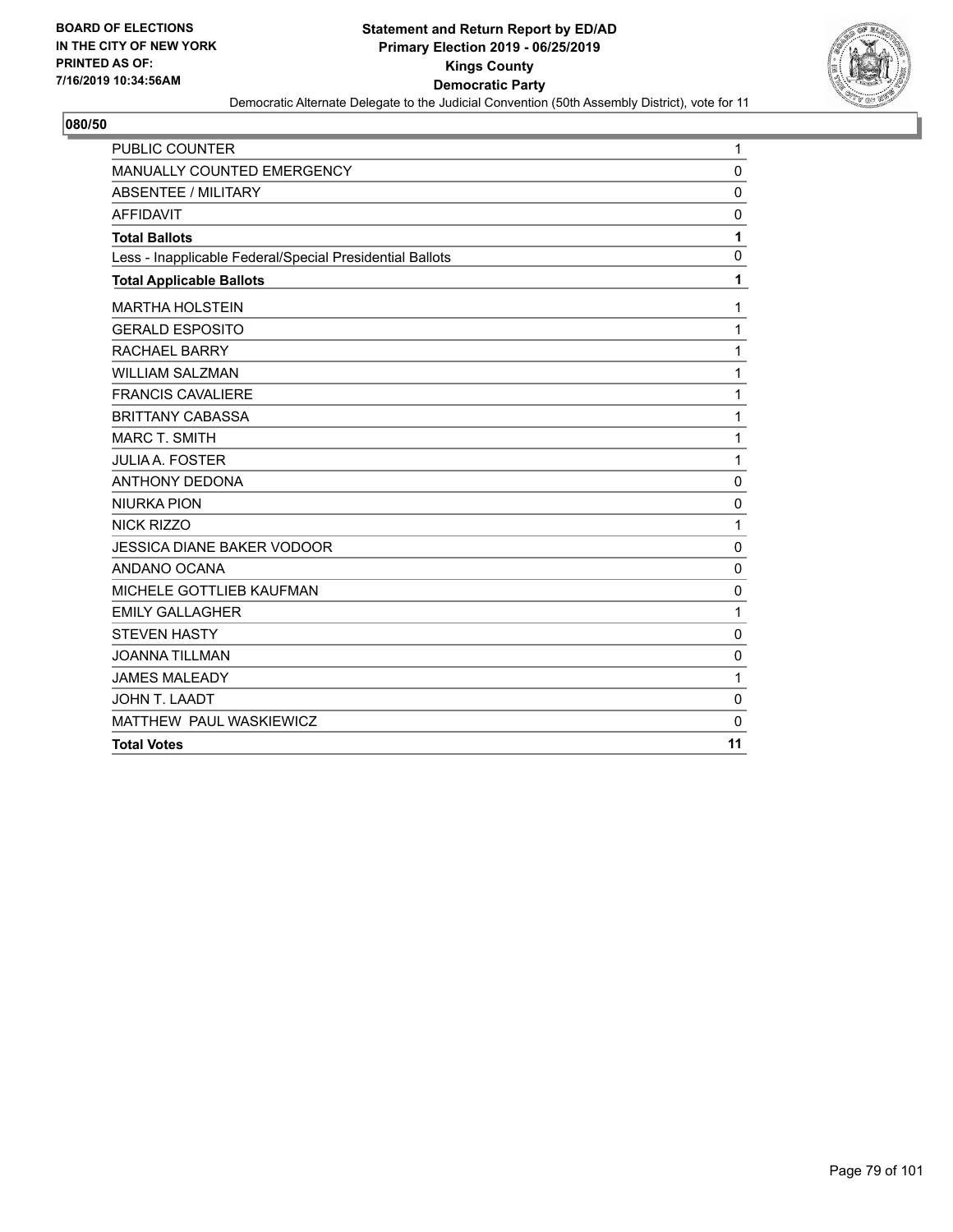

| <b>PUBLIC COUNTER</b>                                    | 0            |
|----------------------------------------------------------|--------------|
| MANUALLY COUNTED EMERGENCY                               | $\mathbf 0$  |
| <b>ABSENTEE / MILITARY</b>                               | $\mathbf 0$  |
| <b>AFFIDAVIT</b>                                         | $\mathbf 0$  |
| <b>Total Ballots</b>                                     | $\mathbf 0$  |
| Less - Inapplicable Federal/Special Presidential Ballots | $\Omega$     |
| <b>Total Applicable Ballots</b>                          | $\mathbf 0$  |
| <b>MARTHA HOLSTEIN</b>                                   | $\mathbf 0$  |
| <b>GERALD ESPOSITO</b>                                   | $\mathbf 0$  |
| <b>RACHAEL BARRY</b>                                     | $\pmb{0}$    |
| <b>WILLIAM SALZMAN</b>                                   | $\mathbf 0$  |
| <b>FRANCIS CAVALIERE</b>                                 | $\mathbf 0$  |
| <b>BRITTANY CABASSA</b>                                  | $\Omega$     |
| <b>MARC T. SMITH</b>                                     | $\Omega$     |
| <b>JULIA A. FOSTER</b>                                   | $\mathbf 0$  |
| <b>ANTHONY DEDONA</b>                                    | $\mathbf 0$  |
| <b>NIURKA PION</b>                                       | $\mathbf 0$  |
| <b>NICK RIZZO</b>                                        | $\mathbf 0$  |
| <b>JESSICA DIANE BAKER VODOOR</b>                        | $\mathbf 0$  |
| ANDANO OCANA                                             | $\mathbf 0$  |
| MICHELE GOTTLIEB KAUFMAN                                 | $\mathbf 0$  |
| <b>EMILY GALLAGHER</b>                                   | $\Omega$     |
| <b>STEVEN HASTY</b>                                      | $\mathbf 0$  |
| <b>JOANNA TILLMAN</b>                                    | $\mathbf 0$  |
| <b>JAMES MALEADY</b>                                     | $\mathbf 0$  |
| JOHN T. LAADT                                            | 0            |
| MATTHEW PAUL WASKIEWICZ                                  | $\mathbf 0$  |
| <b>Total Votes</b>                                       | $\mathbf{0}$ |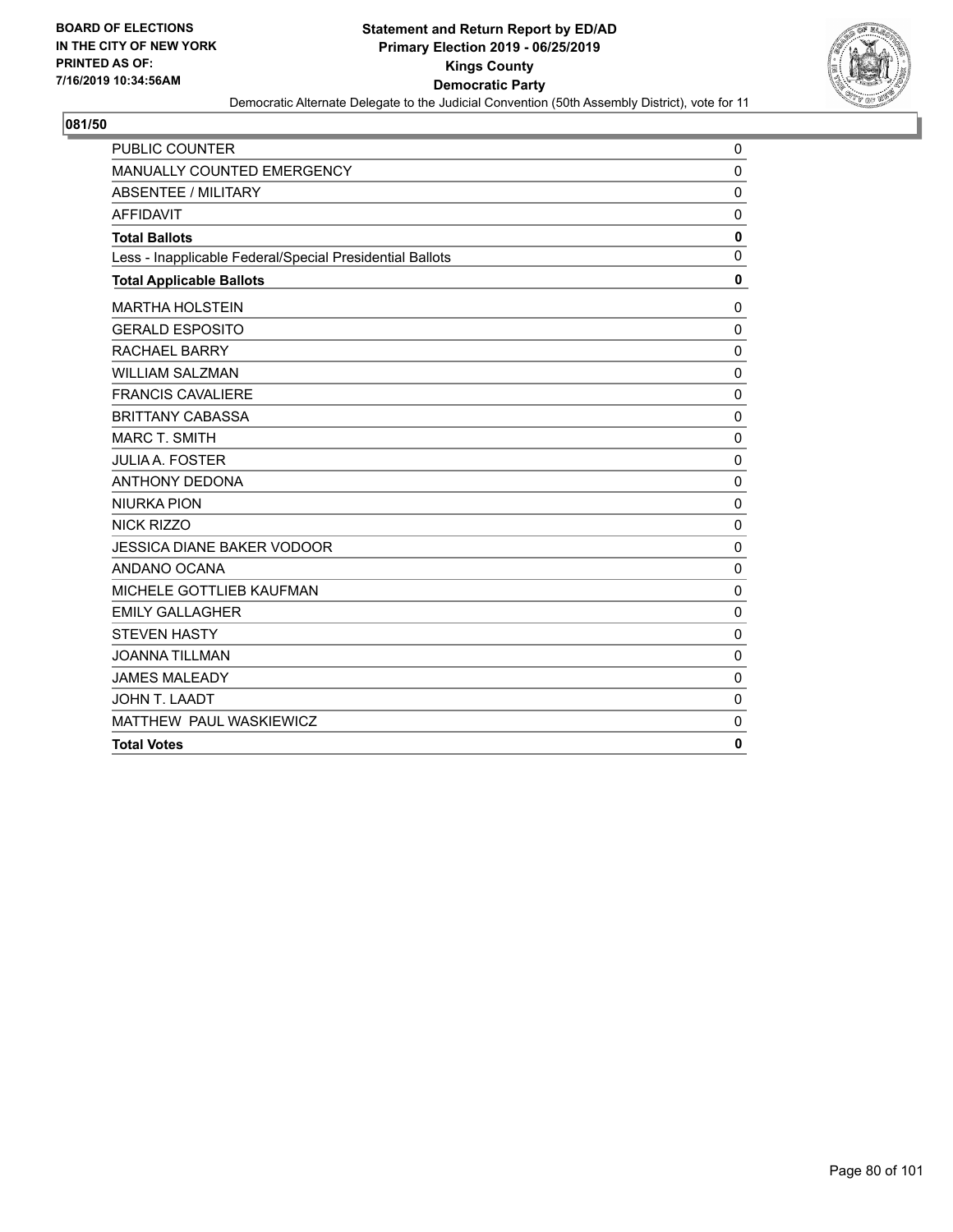

| <b>PUBLIC COUNTER</b>                                    | $\overline{c}$ |
|----------------------------------------------------------|----------------|
| MANUALLY COUNTED EMERGENCY                               | $\mathbf 0$    |
| <b>ABSENTEE / MILITARY</b>                               | $\mathbf 0$    |
| <b>AFFIDAVIT</b>                                         | 0              |
| <b>Total Ballots</b>                                     | $\bf 2$        |
| Less - Inapplicable Federal/Special Presidential Ballots | $\mathbf 0$    |
| <b>Total Applicable Ballots</b>                          | $\overline{2}$ |
| <b>MARTHA HOLSTEIN</b>                                   | 0              |
| <b>GERALD ESPOSITO</b>                                   | $\mathbf 0$    |
| <b>RACHAEL BARRY</b>                                     | 0              |
| <b>WILLIAM SALZMAN</b>                                   | $\mathbf 0$    |
| <b>FRANCIS CAVALIERE</b>                                 | 0              |
| <b>BRITTANY CABASSA</b>                                  | 0              |
| <b>MARC T. SMITH</b>                                     | 1              |
| <b>JULIA A. FOSTER</b>                                   | $\Omega$       |
| <b>ANTHONY DEDONA</b>                                    | 0              |
| <b>NIURKA PION</b>                                       | $\mathbf 0$    |
| <b>NICK RIZZO</b>                                        | 1              |
| <b>JESSICA DIANE BAKER VODOOR</b>                        | $\mathbf 0$    |
| ANDANO OCANA                                             | $\mathbf 0$    |
| <b>MICHELE GOTTLIEB KAUFMAN</b>                          | $\mathbf 0$    |
| <b>EMILY GALLAGHER</b>                                   | $\pmb{0}$      |
| <b>STEVEN HASTY</b>                                      | $\mathbf 0$    |
| <b>JOANNA TILLMAN</b>                                    | $\mathbf 0$    |
| <b>JAMES MALEADY</b>                                     | $\mathbf 0$    |
| JOHN T. LAADT                                            | $\mathbf 0$    |
| MATTHEW PAUL WASKIEWICZ                                  | 0              |
| <b>Total Votes</b>                                       | $\mathbf{2}$   |
| Unrecorded                                               | 20             |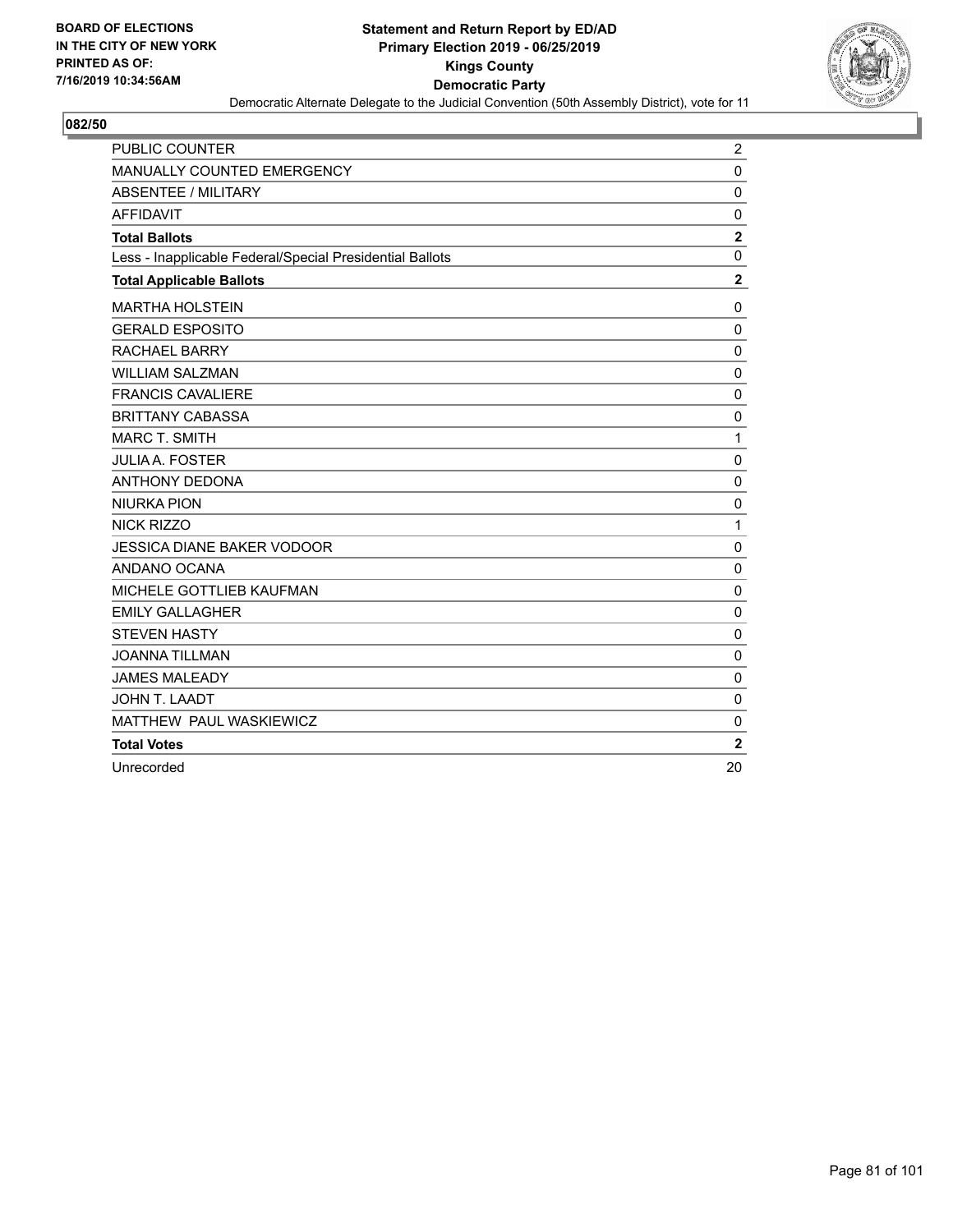

| PUBLIC COUNTER                                           | 11             |
|----------------------------------------------------------|----------------|
| MANUALLY COUNTED EMERGENCY                               | $\mathbf 0$    |
| <b>ABSENTEE / MILITARY</b>                               | $\Omega$       |
| <b>AFFIDAVIT</b>                                         | 1              |
| <b>Total Ballots</b>                                     | 12             |
| Less - Inapplicable Federal/Special Presidential Ballots | $\mathbf 0$    |
| <b>Total Applicable Ballots</b>                          | 12             |
| <b>MARTHA HOLSTEIN</b>                                   | 5              |
| <b>GERALD ESPOSITO</b>                                   | 1              |
| <b>RACHAEL BARRY</b>                                     | 4              |
| <b>WILLIAM SALZMAN</b>                                   | $\mathbf 0$    |
| <b>FRANCIS CAVALIERE</b>                                 | $\mathbf 0$    |
| <b>BRITTANY CABASSA</b>                                  | 5              |
| <b>MARC T. SMITH</b>                                     | 0              |
| <b>JULIA A. FOSTER</b>                                   | 4              |
| <b>ANTHONY DEDONA</b>                                    | 1              |
| <b>NIURKA PION</b>                                       | 3              |
| <b>NICK RIZZO</b>                                        | $\mathbf 0$    |
| <b>JESSICA DIANE BAKER VODOOR</b>                        | 4              |
| ANDANO OCANA                                             | 3              |
| MICHELE GOTTLIEB KAUFMAN                                 | $\overline{2}$ |
| <b>EMILY GALLAGHER</b>                                   | 5              |
| <b>STEVEN HASTY</b>                                      | $\mathbf 0$    |
| <b>JOANNA TILLMAN</b>                                    | 4              |
| <b>JAMES MALEADY</b>                                     | $\pmb{0}$      |
| <b>JOHN T. LAADT</b>                                     | $\mathbf 0$    |
| MATTHEW PAUL WASKIEWICZ                                  | $\overline{2}$ |
| <b>Total Votes</b>                                       | 43             |
| Unrecorded                                               | 89             |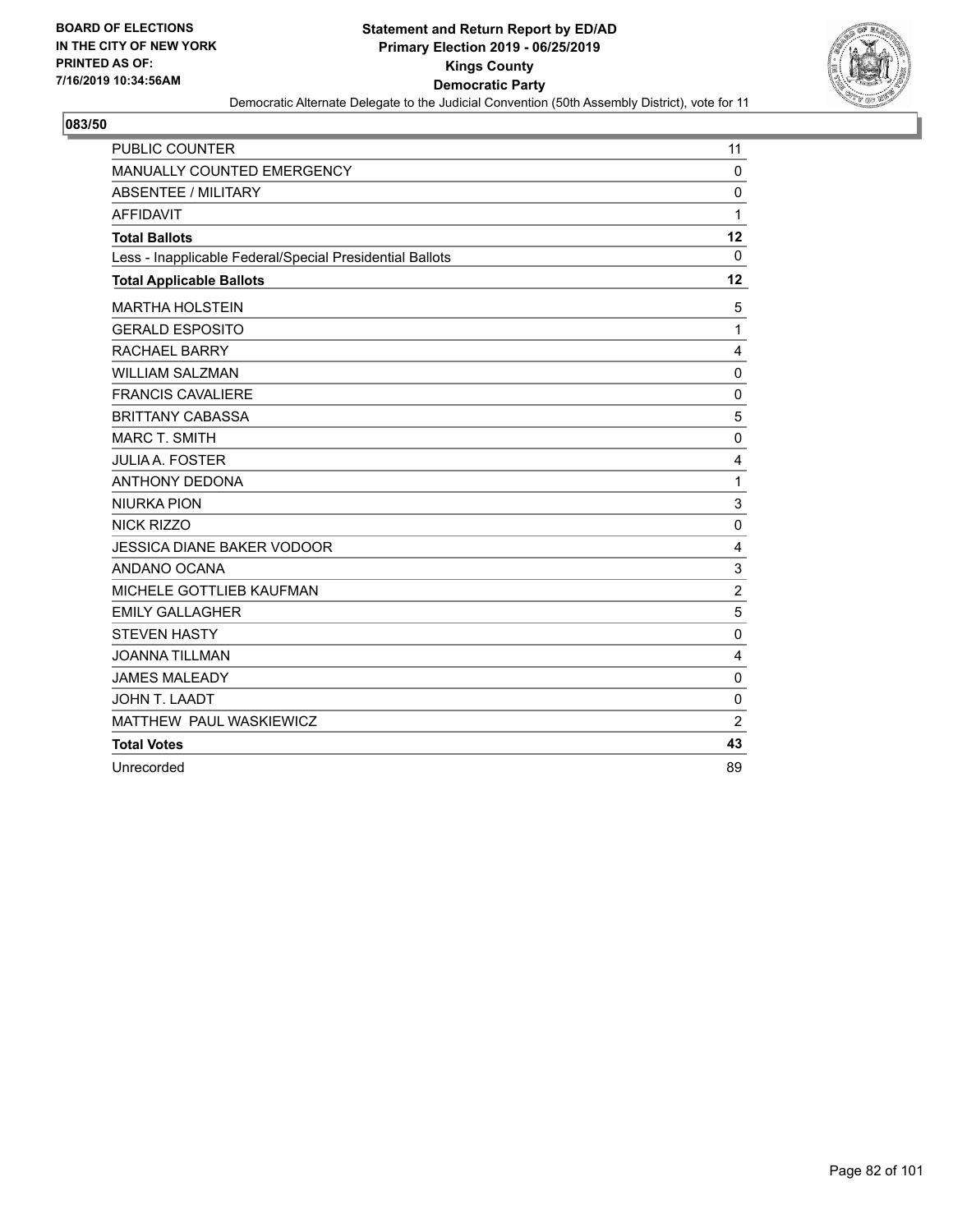

| <b>PUBLIC COUNTER</b>                                    | 5              |
|----------------------------------------------------------|----------------|
| <b>MANUALLY COUNTED EMERGENCY</b>                        | $\Omega$       |
| ABSENTEE / MILITARY                                      | 0              |
| <b>AFFIDAVIT</b>                                         | 0              |
| <b>Total Ballots</b>                                     | 5              |
| Less - Inapplicable Federal/Special Presidential Ballots | $\mathbf 0$    |
| <b>Total Applicable Ballots</b>                          | 5              |
| <b>MARTHA HOLSTEIN</b>                                   | $\overline{2}$ |
| <b>GERALD ESPOSITO</b>                                   | 1              |
| <b>RACHAEL BARRY</b>                                     | $\overline{2}$ |
| <b>WILLIAM SALZMAN</b>                                   | $\mathbf 0$    |
| <b>FRANCIS CAVALIERE</b>                                 | $\pmb{0}$      |
| <b>BRITTANY CABASSA</b>                                  | $\overline{c}$ |
| <b>MARC T. SMITH</b>                                     | $\mathbf 0$    |
| <b>JULIA A. FOSTER</b>                                   | 1              |
| <b>ANTHONY DEDONA</b>                                    | $\overline{c}$ |
| <b>NIURKA PION</b>                                       | $\overline{c}$ |
| <b>NICK RIZZO</b>                                        | 1              |
| <b>JESSICA DIANE BAKER VODOOR</b>                        | $\overline{c}$ |
| ANDANO OCANA                                             | $\overline{c}$ |
| MICHELE GOTTLIEB KAUFMAN                                 | $\overline{2}$ |
| <b>EMILY GALLAGHER</b>                                   | $\overline{c}$ |
| <b>STEVEN HASTY</b>                                      | 0              |
| <b>JOANNA TILLMAN</b>                                    | $\overline{2}$ |
| <b>JAMES MALEADY</b>                                     | 0              |
| <b>JOHN T. LAADT</b>                                     | $\mathbf 0$    |
| MATTHEW PAUL WASKIEWICZ                                  | 0              |
| <b>Total Votes</b>                                       | 23             |
| Unrecorded                                               | 32             |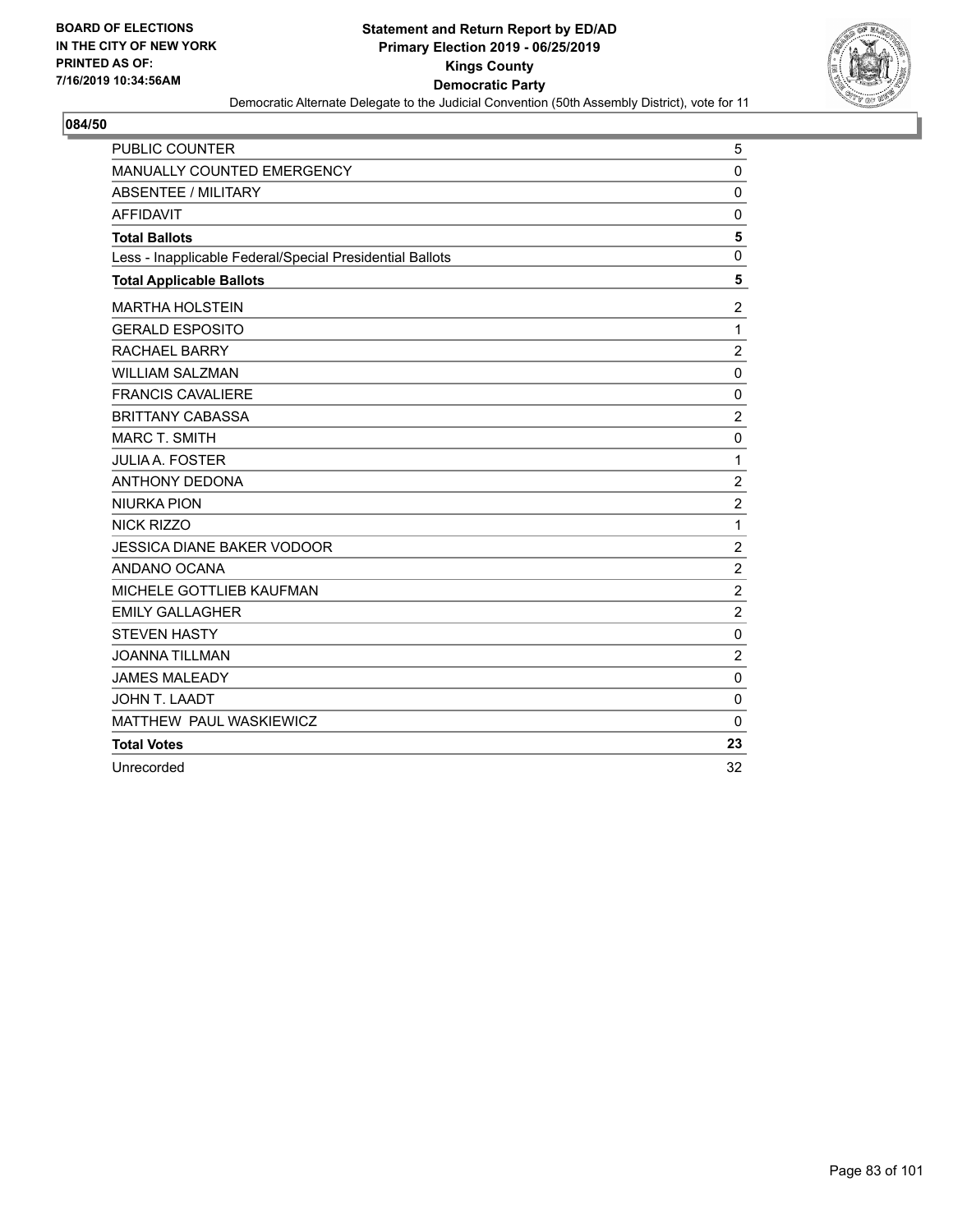

| <b>PUBLIC COUNTER</b>                                    | 6              |
|----------------------------------------------------------|----------------|
| MANUALLY COUNTED EMERGENCY                               | 0              |
| <b>ABSENTEE / MILITARY</b>                               | $\mathbf 0$    |
| <b>AFFIDAVIT</b>                                         | $\mathbf 0$    |
| <b>Total Ballots</b>                                     | 6              |
| Less - Inapplicable Federal/Special Presidential Ballots | $\mathbf{0}$   |
| <b>Total Applicable Ballots</b>                          | 6              |
| <b>MARTHA HOLSTEIN</b>                                   | 4              |
| <b>GERALD ESPOSITO</b>                                   | $\overline{2}$ |
| <b>RACHAEL BARRY</b>                                     | $\overline{4}$ |
| <b>WILLIAM SALZMAN</b>                                   | $\mathbf{1}$   |
| <b>FRANCIS CAVALIERE</b>                                 | $\mathbf{1}$   |
| <b>BRITTANY CABASSA</b>                                  | 3              |
| <b>MARC T. SMITH</b>                                     | $\mathbf{1}$   |
| <b>JULIA A. FOSTER</b>                                   | 4              |
| <b>ANTHONY DEDONA</b>                                    | $\mathbf{1}$   |
| <b>NIURKA PION</b>                                       | 3              |
| <b>NICK RIZZO</b>                                        | $\mathbf 0$    |
| <b>JESSICA DIANE BAKER VODOOR</b>                        | 4              |
| ANDANO OCANA                                             | 0              |
| MICHELE GOTTLIEB KAUFMAN                                 | $\sqrt{2}$     |
| <b>EMILY GALLAGHER</b>                                   | 3              |
| <b>STEVEN HASTY</b>                                      | $\mathbf 0$    |
| <b>JOANNA TILLMAN</b>                                    | $\overline{2}$ |
| <b>JAMES MALEADY</b>                                     | $\mathbf{1}$   |
| JOHN T. LAADT                                            | $\mathbf 0$    |
| MATTHEW PAUL WASKIEWICZ                                  | $\mathbf 0$    |
| <b>Total Votes</b>                                       | 36             |
| Unrecorded                                               | 30             |
| 086/50 COMBINED into: 084/50                             |                |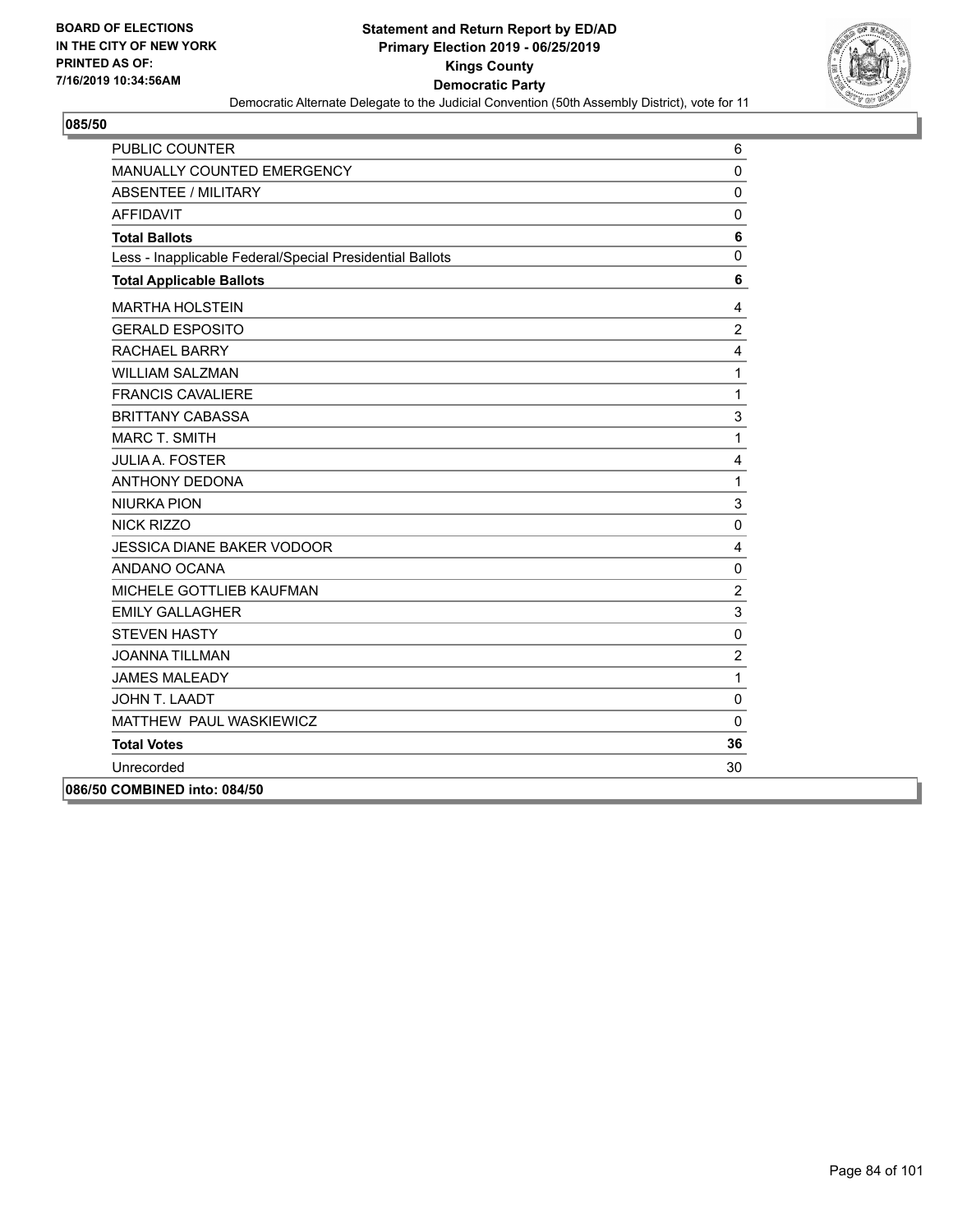

| <b>PUBLIC COUNTER</b>                                    | 0            |
|----------------------------------------------------------|--------------|
| MANUALLY COUNTED EMERGENCY                               | 0            |
| <b>ABSENTEE / MILITARY</b>                               | $\mathbf 0$  |
| <b>AFFIDAVIT</b>                                         | $\mathbf 0$  |
| <b>Total Ballots</b>                                     | $\mathbf 0$  |
| Less - Inapplicable Federal/Special Presidential Ballots | $\mathbf 0$  |
| <b>Total Applicable Ballots</b>                          | $\mathbf 0$  |
| <b>MARTHA HOLSTEIN</b>                                   | 0            |
| <b>GERALD ESPOSITO</b>                                   | $\mathbf 0$  |
| <b>RACHAEL BARRY</b>                                     | $\pmb{0}$    |
| <b>WILLIAM SALZMAN</b>                                   | $\mathbf 0$  |
| <b>FRANCIS CAVALIERE</b>                                 | $\mathbf 0$  |
| <b>BRITTANY CABASSA</b>                                  | $\Omega$     |
| <b>MARC T. SMITH</b>                                     | $\Omega$     |
| <b>JULIA A. FOSTER</b>                                   | $\mathbf 0$  |
| <b>ANTHONY DEDONA</b>                                    | $\mathbf 0$  |
| <b>NIURKA PION</b>                                       | $\mathbf{0}$ |
| NICK RIZZO                                               | 0            |
| <b>JESSICA DIANE BAKER VODOOR</b>                        | $\mathbf 0$  |
| ANDANO OCANA                                             | $\mathbf 0$  |
| MICHELE GOTTLIEB KAUFMAN                                 | $\mathbf 0$  |
| <b>EMILY GALLAGHER</b>                                   | $\mathbf 0$  |
| <b>STEVEN HASTY</b>                                      | 0            |
| <b>JOANNA TILLMAN</b>                                    | $\Omega$     |
| <b>JAMES MALEADY</b>                                     | $\Omega$     |
| JOHN T. LAADT                                            | $\mathbf 0$  |
| MATTHEW PAUL WASKIEWICZ                                  | $\mathbf 0$  |
| <b>Total Votes</b>                                       | $\mathbf{0}$ |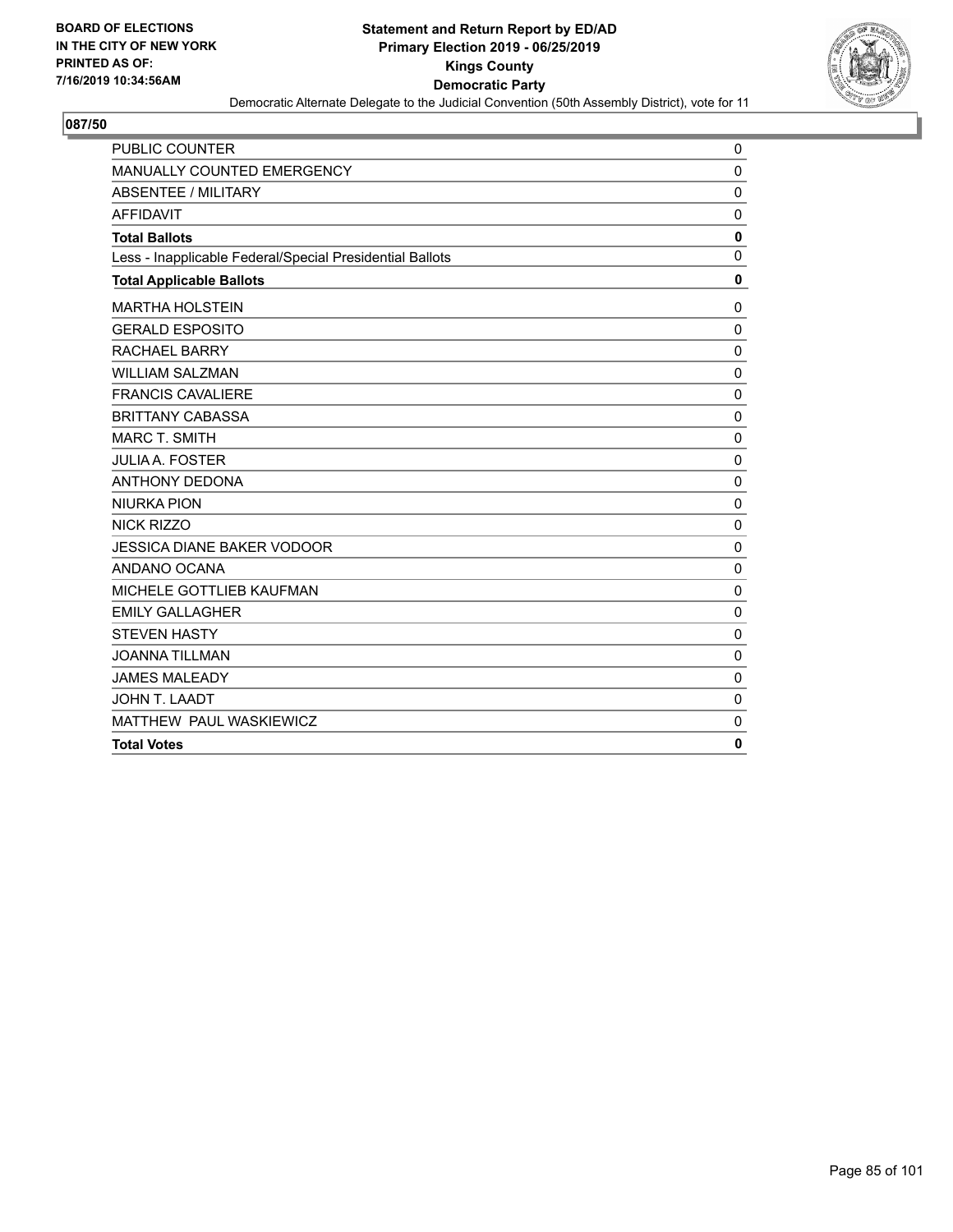

| PUBLIC COUNTER                                           | 4                       |
|----------------------------------------------------------|-------------------------|
| MANUALLY COUNTED EMERGENCY                               | 0                       |
| ABSENTEE / MILITARY                                      | 0                       |
| <b>AFFIDAVIT</b>                                         | 0                       |
| <b>Total Ballots</b>                                     | $\overline{\mathbf{4}}$ |
| Less - Inapplicable Federal/Special Presidential Ballots | 0                       |
| <b>Total Applicable Ballots</b>                          | 4                       |
| <b>MARTHA HOLSTEIN</b>                                   | $\overline{2}$          |
| <b>GERALD ESPOSITO</b>                                   | $\mathbf{1}$            |
| <b>RACHAEL BARRY</b>                                     | $\mathbf{1}$            |
| <b>WILLIAM SALZMAN</b>                                   | $\mathbf 0$             |
| <b>FRANCIS CAVALIERE</b>                                 | 0                       |
| <b>BRITTANY CABASSA</b>                                  | 3                       |
| <b>MARC T. SMITH</b>                                     | 0                       |
| <b>JULIA A. FOSTER</b>                                   | $\overline{c}$          |
| <b>ANTHONY DEDONA</b>                                    | $\mathbf 0$             |
| <b>NIURKA PION</b>                                       | $\overline{c}$          |
| <b>NICK RIZZO</b>                                        | $\mathbf{1}$            |
| <b>JESSICA DIANE BAKER VODOOR</b>                        | 3                       |
| ANDANO OCANA                                             | $\overline{c}$          |
| MICHELE GOTTLIEB KAUFMAN                                 | 3                       |
| <b>EMILY GALLAGHER</b>                                   | 3                       |
| <b>STEVEN HASTY</b>                                      | 1                       |
| <b>JOANNA TILLMAN</b>                                    | 4                       |
| <b>JAMES MALEADY</b>                                     | $\mathbf 1$             |
| JOHN T. LAADT                                            | 1                       |
| MATTHEW PAUL WASKIEWICZ                                  | $\mathbf{1}$            |
| <b>Total Votes</b>                                       | 31                      |
| Unrecorded                                               | 13                      |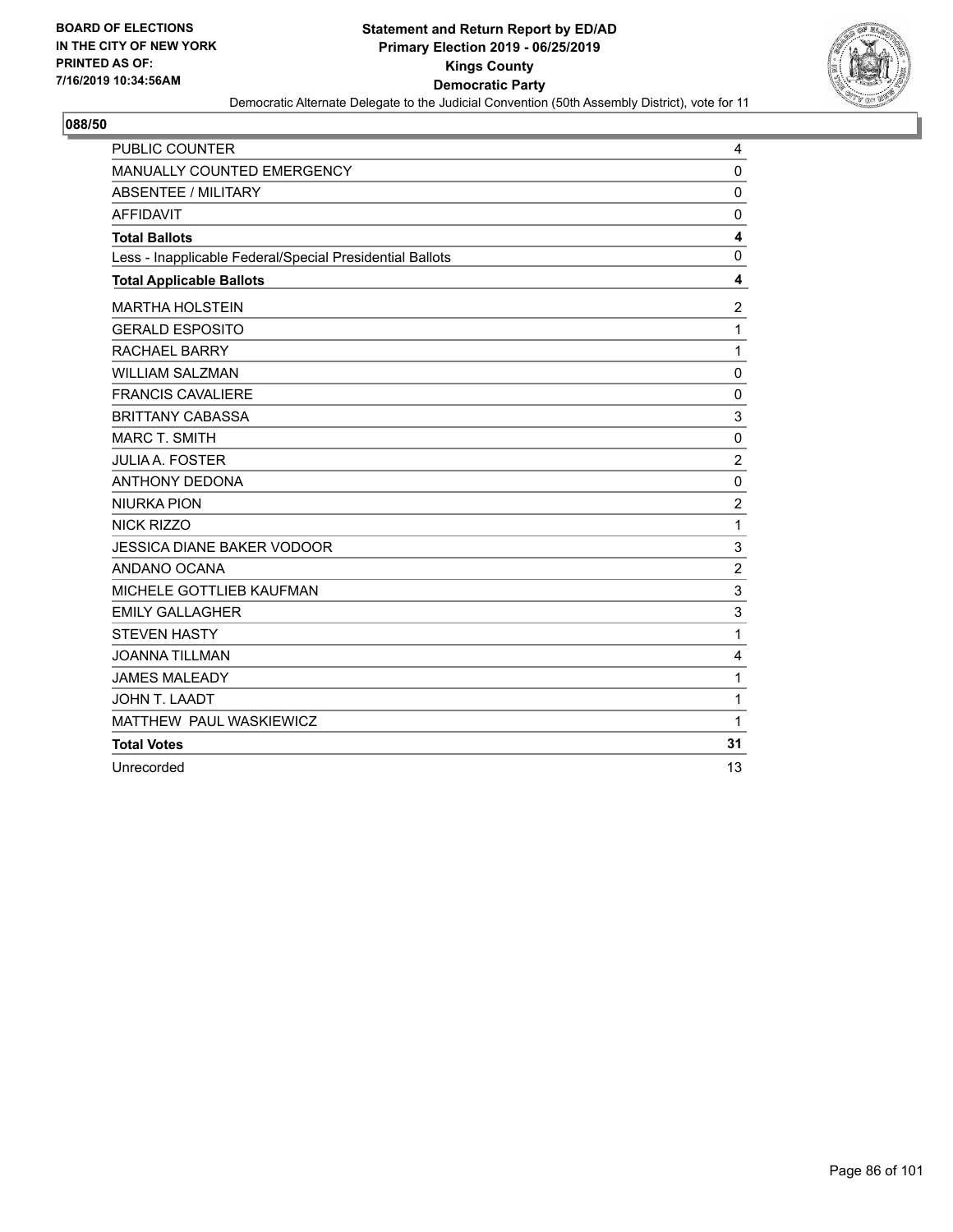

| <b>PUBLIC COUNTER</b>                                    | 27             |
|----------------------------------------------------------|----------------|
| MANUALLY COUNTED EMERGENCY                               | 0              |
| <b>ABSENTEE / MILITARY</b>                               | 1              |
| <b>AFFIDAVIT</b>                                         | $\Omega$       |
| <b>Total Ballots</b>                                     | 28             |
| Less - Inapplicable Federal/Special Presidential Ballots | 0              |
| <b>Total Applicable Ballots</b>                          | 28             |
| <b>MARTHA HOLSTEIN</b>                                   | 15             |
| <b>GERALD ESPOSITO</b>                                   | 9              |
| <b>RACHAEL BARRY</b>                                     | 15             |
| <b>WILLIAM SALZMAN</b>                                   | 5              |
| <b>FRANCIS CAVALIERE</b>                                 | 12             |
| <b>BRITTANY CABASSA</b>                                  | 16             |
| <b>MARC T. SMITH</b>                                     | 6              |
| <b>JULIA A. FOSTER</b>                                   | 16             |
| <b>ANTHONY DEDONA</b>                                    | 6              |
| <b>NIURKA PION</b>                                       | 13             |
| NICK RIZZO                                               | 3              |
| <b>JESSICA DIANE BAKER VODOOR</b>                        | 12             |
| ANDANO OCANA                                             | 9              |
| MICHELE GOTTLIEB KAUFMAN                                 | 10             |
| <b>EMILY GALLAGHER</b>                                   | 13             |
| <b>STEVEN HASTY</b>                                      | $\overline{4}$ |
| <b>JOANNA TILLMAN</b>                                    | 12             |
| <b>JAMES MALEADY</b>                                     | 4              |
| JOHN T. LAADT                                            | $\overline{2}$ |
| MATTHEW PAUL WASKIEWICZ                                  | $\sqrt{5}$     |
| ELANA EHRENBERG (WRITE-IN)                               | 1              |
| <b>Total Votes</b>                                       | 188            |
| Unrecorded                                               | 120            |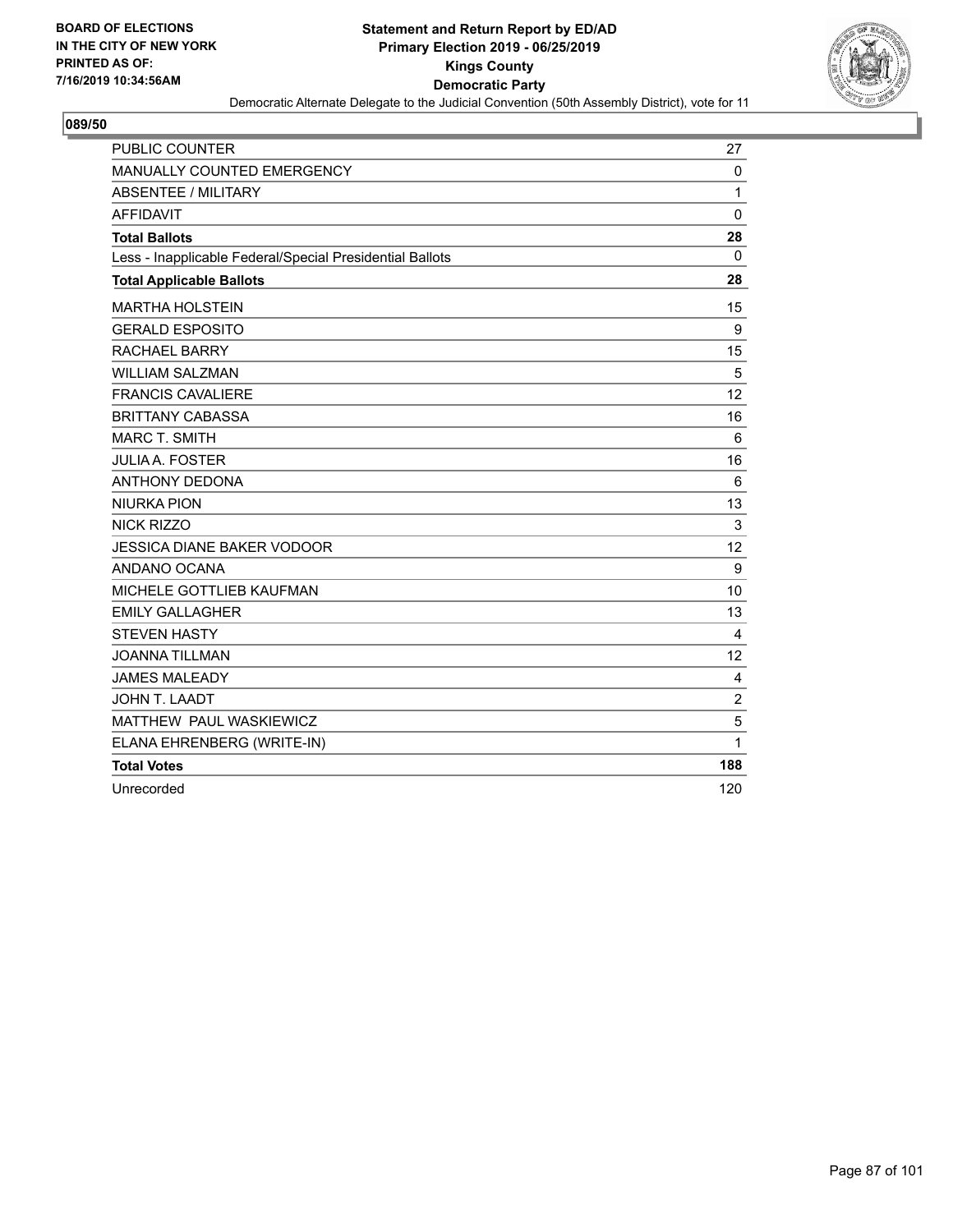

| PUBLIC COUNTER                                           | 11               |
|----------------------------------------------------------|------------------|
| MANUALLY COUNTED EMERGENCY                               | 0                |
| <b>ABSENTEE / MILITARY</b>                               | $\mathbf 0$      |
| <b>AFFIDAVIT</b>                                         | $\mathbf{1}$     |
| <b>Total Ballots</b>                                     | 12               |
| Less - Inapplicable Federal/Special Presidential Ballots | $\mathbf 0$      |
| <b>Total Applicable Ballots</b>                          | 12               |
| <b>MARTHA HOLSTEIN</b>                                   | 3                |
| <b>GERALD ESPOSITO</b>                                   | 3                |
| <b>RACHAEL BARRY</b>                                     | 3                |
| <b>WILLIAM SALZMAN</b>                                   | $\mathbf 1$      |
| <b>FRANCIS CAVALIERE</b>                                 | $\mathbf{1}$     |
| <b>BRITTANY CABASSA</b>                                  | 5                |
| <b>MARC T. SMITH</b>                                     | $\mathbf{1}$     |
| <b>JULIA A. FOSTER</b>                                   | 5                |
| <b>ANTHONY DEDONA</b>                                    | $\overline{c}$   |
| <b>NIURKA PION</b>                                       | 3                |
| <b>NICK RIZZO</b>                                        | $\overline{2}$   |
| <b>JESSICA DIANE BAKER VODOOR</b>                        | 6                |
| ANDANO OCANA                                             | 6                |
| MICHELE GOTTLIEB KAUFMAN                                 | 3                |
| <b>EMILY GALLAGHER</b>                                   | 3                |
| <b>STEVEN HASTY</b>                                      | $\boldsymbol{2}$ |
| <b>JOANNA TILLMAN</b>                                    | 5                |
| <b>JAMES MALEADY</b>                                     | $\overline{2}$   |
| <b>JOHN T. LAADT</b>                                     | $\overline{2}$   |
| MATTHEW PAUL WASKIEWICZ                                  | $\mathbf{1}$     |
| <b>Total Votes</b>                                       | 59               |
| Unrecorded                                               | 73               |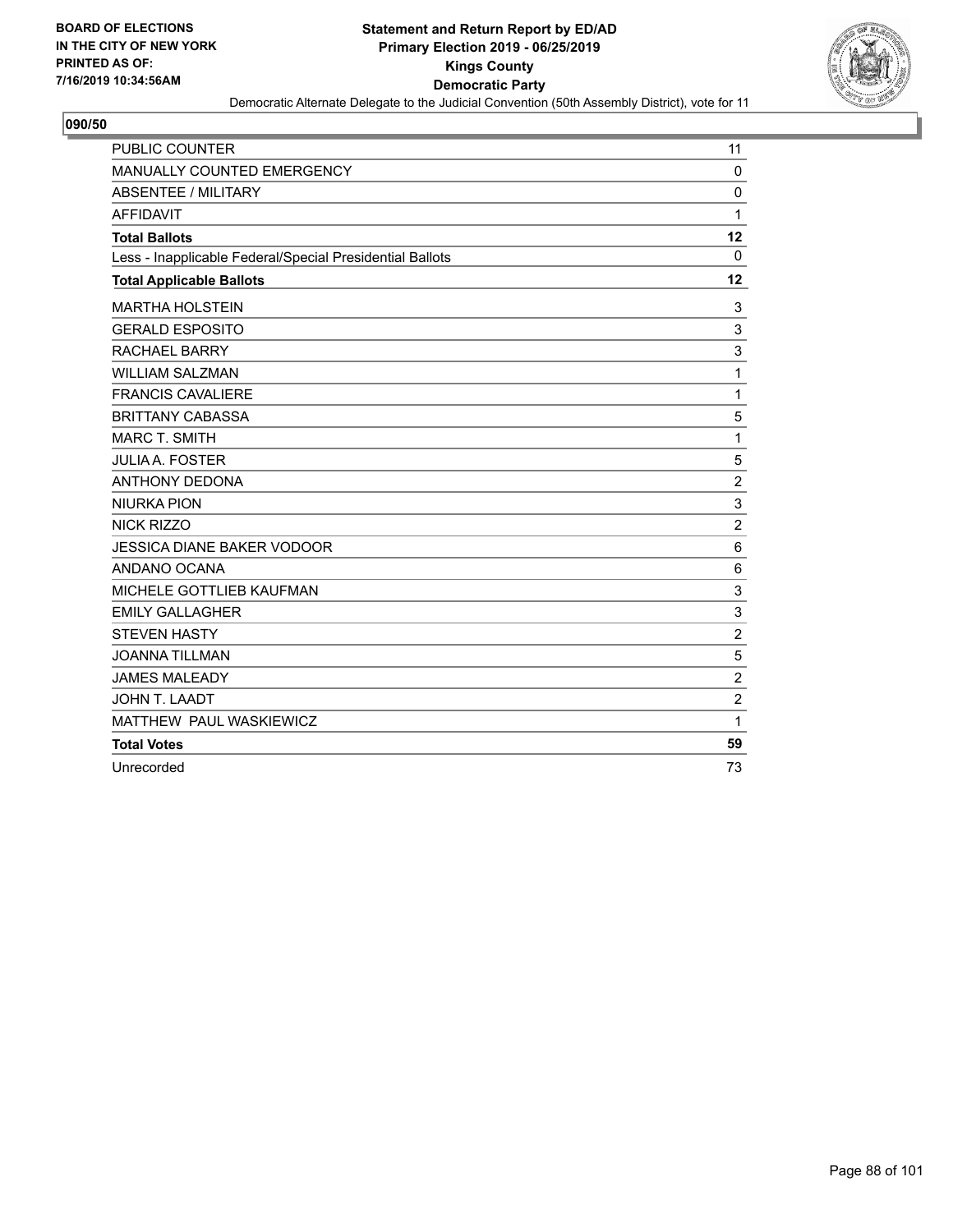

| PUBLIC COUNTER                                           | 23                      |
|----------------------------------------------------------|-------------------------|
| MANUALLY COUNTED EMERGENCY                               | $\mathbf 0$             |
| <b>ABSENTEE / MILITARY</b>                               | $\overline{2}$          |
| <b>AFFIDAVIT</b>                                         | $\Omega$                |
| <b>Total Ballots</b>                                     | 25                      |
| Less - Inapplicable Federal/Special Presidential Ballots | $\Omega$                |
| <b>Total Applicable Ballots</b>                          | 25                      |
| <b>MARTHA HOLSTEIN</b>                                   | 8                       |
| <b>GERALD ESPOSITO</b>                                   | $\overline{7}$          |
| <b>RACHAEL BARRY</b>                                     | 6                       |
| <b>WILLIAM SALZMAN</b>                                   | $\overline{\mathbf{c}}$ |
| <b>FRANCIS CAVALIERE</b>                                 | $\overline{\mathbf{4}}$ |
| <b>BRITTANY CABASSA</b>                                  | $\overline{7}$          |
| <b>MARC T. SMITH</b>                                     | $\overline{c}$          |
| <b>JULIA A. FOSTER</b>                                   | $\,6$                   |
| <b>ANTHONY DEDONA</b>                                    | $\overline{c}$          |
| <b>NIURKA PION</b>                                       | 6                       |
| <b>NICK RIZZO</b>                                        | $\overline{\mathbf{4}}$ |
| <b>JESSICA DIANE BAKER VODOOR</b>                        | $\overline{7}$          |
| ANDANO OCANA                                             | 5                       |
| MICHELE GOTTLIEB KAUFMAN                                 | 5                       |
| <b>EMILY GALLAGHER</b>                                   | 6                       |
| <b>STEVEN HASTY</b>                                      | $\overline{c}$          |
| <b>JOANNA TILLMAN</b>                                    | $\,6$                   |
| <b>JAMES MALEADY</b>                                     | $\overline{c}$          |
| <b>JOHN T. LAADT</b>                                     | $\overline{c}$          |
| MATTHEW PAUL WASKIEWICZ                                  | 1                       |
| <b>Total Votes</b>                                       | 90                      |
| Unrecorded                                               | 185                     |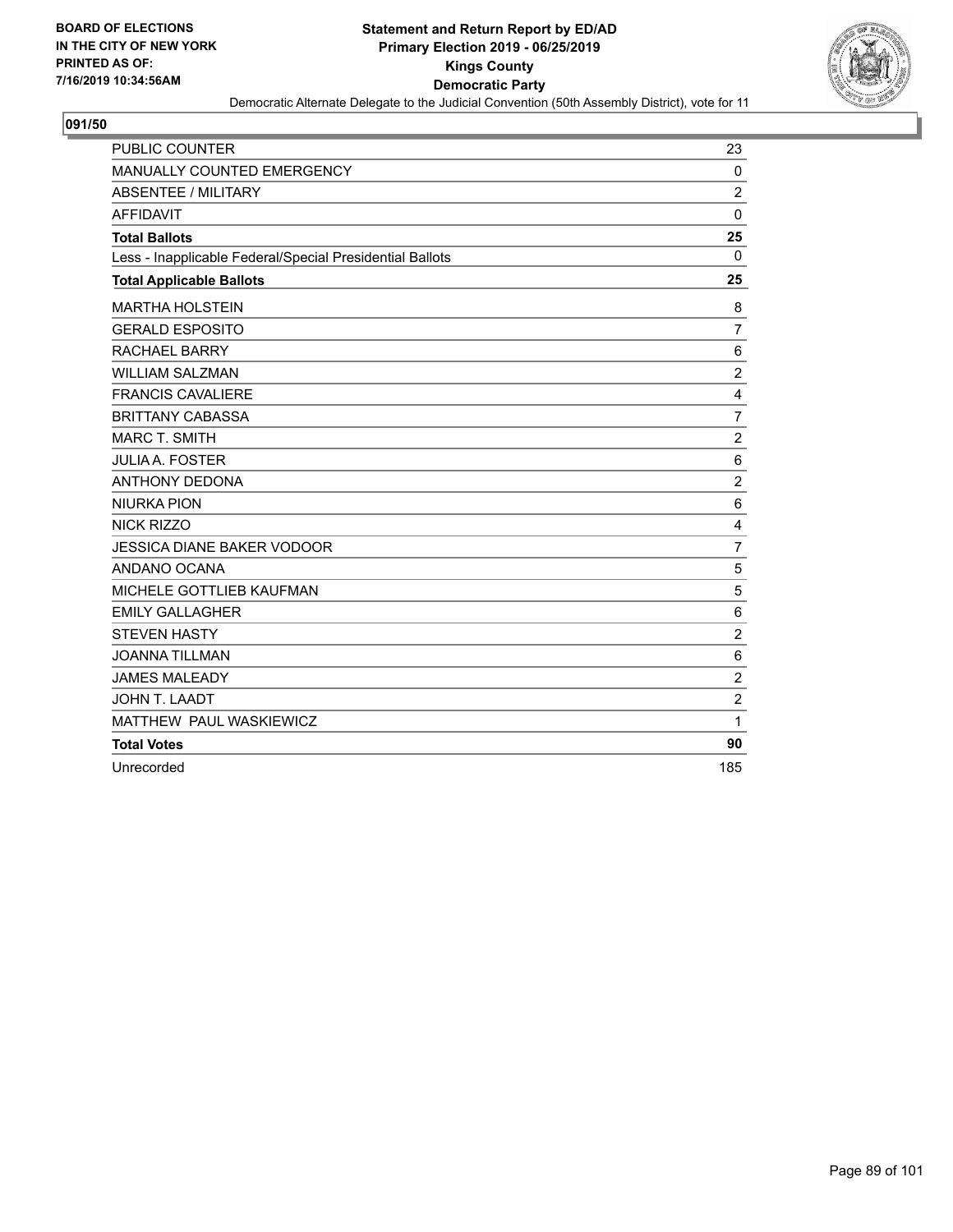

| <b>PUBLIC COUNTER</b>                                    | 20               |
|----------------------------------------------------------|------------------|
| <b>MANUALLY COUNTED EMERGENCY</b>                        | 0                |
| <b>ABSENTEE / MILITARY</b>                               | $\mathbf 0$      |
| <b>AFFIDAVIT</b>                                         | 1                |
| <b>Total Ballots</b>                                     | 21               |
| Less - Inapplicable Federal/Special Presidential Ballots | 0                |
| <b>Total Applicable Ballots</b>                          | 21               |
| <b>MARTHA HOLSTEIN</b>                                   | 5                |
| <b>GERALD ESPOSITO</b>                                   | 4                |
| <b>RACHAEL BARRY</b>                                     | 8                |
| <b>WILLIAM SALZMAN</b>                                   | 1                |
| <b>FRANCIS CAVALIERE</b>                                 | 1                |
| <b>BRITTANY CABASSA</b>                                  | 5                |
| <b>MARC T. SMITH</b>                                     | 5                |
| <b>JULIA A. FOSTER</b>                                   | 9                |
| <b>ANTHONY DEDONA</b>                                    | $\overline{4}$   |
| <b>NIURKA PION</b>                                       | 3                |
| <b>NICK RIZZO</b>                                        | 6                |
| <b>JESSICA DIANE BAKER VODOOR</b>                        | $\overline{7}$   |
| ANDANO OCANA                                             | 5                |
| MICHELE GOTTLIEB KAUFMAN                                 | $\overline{7}$   |
| <b>EMILY GALLAGHER</b>                                   | $\overline{7}$   |
| <b>STEVEN HASTY</b>                                      | 3                |
| <b>JOANNA TILLMAN</b>                                    | $\boldsymbol{9}$ |
| <b>JAMES MALEADY</b>                                     | 3                |
| JOHN T. LAADT                                            | 4                |
| MATTHEW PAUL WASKIEWICZ                                  | 1                |
| FREDDY CANNON (WRITE-IN)                                 | 1                |
| <b>Total Votes</b>                                       | 98               |
| Unrecorded                                               | 133              |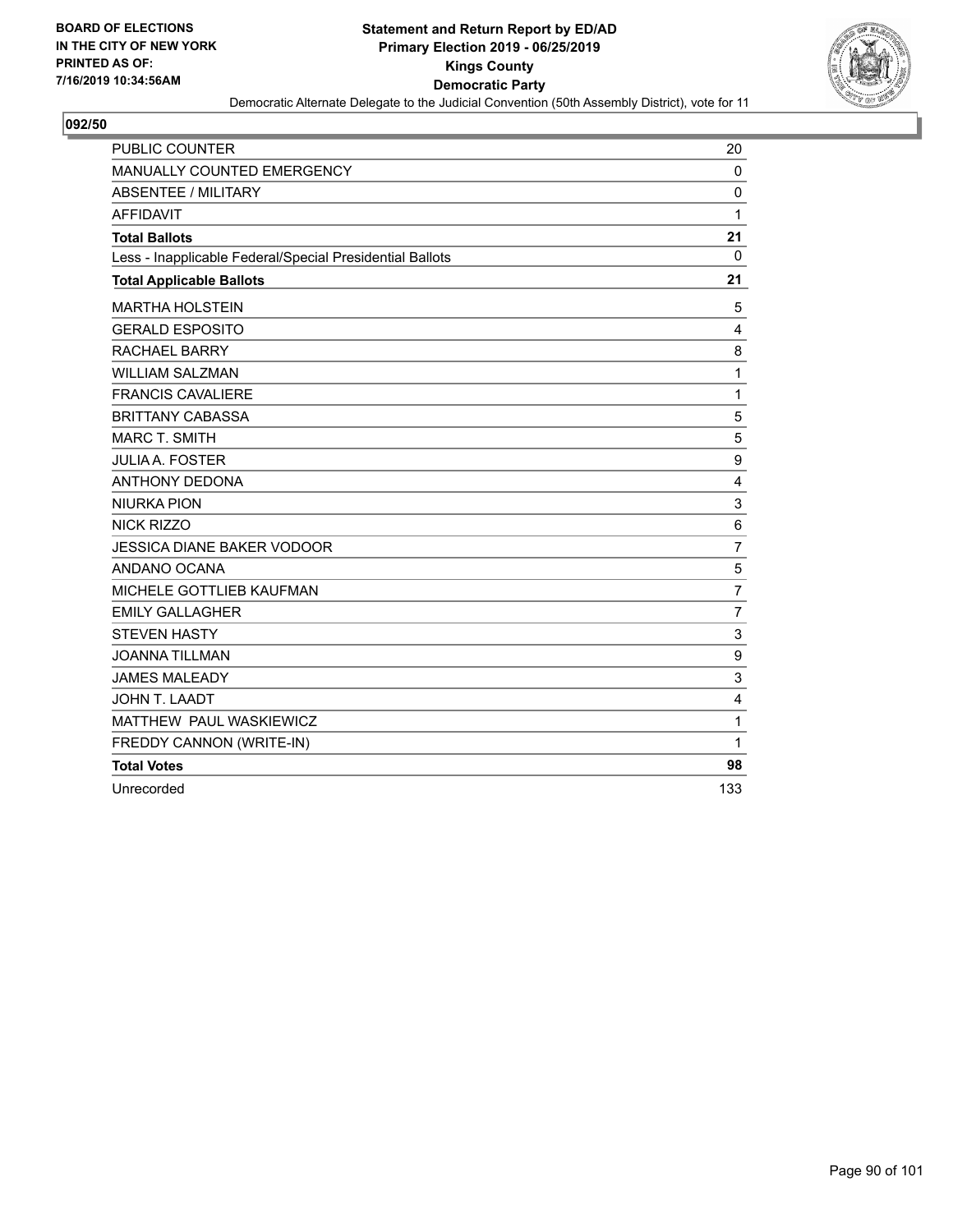

| PUBLIC COUNTER                                           | 5                       |
|----------------------------------------------------------|-------------------------|
| MANUALLY COUNTED EMERGENCY                               | 0                       |
| ABSENTEE / MILITARY                                      | 0                       |
| <b>AFFIDAVIT</b>                                         | 0                       |
| <b>Total Ballots</b>                                     | 5                       |
| Less - Inapplicable Federal/Special Presidential Ballots | 0                       |
| <b>Total Applicable Ballots</b>                          | 5                       |
| <b>MARTHA HOLSTEIN</b>                                   | $\mathbf{1}$            |
| <b>GERALD ESPOSITO</b>                                   | $\overline{2}$          |
| <b>RACHAEL BARRY</b>                                     | $\overline{\mathbf{c}}$ |
| <b>WILLIAM SALZMAN</b>                                   | $\mathbf{1}$            |
| <b>FRANCIS CAVALIERE</b>                                 | $\overline{2}$          |
| <b>BRITTANY CABASSA</b>                                  | 3                       |
| <b>MARC T. SMITH</b>                                     | $\boldsymbol{2}$        |
| <b>JULIA A. FOSTER</b>                                   | $\overline{c}$          |
| <b>ANTHONY DEDONA</b>                                    | $\overline{2}$          |
| <b>NIURKA PION</b>                                       | 1                       |
| <b>NICK RIZZO</b>                                        | $\mathbf{1}$            |
| <b>JESSICA DIANE BAKER VODOOR</b>                        | $\mathbf{1}$            |
| ANDANO OCANA                                             | 1                       |
| <b>MICHELE GOTTLIEB KAUFMAN</b>                          | $\mathbf{1}$            |
| <b>EMILY GALLAGHER</b>                                   | $\mathbf{1}$            |
| <b>STEVEN HASTY</b>                                      | 0                       |
| <b>JOANNA TILLMAN</b>                                    | $\overline{c}$          |
| <b>JAMES MALEADY</b>                                     | 0                       |
| JOHN T. LAADT                                            | $\mathbf 0$             |
| MATTHEW PAUL WASKIEWICZ                                  | $\mathbf{0}$            |
| <b>Total Votes</b>                                       | 25                      |
| Unrecorded                                               | 30                      |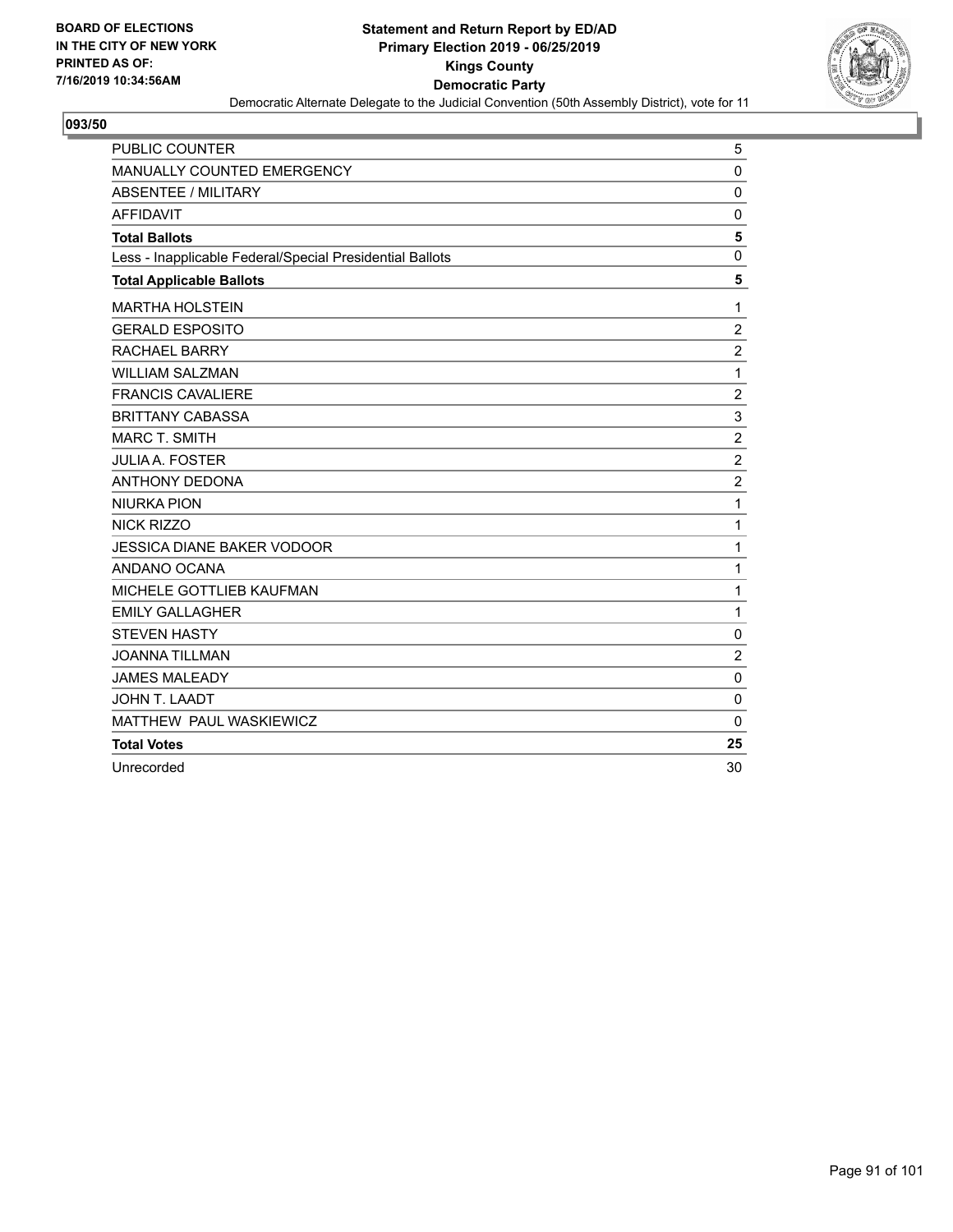

| PUBLIC COUNTER                                           | 1           |
|----------------------------------------------------------|-------------|
| MANUALLY COUNTED EMERGENCY                               | $\mathbf 0$ |
| <b>ABSENTEE / MILITARY</b>                               | $\mathbf 0$ |
| <b>AFFIDAVIT</b>                                         | 0           |
| <b>Total Ballots</b>                                     | 1           |
| Less - Inapplicable Federal/Special Presidential Ballots | $\mathbf 0$ |
| <b>Total Applicable Ballots</b>                          | 1           |
| <b>MARTHA HOLSTEIN</b>                                   | 0           |
| <b>GERALD ESPOSITO</b>                                   | $\mathbf 0$ |
| <b>RACHAEL BARRY</b>                                     | $\mathbf 0$ |
| <b>WILLIAM SALZMAN</b>                                   | $\mathbf 0$ |
| <b>FRANCIS CAVALIERE</b>                                 | 1           |
| <b>BRITTANY CABASSA</b>                                  | $\mathbf 0$ |
| <b>MARC T. SMITH</b>                                     | $\mathbf 0$ |
| <b>JULIA A. FOSTER</b>                                   | $\mathbf 0$ |
| <b>ANTHONY DEDONA</b>                                    | $\mathbf 0$ |
| <b>NIURKA PION</b>                                       | $\mathbf 0$ |
| NICK RIZZO                                               | 1           |
| <b>JESSICA DIANE BAKER VODOOR</b>                        | $\mathbf 0$ |
| ANDANO OCANA                                             | 1           |
| MICHELE GOTTLIEB KAUFMAN                                 | 1           |
| <b>EMILY GALLAGHER</b>                                   | 1           |
| <b>STEVEN HASTY</b>                                      | 0           |
| <b>JOANNA TILLMAN</b>                                    | $\mathbf 0$ |
| <b>JAMES MALEADY</b>                                     | 0           |
| JOHN T. LAADT                                            | $\mathbf 0$ |
| MATTHEW PAUL WASKIEWICZ                                  | $\mathbf 0$ |
| <b>Total Votes</b>                                       | 5           |
| Unrecorded                                               | 6           |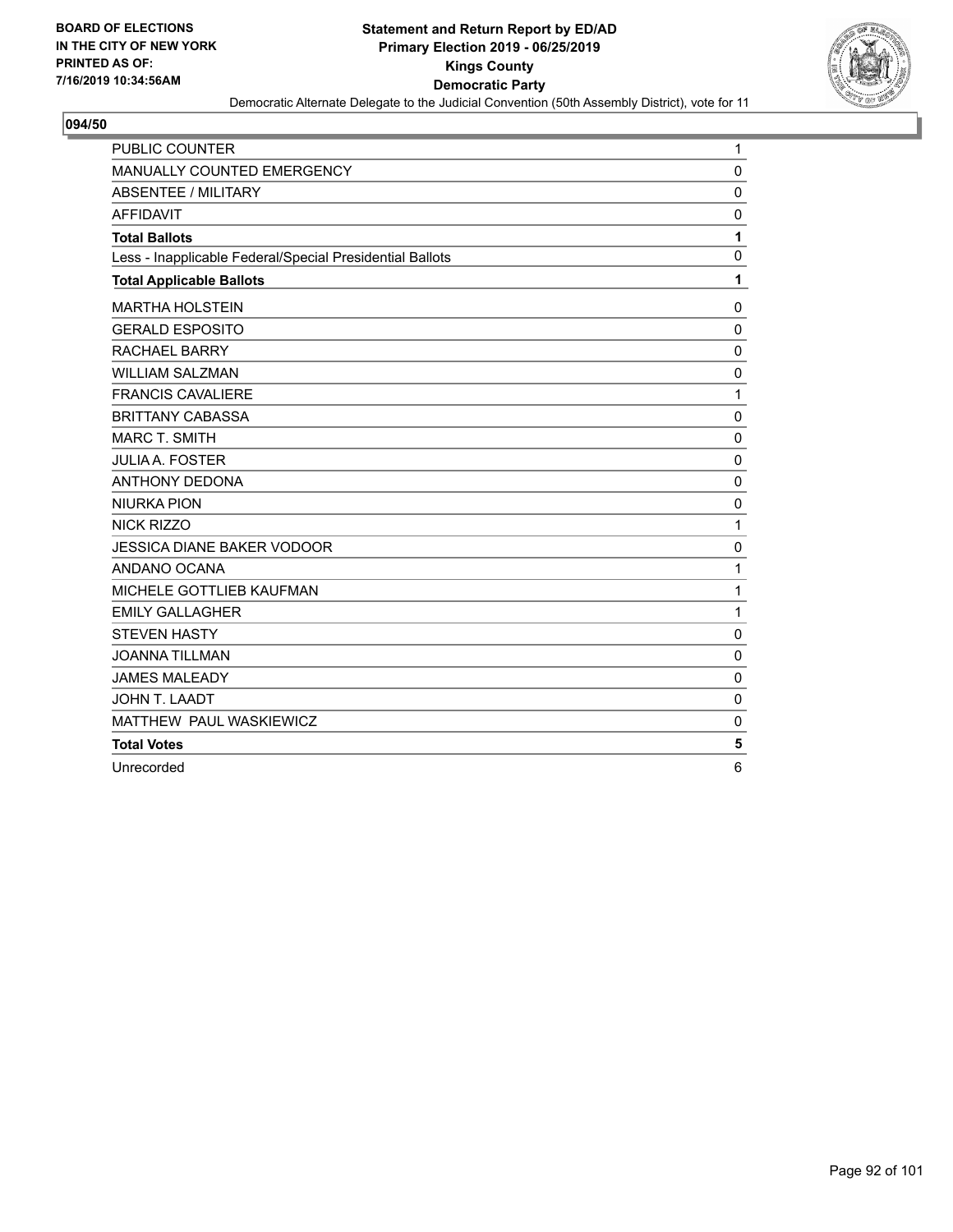

| PUBLIC COUNTER                                           | 14               |
|----------------------------------------------------------|------------------|
| <b>MANUALLY COUNTED EMERGENCY</b>                        | 0                |
| ABSENTEE / MILITARY                                      | $\overline{2}$   |
| <b>AFFIDAVIT</b>                                         | 0                |
| <b>Total Ballots</b>                                     | 16               |
| Less - Inapplicable Federal/Special Presidential Ballots | $\Omega$         |
| <b>Total Applicable Ballots</b>                          | 16               |
| <b>MARTHA HOLSTEIN</b>                                   | 3                |
| <b>GERALD ESPOSITO</b>                                   | $\overline{2}$   |
| <b>RACHAEL BARRY</b>                                     | $\mathsf 3$      |
| <b>WILLIAM SALZMAN</b>                                   | 0                |
| <b>FRANCIS CAVALIERE</b>                                 | $\boldsymbol{2}$ |
| <b>BRITTANY CABASSA</b>                                  | $\boldsymbol{2}$ |
| <b>MARC T. SMITH</b>                                     | 1                |
| <b>JULIA A. FOSTER</b>                                   | $\overline{2}$   |
| <b>ANTHONY DEDONA</b>                                    | $\mathbf{1}$     |
| <b>NIURKA PION</b>                                       | 2                |
| <b>NICK RIZZO</b>                                        | 6                |
| <b>JESSICA DIANE BAKER VODOOR</b>                        | $\overline{7}$   |
| ANDANO OCANA                                             | 6                |
| MICHELE GOTTLIEB KAUFMAN                                 | 8                |
| <b>EMILY GALLAGHER</b>                                   | $\overline{7}$   |
| <b>STEVEN HASTY</b>                                      | 6                |
| <b>JOANNA TILLMAN</b>                                    | $\overline{7}$   |
| <b>JAMES MALEADY</b>                                     | 6                |
| <b>JOHN T. LAADT</b>                                     | $\overline{7}$   |
| MATTHEW PAUL WASKIEWICZ                                  | 8                |
| ANDREW LUZINOCCAY (WRITE-IN)                             | 1                |
| <b>Total Votes</b>                                       | 87               |
| Unrecorded                                               | 89               |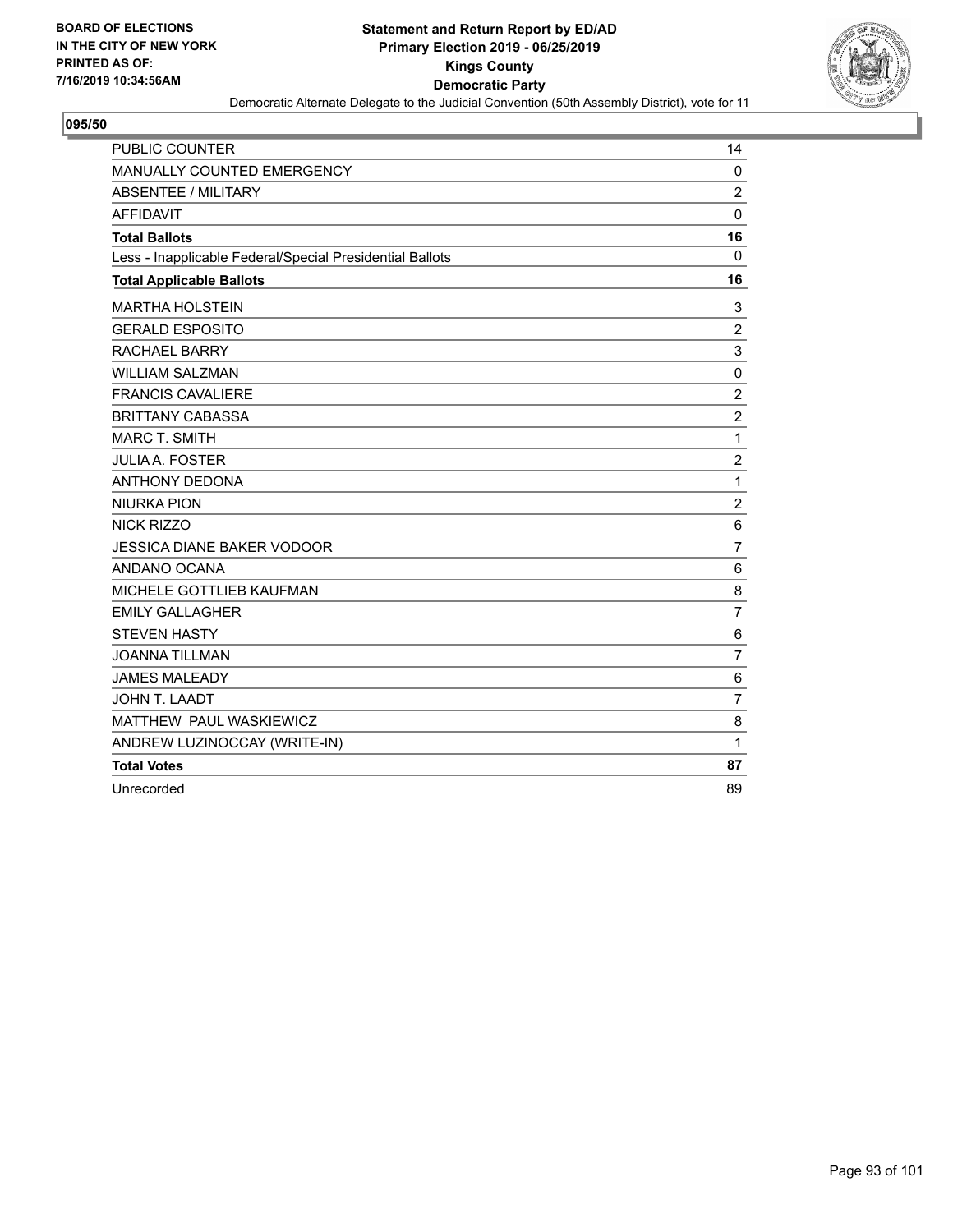

| PUBLIC COUNTER                                           | 15             |
|----------------------------------------------------------|----------------|
| MANUALLY COUNTED EMERGENCY                               | $\mathbf 0$    |
| <b>ABSENTEE / MILITARY</b>                               | $\Omega$       |
| <b>AFFIDAVIT</b>                                         | 1              |
| <b>Total Ballots</b>                                     | 16             |
| Less - Inapplicable Federal/Special Presidential Ballots | $\mathbf 0$    |
| <b>Total Applicable Ballots</b>                          | 16             |
| <b>MARTHA HOLSTEIN</b>                                   | 8              |
| <b>GERALD ESPOSITO</b>                                   | 3              |
| <b>RACHAEL BARRY</b>                                     | $\overline{7}$ |
| <b>WILLIAM SALZMAN</b>                                   | $\mathbf 0$    |
| <b>FRANCIS CAVALIERE</b>                                 | 3              |
| <b>BRITTANY CABASSA</b>                                  | 8              |
| <b>MARC T. SMITH</b>                                     | $\mathbf 0$    |
| <b>JULIA A. FOSTER</b>                                   | 8              |
| <b>ANTHONY DEDONA</b>                                    | 4              |
| <b>NIURKA PION</b>                                       | 6              |
| <b>NICK RIZZO</b>                                        | 6              |
| <b>JESSICA DIANE BAKER VODOOR</b>                        | 12             |
| ANDANO OCANA                                             | 8              |
| MICHELE GOTTLIEB KAUFMAN                                 | 9              |
| <b>EMILY GALLAGHER</b>                                   | 14             |
| <b>STEVEN HASTY</b>                                      | 3              |
| <b>JOANNA TILLMAN</b>                                    | 11             |
| <b>JAMES MALEADY</b>                                     | 3              |
| <b>JOHN T. LAADT</b>                                     | 5              |
| MATTHEW PAUL WASKIEWICZ                                  | 6              |
| <b>Total Votes</b>                                       | 124            |
| Unrecorded                                               | 52             |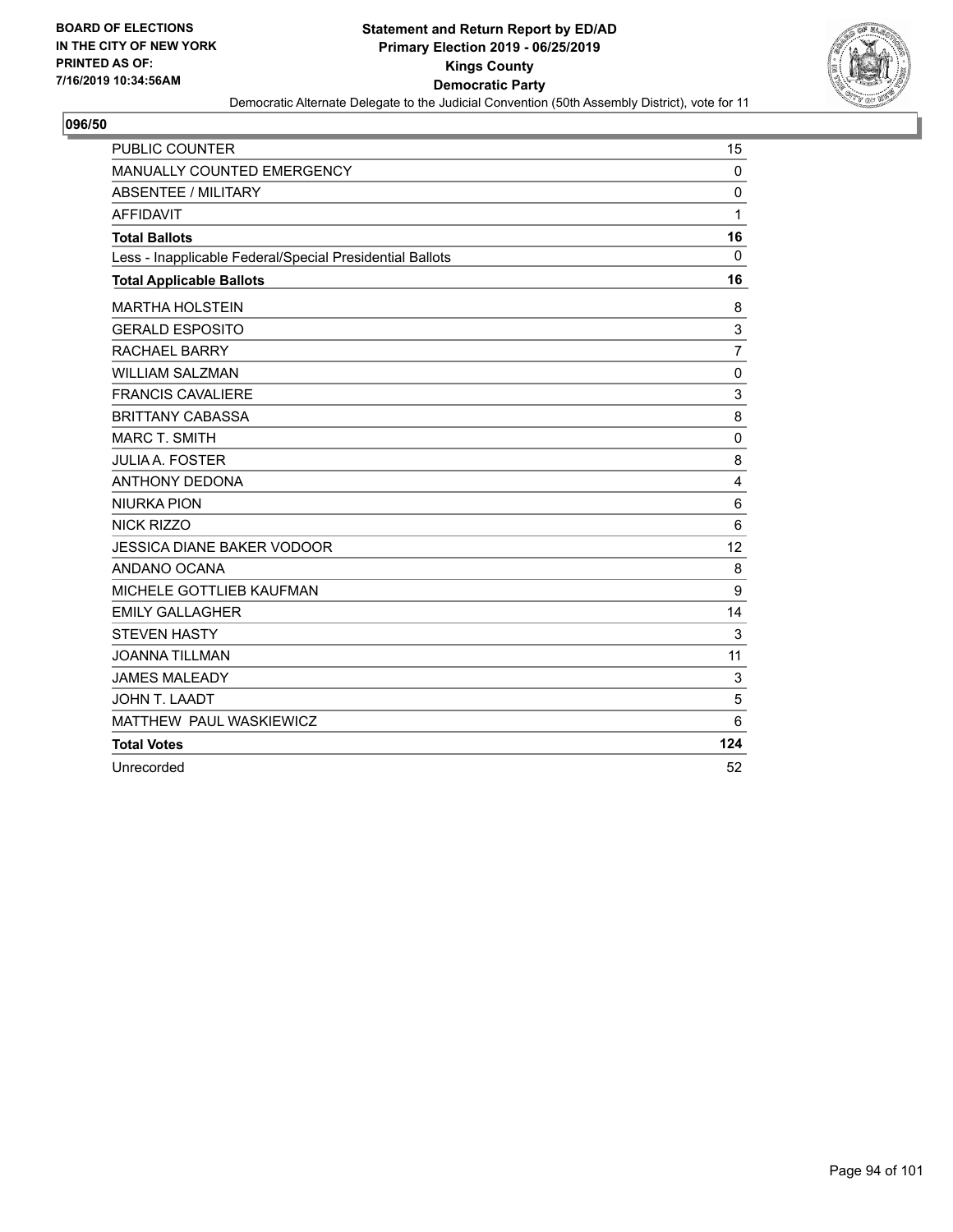

| PUBLIC COUNTER                                           | 17             |
|----------------------------------------------------------|----------------|
| MANUALLY COUNTED EMERGENCY                               | $\mathbf{0}$   |
| <b>ABSENTEE / MILITARY</b>                               | 1              |
| <b>AFFIDAVIT</b>                                         | 0              |
| <b>Total Ballots</b>                                     | 18             |
| Less - Inapplicable Federal/Special Presidential Ballots | $\Omega$       |
| <b>Total Applicable Ballots</b>                          | 18             |
| <b>MARTHA HOLSTEIN</b>                                   | 4              |
| <b>GERALD ESPOSITO</b>                                   | 5              |
| <b>RACHAEL BARRY</b>                                     | $\overline{7}$ |
| <b>WILLIAM SALZMAN</b>                                   | $\mathbf 0$    |
| <b>FRANCIS CAVALIERE</b>                                 | $\overline{c}$ |
| <b>BRITTANY CABASSA</b>                                  | 6              |
| <b>MARC T. SMITH</b>                                     | $\overline{c}$ |
| <b>JULIA A. FOSTER</b>                                   | 5              |
| <b>ANTHONY DEDONA</b>                                    | 3              |
| <b>NIURKA PION</b>                                       | 5              |
| <b>NICK RIZZO</b>                                        | 10             |
| <b>JESSICA DIANE BAKER VODOOR</b>                        | 8              |
| ANDANO OCANA                                             | 11             |
| MICHELE GOTTLIEB KAUFMAN                                 | 11             |
| <b>EMILY GALLAGHER</b>                                   | 10             |
| <b>STEVEN HASTY</b>                                      | 6              |
| <b>JOANNA TILLMAN</b>                                    | 10             |
| <b>JAMES MALEADY</b>                                     | 4              |
| <b>JOHN T. LAADT</b>                                     | $\overline{7}$ |
| MATTHEW PAUL WASKIEWICZ                                  | 5              |
| <b>Total Votes</b>                                       | 121            |
| Unrecorded                                               | 77             |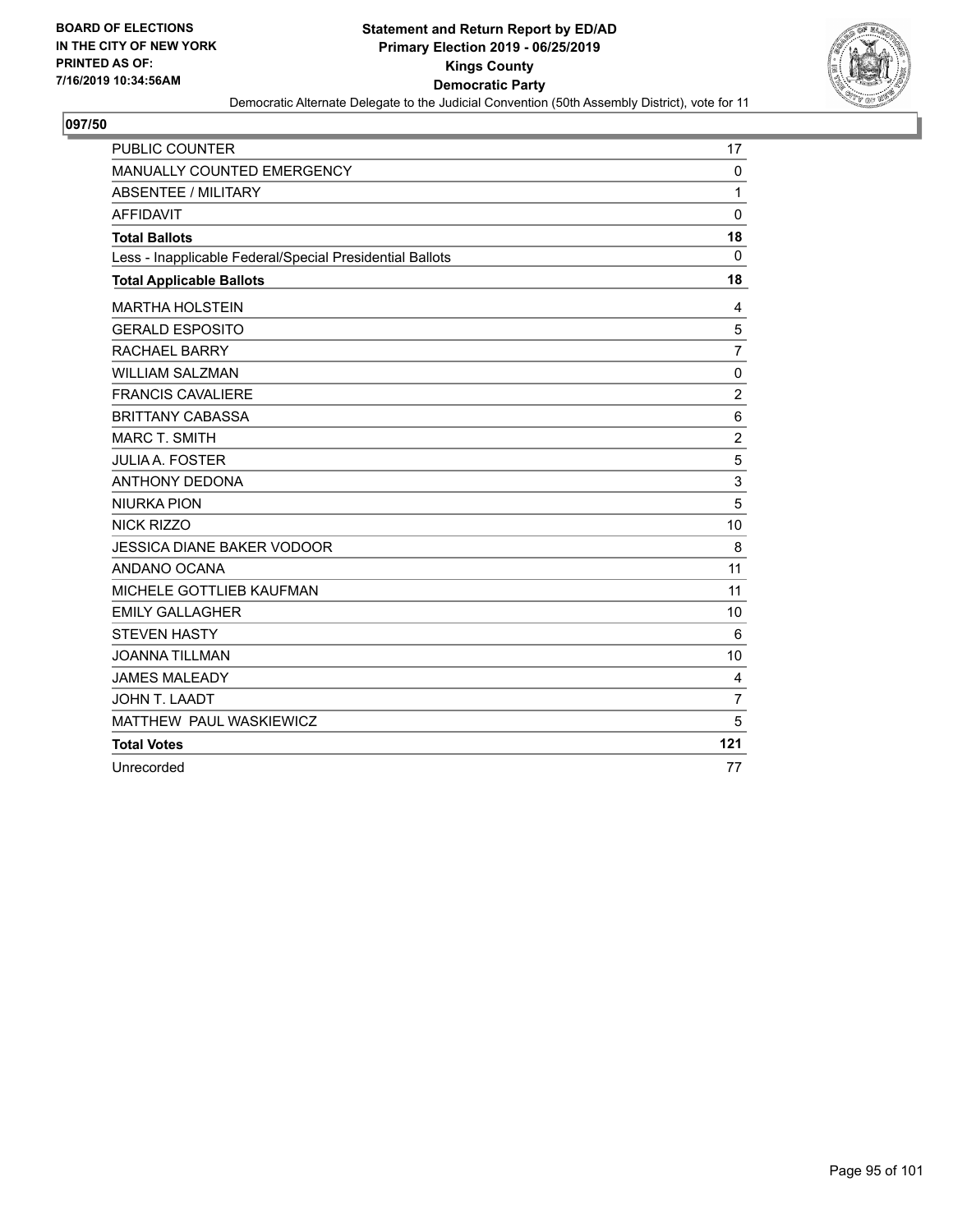

| PUBLIC COUNTER                                           | 9                |
|----------------------------------------------------------|------------------|
| MANUALLY COUNTED EMERGENCY                               | 0                |
| ABSENTEE / MILITARY                                      | 1                |
| <b>AFFIDAVIT</b>                                         | $\mathbf 0$      |
| <b>Total Ballots</b>                                     | 10               |
| Less - Inapplicable Federal/Special Presidential Ballots | $\mathbf 0$      |
| <b>Total Applicable Ballots</b>                          | 10               |
| <b>MARTHA HOLSTEIN</b>                                   | 3                |
| <b>GERALD ESPOSITO</b>                                   | 3                |
| <b>RACHAEL BARRY</b>                                     | $\overline{2}$   |
| <b>WILLIAM SALZMAN</b>                                   | $\mathbf{1}$     |
| <b>FRANCIS CAVALIERE</b>                                 | $\boldsymbol{2}$ |
| <b>BRITTANY CABASSA</b>                                  | $\mathbf{1}$     |
| <b>MARC T. SMITH</b>                                     | 3                |
| <b>JULIA A. FOSTER</b>                                   | $\overline{c}$   |
| <b>ANTHONY DEDONA</b>                                    | 4                |
| <b>NIURKA PION</b>                                       | $\mathbf{1}$     |
| <b>NICK RIZZO</b>                                        | 5                |
| <b>JESSICA DIANE BAKER VODOOR</b>                        | 3                |
| ANDANO OCANA                                             | 1                |
| MICHELE GOTTLIEB KAUFMAN                                 | $\overline{c}$   |
| <b>EMILY GALLAGHER</b>                                   | 5                |
| <b>STEVEN HASTY</b>                                      | $\overline{c}$   |
| <b>JOANNA TILLMAN</b>                                    | $\overline{c}$   |
| <b>JAMES MALEADY</b>                                     | 4                |
| JOHN T. LAADT                                            | $\overline{2}$   |
| MATTHEW PAUL WASKIEWICZ                                  | 4                |
| <b>Total Votes</b>                                       | 52               |
| Unrecorded                                               | 58               |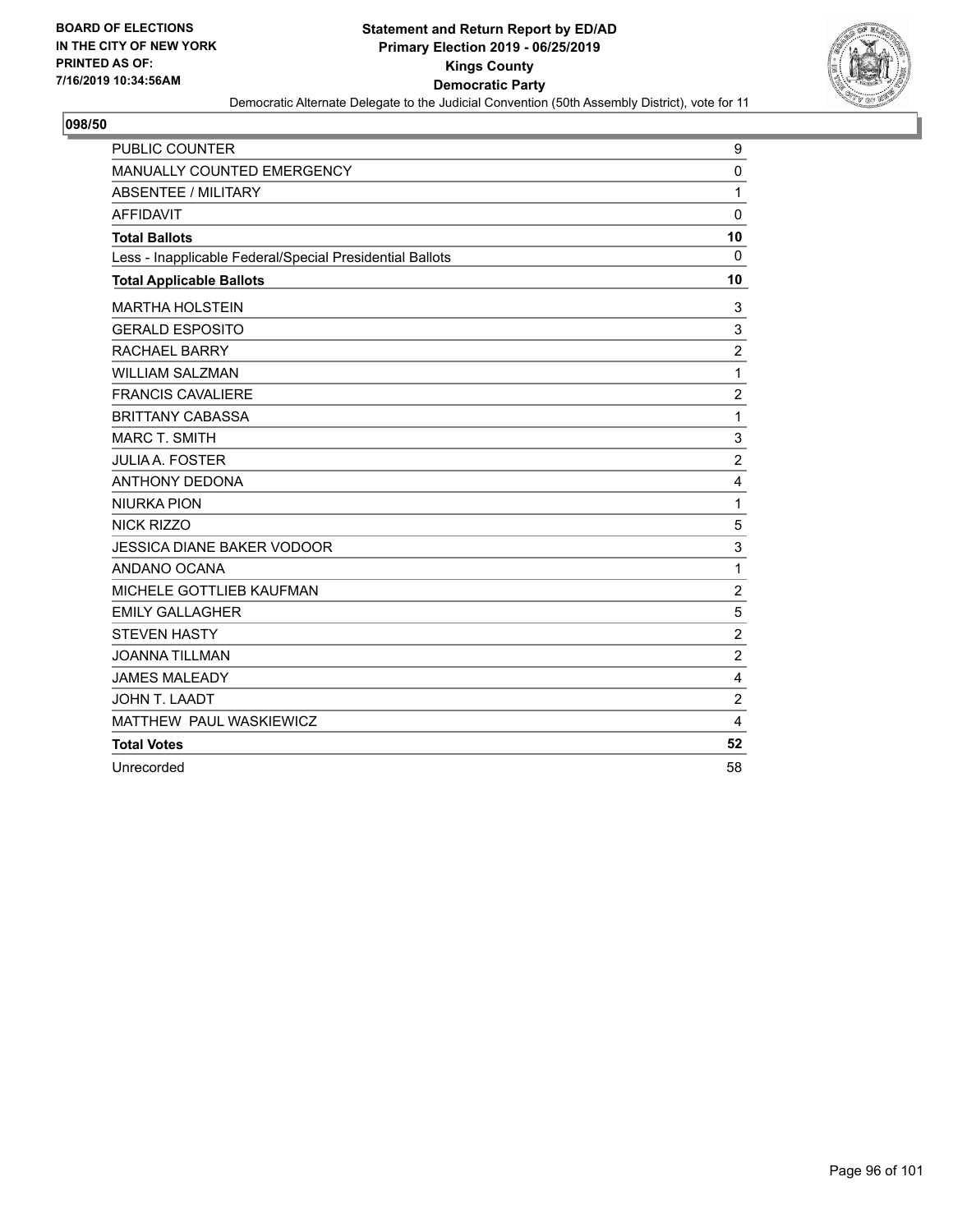

| PUBLIC COUNTER                                           | 16             |
|----------------------------------------------------------|----------------|
| MANUALLY COUNTED EMERGENCY                               | $\mathbf 0$    |
| <b>ABSENTEE / MILITARY</b>                               | 0              |
| <b>AFFIDAVIT</b>                                         | 0              |
| <b>Total Ballots</b>                                     | 16             |
| Less - Inapplicable Federal/Special Presidential Ballots | $\mathbf 0$    |
| <b>Total Applicable Ballots</b>                          | 16             |
| <b>MARTHA HOLSTEIN</b>                                   | 3              |
| <b>GERALD ESPOSITO</b>                                   | 3              |
| <b>RACHAEL BARRY</b>                                     | 3              |
| <b>WILLIAM SALZMAN</b>                                   | 1              |
| <b>FRANCIS CAVALIERE</b>                                 | 1              |
| <b>BRITTANY CABASSA</b>                                  | 4              |
| <b>MARC T. SMITH</b>                                     | $\overline{2}$ |
| <b>JULIA A. FOSTER</b>                                   | 3              |
| <b>ANTHONY DEDONA</b>                                    | $\mathbf 0$    |
| <b>NIURKA PION</b>                                       | 3              |
| <b>NICK RIZZO</b>                                        | $\overline{2}$ |
| <b>JESSICA DIANE BAKER VODOOR</b>                        | 4              |
| ANDANO OCANA                                             | 4              |
| MICHELE GOTTLIEB KAUFMAN                                 | 4              |
| <b>EMILY GALLAGHER</b>                                   | 5              |
| <b>STEVEN HASTY</b>                                      | $\overline{c}$ |
| <b>JOANNA TILLMAN</b>                                    | 4              |
| <b>JAMES MALEADY</b>                                     | $\overline{c}$ |
| JOHN T. LAADT                                            | $\overline{4}$ |
| MATTHEW PAUL WASKIEWICZ                                  | 3              |
| <b>Total Votes</b>                                       | 57             |
| Unrecorded                                               | 119            |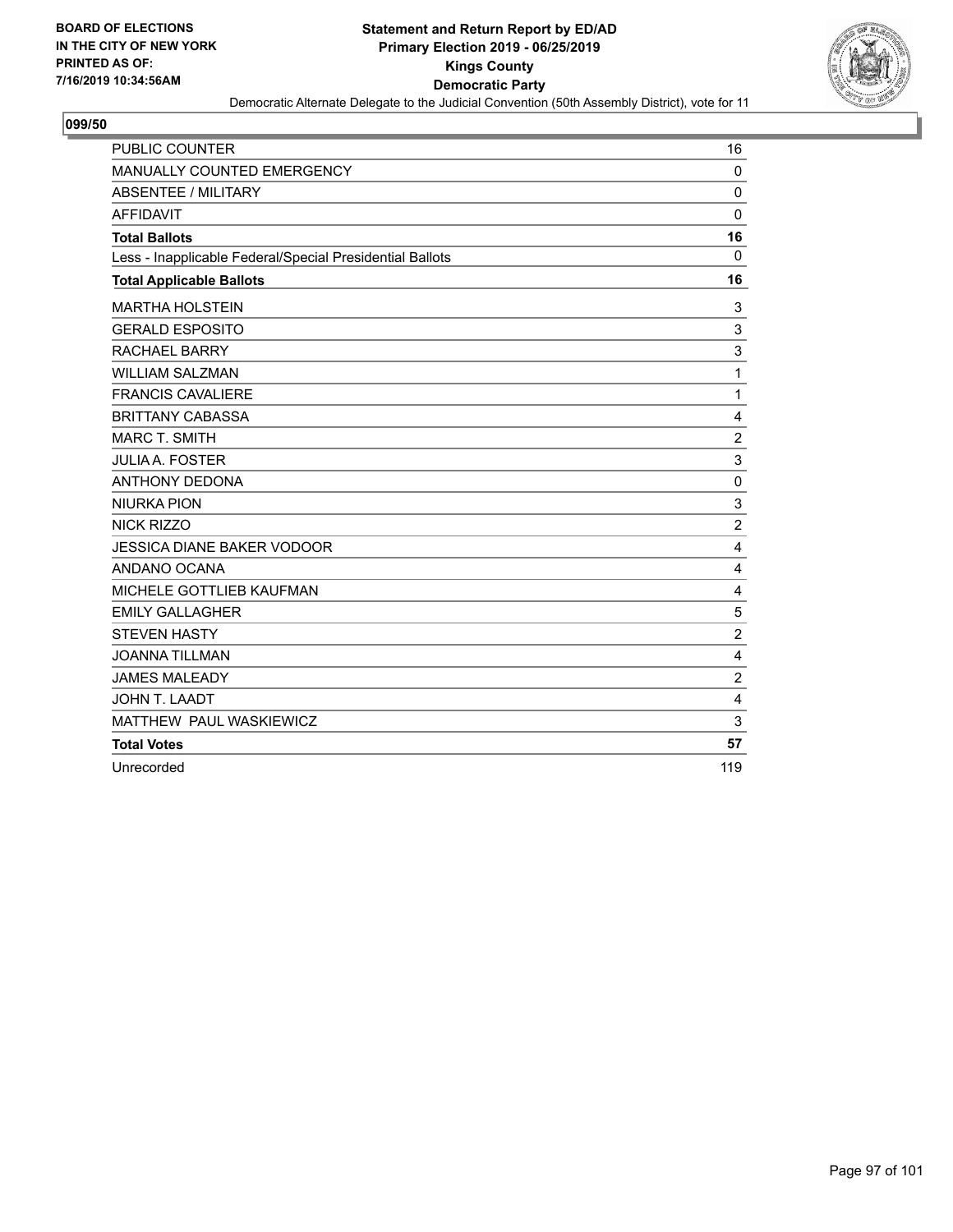

| PUBLIC COUNTER                                           | 1           |
|----------------------------------------------------------|-------------|
| MANUALLY COUNTED EMERGENCY                               | $\mathbf 0$ |
| <b>ABSENTEE / MILITARY</b>                               | 0           |
| <b>AFFIDAVIT</b>                                         | 0           |
| <b>Total Ballots</b>                                     | 1           |
| Less - Inapplicable Federal/Special Presidential Ballots | $\mathbf 0$ |
| <b>Total Applicable Ballots</b>                          | 1           |
| <b>MARTHA HOLSTEIN</b>                                   | 0           |
| <b>GERALD ESPOSITO</b>                                   | $\mathbf 0$ |
| <b>RACHAEL BARRY</b>                                     | $\mathbf 0$ |
| <b>WILLIAM SALZMAN</b>                                   | $\mathbf 0$ |
| <b>FRANCIS CAVALIERE</b>                                 | $\mathbf 0$ |
| <b>BRITTANY CABASSA</b>                                  | $\Omega$    |
| <b>MARC T. SMITH</b>                                     | 0           |
| <b>JULIA A. FOSTER</b>                                   | $\mathbf 0$ |
| <b>ANTHONY DEDONA</b>                                    | $\mathbf 0$ |
| <b>NIURKA PION</b>                                       | $\mathbf 0$ |
| <b>NICK RIZZO</b>                                        | $\mathbf 0$ |
| <b>JESSICA DIANE BAKER VODOOR</b>                        | $\mathbf 0$ |
| ANDANO OCANA                                             | $\mathbf 0$ |
| MICHELE GOTTLIEB KAUFMAN                                 | $\mathbf 0$ |
| <b>EMILY GALLAGHER</b>                                   | $\mathbf 0$ |
| <b>STEVEN HASTY</b>                                      | $\mathbf 0$ |
| <b>JOANNA TILLMAN</b>                                    | $\mathbf 0$ |
| <b>JAMES MALEADY</b>                                     | $\mathbf 0$ |
| JOHN T. LAADT                                            | $\mathbf 0$ |
| MATTHEW PAUL WASKIEWICZ                                  | 0           |
| <b>Total Votes</b>                                       | $\bf{0}$    |
| Unrecorded                                               | 11          |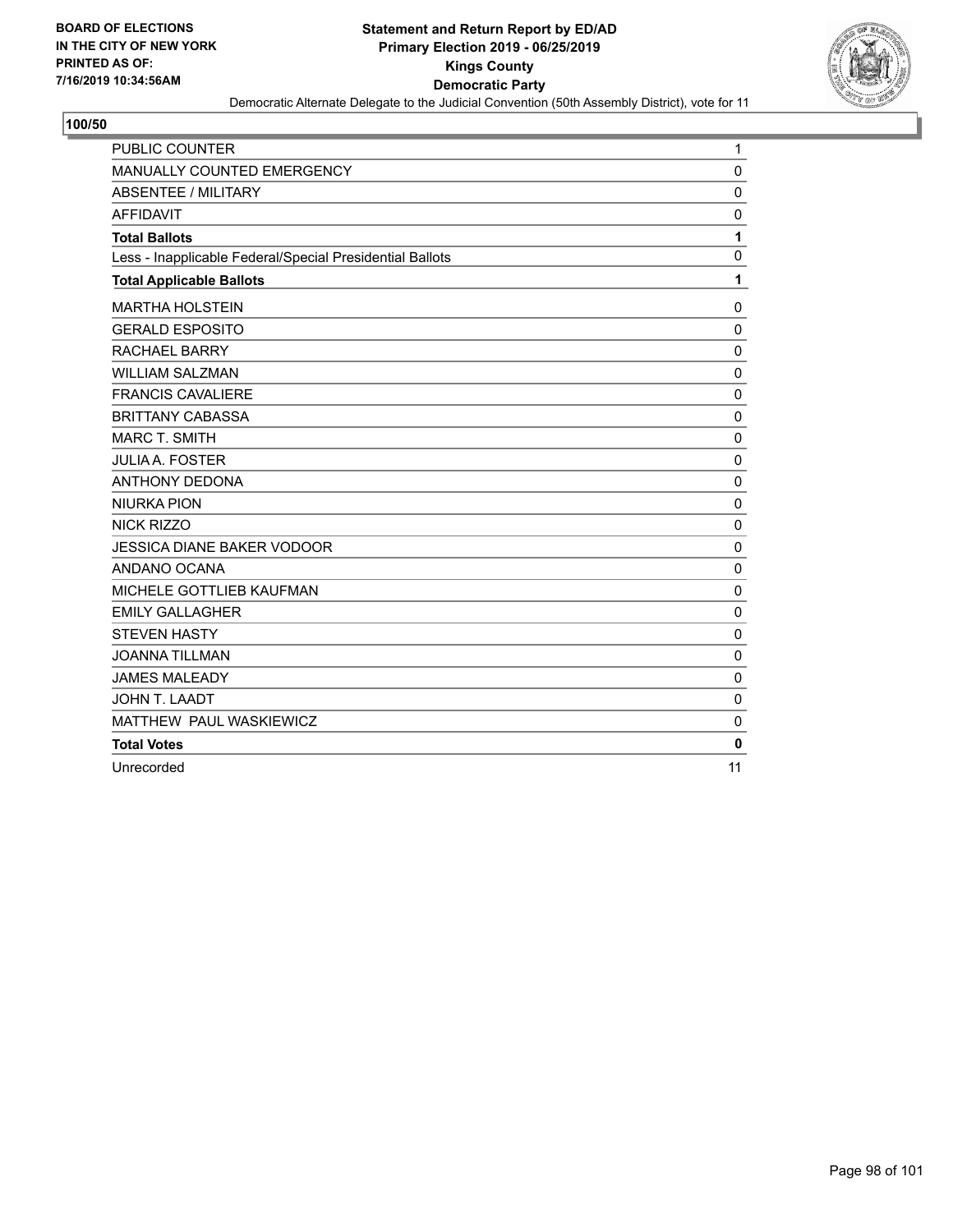

| PUBLIC COUNTER                                           | 10                        |
|----------------------------------------------------------|---------------------------|
| MANUALLY COUNTED EMERGENCY                               | 0                         |
| <b>ABSENTEE / MILITARY</b>                               | $\mathbf{1}$              |
| <b>AFFIDAVIT</b>                                         | 0                         |
| <b>Total Ballots</b>                                     | 11                        |
| Less - Inapplicable Federal/Special Presidential Ballots | $\mathbf 0$               |
| <b>Total Applicable Ballots</b>                          | 11                        |
| <b>MARTHA HOLSTEIN</b>                                   | 5                         |
| <b>GERALD ESPOSITO</b>                                   | $\mathbf{1}$              |
| <b>RACHAEL BARRY</b>                                     | 5                         |
| <b>WILLIAM SALZMAN</b>                                   | $\mathbf 0$               |
| <b>FRANCIS CAVALIERE</b>                                 | $\ensuremath{\mathsf{3}}$ |
| <b>BRITTANY CABASSA</b>                                  | 5                         |
| <b>MARC T. SMITH</b>                                     | $\mathbf{1}$              |
| <b>JULIA A. FOSTER</b>                                   | 4                         |
| <b>ANTHONY DEDONA</b>                                    | $\mathbf 0$               |
| <b>NIURKA PION</b>                                       | 4                         |
| <b>NICK RIZZO</b>                                        | 4                         |
| <b>JESSICA DIANE BAKER VODOOR</b>                        | 7                         |
| ANDANO OCANA                                             | 4                         |
| MICHELE GOTTLIEB KAUFMAN                                 | 6                         |
| <b>EMILY GALLAGHER</b>                                   | 6                         |
| <b>STEVEN HASTY</b>                                      | 3                         |
| <b>JOANNA TILLMAN</b>                                    | 6                         |
| <b>JAMES MALEADY</b>                                     | 3                         |
| JOHN T. LAADT                                            | 3                         |
| MATTHEW PAUL WASKIEWICZ                                  | $\overline{4}$            |
| <b>Total Votes</b>                                       | 74                        |
| Unrecorded                                               | 47                        |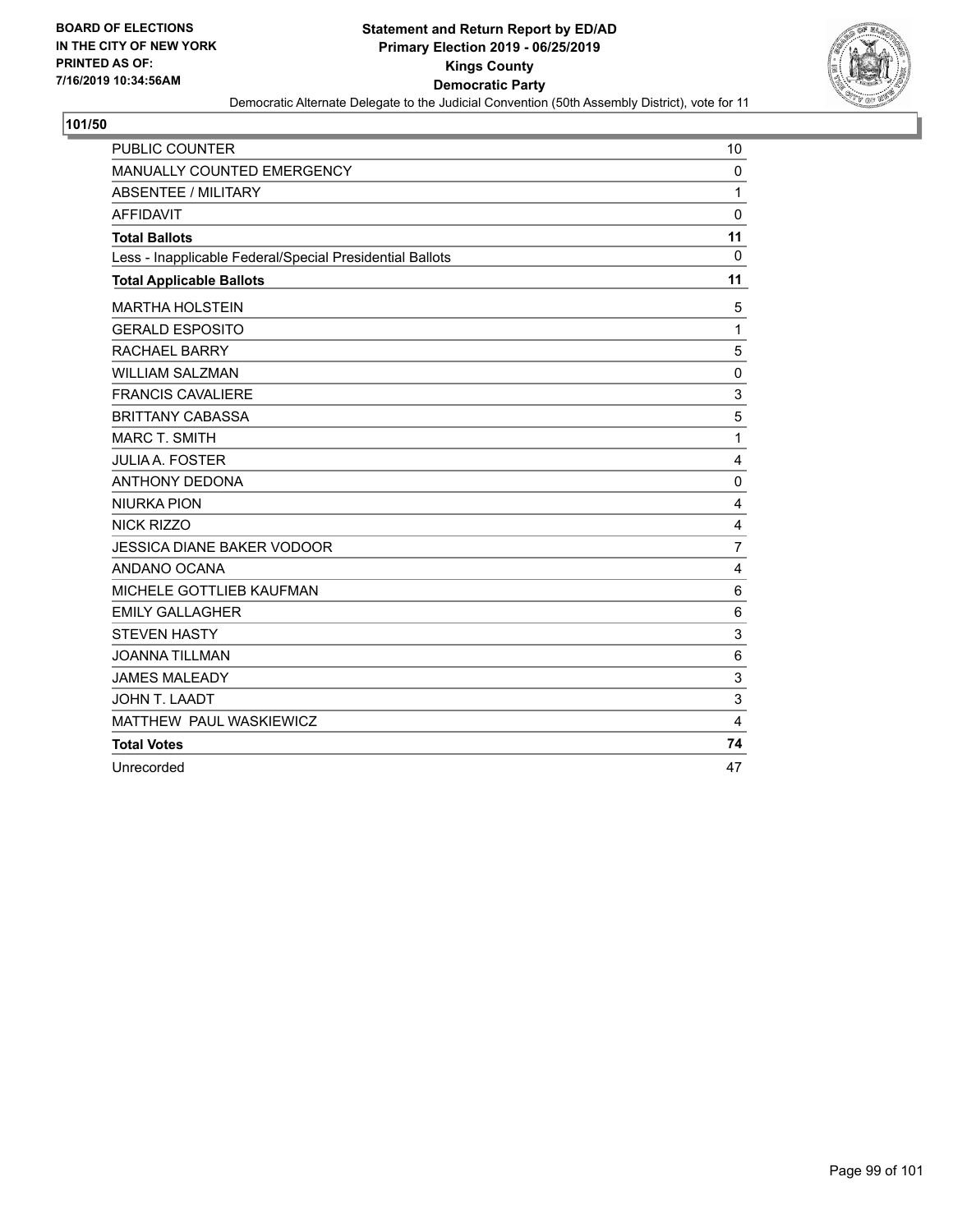

| PUBLIC COUNTER                                           | 10                      |
|----------------------------------------------------------|-------------------------|
| MANUALLY COUNTED EMERGENCY                               | 0                       |
| <b>ABSENTEE / MILITARY</b>                               | 1                       |
| <b>AFFIDAVIT</b>                                         | $\pmb{0}$               |
| <b>Total Ballots</b>                                     | 11                      |
| Less - Inapplicable Federal/Special Presidential Ballots | 0                       |
| <b>Total Applicable Ballots</b>                          | 11                      |
| <b>MARTHA HOLSTEIN</b>                                   | 4                       |
| <b>GERALD ESPOSITO</b>                                   | 4                       |
| <b>RACHAEL BARRY</b>                                     | $\overline{2}$          |
| <b>WILLIAM SALZMAN</b>                                   | $\mathbf{1}$            |
| <b>FRANCIS CAVALIERE</b>                                 | 5                       |
| <b>BRITTANY CABASSA</b>                                  | $\overline{c}$          |
| <b>MARC T. SMITH</b>                                     | 3                       |
| <b>JULIA A. FOSTER</b>                                   | $\overline{\mathbf{4}}$ |
| <b>ANTHONY DEDONA</b>                                    | 3                       |
| <b>NIURKA PION</b>                                       | 4                       |
| <b>NICK RIZZO</b>                                        | 8                       |
| <b>JESSICA DIANE BAKER VODOOR</b>                        | 6                       |
| ANDANO OCANA                                             | $\overline{7}$          |
| MICHELE GOTTLIEB KAUFMAN                                 | 5                       |
| <b>EMILY GALLAGHER</b>                                   | 10                      |
| <b>STEVEN HASTY</b>                                      | 5                       |
| <b>JOANNA TILLMAN</b>                                    | $\overline{7}$          |
| <b>JAMES MALEADY</b>                                     | 7                       |
| JOHN T. LAADT                                            | 6                       |
| MATTHEW PAUL WASKIEWICZ                                  | 6                       |
| MIKE GRAVEL (WRITE-IN)                                   | $\mathbf{1}$            |
| <b>Total Votes</b>                                       | 100                     |
| Unrecorded                                               | 21                      |
| 103/50 COMBINED into: 013/50                             |                         |
| 104/50 COMBINED into: 013/50                             |                         |
| 105/50 COMBINED into: 071/50                             |                         |
|                                                          |                         |

**106/50 COMBINED into: 088/50**

**107/50 COMBINED into: 013/50**